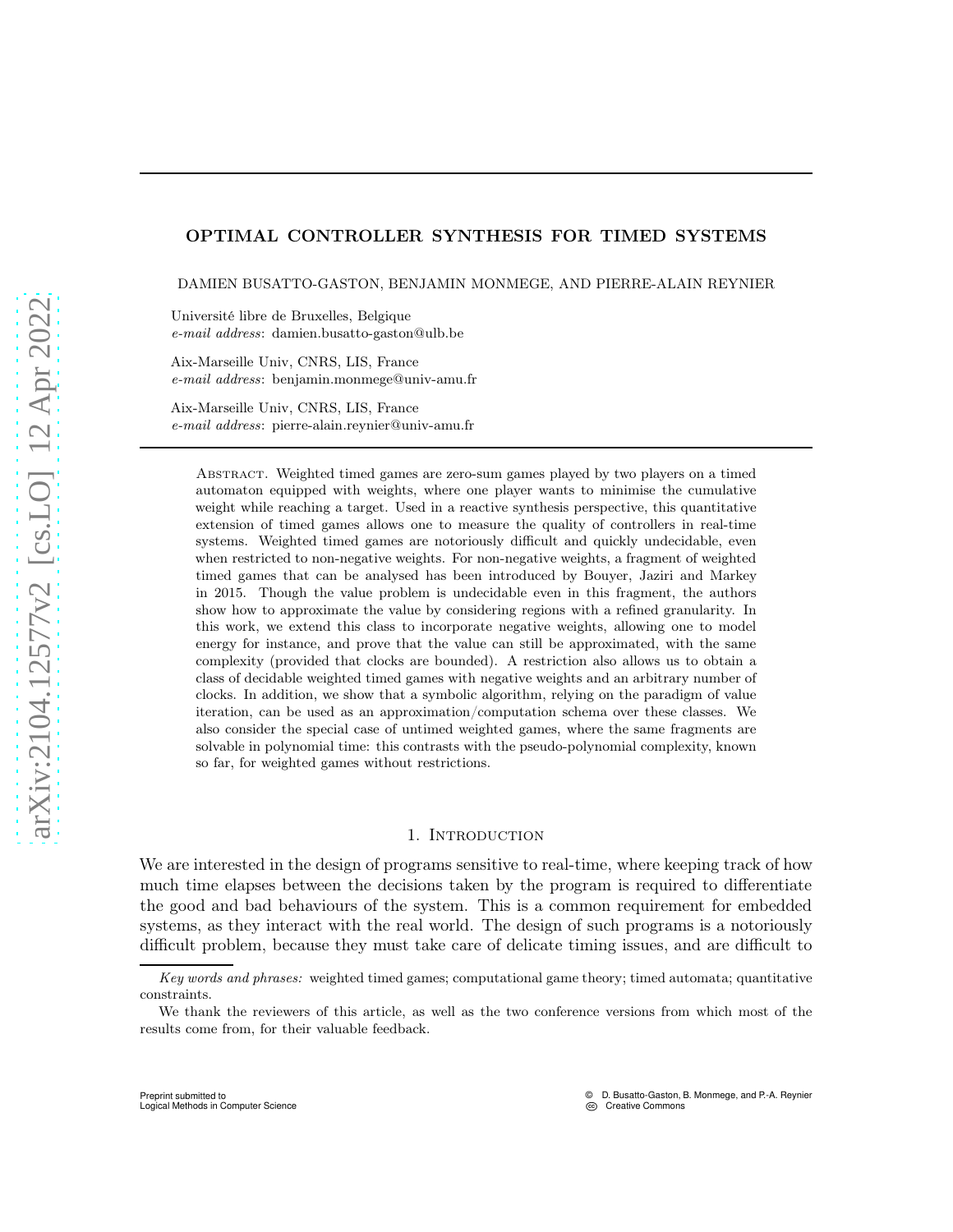debug a posteriori. In order to ease the design of real-time software, it appears important to automatise the process by using formal methods. The situation may be modelled into a timed automaton [\[2\]](#page-70-0), namely a transition system equipped with real-valued variables, called clocks, evolving with a uniform rate. Transitions are equipped with timing constraints expressed over the clocks, and may only be taken when these constraints are met. Finally, clocks may be reset so as to keep track of how much time has elapsed since a particular transition was taken.

In order to check whether the real-time system fulfils a certain specification, one determines whether there exists an accepting execution in the timed automaton: this is the classical model-checking problem. A simple, yet realistic specification asks that a target state is reached at some point. It has been proven in early works [\[2\]](#page-70-0) that the reachability problem on timed automata is PSPACE-complete: in particular, the PSPACE upper bound is obtained by partitioning the state space into a finite number of regions. While optimal from a theoretical complexity point of view, practical tools tend to favour efficient symbolic algorithms for solving such model-checking problems like reachability, that use *zones* instead of regions, as they allow an on-demand partitioning of the state space. This leads to much better performances, as witnessed by successful model-checking tools like Uppaal [\[31\]](#page-72-0), KRONOS [\[13\]](#page-71-0), or TCHECKER [\[24,](#page-72-1) [25\]](#page-72-2).

Instead of verifying a system, we can try to synthesise one automatically. One setting consists in using game theory. The set of configurations of the system is then partitioned into two players: a controller whose role is to fulfil the specification, and an antagonistic environment. The goal becomes to find automatically a good *strategy* for the controller, which is called the *controller synthesis problem*. In timed systems, both players alternatively choose transitions and delays in a timed automaton: this is called a timed game. Strategies of players are recipes dictating how to play (timing delays and transitions to follow). In this ambitious setting, we will focus on reachability objectives, and we are thus looking for a strategy of the controller so that the target is reached no matter how the environment plays. Reachability timed games are decidable [\[4\]](#page-70-1), and EXPTIME-complete [\[28\]](#page-72-3).

If the controller has a winning strategy in a given reachability timed game, several such winning strategies could exist. Weighted extensions of these games have been considered in order to measure the quality of the winning strategy for the controller [\[11\]](#page-71-1). This means that the game now takes place over a *weighted (or priced) timed automaton*  $[6, 3]$  $[6, 3]$ , where edges are equipped with weights, and locations with rates of weights (the cost is then proportional to the time spent in this location, with the rate as proportional coefficient). The optimal reachability problem asks what is the lowest cumulative weight that the controller can guarantee for reaching a target from a given initial state, against any decision made by the antagonistic environment. The controller is therefore the minimiser player, while the environment wants to maximise the weight accumulated along the execution. This lowest weight is called the value of the game, and computing it can be seen as a natural generalisation of the classical shortest path problem in a weighted graph to the case of two-player timed games.

Example 1.1. As a motivating example, we present a ride-sharing scenario. As a driver, we wish to travel from point  $A$  to point  $B$ , and must choose between several options, as displayed in Figure [1.](#page-2-0) We can use a direct road, and reach  $B$  in two to three hours, or a highway that lets us reach our destination in one hour. Alternatively, we can make a detour: another traveller is waiting at point  $C$ , and wishes to reach point  $D$ . For this portion too, a faster highway is available.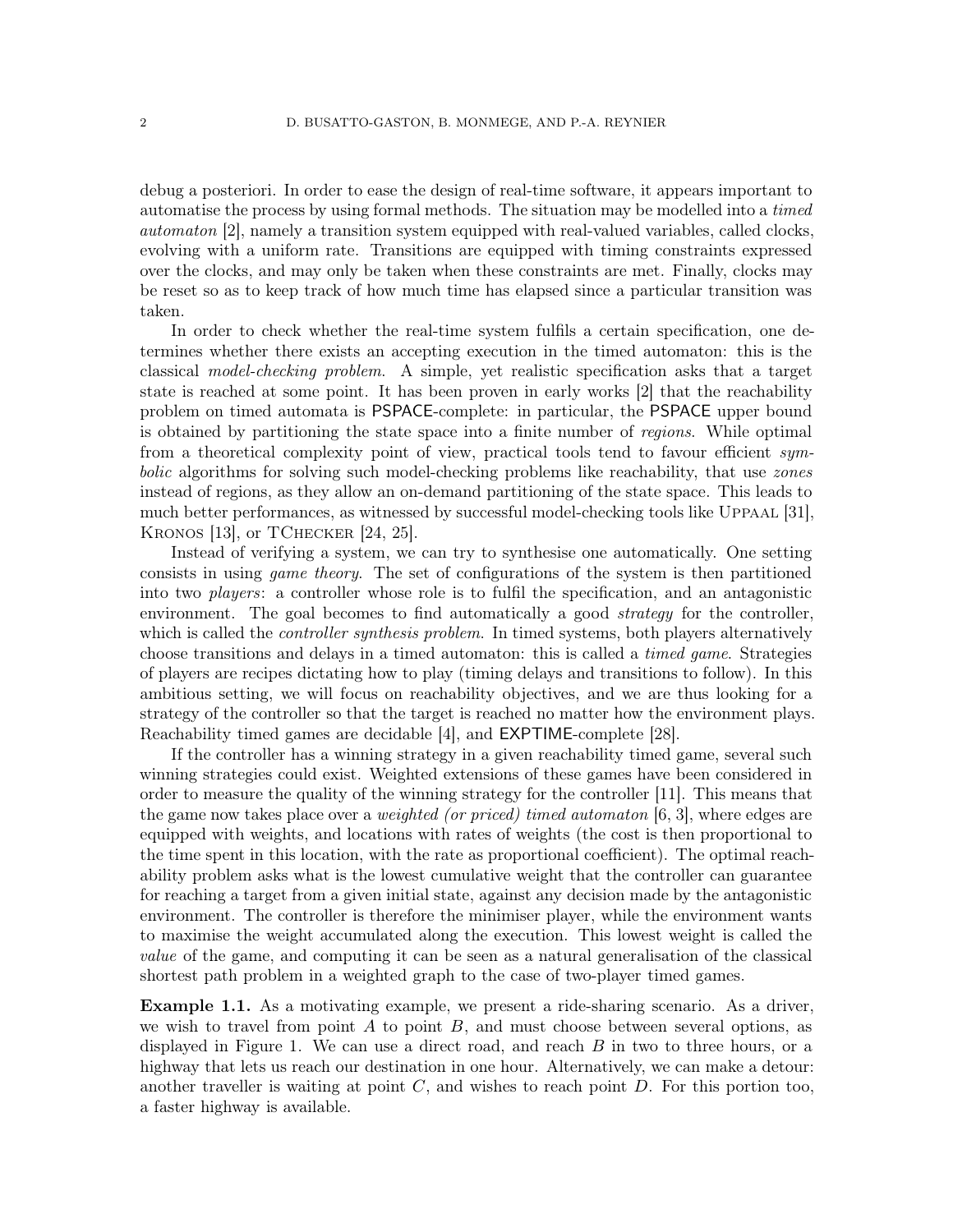

<span id="page-2-0"></span>Figure 1: A ride-sharing decision diagram.

While all four possible paths satisfy the objective "reaching  $B$ ", we want to select the one that lets us spend as little money as possible for the trip. The cost of each path depends on several factors. There are fixed entry fees (of  $1 \in \mathbb{R}$ ) for the highways, and we need to keep track of fuel consumption, as the rate at which fuel is used differs in roads and highways. Thus, we say that roads cost  $1 \in \mathbb{R}$  per hour, while highways cost  $2 \in \mathbb{R}$  per hour. Moreover, if we share the portion from C to D, the other traveller will pay for his trip (at a rate of  $2 \in \mathbb{R}$ ), and that can lower our costs. A shared road therefore costs us  $-1 \in \mathcal{E}$  per hour (negative rate means we are making a profit), while a shared highway costs  $0 \in \mathcal{E}/h$ .

The situation can be modelled as a weighted timed game, displayed in Figure [2.](#page-3-0) The controller chooses delays and transitions in circle states, while the environment controls the square ones. For example, if we choose to use the direct road from  $A$  to  $B$ , we go (immediately) to state  $\mathrm{rd}_{A\rightarrow B}$ , and stay there until going to state B. This requires letting between two and three hours elapse in  $\text{rd}_{A\rightarrow B}$ , with a cost of  $1 \in \mathcal{E}/h$ . The delay is chosen by the environment, as it depends on external influences like traffic density.

In this example, the optimal strategy is to share the road from  $C$  to  $D$ . This lets us ensure a total weight of at most  $1.5 \in \mathbb{R}$  going from A to C costs  $1 \in \mathbb{R}$  in the worst case; going from D to B similarly costs at most  $1 \in \mathcal{E}$ ; and sharing the trip from C to D is guaranteed to bring us at least  $0.5 \in$ .

While deciding whether the value of a weighted timed automata is lower than a given threshold has been shown to be PSPACE-complete [\[8\]](#page-71-3) (i.e. the same complexity as the non-weighted version, that is the reachability problem), the same problem is known to be undecidable in weighted timed games [\[15\]](#page-71-4). This justifies the study of restrictions in order to regain decidability, the first and most interesting one being the class of strictly non-Zeno cost with only non-negative weights (in edges and locations) [\[11\]](#page-71-1): this hypothesis states that every execution of the timed automaton that follows a cycle of the region abstraction has a weight far from 0 (in the interval  $[1, +\infty)$ , for instance).

Less is known for weighted timed games in the presence of negative weights in edges and locations. In particular, no results existed before this work for a class that does not restrict the number of clocks of the timed automaton to 1. However, several clocks are needed to keep track of how much time elapsed since multiple reference points, and negative weights are particularly interesting from a modelling perspective, for instance in case weights represent the consumption level of a resource (money, energy...) with the possibility to spend and gain some resource. We thus introduce a generalisation of the strictly non-Zeno cost hypothesis in the presence of negative weights, that we call divergence. Under the hypothesis that clocks are bounded, we show the decidability of the class of divergent weighted timed games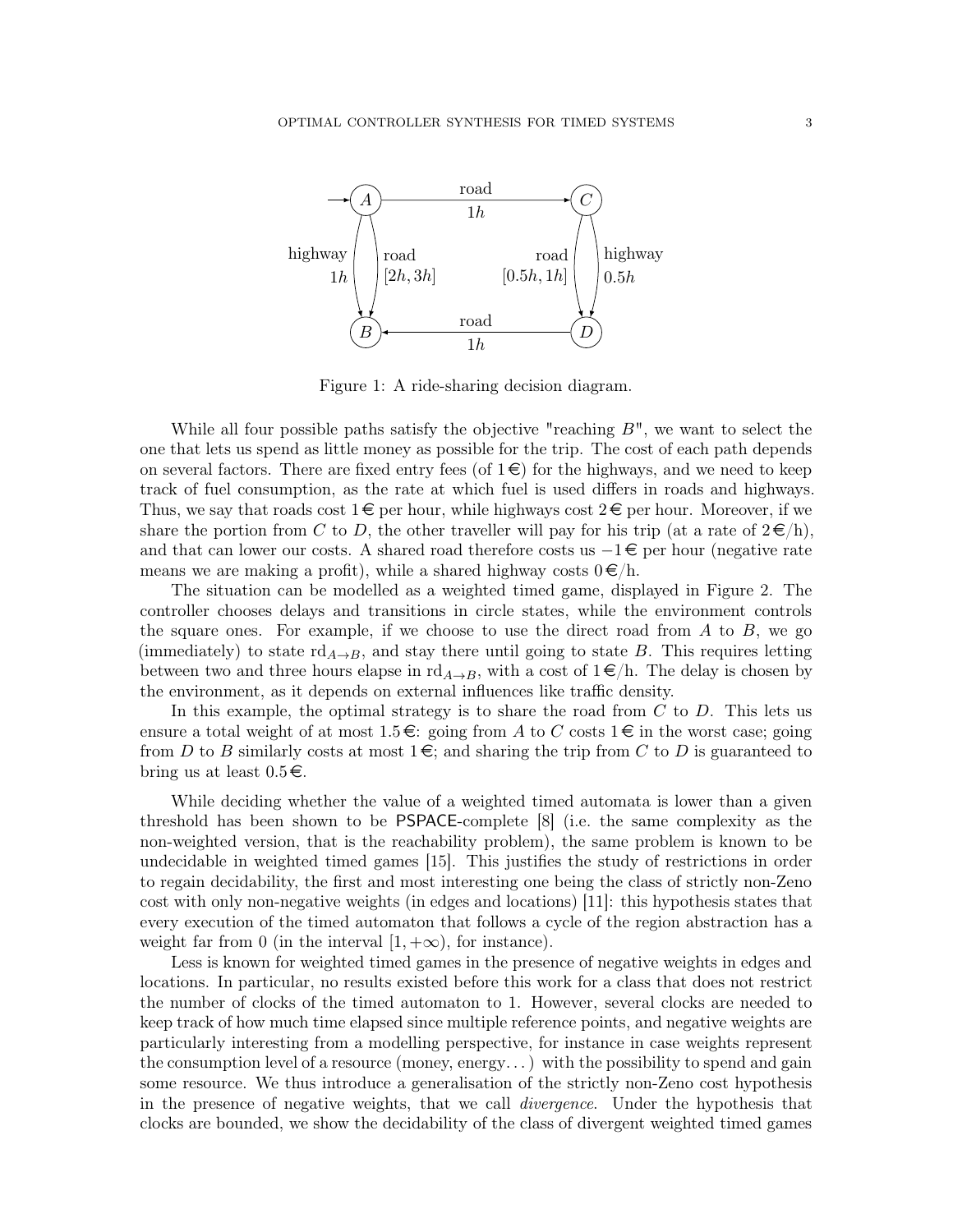

<span id="page-3-0"></span>Figure 2: A weighted timed game modelling Figure [1.](#page-2-0) Transitions are labelled by a guard over clock x and by the reset  $x := 0$  when needed. The cost of waiting in a state is displayed in blue, the cost of taking a transition is in red. States and transitions without costs have a weight of  $0 \in \mathbb{R}$ 

for the optimal synthesis problem. The technique uses a *value iteration* procedure to solve weighted timed games for a bounded horizon, i.e. when controller has a fixed number of steps to reach his targets. It follows closely the framework of [\[1\]](#page-70-3), but is more symbolic and allows for negative weights. We then show that optimal strategies in divergent weighted timed games can be restricted to a bounded horizon, that matches the one obtained in the non-negative case from the study of [\[11\]](#page-71-1).

The techniques providing these decidability results cannot be extended if the conditions are slightly relaxed. For instance, if we add the possibility for an execution of the timed automaton following a cycle of the region automaton to have weight exactly  $\theta$ , the decision problem is known to be undecidable [\[12\]](#page-71-5), even with non-negative weights only. For this extension, in the presence of non-negative weights only, it has been proposed an approximation schema to compute arbitrarily close estimates of the optimal weight that the controller can guarantee [\[12\]](#page-71-5). To this end, the authors consider regions with a refined granularity so as to control the precision of the approximation.

Our contribution on the approximation front is two-fold. We extend the class considered in [\[12\]](#page-71-5) to the presence of negative weights, and provide an approximation schema for the resulting class of *almost-divergent games* (again under the hypothesis that clocks are bounded). We then show that the approximation can be obtained using a symbolic computation, that avoids an a priori refinement of regions. Table [1](#page-4-0) summarises our results on weighted timed games.

The classes of weighted timed games that we study induce interesting classes of *finite* weighted games when there are no clocks, that can be solved with a lower (polynomial) complexity than arbitrary weighted games, see Table [2.](#page-4-1)

Other types of payoffs than the cumulative weight we study (i.e. total payoff) have been considered for weighted timed games. For instance, energy and mean-payoff timed games have been introduced in [\[14\]](#page-71-6). They are also undecidable in general. Interestingly, a subclass called *robust timed games*, not far from our divergence hypothesis, admits decidability results for other payoffs. A weighted timed game is robust if, to say short, every simple cycle (cycle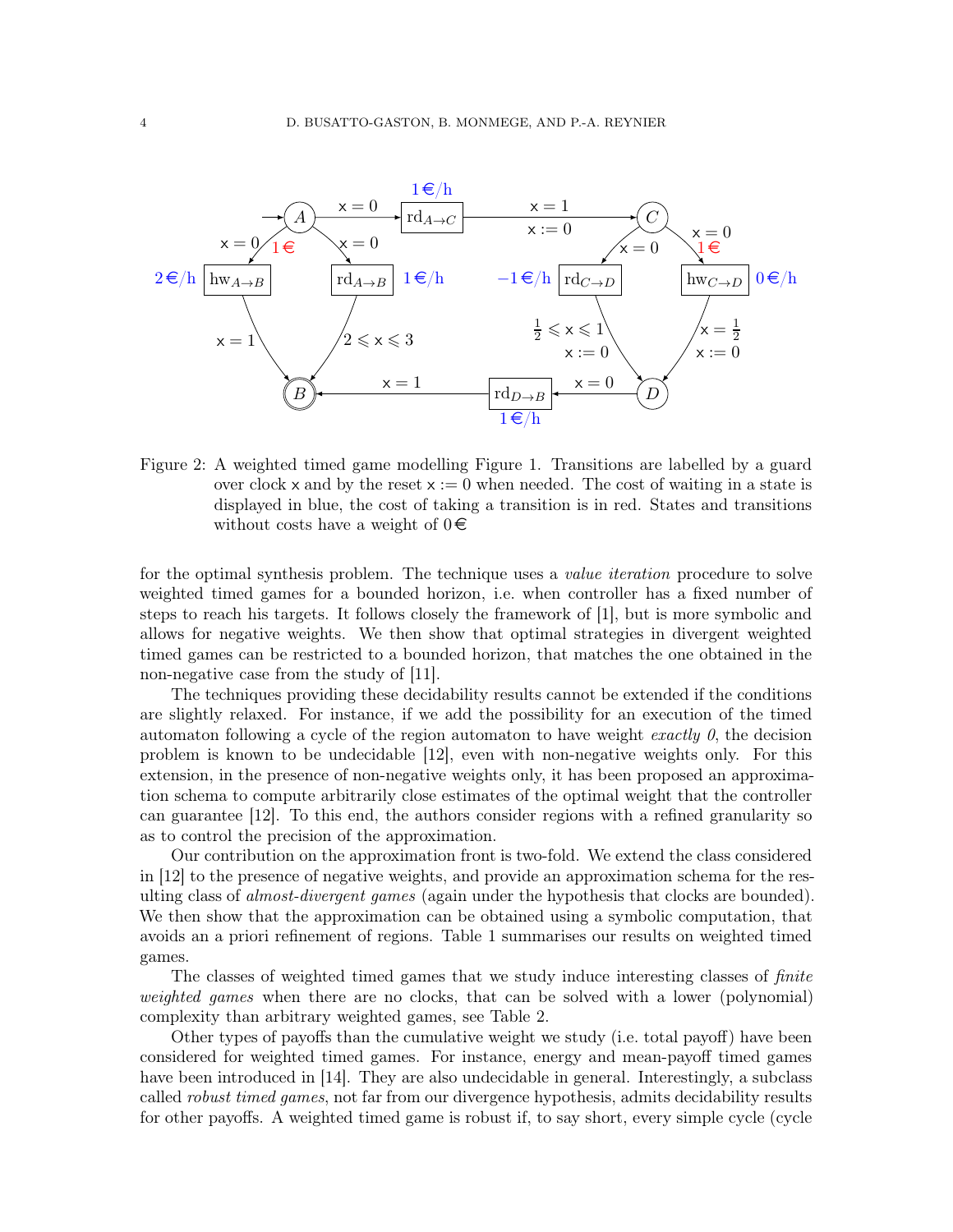| Timed           | weights in $\mathbb N$ |                  |                   |  |
|-----------------|------------------------|------------------|-------------------|--|
|                 | divergent              | almost-divergent | all WTG           |  |
| Value pb.       | 2-EXPTIME              | undecidable      | undecidable       |  |
|                 | $[11]+[1]$             | 12               | $\left[15\right]$ |  |
| Approx. pb.     |                        | $2$ -EXPTIME     |                   |  |
|                 |                        | $[12]+[1]$       |                   |  |
| Value $+\infty$ | EXPTIME-complete       |                  |                   |  |
|                 | $[11]+[28]$            |                  |                   |  |

| Timed           | weights in $\mathbb Z$                |                       |                     |  |
|-----------------|---------------------------------------|-----------------------|---------------------|--|
|                 | divergent                             | almost-divergent      | all WTG             |  |
| Value pb.       | 3-EXPTIME<br>EXPTIME-hard<br>Thm. 3.3 | undecidable<br>$[12]$ | undecidable<br>[18] |  |
| Approx. pb.     |                                       | 3-EXPTIME<br>Thm. 3.8 | ?                   |  |
| Value $-\infty$ | <b>EXPTIME-complete</b>               |                       | undecidable         |  |
|                 | Prop. 3.10,5.5                        |                       | Prop. 3.11          |  |
| Value $+\infty$ | <b>EXPTIME-complete</b>               |                       |                     |  |
|                 | Prop. $5.3$                           |                       |                     |  |
| Membership      | PSPACE-complete                       |                       |                     |  |
|                 | Thm. 3.3,3.8                          |                       |                     |  |

<span id="page-4-0"></span>Table 1: Solving weighted timed games with arbitrary weights

| Untimed         | weights in $\mathbb N$  | weights in $\mathbb Z$ |                         |              |
|-----------------|-------------------------|------------------------|-------------------------|--------------|
|                 | all games               | divergent              | almost-div.             | all games    |
| Value pb.       | PTIME-complete          | PTIME-complete         |                         | pseudo-poly. |
|                 | $[29]$ , Section 11.2.2 | Thm. 11.4,11.6         |                         |              |
| Value $-\infty$ |                         |                        | PTIME-complete          | pseudo-poly. |
|                 |                         | Section 11.2.1         |                         | [17]         |
| Value $+\infty$ | PTIME-complete          | PTIME-complete         |                         |              |
|                 | $[29]$ , Section 11.2.2 | Prop. $5.3$ , [17]     |                         |              |
| Membership      |                         |                        | NL-complete (unary wt.) |              |
|                 |                         |                        | PTIME (binary wt.)      |              |
|                 |                         |                        | Thm. 11.4,11.6          |              |

<span id="page-4-1"></span>Table 2: Solving finite weighted games with arbitrary weights

without repetition of a state) has a weight that is either non-negative or less than  $-\varepsilon$ , for a fixed constant  $\varepsilon > 0$  (the same constant for all cycles). Solving robust timed game can be done in EXPSPACE, and is EXPTIME-hard. Moreover, deciding if a weighted timed game is robust has complexity 2-EXPSPACE (and coNEXPTIME-hard). This contrasts with our PSPACE results for the membership problem.<sup>[1](#page-4-2)</sup> It has to be noted that extending our techniques and results to the case of robust timed games may not be possible: indeed, with

<span id="page-4-2"></span><sup>&</sup>lt;sup>1</sup>While our divergent games have a similar definition, the two classes are incomparable.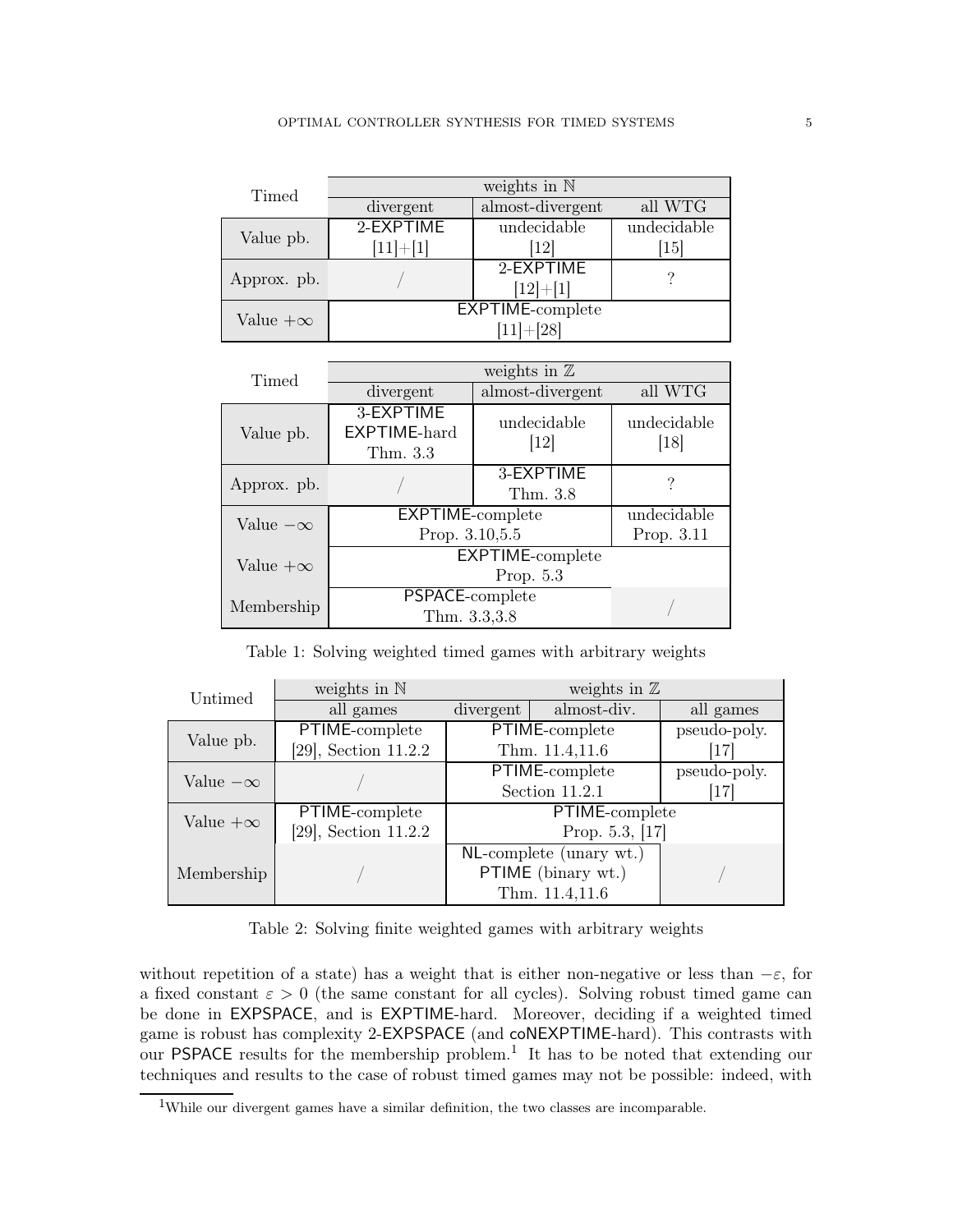weights in N every game is robust, making the value problem for this class undecidable [\[15\]](#page-71-4), with no known approximation method.

This article is structured as follows. After some preliminary definitions of the models we study in Section [2,](#page-5-0) we introduce the divergent and almost-divergent classes of weighted timed games and state our results in Section [3.](#page-20-0) We study structural properties of these classes in order to be able to decide their membership in Section [4.](#page-25-1) We then start solving these games by studying the qualitative problem of deciding infinite values, using the crucial and central notion of kernels, in Section [5.](#page-32-0) The approximation schema for almost-divergent timed games is presented in Section [6](#page-36-0) where we introduce and prove the correctness of a semi-unfolding of the game. Section [7](#page-40-0) explains how to compute the value of this semiunfolding in the special case of a tree-shaped game (without kernels) as previously studied in [\[1\]](#page-70-3). We then generalise our study in Section [8](#page-52-0) to take kernels into account; we also consider the special case of divergent timed games. The first approximation/computation we propose requires to first compute strongly connected components and to build the semiunfolding of the timed games, which might be highly prohibitive as usual in the timed setting. Therefore, we present a more symbolic algorithm in Section [9.](#page-58-0) In Section [10,](#page-62-0) we deduce from our study an algorithm to synthesise finite-memory almost-optimal strategies in divergent timed games. Finally, we treat the special case of almost-divergent untimed games in Section [11,](#page-65-0) where polynomial time algorithms are provided in this case (to be compared with the pseudo-polynomial complexity in general known so far).

This work is based on works published in [\[22,](#page-71-9) [21\]](#page-71-10): compared to these preliminary works, this article contains full and corrected proofs, as well as a detailed study of the acyclic case in Section [7,](#page-40-0) used as a building block for our study. We have also extended the work in the untimed case (Section [11\)](#page-65-0) to incorporate almost-divergent weighted games.

### 2. Preliminaries

<span id="page-5-0"></span>2.1. Modelling real-time constraints. We first introduce notions that let us express timing constraints, useful to then define weighted timed games, and introduce classical tools for their study.

Let  $\mathcal{X} = \{x_1, \ldots, x_n\}$  be a finite, non-empty set of variables called clocks. A valuation  $\nu: \mathcal{X} \to \mathbb{R}_{\geq 0}$  is a mapping from clocks to non-negative real numbers, such that  $\nu(x_1), \ldots, \nu(x_n)$  are called the coordinates of  $\nu$ . Equivalently,  $\nu$  can be seen as a point in space  $\mathbb{R}^{\mathcal{X}}_{\geqslant 0}$ . We denote **0** the valuation such that for all  $x \in \mathcal{X}$ ,  $\nu(x) = 0$ . Given a real number  $d \in \mathbb{R}$ , we define  $\nu + d$  as the valuation such that  $\forall x \in \mathcal{X}, (\nu + d)(x) = \nu(x) + d$ if it exists.<sup>[2](#page-5-1)</sup> If d is non-negative, we say that we performed a time elapse of delay d. The time-successors of  $\nu$  are the valuations  $\nu + d$  with  $d \geqslant 0$ . Similarly, we refer to all  $\nu + d$  in  $\mathbb{R}^{\mathcal{X}}_{\geqslant 0}$  with  $d \leqslant 0$  as time-predecessors of  $\nu$ . The set of points that are either time-predecessors or time-successors of a valuation  $\nu$  form the unique diagonal line in  $\mathbb{R}^{\mathcal{X}}_{\geq 0}$  that contains  $\nu$ . If y is a subset of X, we define  $\nu[\mathcal{Y} := 0]$  as the valuation such that  $\forall x \in \mathcal{Y}, (\nu[\mathcal{Y} := 0])(x) = 0$ and  $\forall x \in \mathcal{X} \setminus \mathcal{Y}, (\nu[\mathcal{Y} := 0])(x) = \nu(x)$ . This operation is called a reset of clocks  $\mathcal{Y}$ .

We extend those notions to sets of valuations in a natural way. The set of time-successors of  $Z \subseteq \mathbb{R}^{\mathcal{X}}_{\geqslant 0}$ , denoted PostTime(Z), contains the valuations that are time-successors of

<span id="page-5-1"></span><sup>&</sup>lt;sup>2</sup>if d is negative,  $\nu + d$  may not belong to  $\mathbb{R}^{\mathcal{X}}_{\geqslant 0}$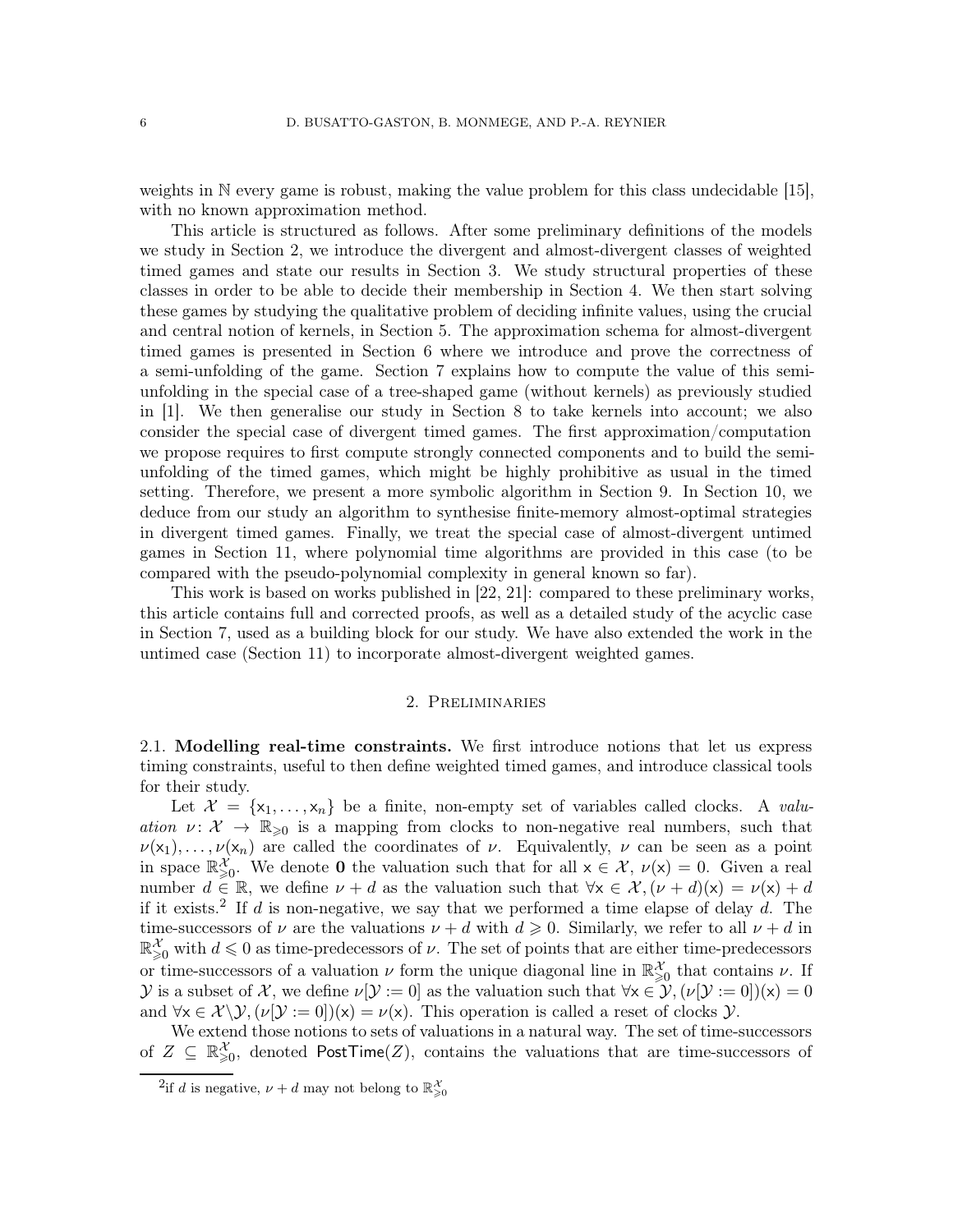valuations in Z. The reset of  $Z \subseteq \mathbb{R}_{\geqslant 0}^{\mathcal{X}}$  by  $\mathcal{Y}$ , denoted  $Z[\mathcal{Y} := 0]$ , contains the valuations  $\nu[\mathcal{Y} := 0]$  such that  $\nu \in Z$ .

The term *atomic constraint* will refer to an affine inequality in one of the following forms:

- A strict (respectively non-strict) non-diagonal atomic constraint over clock  $x \in \mathcal{X}$  and constant  $c \in \mathbb{Q}$  is an inequality of the form  $x \bowtie c$  with  $\bowtie \in \{>, <\}$  (respectively  $\bowtie \in$  $\{\geqslant,\leqslant\}$ ).
- A strict (respectively non-strict) *diagonal* atomic constraint over clocks x and  $y \in \mathcal{X}$  and constant  $c \in \mathbb{Q}$  is an inequality of the form  $x - y \bowtie c$  with  $\bowtie \in \{\gt, \leq\}$  (respectively  $\bowtie \in$  $\{\geqslant,\leqslant\}).$

Let  $\top$  and  $\bot$  denote two special atomic constraints, defined as  $x \ge 0$  and  $x < 0$  for an arbitrary  $x \in \mathcal{X}$ . A *guard g* over X is a finite conjunction of atomic constraints over clocks in X. In particular, guards let us define  $x = c$  as shorthand for  $x \leqslant c \wedge x \geqslant c$ , and  $c_1 < x < c_2$ as shorthand for  $x > c_1 \land x < c_2$ . A guard is said strict (respectively non-strict, diagonal, non-diagonal) if all of its atomic constraints are strict (respectively non-strict, diagonal, nondiagonal). Guards(X) denotes the set of all guards over X, and Guards<sup>nd</sup>(X) the subset of non-diagonal guards. For all constants  $c \in \mathbb{Q}$  and  $\bowtie \in \{\geq, \leq, >, <\}$ , we say that valuation  $\nu \in \mathbb{R}^{\mathcal{X}}_{\geq 0}$  satisfies the atomic constraint  $x \bowtie c$  (respectively  $x - y \bowtie c$ ), and write  $\nu \models x \bowtie c$ (respectively  $\nu \models x-y \Join c$ ), if  $\nu(x) \Join c$  (respectively  $\nu(x)-\nu(y) \Join c$ ). We say that valuation  $\nu \in \mathbb{R}^{\mathcal{X}}_{\geqslant 0}$  satisfies guard g, and write  $\nu \models g$ , if  $\nu$  satisfies all atomic constraints in g. For  $g \in$  Guards(X), let [[g]] denote the set of all  $\nu \in \mathbb{R}^{\mathcal{X}}_{\geqslant 0}$  such that  $\nu \models g$ . Such sets are called zones and form convex polyhedra of  $\mathbb{R}^{\mathcal{X}}_{\geq 0}$ . A guard g is said satisfiable when the zone  $[\![g]\!]$  is non-empty, and a zone is called rectangular when the associated guard is non-diagonal. The universal zone refers to  $[\![\top]\!] = \mathbb{R}^{\mathcal{X}}_{\geq 0}$  and the empty zone refers to  $[\![\bot]\!] = \emptyset$ . Guard  $\overline{g}$  is the closed version of a satisfiable guard g where every strict constraint of comparison operator  $<$  or  $>$  is replaced by its non-strict version  $\leq$  or  $\geq$ . The zone  $\overline{g}$  is the topological closure of  $Z = [q]$ , and is also denoted  $\overline{Z}$ .

We will restrict ourselves to *bounded* clocks, so that clocks valuations will be point in  $[0, M)^{\mathcal{X}}$  instead of  $\mathbb{R}^{\mathcal{X}}_{\geqslant 0}$ , for some upper bound  $M \in \mathbb{N}_{>0}$ .<sup>[3](#page-6-0)</sup> We denote by Guards $(\mathcal{X}, M)$ (respectively Guards<sup>nd</sup> $(X, M)$ ) the set of guards (respectively the set of non-diagonal guards) over X bounded by M, in the sense that  $|c| \leq M$  for all constants  $c \in \mathbb{Q}$  appearing in the atomic constraints of the guards.

2.2. Regions. We will rely on the crucial notion of regions, as introduced in the seminal work on timed automata [\[2\]](#page-70-0). Let  $\mathbb{Q}_N = \{a/N \mid a \in \mathbb{Z}\}\$ be the set of rational numbers of granularity  $1/N$  for a fixed  $N \in \mathbb{N}_{>0}$ . Given a finite set of rational numbers  $S \subseteq \mathbb{Q}, S$  is said to be of granularity  $1/N$  if  $S \subseteq \mathbb{Q}_N$ . Such an N always exists, and one can find the smallest one by decomposing elements of S as irreducible fractions  $c/c'$  with  $c \in \mathbb{Z}$ ,  $c' \in \mathbb{N}_{>0}$  and use the least common multiple of all  $c'$  as N. A guard g is said to be of granularity  $1/N$  if all constants in the atomic constraints of g form a set of granularity  $1/N$ . A zone is of granularity  $1/N$  if it can be described by a guard of granularity  $1/N$ . Let Guards $_N(\mathcal{X}, M)$  denote the set of guards over  $\mathcal X$  bounded by  $M$  and of granularity  $1/N$ , and let  $\mathsf{Guards}_N^{\mathrm{nd}}(\mathcal X,M)$  denote the non-diagonal ones. Given a finite set of guards  $G \subseteq$  Guards<sup>nd</sup> $(\mathcal{X}, M)$ , we can find N such that  $G \subseteq$  Guards $_{N}^{nd}(\mathcal{X},M)$ , by denoting  $\mathcal{S} \subseteq \mathbb{Q}$  the set of constants used in atomic

<span id="page-6-0"></span><sup>3</sup>This assumption will be discussed and formalised later on in Hypothesis [3.](#page-12-0)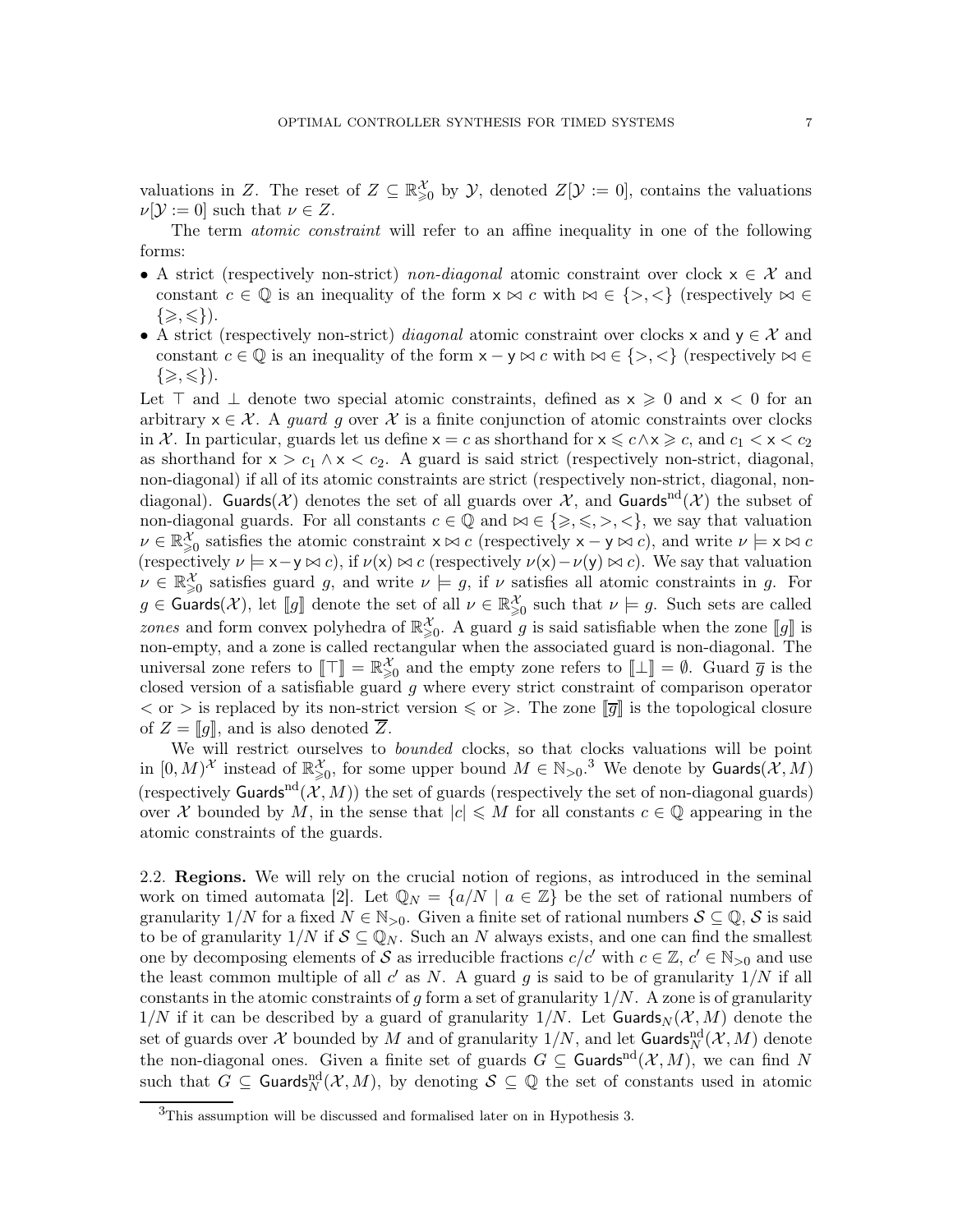

<span id="page-7-0"></span>Figure 3: All  $1/1$ -regions in  $\text{Reg}_1(\{x_1, x_2\}, 2)$  on the left, their refinement of granularity  $1/3$ in  $\text{Reg}_3(\{x_1, x_2\}, 2)$  on the right.

constraints of G and using N the smallest integer such that S is of granularity  $1/N$ . For all  $a \in \mathbb{R}_{\geqslant 0}$ ,  $|a| \in \mathbb{N}$  denotes the integral part of a, and fract $(a) \in [0,1)$  its fractional part, such that  $a = \lfloor a \rfloor + \text{fract}(a)$ .

**Definition 2.1.** With respect to the set X of clocks, a granularity  $N \in \mathbb{N}_{>0}$  and an upper bound  $M \in \mathbb{N}_{>0}$  on the valuation of clocks, we partition the set  $[0, M)^{\mathcal{X}}$  of valuations into  $1/N$ -regions. We denote by  $\mathsf{Reg}_N(\mathcal{X}, M)$  the set of  $1/N$ -regions bounded by M. Each such region is characterised by a pair  $(\iota, \beta)$  where  $\iota: \mathcal{X} \to [0, M) \cap \mathbb{Q}_N$  and  $\beta$  is a partition of X into subsets  $\beta_0 \cup \beta_1 \cup \cdots \cup \beta_m$  (with  $m \geq 0$ ), where  $\beta_0$  can be empty but  $\beta_i \neq \emptyset$  for  $1 \leq i \leq m$ . A valuation  $\nu$  of  $[0, M)^{\mathcal{X}}$  belongs to the region characterised by  $(\iota, \beta)$  if

- for all  $x \in \mathcal{X}$ ,  $\iota(x)N = |\nu(x)N|$ ;
- for all  $x \in \beta_0$ , fract $(\nu(x)N) = 0$ ;
- for all  $0 \leqslant i \leqslant m$ , for all  $x, y \in \beta_i$ , fract $(\nu(x)N) = \text{fract}(\nu(y)N)$ ;
- for all  $0 \le i < j \le m$ , for all  $x \in \beta_i$  and all  $y \in \beta_j$ , fract $(\nu(x)N)$  < fract $(\nu(y)N)$ .

With granularity  $N = 1$ , we recover the classical notion of regions from [\[2\]](#page-70-0) (in case of bounded clocks), and we omit N from previous notations about regions, such that  $1/N$ regions are simply called regions, and  $\text{Reg}_N(\mathcal{X}, M)$  is denoted  $\text{Reg}(\mathcal{X}, M)$ . The set of valuations contained in a 1/N-region r characterised by  $(\iota, \beta)$  with  $\beta = \beta_0 \oplus \beta_1 \oplus \cdots \oplus \beta_m$  can be described by the guard  $g_0 \wedge g_1 \wedge \cdots \wedge g_m$  with

$$
g_0 = \bigwedge_{\mathsf{x} \in \beta_0} (\mathsf{x} = \iota(\mathsf{x})), \qquad g_1 = \bigwedge_{\mathsf{x}, \mathsf{y} \in \beta_1} \left(0 < \mathsf{x} - \iota(\mathsf{x}) = \mathsf{x} - \iota(\mathsf{y}) < 1/N\right)
$$

and for  $i \in \{2, \ldots, m\},\$ 

$$
g_i = \bigwedge_{\mathsf{x},\mathsf{y}\in\beta_i} \big(z-\iota(\mathsf{z}) < \mathsf{x}-\iota(\mathsf{x}) = \mathsf{y}-\iota(\mathsf{y}) < 1/N\big)
$$

where z is any clock of  $\beta_{i-1}$ . Therefore, every 1/N-region is a zone of granularity 1/N.

 $\text{Reg}_N(\mathcal{X}, M)$  indeed forms a finite partition of  $[0, M)^\mathcal{X}$ . We bound the number of regions in the next lemma, making use of the fact that we only consider bounded regions of  $[0, M)^{\mathcal{X}}$ .

**Lemma 2.2.** The number of  $1/N$ -regions is polynomial in  $MN$  and exponential in the number of clocks  $n = |\mathcal{X}|$ :

$$
|\text{\rm Reg}_N(\mathcal{X},M)|\leqslant n!(2MN)^n\,.
$$

*Proof.* Since  $\iota(\mathsf{x}) \in \{0, \frac{1}{N}\}\$  $\frac{1}{N}, \ldots, \frac{M-1}{N}$  $\frac{N-1}{N}$  for each clock x, there are  $(MN)^n$  possible functions  $\iota$ . For each of them, the partition  $\beta$  can be described by a total ordering of clocks (there are n! such orderings), and a mapping of each clock  $x$  to either  $=$  or  $\ge$ , so that the fractional part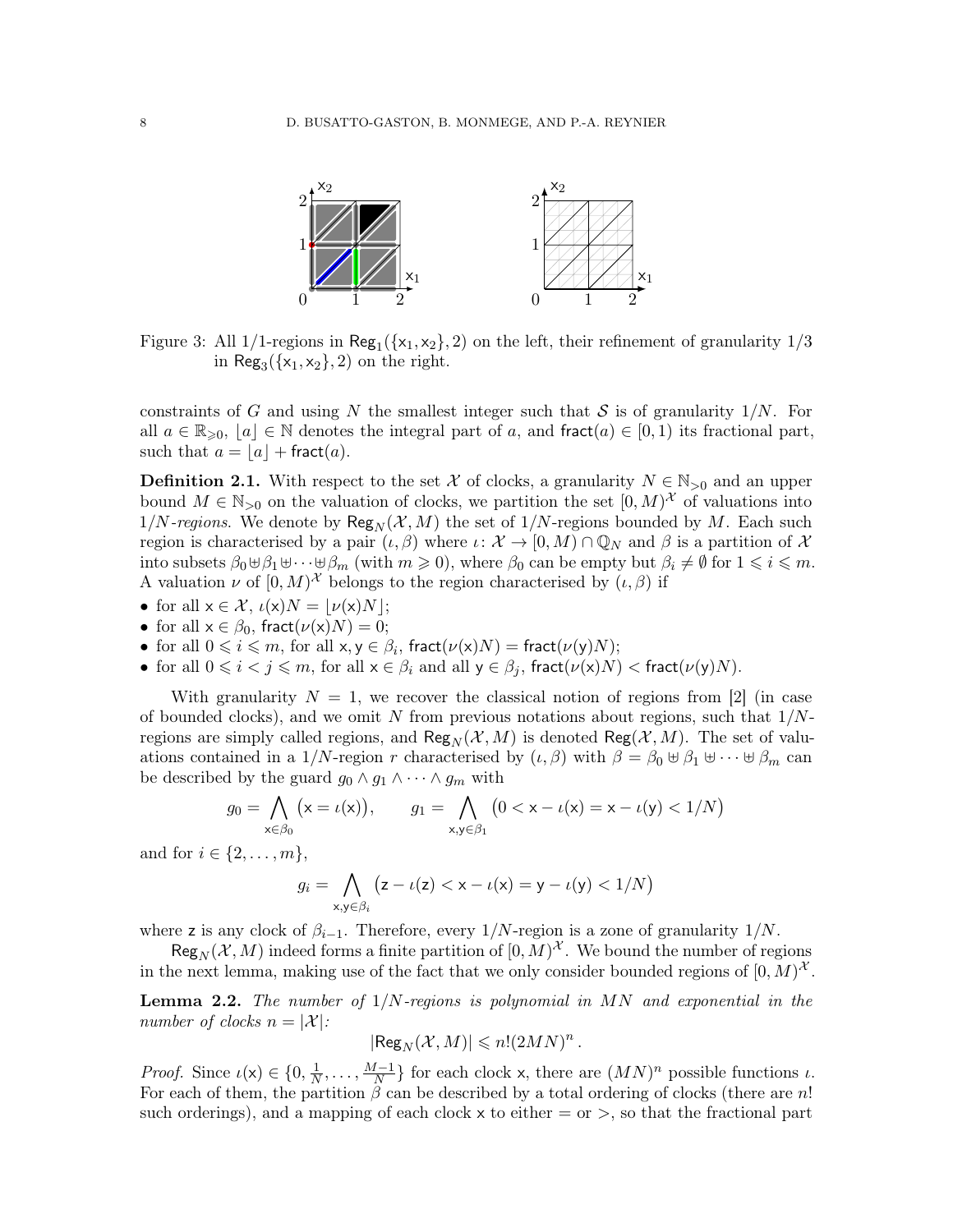of  $\nu(x)N$  is either equal to the fractional part of  $\nu(y)N$  where y is the clock immediately preceding x in the ordering, or strictly greater than it. If the first clock of the ordering is mapped to =, it belongs to  $\beta_0$ , otherwise  $\beta_0 = \emptyset$ . Therefore there are at most  $n!2^n$ possibilities for the partition  $\beta$ .  $\mathbf{L}$ 

If  $\nu$  is a valuation in  $[0, M)^{\mathcal{X}}$ ,  $[\nu]$  denotes the unique region that contains  $\nu$ . Valuations in the same  $1/N$ -region r satisfy the same guards in Guards<sub>N</sub> ( $\mathcal{X}, M$ ): we denote by  $r \models g$ the satisfaction of the guard g for all valuations of the region  $r$ . In fact, zones associated to guards in Guards<sub>N</sub> (X, M) can be described as a finite union of regions in Reg<sub>N</sub> (X, M). If r is a 1/N-region in  $\mathsf{Reg}_N(\mathcal{X},M),$  then the time-successor valuations in  $\mathsf{PostTime}(r) \cap [0,M)^{\mathcal{X}}$ form a finite union of regions in Reg<sub>N</sub>( $\mathcal{X}, M$ ), and the reset  $r[\mathcal{Y} := 0]$  of  $\mathcal{Y} \subseteq \mathcal{X}$  is a region in Reg<sub>N</sub>( $\mathcal{X}, M$ ). A 1/N-region r' is said to be a time successor of the 1/N-region r if there exists  $\nu \in r$ ,  $\nu' \in r'$ , and  $d > 0$  such that  $\nu' = \nu + d$ .

**Example 2.3.** Figure [3](#page-7-0) represents the 24 regions of granularity  $N = 1$  with upper bound  $M = 2$  over two clocks. The green region is characterised by  $\iota = (1,0)$  and the partition  $\beta$ into two sets  $\beta_0 = \{x_1\}$  and  $\beta_1 = \{x_2\}$ : it can be encoded with the guard  $0 = x_1 - 1 < x_2 < 1$ and thus is equal to the zone  $\llbracket x_1 = 1 \wedge 0 < x_2 < 1 \rrbracket$ . The red region is characterised by  $\iota = (0, 1)$  and the partition  $\beta$  into a single set  $\beta_0 = {\mathbf{x}_1, \mathbf{x}_2}$ . The black region is characterised by  $\iota = (1, 1)$  and the partition  $\beta$  into three sets  $\beta_0 = \emptyset$ ,  $\beta_1 = {\mathbf{x}_1}$  and  $\beta_2 = {\mathbf{x}_2}$ . The blue region is characterised by  $\iota = (0,0)$  and the partition  $\beta$  into two sets  $\beta_0 = \emptyset$  and  $\beta_1 = \{x_1, x_2\}.$ 

<span id="page-8-0"></span>2.3. Piecewise affine functions. We will heavily rely on the class of piecewise affine functions, and a way to efficiently encode them, as developed in [\[1\]](#page-70-3). These functions will enable us to describe the value of weighted timed games and will therefore be restricted to a domain  $[0, M)^{\mathcal{X}}$ , with values taken in  $\mathbb{R}_{\infty} = \mathbb{R} \cup \{+\infty, -\infty\}$ . Let *n* denote the number of clocks, such that  $\mathcal{X} = \{x_1, \ldots, x_n\}$ . An affine function is a mapping  $f : [0, M)^{\mathcal{X}} \to \mathbb{R}_{\infty}$  such that for all  $\nu \in [0, M)^{\mathcal{X}},$ 

$$
f(\nu) = a_1 \cdot \nu(\mathsf{x}_1) + \cdots + a_n \cdot \nu(\mathsf{x}_n) + b
$$

with partial derivatives  $a_i \in \mathbb{Q}$  for  $1 \leq i \leq n$ , and additive constant  $b \in \mathbb{Q}$ . In this case, we say that f is defined by the equation  $y = a_1x_1 + \cdots + a_nx_n + b$  where the variable  $y \notin \mathcal{X}$ refers to  $f(x_1, \ldots, x_n)$ . We also consider infinite mappings  $\nu \mapsto +\infty$  and  $\nu \mapsto -\infty$  to be affine functions, defined with null partial derivatives and an infinite constant b.

Intuitively, we define a piecewise affine function as a partition of  $[0, M)^{\mathcal{X}}$  into finitely many polyhedra, called cells, each equipped by an affine function. Formally, an affine inequality is an equation  $I$  of the form

$$
a_1x_1 + \dots + a_nx_n + b \prec 0
$$

where  $b \in \mathbb{Q}$  is the additive constant of  $I, \prec \in \{\leq, \leq\}$  is its comparison operator, and for every  $1 \leq i \leq n$ ,  $a_i \in \mathbb{Q}$  is the *i*-th partial derivative of *I*. Similarly, an affine equality is an equation  $E$  of the form

$$
a_1x_1 + \cdots + a_nx_n + b = 0.
$$

We say that  $\nu \in \mathbb{R}^{\mathcal{X}}_{\geqslant 0}$  satisfies I (respectively E), and write  $\nu \models I$  (respectively  $\nu \models$ E), if  $a_1 \cdot \nu(x_1) + \cdots + a_n \cdot \nu(x_n) + b \prec 0$  (respectively = 0) holds. In this case, [I] (respectively  $\llbracket E \rrbracket$ ) refers to the set of valuations that satisfy I (respectively E). Equalities (respectively inequalities) are equivalent when they are satisfied by the same valuations. In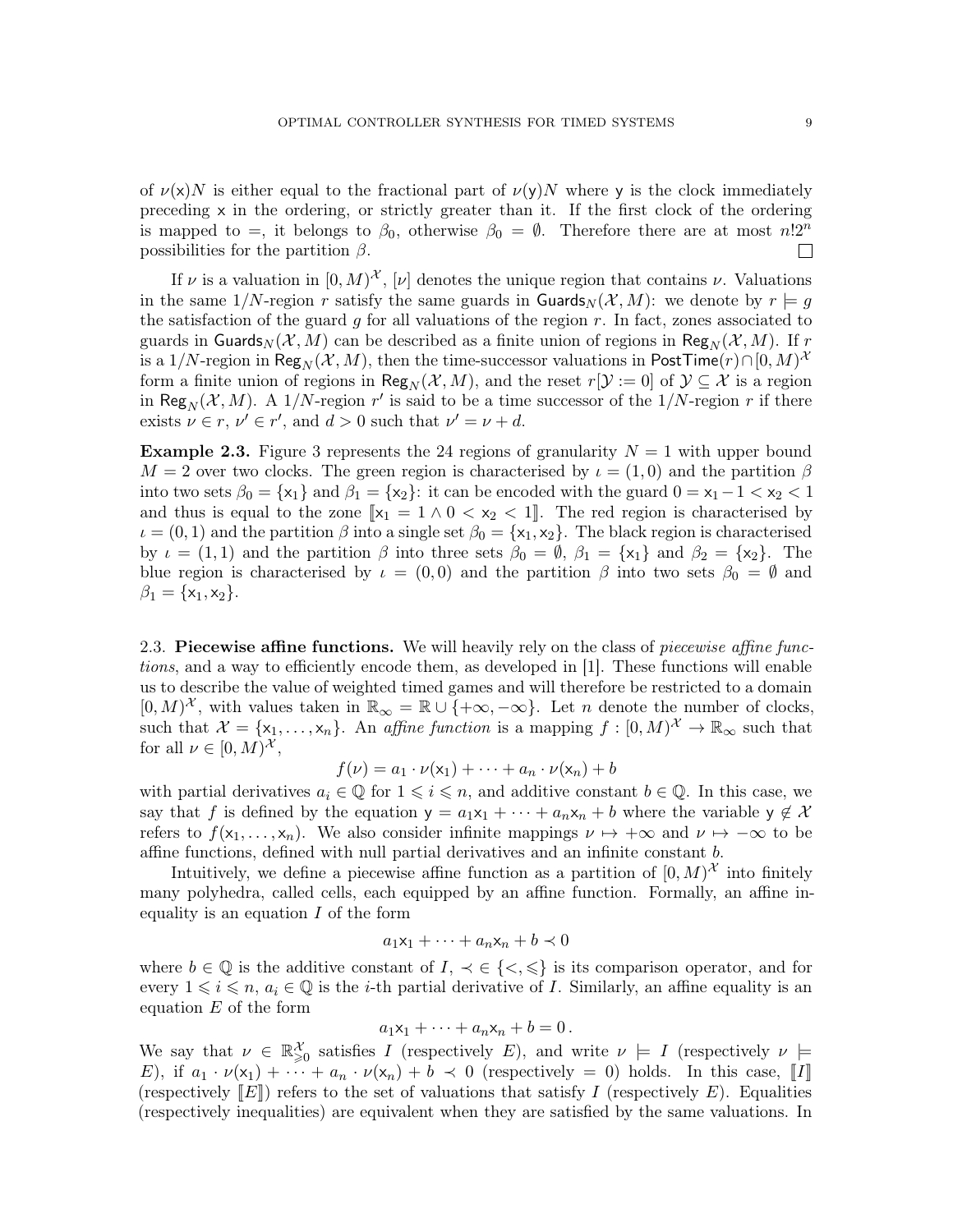

<span id="page-9-0"></span>Figure 4: The cell  $2x_1 + x_2 - 2 < 0 \wedge x_2 - 1 < 0$  in gray, and its borders in blue.

particular, multiplying the additive constant b and all partial derivatives  $a_i$  by the same factor  $N \in \mathbb{N}_{\geq 0}$  gives an equivalent equality (respectively inequality), and we will therefore assume that they are always integers.

<span id="page-9-1"></span>**Definition 2.4.** A cell is a set  $c \subseteq \mathbb{R}^{\mathcal{X}}_{\geqslant 0}$ , defined by a conjunction of affine inequalities  $I_1 \wedge \cdots \wedge I_m$ , such that  $\nu \in c$  if and only if for all  $1 \leqslant i \leqslant m$ ,  $\nu \models I_i$ . We write  $c = \llbracket I_1 \wedge \cdots \wedge I_m \rrbracket$ in this case.

Cells are convex polyhedra, and the intersection of finitely many cells is a cell. From every affine inequality I, we can extract an affine equality  $E(I)$ , of identical partial derivatives and additive constant. Then, we call *borders* of a cell  $c = [I_1 \wedge \cdots \wedge I_m]$  the affine equalities  $E(I_1), \ldots, E(I_m)$ . The closure  $\overline{c}$  of a cell c is obtained by replacing every comparison operator  $\langle$  by  $\leq$  in its affine inequalities. Note that regions and zones are particular cases of cells, where borders are of the form  $x + b = 0$  or  $x - y + b = 0$ . An example of cell and its borders is given in Figure [4.](#page-9-0)

We use the notion of cells in order to describe specific cases of *piecewise affine functions* that we will need in this article. First we use them to describe a partition of the space. Let E be an affine equality of equation  $a_1x_1 + \cdots + a_nx_n + b = 0$ . We say that  $\mathbb{R}^{\mathcal{X}}_{\geq 0}$  is partitioned by  $E$  into three cells:

- $c_<$ , defined by  $a_1x_1 + \cdots + a_nx_n + b < 0$ ;
- $c_>,$  defined by  $a_1x_1 + \cdots + a_nx_n + b > 0$ , i.e.  $-a_1x_1 \cdots a_nx_n b < 0$ ;
- $c_{=}$ , defined by  $a_1x_1 + \cdots + a_nx_n + b = 0$ , i.e. the conjunction of  $a_1x_1 + \cdots + a_nx_n + b \leq 0$ and  $-a_1x_1 - \cdots - a_nx_n - b \leq 0$ .

Then, given a set  $\mathcal{E} = \{E_1, \ldots, E_m\}$  of affine equalities, we denote  $c^j_<, c^j_<$  and  $c^j_-$  the three cells obtained from  $E_j \in \mathcal{E}$ . For every mapping  $\phi \colon \mathcal{E} \to \{<,>,=\}$ , we define  $c_{\phi}$  as the cell  $c^1_{\phi(E_1)} \cap \cdots \cap c^m_{\phi(E_m)}$ . Every valuation of  $\mathbb{R}^{\mathcal{X}}_{\geq 0}$  belongs to some  $c_{\phi}$ , and if  $\phi \neq \phi'$  then  $c_{\phi} \cap c_{\phi'} = \emptyset$ : hence, the set of mappings  $\{<, >, =\}^{\mathcal{E}}$  provides a partition of  $\mathbb{R}^{\mathcal{X}}_{\geq 0}$  into  $3^m$  cells. We say that  $\mathbb{R}^{\mathcal{X}}_{\geqslant 0}$  is partitioned by  $\mathcal{E}$  into  $m' \in \mathbb{N}$  cells if  $m'$  of those  $3^m$  cells are non-empty. We denote Splits $(m, n)$  the greatest m' over any partition of  $\mathbb{R}^{\mathcal{X}}_{\geq 0}$  by m affine equalities. Similarly, a cell  $c \subseteq \mathbb{R}^{\mathcal{X}}_{\geq 0}$  is partitioned by  $\mathcal E$  into at most  $\mathsf{Splits}(m,n)$  sub-cells that have non-empty intersection with c. In particular, under the bounded clocks assumption we will partition  $[0, M)$ <sup>X</sup> instead of  $\mathbb{R}^{\mathcal{X}}_{\geqslant 0}$ .

**Example 2.5.** The Splits(2, 2) = 9 cells that partition  $[0, 2)^{\mathcal{X}}$  according to  $\mathcal{E} = \{2x_1 + x_2 2 = 0, x_2 - 1 = 0$ } are represented in Figure [5.](#page-10-0)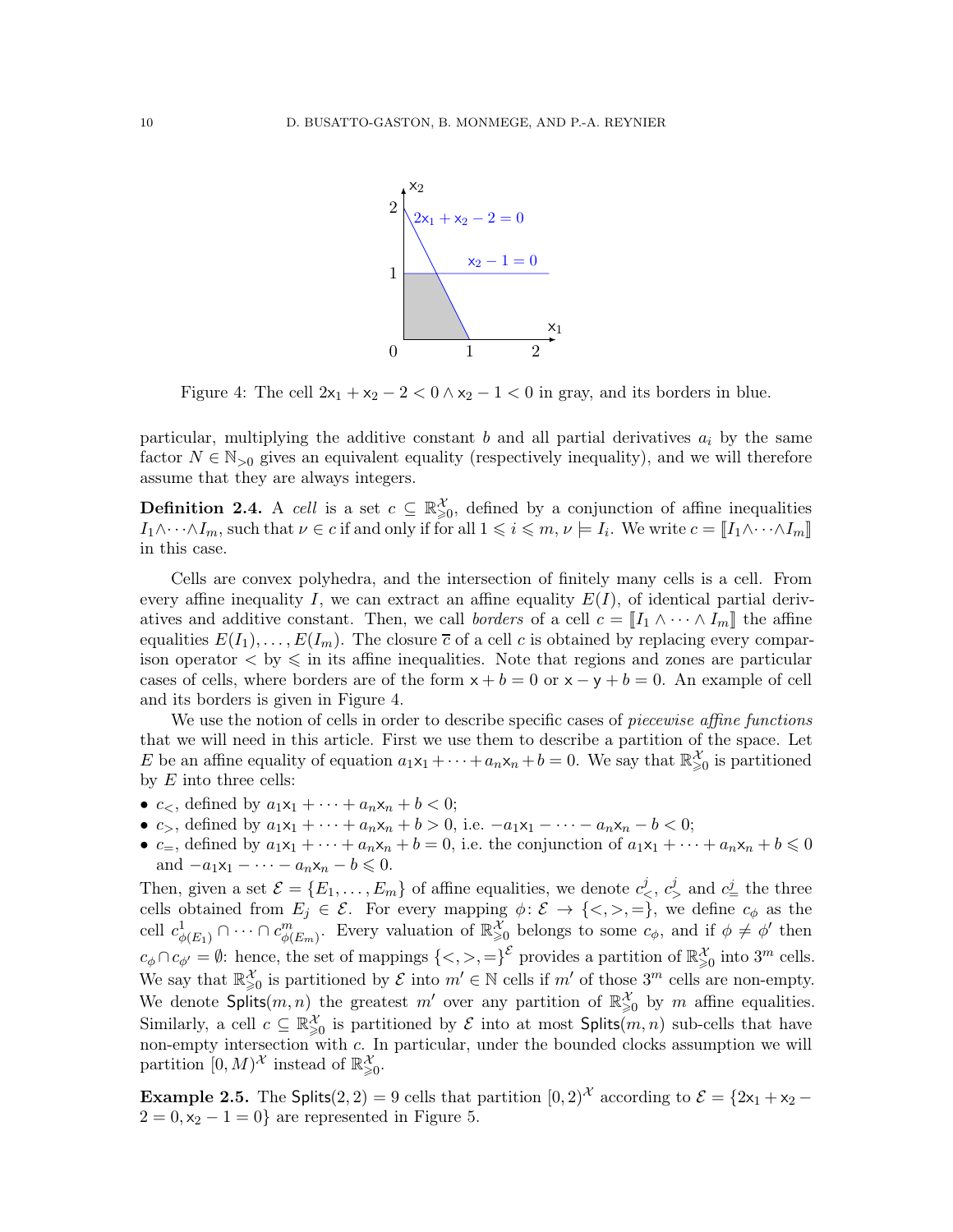

<span id="page-10-0"></span>Figure 5: A partition of  $[0, 2)^{\mathcal{X}}$  according to the two affine equalities of Figure [4.](#page-9-0)

As a technical tool, we will need to better understand how the number of cells in a partition grows with respect to the number of equalities used to describe this partition. In fact, the number of cells  $\mathsf{Splits}(m, n)$  is bounded by  $\mathcal{O}((2m)^n)$ , which we will use abundantly to compute the complexity of our algorithms. The technical proof is delayed in Appendix [A.](#page-73-0)

**Lemma 2.6.** For all  $m, n \ge 0$ , Splits $(m, n) \le 2^n(m + 1)^n$ .

We summarise our representation of partitions with affine equalities in the following definition:

**Definition 2.7.** A partition P is defined by a cell  $c_P$  and a set  $\mathcal{E}_P$  of affine equalities, such that P encodes the set of cells that partition  $c_P$  according to  $\mathcal{E}_P$ , called base cells.

The cell  $c_P$  is called the domain of P. We denote  $[\nu]_P$  the base cell that contains valuation  $\nu \in c_P$ .

**Definition 2.8.** A partition function  $F$  defined over a partition  $P$  is a mapping from the base cells of P to affine functions. It encodes a mapping from  $c_P$  to  $\mathbb{R}_{\infty}$ , denoted  $\llbracket F \rrbracket$ : if  $\nu \in c_P$  and  $F([\nu]_P)$  is defined by  $y = a_1x_1 + \cdots + a_nx_n + b$ , then  $\llbracket F \rrbracket(\nu)$  equals  $a_1 \cdot \nu(x_1) + \cdots + a_n \cdot \nu(x_n) + b.$ 

A partition function F of domain  $c_P$  is *continuous* if for all  $\nu \in c_P$ , for every base cell  $c_b$  such that  $\nu \in \overline{c_b}$ , if  $F(c_b)$  is defined by  $y = a_1x_1 + \cdots + a_nx_n + b$  then  $\llbracket F \rrbracket(\nu) =$  $a_1 \cdot \nu(x_1) + \cdots + a_n \cdot \nu(x_n) + b$ . In other words, the affine equations provided by F to neighbouring cells should match on the borders that separate them.

Finally, we use a pair  $(P, F)$  where P is a partition of domain  $[0, M)^{\mathcal{X}}$ , and F is a partition function defined over P, to encode a piecewise affine function  $[[F]] : [0, M)^{\mathcal{X}} \to \mathbb{R}_{\infty}$ . The piecewise affine function is said *continuous on regions* if for every region  $r \in \text{Reg}(\mathcal{X}, M)$ , the restriction of  $\llbracket F \rrbracket$  to domain r is continuous. There could be discontinuities in  $\llbracket F \rrbracket$ , but only at borders separating different regions. In particular, if a partition function is continuous over regions, and  $\llbracket F \rrbracket(\nu) = +\infty$  (respectively  $-\infty$ ) for some  $\nu$ , then for all  $\nu'$  in the same region as  $\nu$ ,  $\llbracket F \rrbracket(\nu') = \llbracket F \rrbracket(\nu)$ .

2.4. Weighted timed games. We now turn our attention to (turn-based) weighted timed two-player games with a shortest-path objective towards a set of target locations. We will first define weighted timed games, giving their semantics in terms of an infinite transition system on which the traditional notions of strategies and values are defined.

 $\bf{Definition 2.9.~}$  A weighted timed game  $(\rm{WTG})$  is a tuple  $\mathcal{G} = \langle L_\mathsf{Min}, L_\mathsf{Max}, \mathcal{X}, L_\mathsf{t}, E, \mathsf{wt}, \mathsf{fwt} \rangle$ with  $L = L_{\text{Min}} \oplus L_{\text{Max}}$  a finite set of locations split between players Min and Max (in drawings, locations belonging to Min are depicted by circles and the ones belonging to Max by squares),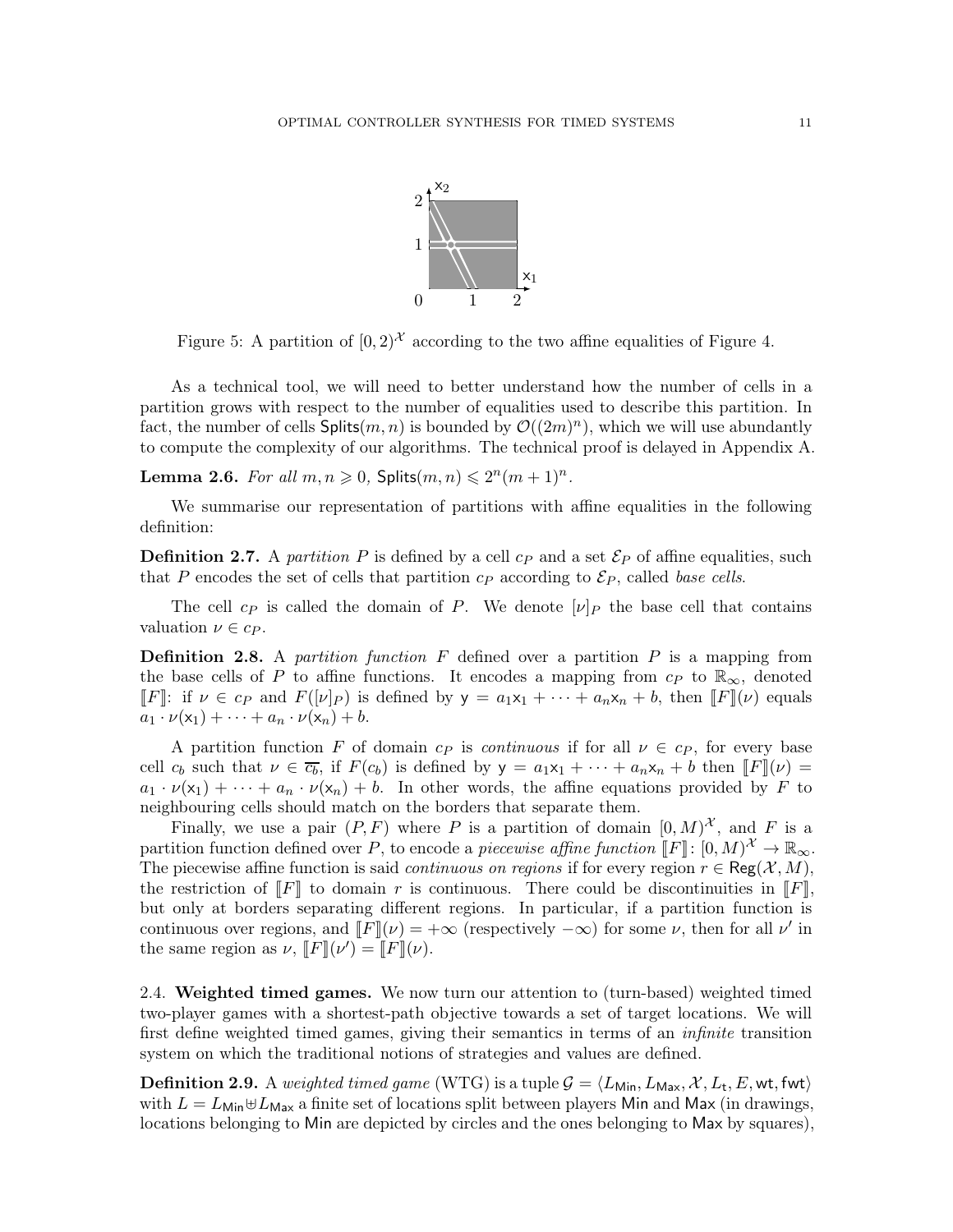X a finite set of clocks,  $E \subseteq L \times$  Guards $(\mathcal{X}) \times 2^{\mathcal{X}} \times L$  a finite set of edges  $\ell \stackrel{g,\mathcal{Y}}{\longrightarrow} \ell'$  from location  $\ell$  to location  $\ell'$ , labelled by a guard g and a set  $\mathcal Y$  of clocks to reset, wt:  $E \oplus L \to \mathbb Z$ a weight function associating an integer weight with each location and edge,  $L_t \subseteq L_{\text{Min}}$  a set of target locations for player Min, and fwt:  $L_t \times \mathbb{R}^{\mathcal{X}}_{\geq 0} \to \mathbb{R}_{\infty}$  is a function<sup>[4](#page-11-0)</sup> mapping each target configuration to a final weight of  $\mathbb{R}_{\infty}$ .

The semantics of a weighted timed game  $\mathcal G$  is defined in terms of an infinite labelled transition system  $[\![\mathcal{G}]\!]$  whose states are configurations  $(\ell,\nu) \in L \times \mathbb{R}^{\mathcal{X}}_{\geq 0}$ . Configurations are split into players according to the location  $\ell$ . A configuration  $(\ell, \nu)$  is a target if  $\ell \in L_{\mathsf{t}}$ , and its final weight is fwt $(\ell, \nu)$ . The labels of  $\llbracket \mathcal{G} \rrbracket$  are given by  $\mathbb{R}_{\geq 0} \times E$  and will encode the delay that a player wants to spend in the current location, before firing a certain edge. For every delay  $d \in \mathbb{R}_{\geqslant 0}$ , edge  $e = \ell \stackrel{g,\mathcal{Y}}{\longrightarrow} \ell' \in E$  and valuation  $\nu$ , there is a transition  $(\ell, \nu) \stackrel{d,e}{\longrightarrow} (\ell', \nu')$ if  $\nu + d \models g$  and  $\nu' = (\nu + d)[\mathcal{Y} := 0]$ . The weight of such a transition takes into account both discrete and continuous costs, and is given by  $d \cdot \text{wt}(\ell) + \text{wt}(e)$ .

Without loss of generality (since we can detect such deadlocks using classical attractor techniques using regions we describe later, and add a new transition towards a sink location in this case), we suppose the absence of deadlocks in  $\llbracket \mathcal{G} \rrbracket$  except on target locations:

**Hypothesis 1.** For each location  $\ell \in L \setminus L_t$  and valuation  $\nu \in \mathbb{R}^{\mathcal{X}}_{\geq 0}$ , there exist  $d \in \mathbb{R}_{\geq 0}$  and  $e \in E$  such that  $(\ell, \nu) \xrightarrow{d,e} (\ell', \nu')$ , and no edges start from  $L_{\mathsf{t}}$ .

Plays are maximal paths in the transition system  $\llbracket \mathcal{G} \rrbracket$ : thanks to the previous hypothesis, they are either infinite or end in a target location. First and last elements of a finite play  $\rho$  are denoted first( $\rho$ ) and last( $\rho$ ), respectively. For a player P  $\in \{Min, Max\}$ , the set of non-maximal plays  $\rho$  (often called *finite plays*) such that  $\mathsf{last}(\rho) \in L_{\mathsf{P}}$  is denoted FPlays<sup>P</sup>.

A strategy  $\sigma_P$  for player P is a mapping  $\overline{FPI}$ ays<sup>P</sup>  $\rightarrow \mathbb{R}_{\geq 0} \times E$ , such that for all  $\rho \in \overline{FP}$ lays<sup>P</sup> ending in configuration  $(\ell, \nu)$ , the transition system  $\llbracket \mathcal{G} \rrbracket$  contains a transition labelled by  $\sigma_{\mathsf{P}}(\rho)$  from  $(\ell, \nu)$ . A strategy is said positional (or memoryless) if for all  $\rho, \rho' \in \mathsf{FPlays}^{\mathsf{P}}$ ending in the same configuration,  $\sigma_{\mathsf{P}}(\rho) = \sigma_{\mathsf{P}}(\rho')$ . Let  $\mathsf{play}((\ell_0, \nu_0), \sigma_{\mathsf{Min}}, \sigma_{\mathsf{Max}})$  denote the unique maximal play starting from configuration  $(\ell_0, \nu_0)$  such that for every prefix  $\rho$  of play $((\ell_0,\nu_0),\sigma_{\mathsf{Min}},\sigma_{\mathsf{Max}})$  in <code>FPlays $^{\mathsf{P}},$ </code> the next transition in <code>play $((\ell_0,\nu_0),\sigma_{\mathsf{Min}},\sigma_{\mathsf{Max}})$ </code> is labelled by  $\sigma_{\mathsf{P}}(\rho)$ .

The objective of Min is to reach a target location, while minimising the cumulative weight up to the target. Hence, we associate to every finite play  $\rho = (\ell_0, \nu_0) \xrightarrow{d_1, e_1} (\ell_1, \nu_1) \cdots \xrightarrow{d_k, e_k}$  $(\ell_k, \nu_k)$  its cumulative weight

$$
\mathsf{wt}_{\Sigma}(\rho) = \sum_{i=1}^{k} d_i \cdot \mathsf{wt}(\ell_{i-1}) + \mathsf{wt}(e_i)
$$

Then, the weight of a maximal play  $\rho$ , also denoted by  $wt(\rho)$ , is defined by  $+\infty$  if  $\rho$  is infinite and thus does not reach  $L_t$ , and  $\mathsf{wt}_\Sigma(\rho) + \mathsf{fwt}(\ell,\nu)$  if it is finite and ends in  $(\ell,\nu)$  with  $\ell \in L_t$ . Then, the respective values of the strategies are defined by

$$
Val_{\mathcal{G}}((\ell_0, \nu_0), \sigma_{Min}) = \sup_{\sigma_{Max}} wt(\text{play}((\ell_0, \nu_0), \sigma_{Min}, \sigma_{Max}))
$$
  

$$
Val_{\mathcal{G}}((\ell_0, \nu_0), \sigma_{Max}) = \inf_{\sigma_{Min}} wt(\text{play}((\ell_0, \nu_0), \sigma_{Min}, \sigma_{Max}))
$$

<span id="page-11-0"></span><sup>&</sup>lt;sup>4</sup>We restrict the type of functions allowed in Hypothesis [4:](#page-12-1) informally, we will only deal with piecewise affine functions, as defined previously.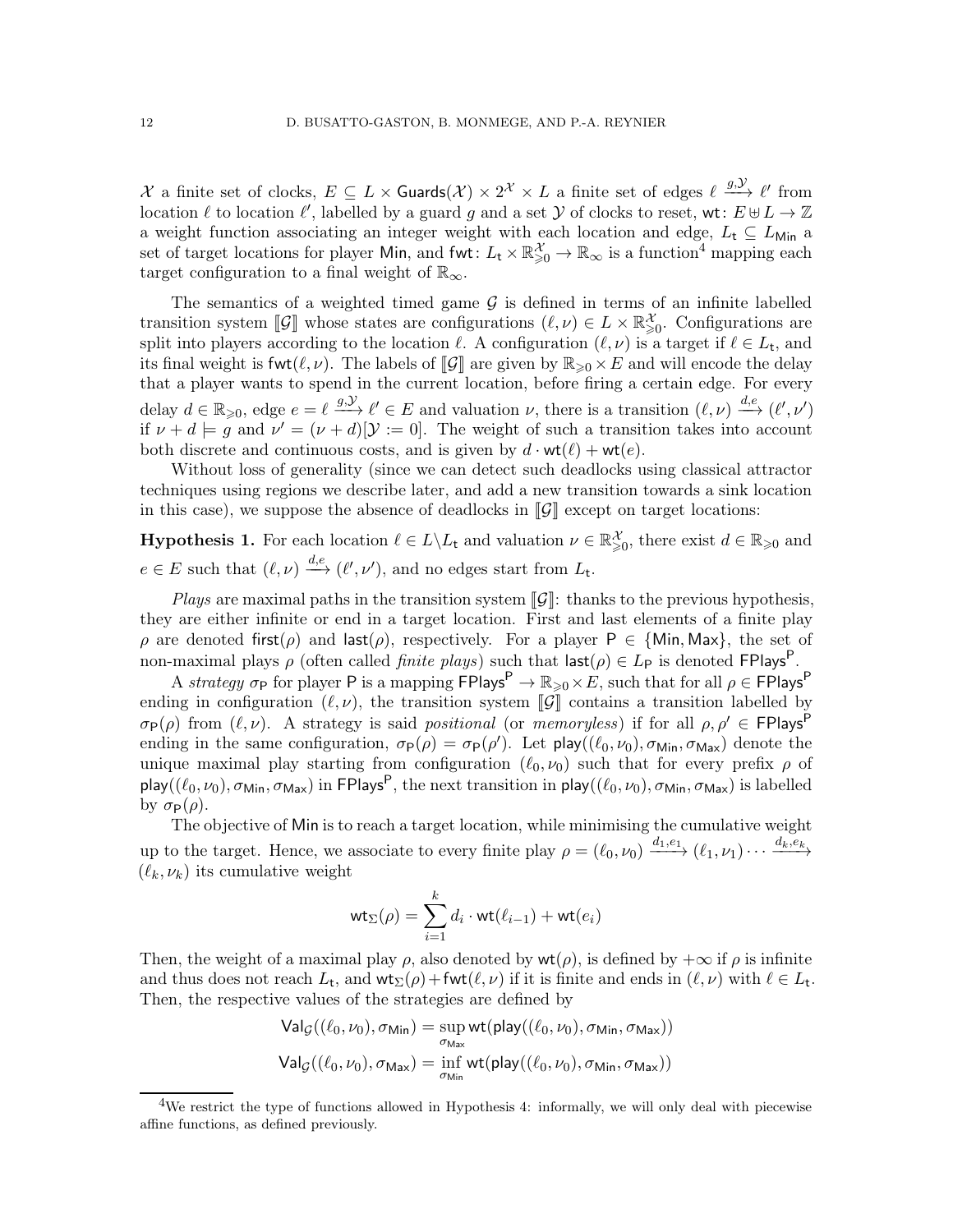Finally, we let

$$
\underline{\mathrm{Val}}(\ell_0,\nu_0) = \sup_{\sigma_{\mathrm{Max}}} \mathrm{Val}_{\mathcal{G}}((\ell_0,\nu_0),\sigma_{\mathrm{Max}}) \hspace{1cm} \overline{\mathrm{Val}}(\ell_0,\nu_0) = \inf_{\sigma_{\mathrm{Min}}} \mathrm{Val}_{\mathcal{G}}((\ell_0,\nu_0),\sigma_{\mathrm{Min}})
$$

be the *lower* and *upper values* of configuration  $(\ell_0, \nu_0)$ , respectively. We may easily show that  $\underline{\sf Val}\leqslant\overline{\sf Val}.$  We say that a strategy  $\sigma^\star_{\sf Min}$  of  $\sf Min$  is  $\varepsilon\text{-}optimal$  if, for all initial configurations  $(\ell_0, \nu_0)$ 

$$
\mathsf{Val}_{\mathcal{G}}((\ell_0,\nu_0),\sigma_{\mathsf{Min}}^{\star})\leqslant \overline{\mathsf{Val}}(\ell_0,\nu_0)+\varepsilon\,.
$$

It is said *optimal* if this holds for  $\varepsilon = 0$ . A symmetric definition holds for optimal strategies of Max.

We now impose some more hypotheses on the weighted timed games we consider in this article. First, by mimicking the transformation used for timed automata [\[7,](#page-71-11) Lemma 5], we can turn all diagonal guards into non-diagonal ones by keeping a bit of information for each pair of clocks in the locations. Moreover, by multiplying each rational number in guards by an appropriate positive integer, while doing the same transformation on weights of transitions, we can turn every constant in guards into integers. We therefore assume in the rest of this article that

Hypothesis 2. All guards of WTGs are non-diagonal and contain only integers constants.

Seminal works in weighted timed games [\[1,](#page-70-3) [11\]](#page-71-1) have assumed that clocks are bounded. This is known to be without loss of generality for (weighted) timed automata [\[6,](#page-71-2) Theorem 2]: it suffices to replace transitions with unbounded delays with self-loop transitions periodically resetting the clocks. We do not know if it is the case for the weighted timed games defined above. Indeed, the technique of [\[6\]](#page-71-2) cannot be directly applied. This would give too much power to player Max that would then be allowed to loop in a location where an unbounded delay could originally be taken before going to the target. In [\[11\]](#page-71-1), the situation is simpler since the game is *concurrent*, and thus Min always has a chance to move outside of such a situation. Trying to detect and avoid such situations in our turn-based case seems difficult in the presence of negative weights, since the opportunities of Max crucially depend on the configurations of value  $-\infty$  that Min could control afterwards: we will see in Proposition [3.11](#page-25-0) that detecting such configurations is undecidable, which is an additional evidence to motivate the decision to focus only on bounded weighted timed games. We thus suppose from now on that

<span id="page-12-0"></span>**Hypothesis 3.** The WTGs are *bounded*, i.e. [C] is restricted to configurations in  $L \times [0, M)^{\lambda}$ where  $M \in \mathbb{N}_{>0}$  is the greatest constant appearing in guards.

We need to be able to represent finitely the final weight functions of weighted timed games. The simplest assumption, consisting in somehow disallowing final weights as usually done in the literature, would be to map every target location to the weight 0. We keep more complex final weights, since we will need them in the process of solving weighted timed games. However, it will be sufficient to assume that:

<span id="page-12-1"></span>**Hypothesis 4.** The final weight functions fwt are described by pairs  $(P, F)$  where P is a partition of domain  $[0, M)^{\mathcal{X}}$ , and F is a partition function defined over P: they are thus piecewise affine functions with a finite number of pieces (that are cells, as defined in Definition [2.4\)](#page-9-1), and are assumed to be continuous on regions.

In particular, infinite final weights are constant over regions, i.e. if some configuration  $(\ell_t, \nu)$  has final weight  $+\infty$  or  $-\infty$ , then for every valuation  $\nu'$  in the same region as  $\nu$ ,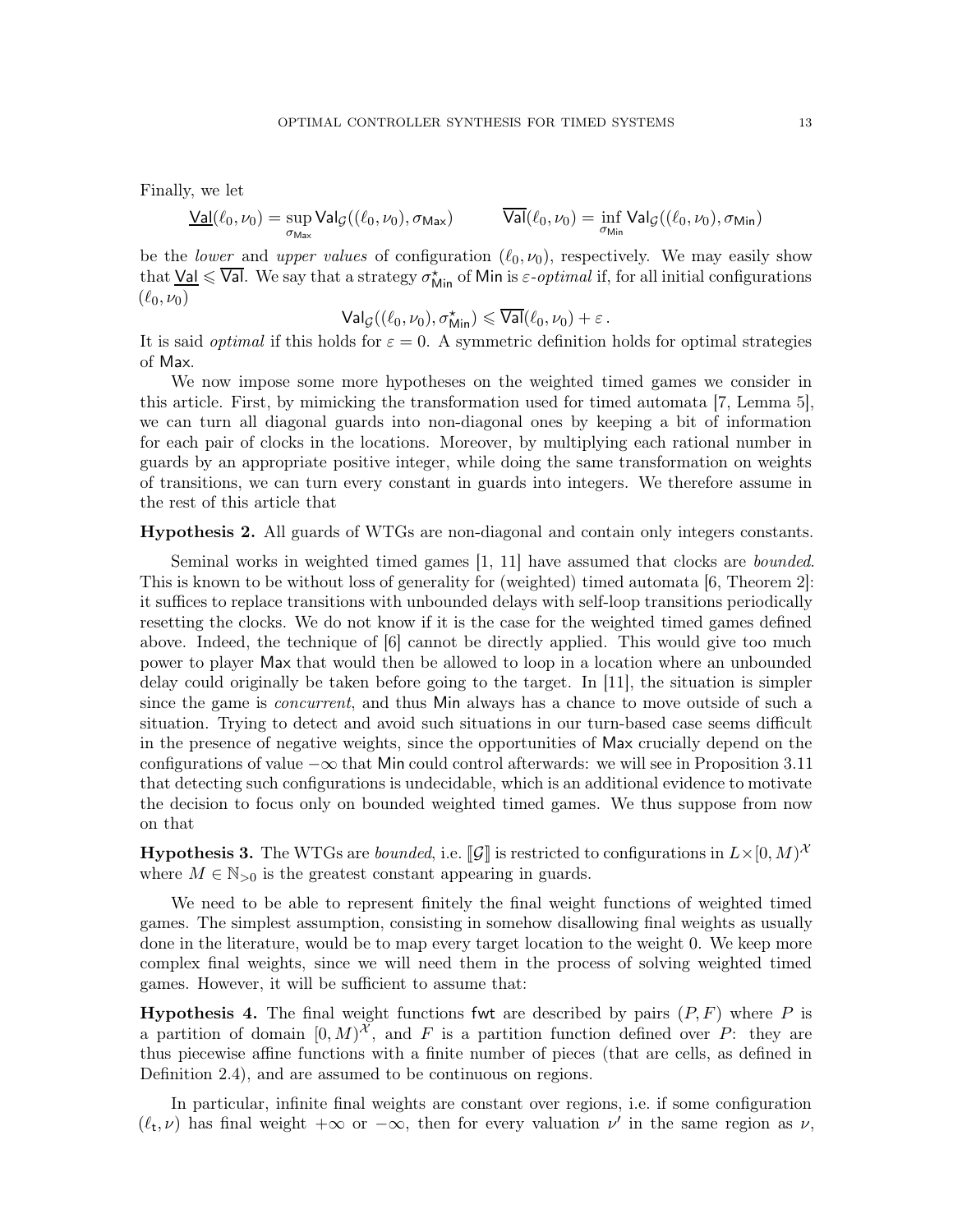

<span id="page-13-0"></span>Figure 6: A weighted timed game with a single clock x, and a depiction of its value function. Weights are indicated in bold font on locations and edges. The target location is  $\ell_3$ , whose final weight function is zero. The blue curve is the values associated to location  $\ell_4$ , the green curve the values of location  $\ell_2$ , obtained as the minimum between the blue and the red curve, depicting the weight obtained from  $\ell_2$  when Min decides to jump directly from  $\ell_2$  to  $\ell_3$ .

 $fwt(\ell_t, \nu) = fwt(\ell_t, \nu')$ . The zero final weight function satisfies this property. Moreover, the computations we will perform in the following maintain this property as an invariant.

Example 2.10. An example of WTG satisfying the previous hypotheses is depicted on Figure [6.](#page-13-0) Observe that location  $\ell_1$  (respectively  $\ell_5$ ) has value  $+\infty$  (respectively  $-\infty$ ). Indeed, from any configuration  $(\ell_1, \nu)$  with  $\nu \in [0, 3)^{\mathcal{X}}$ , player Max can play the self-loop on  $\ell_1$ , ensuring that the target  $\ell_3$  is never reached. Moreover, from any configuration  $(\ell_5, \nu)$  with  $\nu \in [0,3)^\mathcal{X}$ , player Min can play the self-loop on  $\ell_5$ , leading to a reset of clock x. From  $(\ell_5, (x = 0))$  Min can pick a delay of 1.5, and loop again while accumulating a weight of  $-2(1.5) + 1 = -2$ . This loop of  $\ell_5$  can be iterated arbitrarily many times before playing the edge to  $\ell_3$ , ensuring a weight arbitrarily low, hence every configuration on  $\ell_5$  (in the bounded valuation domain  $[0,3)^{\mathcal{X}}$  has value  $-\infty$ . As a consequence, the value in  $\ell_4$  is only determined by the transition to  $\ell_3$  (since Max tries to avoid the target), and depicted in blue in Figure [6.](#page-13-0) In location  $\ell_2$ , the value that Min can get while jumping through the transition to  $\ell_3$  is depicted in red. While jumping to  $\ell_2$  after a delay 0 (since  $\mathsf{wt}(\ell_2) > 0$ , Min wants to minimise the time spent in this location), Min can also obtain the value of  $\ell_4$ . Therefore, the value of location  $\ell_2$  is obtained as the minimum of these two curves, depicted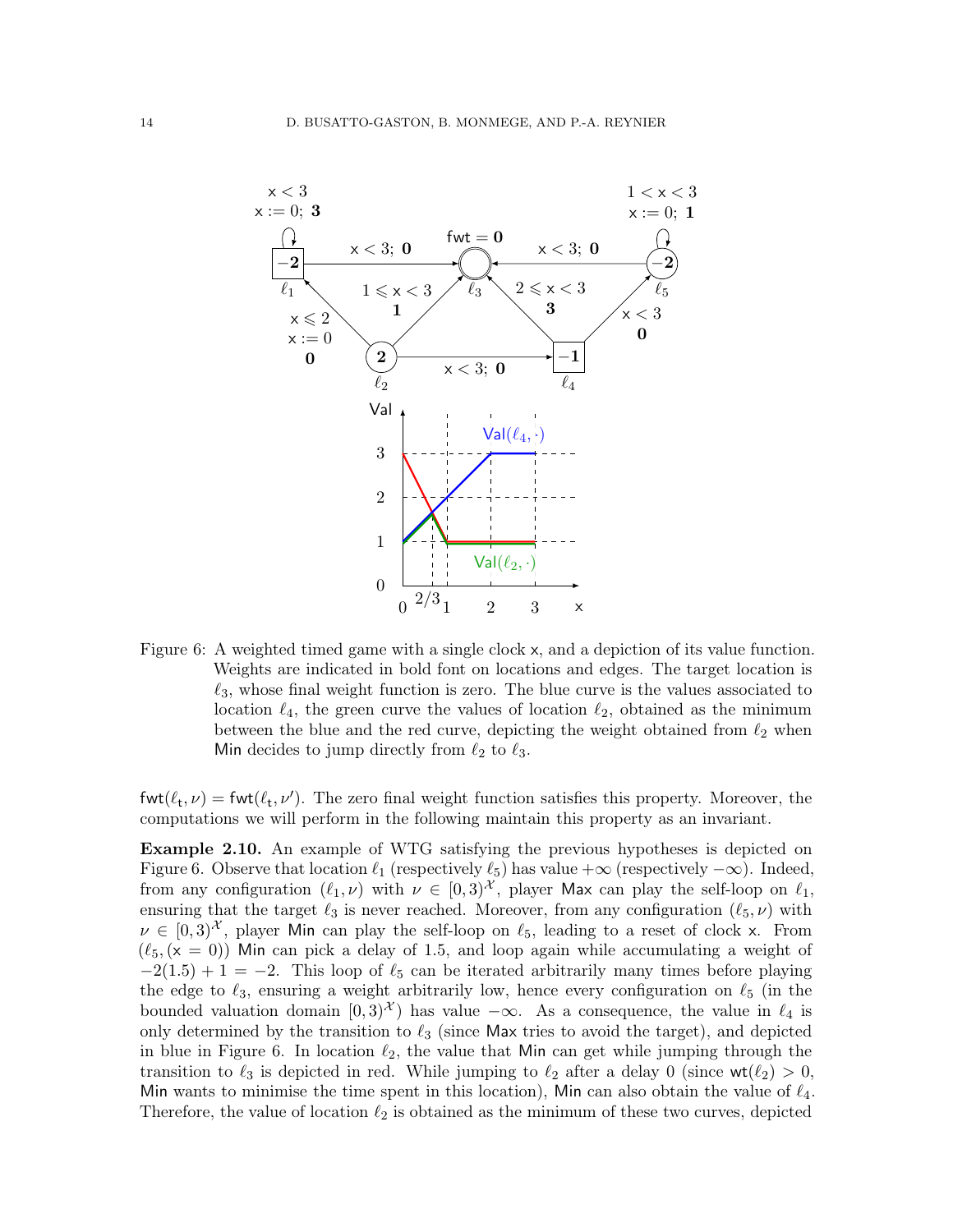in green. Observe the intersection point in  $x = 2/3$  requiring to refine the usual regions (of granularity 1).

It is known that (turn-based) weighted timed games are determined<sup>[5](#page-14-0)</sup>, i.e.  $\underline{Val}(\ell, \nu) =$  $\overline{\text{Val}}(\ell,\nu)$  for each location  $\ell$  and valuation  $\nu$ , therefore we use the notation  $\text{Val}_G$  to refer to both values.

We denote by  $w_{\text{max}}^L$  (respectively  $w_{\text{max}}^E$ ) the maximal weight in absolute values of locations (respectively of edges) in  $\mathcal{G}$ :

$$
w_{\text{max}}^L = \max_{\ell \in L} |\text{wt}(\ell)|
$$
 and  $w_{\text{max}}^E = \max_{e \in E} |\text{wt}(e)|$ 

Moreover, we denote by  $w_{\text{max}}$  a bound on the weight of transitions in  $\llbracket \mathcal{G} \rrbracket$ , that exists since clocks are bounded by M:

$$
w_{\text{max}} = M w_{\text{max}}^L + w_{\text{max}}^E
$$

The integer  $w_{\text{max}}$  is at most exponential in the size of  $\mathcal{G}$ , and can thus be stored in polynomial space.

We consider the value problem: given a WTG  $\mathcal{G}$ , a location  $\ell$  and a threshold  $\alpha \in$ Q, we want to know whether  $\text{Val}_{\mathcal{G}}(\ell,0) \leq \alpha$ . We also consider the  $+\infty$ -value problem (respectively  $-\infty$ -value problem) asking if  $\text{Val}_\mathcal{G}(\ell, \mathbf{0})$  equals  $+\infty$  (respectively  $-\infty$ ). In the context of timed games, optimal strategies may not exist, even for finite values.<sup>[6](#page-14-1)</sup> We thus generally focus on the search for  $\varepsilon$ -optimal strategies, that guarantee the optimal value, up to a small error  $\varepsilon \in \mathbb{R}_{>0}$ : this is the *synthesis problem*. Moreover, when the value problem is undecidable, we also consider the *value approximation problem* that consists, given a precision  $\varepsilon \in \mathbb{Q}_{>0}$ , in computing an  $\varepsilon$ -approximation of  $\text{Val}_{\mathcal{G}}(\ell, 0)$ . More generally, we will try to compute an ε-approximation of the whole value function (and not only for an initial configuration with all clocks being 0): this means that we want to compute (in the format of a pair  $(P, F)$  with P a partition of domain  $[0, M)^{\mathcal{X}}$  and F a partition function, since we will show that this is sufficient) a function  $V: L \times [0, M)^{\mathcal{X}} \to \mathbb{R}_{\infty}$  such that  $\|\mathsf{Val}_\mathcal{G} - V\|_\infty \leq$  $\varepsilon$ , where  $\|\cdot\|_{\infty}$  denotes the classical  $\infty$ -norm of mappings, so that  $||f||_{\infty} = \sup_x |f(x)|$ . In particular, we ask that  $\text{Val}_\mathcal{G} = \mathbf{V}$  on all configurations where either function has infinite value, and as such solving the infinite value problems will be a requirement.

For the purpose of stating complexity results we assume that the size needed to encode an input WTG  $G = \langle L_{\text{Min}}, L_{\text{Max}}, \mathcal{X}, L_{t}, E, \text{wt}, \text{fwt} \rangle$  is linear in  $|L|, |E|$ , and  $n = |\mathcal{X}|$ . We assume that constants are encoded in binary, so that the input depends logarithmically in  $w_{\text{max}}^L$ ,  $w_{\text{max}}^E$  and M. Finally, we assume that the final weight function fwt is encoded as a partition function  $(P, F)$ , so that the input is linear in the number of affine expressions used in  $P$  and  $F$  and logarithmic in the size of their constants.

2.5. Related work. In the one-player case, computing the optimal value and an  $\varepsilon$ -optimal strategy for WTGs (called weighted or priced timed automata) is known to be PSPACEcomplete [\[8\]](#page-71-3). In the two-player case, the value problem of WTGs (also called priced timed games in the literature) is undecidable with 3 clocks [\[15,](#page-71-4) [12\]](#page-71-5), or even 2 clocks in the presence of negative weights [\[18\]](#page-71-7) (for the existence problem, asking if a strategy of player Min can guarantee a given threshold).

<span id="page-14-0"></span><sup>5</sup>The result is stated in [\[16\]](#page-71-12) for weighted timed games (called priced timed games) with one clock, but the proof does not use the assumption on the number of clocks.

<span id="page-14-1"></span><sup>&</sup>lt;sup>6</sup>For example, a player may want to let time elapse as much as possible, but with delay  $d < 1$  because of a strict guard.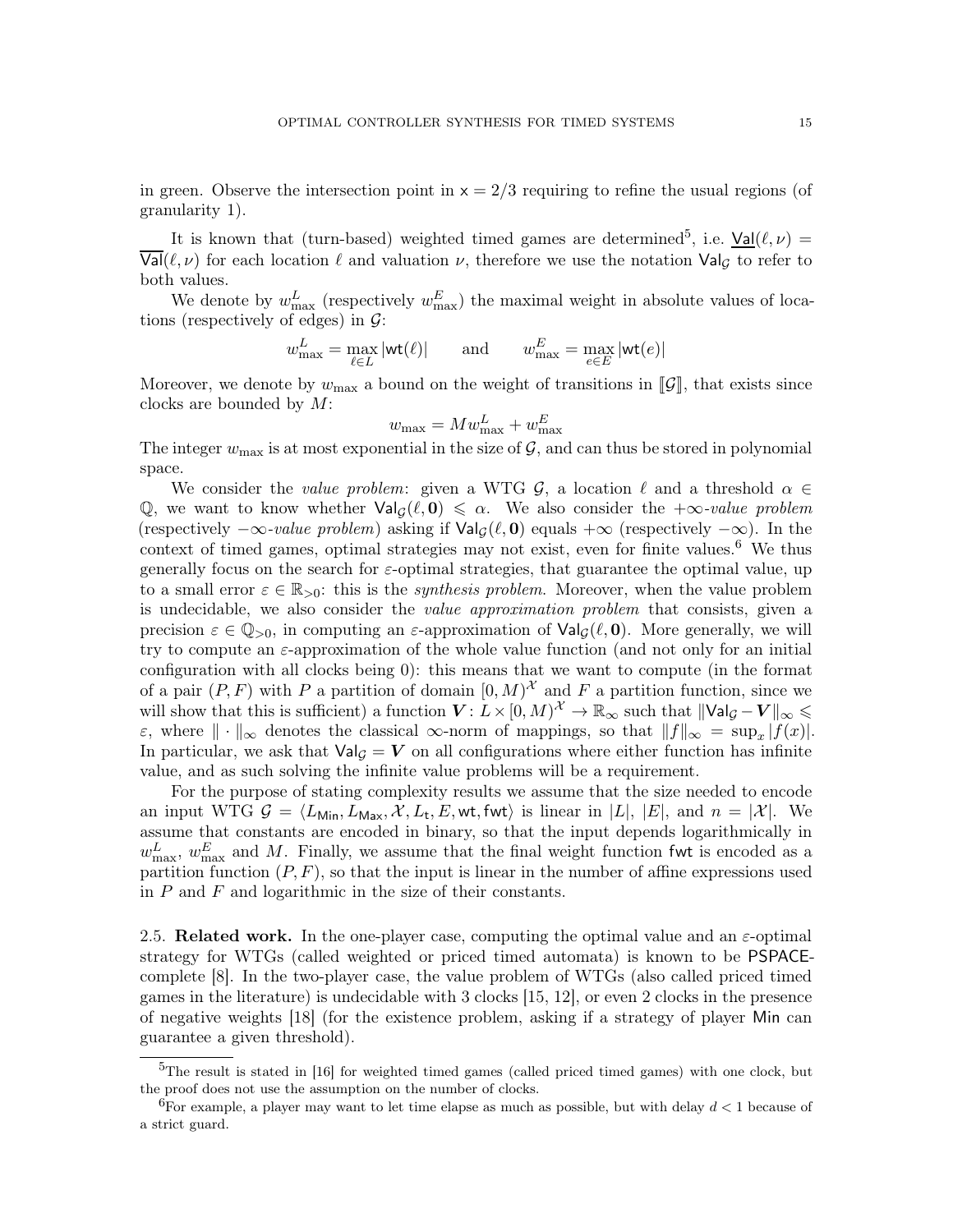To obtain decidability, one possibility has been to limit the number of clocks to 1: then, there is an exponential-time algorithm to compute the value as well as  $\varepsilon$ -optimal strategies in the presence of non-negative weights only [\[9,](#page-71-13) [34,](#page-72-5) [23\]](#page-72-6), whereas the problem is only known to be PTIME-hard. A similar result can be lifted to arbitrary weights, under restrictions on the resets of the clock in cycles [\[16\]](#page-71-12).

The other possibility to obtain a decidability result [\[11,](#page-71-1) [1\]](#page-70-3) with non-negative weights only is to enforce a semantical property of divergence, originally called strictly non-Zeno cost: it asks that every play following a cycle of the region abstraction (see later for a formal definition) has weight at least 1. In [\[12\]](#page-71-5), the authors slightly extend the strictly non-Zeno cost property, to allow for cycles of weight exactly 0 while still preventing those of weight arbitrarily close to 0. Unfortunately, this leads to an undecidable value problem, but they propose a solution to the value approximation problem. This article aims at extending these two restrictions in the presence of both non-negative and negative weights calling it the divergence property, in order to obtain either decidability of the value problem or approximations of the value for a large class of multi-clocks weighted timed games in the presence of arbitrary weights.

Other objectives, not directly related to optimal reachability, have been considered in [\[14\]](#page-71-6) for WTG, like mean-payoff and parity objectives. In this work, the authors manage to solve these problems for the so-called class of  $\delta$ -robust WTGs that they introduce.<sup>[7](#page-15-0)</sup>

2.6. Region abstraction. The partition of the configuration space into regions can be maintained throughout the play in a WTG. By forgetting about the precise valuation of clocks, we obtain a region abstraction (that is usually called the region automaton in the literature).

**Definition 2.11.** Given a WTG  $\mathcal{G} = \langle L_{\text{Min}}, L_{\text{Max}}, \mathcal{X}, L_{\text{t}}, E, \text{wt}, \text{fwt} \rangle$  such that all clocks are bounded by M and all guards belong to  $\text{Guards}_{N}^{\text{nd}}(\mathcal{X}, M)$  for some granularity  $1/N$ , we define the *region abstraction* of  $\mathcal G$  as the finite labelled transition system  $\langle L\times\mathsf{Reg}_N(\mathcal X, M), T\rangle$ labelled over  $\text{Reg}_N(\mathcal{X}, M) \times E$ , where T contains all transitions  $(\ell, r) \xrightarrow{r'', e} (\ell', r')$  such that  $e = \ell \stackrel{g,\mathcal{Y}}{\longrightarrow} \ell'$  is an edge of G, r'' is a time-successor of r, r''  $\models g$  and r''[ $\mathcal{Y} := 0$ ] = r'.

The states of the region abstraction are called region states, and its paths are called region paths. As there are finitely many regions, the region abstraction of  $\mathcal G$  is a finite transition system, where paths p represent sequences of regions alternating between letting time elapse and taking edges. From a play  $\rho = (\ell_0, \nu_0) \xrightarrow{d_1, e_1} (\ell_1, \nu_1) \xrightarrow{d_2, e_2} \dots$  in  $\mathcal{G}$ , we construct a region path  $\mathsf{p} = (\ell_0, [\nu_0]) \xrightarrow{[\nu_0+d_1], e_1} (\ell_1, [\nu_1]) \xrightarrow{[\nu_1+d_2], e_2} \ldots$ , and say that  $\rho$  follows p.

From the region abstraction, we can construct a *region game* that can be seen as a product of the original WTG with the region abstraction.

**Definition 2.12.** Given a WTG  $\mathcal{G} = \langle L_{\text{Min}}, L_{\text{Max}}, \mathcal{X}, L_{\text{t}}, E, \text{wt}, \text{fwt} \rangle$  such that all clocks are bounded by M and all guards belong to  $\text{Guards}_N^{\text{nd}}(\mathcal{X}, M)$  for some granularity  $1/N$ , we define the region game of G as the WTG  $\mathcal{R}_N (\mathcal{G}) = \langle L_{\text{Min}} \times \text{Reg}_N (\mathcal{X}, M), L_{\text{Max}} \times$  $\mathsf{Reg}_N(\mathcal{X},M),\mathcal{X},L_\mathsf{t}\times \mathsf{Reg}_N(\mathcal{X},M),E',\mathsf{wt}',\mathsf{fwt}'\rangle$  whose locations are region states,  $\mathsf{wt}'$  and fwt' are obtained trivially from wt and fwt by forgetting about regions, and  $E'$  is defined by

<span id="page-15-0"></span> $7$ As mentioned in introduction, while our divergent games have a similar definition, the two classes are incomparable.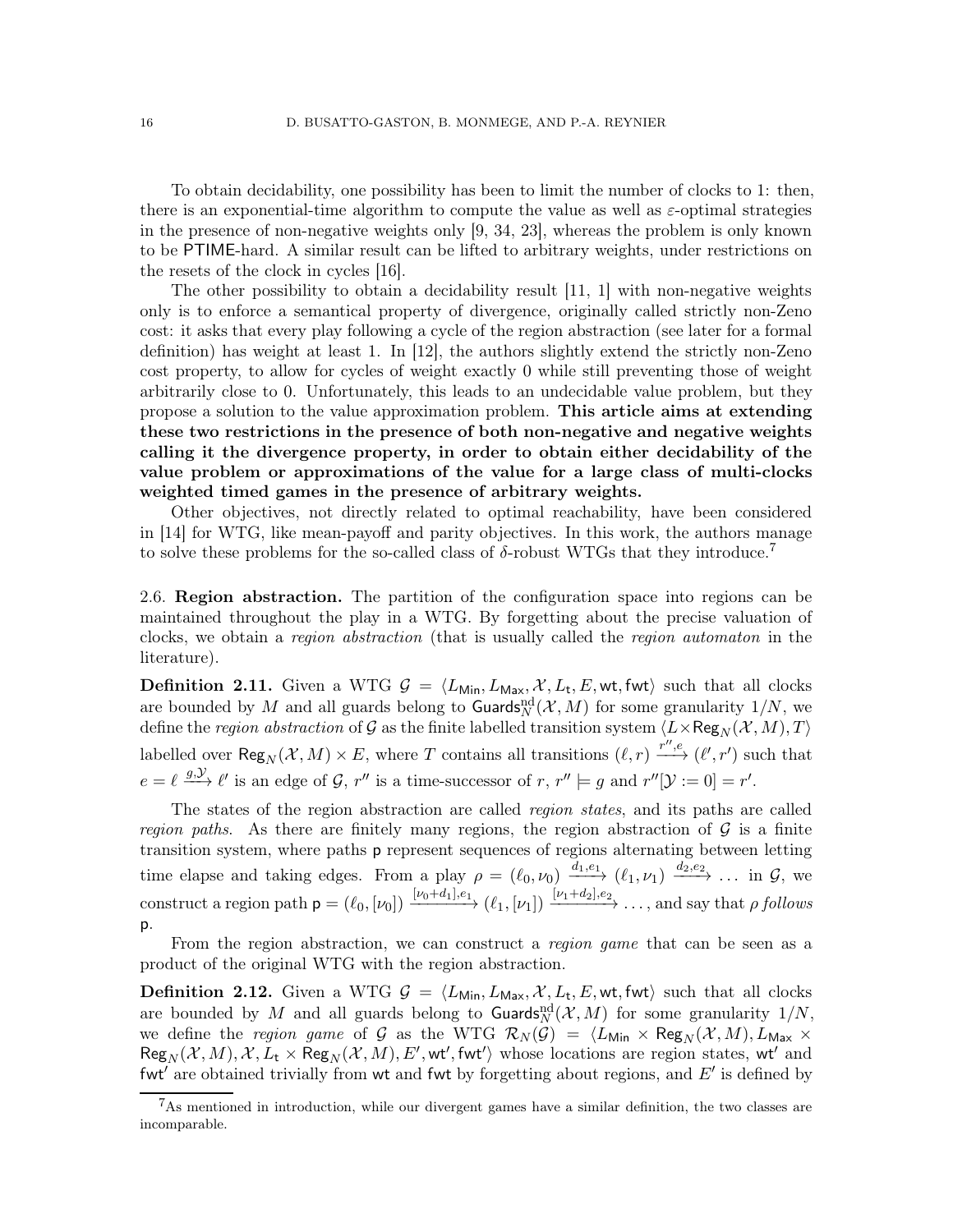transforming every transition  $(\ell, r) \xrightarrow{r'', e} (\ell', r')$  in T, where e is labelled by  $(g, \mathcal{Y})$ , into an edge  $(\ell, r) \xrightarrow{g'', \mathcal{Y}} (\ell', r')$ , with g'' a guard chosen arbitrarily so that  $[[g''] = r'' \subseteq [[g]]$ .

Every play in G exists in  $\mathcal{R}_N(\mathcal{G})$  as a play following a region path p, and conversely every play in  $\mathcal{R}_N(\mathcal{G})$  is a valid play in  $\mathcal{G}$ , by projecting away the region information of  $\mathcal{R}_N(\mathcal{G})$ . We thus obtain:

**Lemma 2.13.** Games G and  $\mathcal{R}_N(G)$  contain the same plays. For all  $\ell \in L$ , 1/N-regions r, and  $\nu \in r$ ,  $\mathsf{Val}_{\mathcal{G}}(\ell, \nu) = \mathsf{Val}_{\mathcal{R}_N(\mathcal{G})}((\ell, r), \nu)$ .

As we assume that guards have integer constants, we can use the granularity  $1/N = 1$ , and we will write  $\mathcal{R}(\mathcal{G})$  instead of  $\mathcal{R}_{N}(\mathcal{G})$  in that case. Finally, we denote by  $|\mathcal{R}(\mathcal{G})|$  the number of locations in the region game, equal to  $|L||\text{Reg}(\mathcal{X}, M)|$ .

2.7. Corner-point abstraction. Despite all the interest and success of regions to study timed systems, they are not sufficient to handle weighted timed automata/games. Indeed, for a single-clock case, and in a location  $\ell$  of weight 1, spending time in  $\ell$  from region  $(0,1)$ to region  $\{2\}$  can cost any possible weight in the interval  $(1, 2)$ . We therefore must also keep a more precise information of where we are inside each region. This is the goal of the corner-point abstraction introduced in [\[6,](#page-71-2) [30\]](#page-72-7) to study one-player WTGs with non-negative weights, generalised in [\[8\]](#page-71-3) to handle negative weights, and in [\[10\]](#page-71-14) for the multi-cost setting.

If r is an  $1/N$ -region, let  $\bar{r}$  denote its topological closure, i.e. the smallest zone that contains r associated to a non-strict guard. The *corners* of r are all the valuations in  $\overline{r}$  that belong to  $\mathbb{Q}_N^{\mathcal{X}}$ . If r is characterised by  $(\iota, \beta)$  with  $\beta$  the partition  $\beta_0 \cup \beta_1 \cup \cdots \cup \beta_m$ , then  $\iota$  is a corner of r. If  $m = 0$ , then  $r = \{i\}$ , otherwise r does not include its corners but contains valuations arbitrarily close to them. The corners of r are the vertices of the polytope  $\overline{r}$ , such that  $\bar{r}$  is their convex hull. There are at most  $n+1$  corners in each  $1/N$ -region. The corners of the green region in Figure [3](#page-7-0) are the valuations  $(1, 0)$  and  $(1, 1)$ .

We call corner state a triple  $(\ell, r, \mathsf{v})$  that contains information about a region state  $(\ell, r)$ of  $\mathcal{R}_N(\mathcal{G})$ , and a corner v of the 1/N-region r.

Notice that reset operations preserve the corners, i.e., if  $\mathbf{v}$  is a corner of the region r, then  $v[x := 0]$  is a corner of the region  $r[x := 0]$ . This allows one to enrich the region game with corner information:

**Definition 2.14.** The corner-point abstraction  $\Gamma_N(\mathcal{G})$  of a WTG  $\mathcal{G}$  is the WTG obtained as a refinement of  $\mathcal{R}_{N}(\mathcal{G})$  where guards on edges are enforced to stay on one of the corners of the current 1/N-region: the locations of  $\Gamma_N(\mathcal{G})$  are all corner states of  $\mathcal{R}_N(\mathcal{G})$ , associated to each player accordingly, and edges are all  $(\ell, r, v) \xrightarrow{g'', \mathcal{Y}} (\ell', r', v')$  such that there exists a region r'', an edge  $t = (\ell, r) \stackrel{g, y}{\longrightarrow} (\ell', r')$  of  $\mathcal{R}_N(\mathcal{G})$  such that the model of guard g'' is a corner  $v''$  of region  $r''$  satisfying the guard  $\overline{g}$  (recall that  $\overline{g}$  is the closed version of g),  $v'' \in PostTime(v)$ ,  $v' = v''[Y := 0]$ ,  $r' = r''[Y := 0]$  (the two last conditions ensure that v' is indeed a corner of r') and there exist two valuations  $\nu \in r$ ,  $\nu' \in r'$  such that  $((\ell,r),\nu) \stackrel{d',t}{\longrightarrow} ((\ell',r'),\nu')$  for some  $d' \in \mathbb{R}_{\geqslant 0}$  (the latter condition ensures that the edge between corners is not spurious, i.e. created by the closure of guards). Weights of locations and edges are trivially recovered from  $\Gamma_N(\mathcal{G})$ . We define the final weight function of  $\Gamma_N(\mathcal{G})$ over the only valuation v reachable in location  $(\ell, r, v)$  (with  $\ell \in L_t$ ) by fwt $((\ell, r, v), v)$  =  $\lim_{\nu\to\nu,\nu\in r}$  fwt $(\ell,\nu)$  (the limit is well defined since fwt is piecewise affine with a finite number of pieces on region  $r$ , by Hypothesis [4\)](#page-12-1).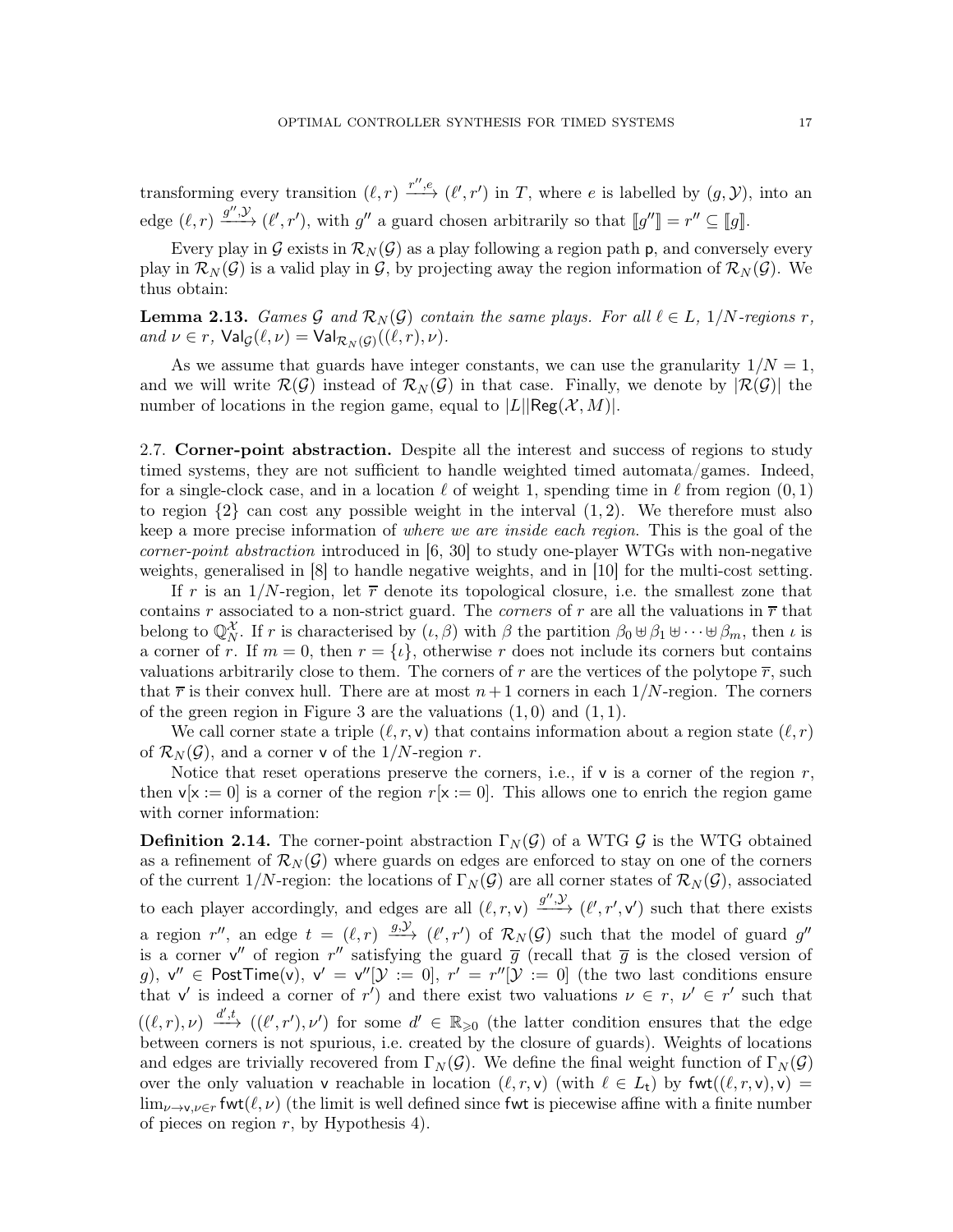We denote by  $|\Gamma_N(\mathcal{G})|$  the number of locations in the corner-point abstraction, bounded by  $|L| \text{Reg}_N(\mathcal{X}, M) | (n + 1)$ .

The WTG  $\Gamma_N(\mathcal{G})$  can be seen as a finite weighted game, i.e. a WTG without clocks, by removing guards, resets and rates of locations, and replacing the weights of edges by the actual weight of jumping from one corner to another: an edge  $((\ell, r), \mathsf{v}) \xrightarrow{g'', \mathcal{Y}} ((\ell', r'), \mathsf{v}')$ becomes a transition from  $((\ell, r), \mathsf{v})$  to  $((\ell', r'), \mathsf{v}')$  with weight  $d \cdot \mathsf{wt}(\ell) + \mathsf{wt}(t)$ , with  $d \in \mathbb{R}_{\geqslant 0}$ the only delay such that  $[[g'']]=\{v+d\}^8$  $[[g'']]=\{v+d\}^8$ . Note that delay d is necessarily a rational of the form  $\alpha/N$  with  $\alpha \in \mathbb{N}$ , since it must relate corners of 1/N-regions. In particular, this proves that the cumulative weight  $\mathsf{wt}_{\Sigma}(\overline{\rho})$  of a finite play  $\overline{\rho}$  in  $\Gamma_N(\mathcal{G})$  is indeed a rational number with denominator N.

We will call *corner play* every play  $\bar{\rho}$  in the corner-point abstraction  $\Gamma_N(\mathcal{G})$ : it can also be interpreted as an execution in  $\mathcal G$  where all guards are closed (as explained in the definition above). It straightforwardly projects on a finite path **p** in the region game  $\mathcal{R}_N(\mathcal{G})$ : in this case, we say again that  $\bar{\rho}$  follows p. Figure [7](#page-17-1) depicts a play, its projected path in the region game and one of its associated corner plays.



<span id="page-17-1"></span>Figure 7: A play  $\rho$  (in blue), its projected path **p** in the region game (in black), and one of its associated corner plays  $\bar{\rho}$  (in green).

Let  $\bar{\rho}$  be a corner play following a region path p. The weight of  $\bar{\rho}$  refers to its weight in  $\Gamma_N(\mathcal{G})$ . It is possible to find a play  $\rho$  following p close to  $\overline{\rho}$ , in the sense that we control the difference between their respective cumulative weights:

<span id="page-17-2"></span>**Lemma 2.15** ([\[10\]](#page-71-14), Prop. 5). For all  $\varepsilon > 0$ , all finite region paths p, and all corner plays  $\overline{\rho}$ following p, there exists a play  $\rho$  in  $\mathcal G$  following p such that  $|\textsf{wt}_{\Sigma}(\rho) - \textsf{wt}_{\Sigma}(\overline{\rho})| \leqslant \varepsilon$ .

Thus, corner plays allow one to obtain faithful information on the plays that follow the same path.

<span id="page-17-3"></span>**Lemma 2.16.** If p is a finite region path in  $\mathcal{R}_N(\mathcal{G})$ , the set of cumulative weights {wt<sub>∑</sub>( $\rho$ ) |  $\rho$  play of G following  $\rho$  is an interval bounded by the minimum and the maximum values of the set  $\{wt_{\Sigma}(\overline{\rho}) \mid \overline{\rho} \text{ corner play of } \Gamma_N(\mathcal{G}) \text{ following } \mathsf{p} \}.$ 

*Proof.* The set  $\{wt_{\Sigma}(\rho) \mid \rho \text{ finite play following } p\}$  is an interval as the image of a convex set by an affine function (see [\[8,](#page-71-3) Sec. 3.2] for an explanation).

The good properties of the corner-point abstraction allow us to conclude, since for every play  $\rho$  following **p**, one can find a corner play following **p** of smaller weight and one of larger weight [\[6,](#page-71-2) Lemma 1], and for every corner play  $\rho$  following p and every  $\varepsilon > 0$ , one can find a play following **p** whose weight is at most  $\varepsilon$  away from  $\mathsf{wt}_{\Sigma}(\rho)$  by Lemma [2.15.](#page-17-2)  $\Box$ 

<span id="page-17-0"></span> ${}^{8}$ In case several edges lead to the same transition, for instance when two transitions with different guards reset all clocks, we either allow for multi-transitions or choose the best weight according to the player owning the current location.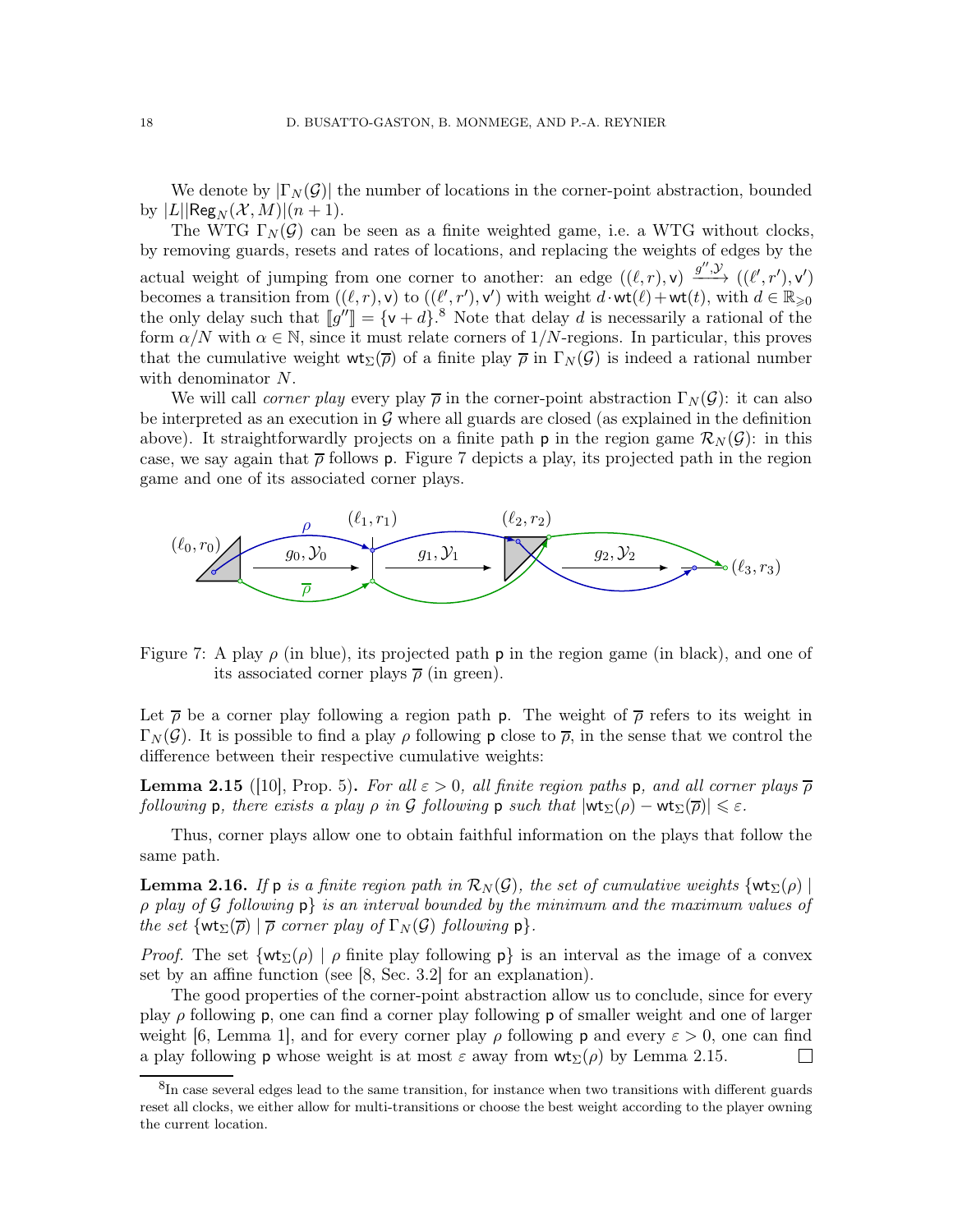

<span id="page-18-0"></span>Figure 8: A region cycle p in the region game (in black), its associated corner plays (in green), and its folded orbit graph (in blue). Note that there is no edge between the top right corner and the bottom right corner, as no corner play goes from the former to the latter.

An important property of the corner-point abstraction, derived from the assumption on the absence of deadlocks in the game, is that corner plays cannot get stuck as long as they follow a region path:

<span id="page-18-1"></span>**Lemma 2.17** ([\[33\]](#page-72-8), Lem. 8). Let p be a region path starting from  $(\ell, r)$  and ending in  $(\ell', r')$ . For all corners v of r, there exists a corner play following p that starts in  $(\ell, r, v)$ . For all corners  $v'$  of  $r'$  there exists a corner play following  $p$  that ends in  $(\ell', r', v')$ .

Useful theoretical tools stem from the corner-point abstraction. Notably, let us focus on a cycle of the region abstraction. In order to study some properties of the corner plays following this cycle, we only need to consider the aggregation of all the behaviours following it. Inspired by the folded orbit graphs (FOG) introduced in [\[33\]](#page-72-8), we define the folded orbit graph  $\textsf{FOG(p)}$  of a region cycle  $\mathsf{p} = (\ell_1, r = r_1) \xrightarrow{e_1} (\ell_2, r_2) \xrightarrow{e_2} \cdots \xrightarrow{e_k} (\ell_1, r)$  in  $\mathcal{R}_N(\mathcal{G})$  as a graph whose vertices are the corners states of region  $r$ , and that contains an edge from corner **v** to corner **v'** if there exists a corner play  $\overline{\rho}$  from  $(\ell_1, r, \mathbf{v})$  to  $(\ell_1, r, \mathbf{v}')$  following **p**. We fix  $\bar{\rho}$  arbitrarily and label the edge between v and v' in FOG(p) by this corner play: it is then denoted by  $v \stackrel{\overline{\rho}}{\rightarrow} v'$ . An example is depicted in Figure [8.](#page-18-0)

The folded orbit graph inherits interesting topological properties from the corner-point abstraction. Notably, by Lemma [2.17,](#page-18-1) for all vertices v, there exists at least one outgoing edge  $v \xrightarrow{\overrightarrow{p}} v'$ , and at least one incoming edge  $v'' \xrightarrow{\overrightarrow{p}'} v$  in  $\text{FOG}(p)$ .

<span id="page-18-2"></span>2.8. Value iteration algorithm. The value of a game has been defined as a mapping of each configuration  $(\ell, \nu)$  to a value in  $\mathbb{R}_{\infty}$ . We call value functions such mappings from  $L \times \mathbb{R}^{\mathcal{X}}_{\geqslant 0}$  to  $\mathbb{R}_{\infty}$ . If  $V$  represents a value function, we denote by  $V_{\ell}$  the mapping  $\nu \mapsto V(\ell, \nu)$ . As observed in [\[11,](#page-71-1) [1\]](#page-70-3), one step of the game is summarised in the following operator  $\mathcal F$ mapping each value function  $V$  to a value function  $V' = \mathcal{F}(V)$  defined by  $V'_{\ell}(\nu) = \text{fwt}(\ell, \nu)$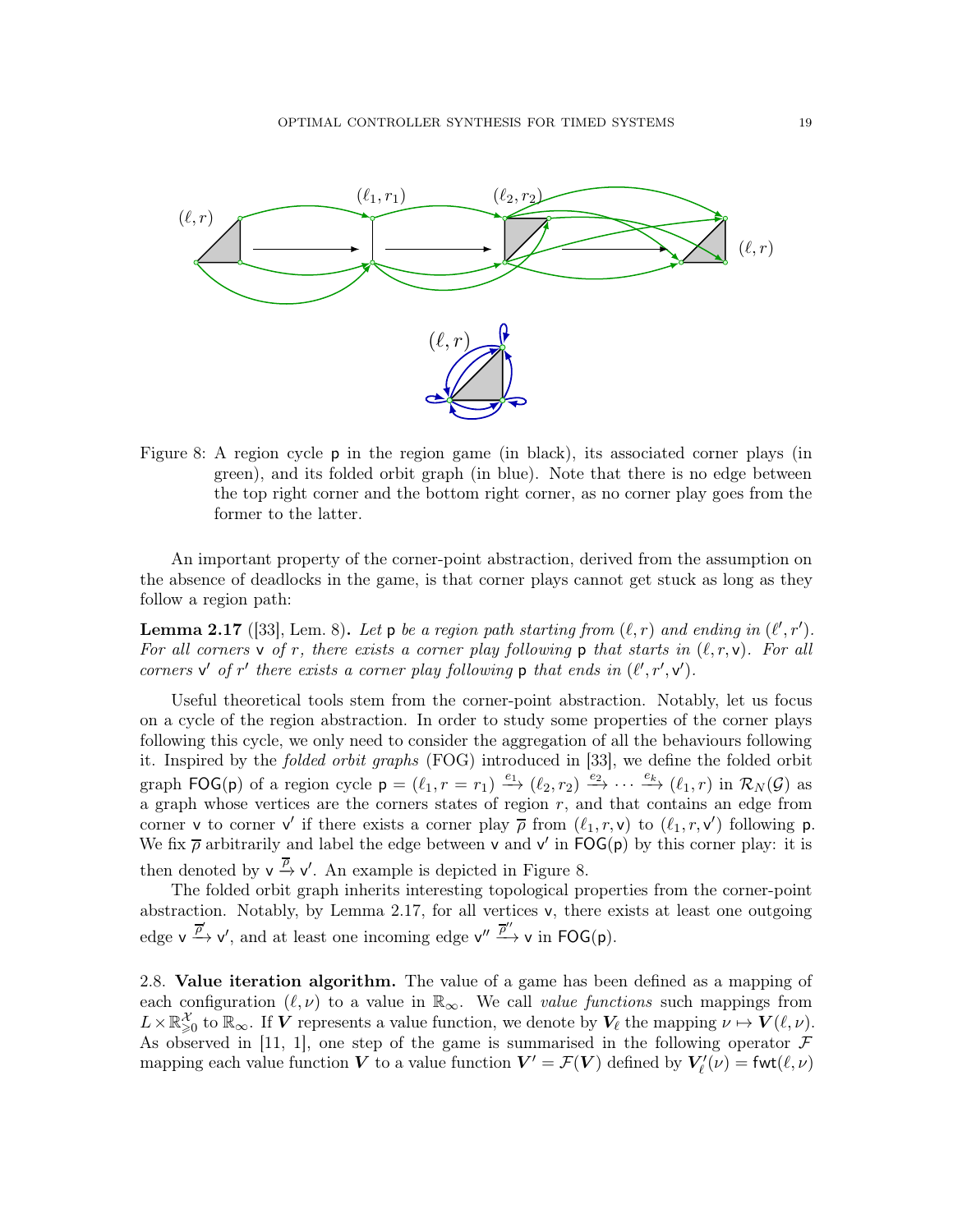if  $\ell \in L_{\mathsf{t}}$ , and otherwise

<span id="page-19-0"></span>
$$
\mathbf{V}_{\ell}'(\nu) = \begin{cases} \sup_{(\ell,\nu) \xrightarrow{d,e} (\ell',\nu')} \left[ d \cdot \text{wt}(\ell) + \text{wt}(e) + V_{\ell'}(\nu') \right] & \text{if } \ell \in L_{\text{Max}} \\ \inf_{(\ell,\nu) \xrightarrow{d,e} (\ell',\nu')} \left[ d \cdot \text{wt}(\ell) + \text{wt}(e) + V_{\ell'}(\nu') \right] & \text{if } \ell \in L_{\text{Min}} \end{cases} \tag{2.1}
$$

where  $(\ell, \nu) \stackrel{d,e}{\longrightarrow} (\ell', \nu')$  ranges over valid transitions in  $\mathcal{G}$ .

Then, starting from  $V^0$  mapping every configuration  $(\ell, \nu)$  to  $+\infty$ , except for the targets mapped to fwt $(\ell, \nu)$ , we let  $V^i = \mathcal{F}(V^{i-1})$  for all  $i > 0$ . The value function  $V^i$  contains the value  $\textsf{Val}_{\mathcal{G}}^i$ , which is intuitively what Min can guarantee when forced to reach the target in at most *i* steps. More formally, we define  $wt^{i}(\rho)$  the weight of a maximal play  $\rho$  at horizon *i*, as wt( $\rho$ ) if  $\rho$  reaches a target in at most *i* steps, and  $+\infty$  otherwise. Then,  $\mathsf{Val}^i_{\mathcal{G}}(\ell,\nu) = \inf_{\sigma_{\mathsf{Min}}} \sup_{\sigma_{\mathsf{Max}}} \mathsf{wt}^i(\mathsf{play}((\ell,\nu),\sigma_{\mathsf{Min}},\sigma_{\mathsf{Max}})) \text{ refers to the value at horizon } i.$ 

Remark. In case of non-weighted games, with or without time, the value iteration algorithm is generally called *attractor*. Starting from  $+\infty$  for every configuration, except for the target mapped to 0, we compute the previous iterates (with all weights mapped to 0). In this case, as shown in [\[5\]](#page-71-15), values 0 or  $+\infty$  stay constant over each regions, and there are thus a finite number of possible functions, which ensures that the computation ends in finite time.

We compare value functions componentwise: if  $V, V'$  are two value functions, we let  $V \leq V'$  if  $V(\ell, \nu) \leq V'(\ell, \nu)$  for all configurations  $(\ell, \nu)$ . Notice that F is a monotonic operator, i.e. if  $V \leqslant V'$ , then  $\mathcal{F}(V) \leqslant \mathcal{F}(V')$ . Moreover,  $\mathcal{F}(V^0) \leqslant V^0$  since  $V^0$  maps every non-target state to  $+\infty$ , and target states keep the same value. It follows that the sequence  $(\mathbf{V}^i)_{i \in \mathbb{N}}$  is non-increasing, as  $\mathbf{V}^i = \mathcal{F}^i(\mathbf{V}^0) \geqslant \mathcal{F}^i(\mathcal{F}(\mathbf{V}^0)) = \mathbf{V}^{i+1}$ .

Let us now present known results for the special case of games with no clocks. In this case, the definition of the operator  $\mathcal F$  of  $(2.1)$  is simplified into

$$
\mathbf{V}_{\ell}^{\prime} = \begin{cases} \min_{\ell \to \ell} \left[ \text{wt}(\ell, \ell^{\prime}) + \mathbf{V}_{\ell^{\prime}} \right] & \text{if } \ell \in L_{\text{Min}} \\ \max_{\ell \to \ell^{\prime}} \left[ \text{wt}(\ell, \ell^{\prime}) + \mathbf{V}_{\ell^{\prime}} \right] & \text{if } \ell \in L_{\text{Max}} \end{cases} \tag{2.2}
$$

Notice that we remove the valuation part of the notation: configurations are thus simply locations of the game. The value iteration algorithm proposed in [\[17\]](#page-71-8) consists in finding the greatest fixpoint of operator  $\mathcal{F}$ , i.e. the limit of the sequence  $(V^i)_{i\in\mathbb{N}}$ . Indeed, this greatest fixpoint is known to be the vector of values of the game (see, e.g., [\[17,](#page-71-8) Corollary 11]). For the special case of acyclic games of depth d, the fixpoint is reached after d steps, and  $Val = V^d$ . In this case, the infinite values in G (i.e. configurations  $\ell$  with  $\textsf{Val}_\mathcal{G}(\ell) \in \{-\infty, +\infty\}$ ) are derived from reaching targets with infinite final weights. If the game contains cycles, infinite values can also come from arbitrarily long plays: a state can have value  $+\infty$  if Max can force an infinite play, never reaching any target, and it can have value −∞ if Min can enforce an arbitrarily low weight, e.g. by staying in a cycle of negative cumulative weight. These  $+\infty$ states correspond to a safety objective for player Max, and can be computed in polynomial time: it is shown in [\[17\]](#page-71-8) that for all locations  $\ell$ ,  $\mathsf{Val}_{\mathcal{G}}(\ell) = +\infty$  if and only if  $V_{\ell}^{|L|} = +\infty$ . In contrast, deciding if a location has value  $-\infty$  has no known polynomial solution (it is as hard as solving mean-payoff games). In [\[17\]](#page-71-8), it is shown that in the presence of negative weights the sequence  $(\overline{V}^i)_{i\in\mathbb{N}}$  stabilises after a number of iterations pseudo-polynomial on states with value in  $\mathbb{R} \cup \{\pm \infty\}$ , and that states with value  $-\infty$  can be detected in this computation (they are those where the computed value goes under a given threshold).

Such a computation of the greatest fixed point might not be possible in the timed setting, since the value problem is undecidable in general. However, in [\[1\]](#page-70-3), it is shown that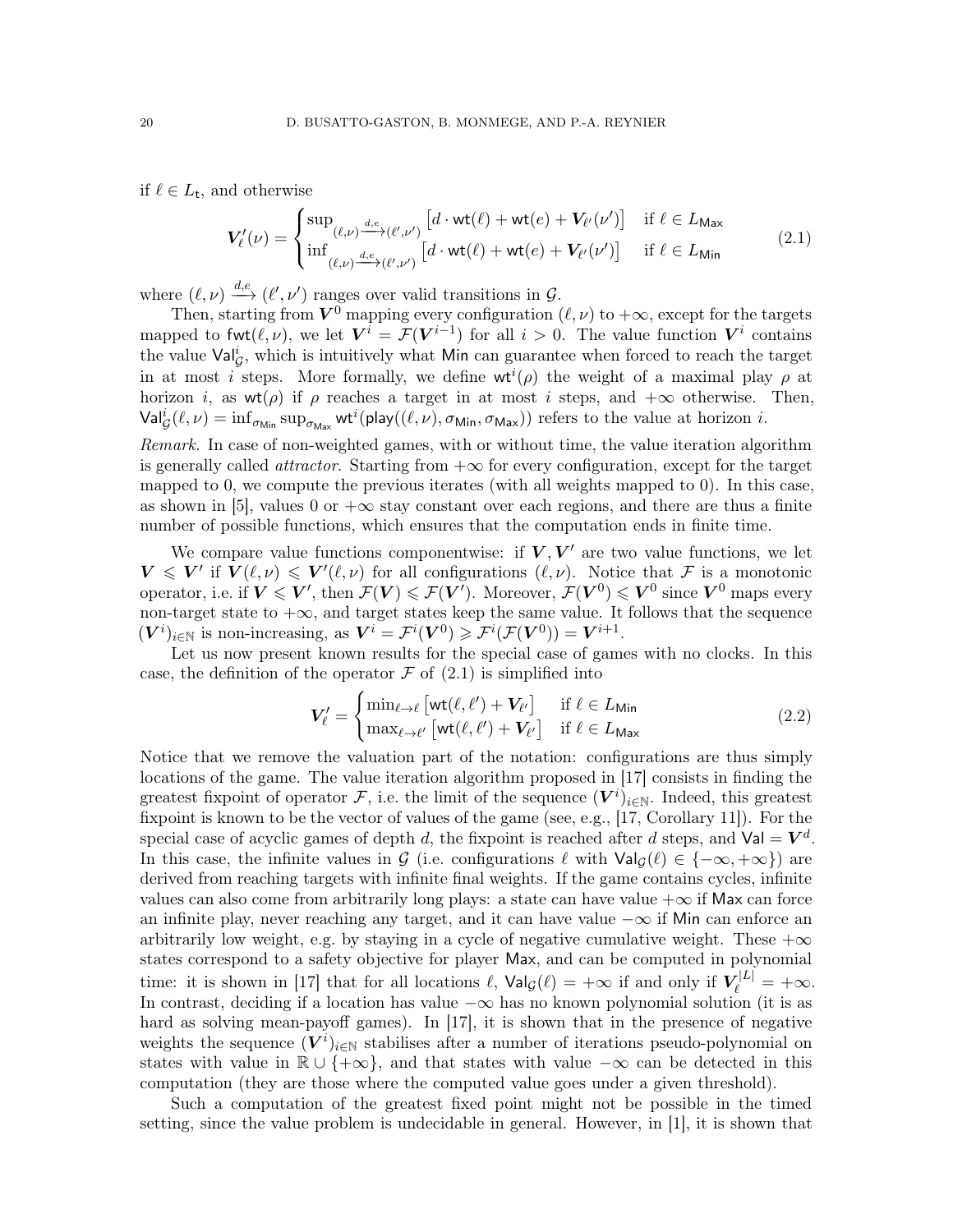starting from a value function V that is represented, for each location, by a pair  $(P, F)$ where P is partition and F is a partition function defined over P, the same is true for  $\mathcal{F}(V)$ . Indeed, cells are bounded, convex polyhedra, over which elementary operations (emptiness, intersection and inclusion tests) can be performed with linear programming, and thus in polynomial time. As we will formally recall in Section [7,](#page-40-0) this data structure allows one to effectively compute the iterates  $(V^i)_{i\in\mathbb{N}}$ . Contrary to the case without clocks, recalled before, this sequence does not stabilise in general. The decidability results obtained before (for tree-shaped weighted timed games [\[1\]](#page-70-3), or strictly non-Zeno weighted timed games [\[11\]](#page-71-1), e.g.), as well as the ones we obtain in this article, are all based on reasons to either make the sequence stabilise or stop its computation after a sufficient number  $i$  of turns to obtain a good approximation of the value.

Remark. In [\[1\]](#page-70-3), the domain of partitions is always a single region, and one value function is associated to each region. We define value functions over  $[0, M)^{\mathcal{X}}$  instead, in order to obtain a symbolic algorithm, independent of regions. This induces slight differences in the way value functions are defined, because the mappings of [\[1\]](#page-70-3) are continuous everywhere while ours can have discontinuities at borders between regions. They define their partitions with overlaps over borders, such that  $\mathbb{R}^{\mathcal{X}}_{\geqslant 0}$  is partitioned by an affine equality into two cells,  $c_{\leqslant}$ and  $c_>,$  instead of the three  $c_>, c_>$  and  $c_-.$  This changes the number of cells Splits $(m, n)$  to  $\mathcal{O}(m^n)$  instead of  $\mathcal{O}((2m)^n)$ .

### 3. Divergent and almost-divergent WTGs

<span id="page-20-0"></span>In this section, we introduce several classes of weighted timed games for which we state the results that this article shows. All classes are defined in terms of the underlying timed automaton, without making use of the partition of locations into players. Let us start with the class of weighted timed games studied in [\[11\]](#page-71-1), to our knowledge the greatest class of WTG where the value problem is known to be decidable.

**Definition 3.1.** A weighted timed game  $\mathcal{G}$  with non-negative weights satisfies the *strictly* non-Zeno cost property when every finite play  $\rho$  in G following a cycle in the region automaton  $\mathcal{R}(\mathcal{G})$  satisfies wt<sub> $\Sigma(\rho) \geq 1$ .</sub>

The intuition behind this class is that the weight of any long enough execution in  $\mathcal G$  will ultimately grow above any fixed bound, and diverge towards  $+\infty$  for an infinite execution. Therefore, the value of G is equal to the value  $\text{Val}_{\mathcal{G}}^i$  at some horizon i large enough (as defined in Section [2.8\)](#page-18-2), making the value problem decidable. It is shown in [\[11\]](#page-71-1) that i can be bounded exponentially in the size of  $\mathcal{G}$ .

We introduce divergent weighted timed games, as a natural generalisation of the strictly non-Zeno cost property to weights in Z.

**Definition 3.2.** A WTG G is divergent when every finite play  $\rho$  in G following a cycle in the region automaton  $\mathcal{R}(\mathcal{G})$  satisfies wt<sub> $\Sigma(\rho) \notin (-1, 1)$ .</sub>

If  $\mathcal G$  has only non-negative weights on locations and edges, this definition matches with the strictly non-Zeno cost property of [\[11\]](#page-71-1), we will therefore refer to their class as the class of divergent WTG with non-negative weights.

Remark. As in [\[11\]](#page-71-1), we could replace  $(-1, 1)$  by  $(-\kappa, \kappa)$  to define a notion of  $\kappa$ -divergence. However, since weights and guard constraints in weighted timed games are integers, for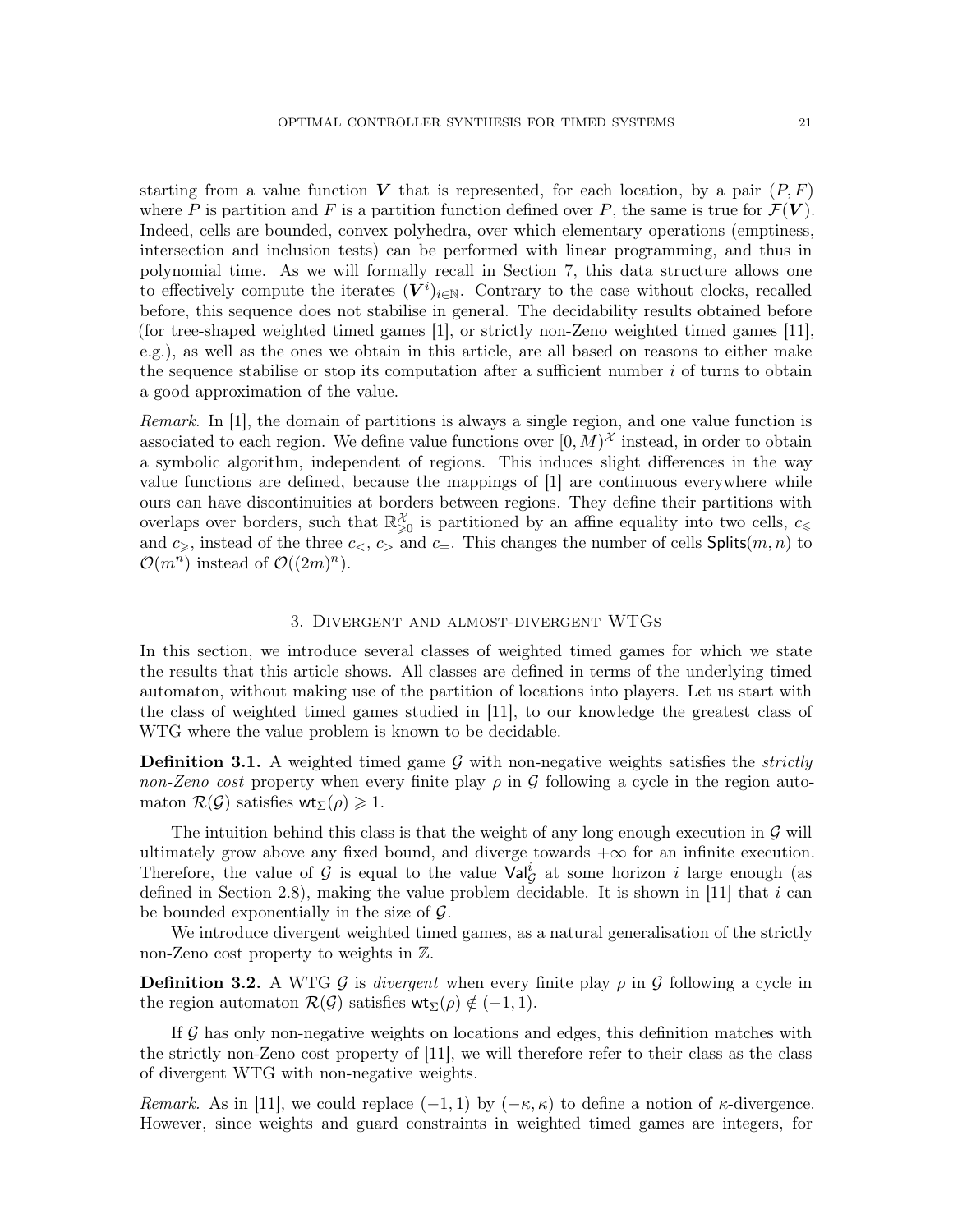| almost-divergent | simple                 |  |
|------------------|------------------------|--|
| divergent        | strictly non-Zeno cost |  |
|                  |                        |  |
|                  |                        |  |

weights in  $\mathbb Z$  weights in  $\mathbb N$ 

<span id="page-21-1"></span>Figure 9: Classes of weighted timed games, and their respective restrictions to non-negative weights.

 $\kappa \in (0, 1)$ , a weighted timed game G is  $\kappa$ -divergent if and only if it is divergent. This will be formally implied by Proposition [4.3](#page-27-0) and Lemma [2.16.](#page-17-3)

Our contributions on divergent WTGs summarise as follows:

<span id="page-21-0"></span>**Theorem 3.3.** The value problem over divergent WTGs is decidable in 3-EXPTIME, and is EXPTIME-hard. Moreover, deciding if a given WTG is divergent is a PSPACE-complete problem.

In [\[12\]](#page-71-5), the authors slightly extend the strictly non-Zeno cost property, to allow for cycles of weight exactly 0 while still preventing those of weight arbitrarily close to 0:

**Definition 3.4.** A WTG  $\mathcal{G}$  with non-negative weights is called *simple* when every finite play  $\rho$  in G following a cycle in the region automaton  $\mathcal{R}(\mathcal{G})$  satisfies  $\mathsf{wt}_{\Sigma}(\rho) \in \{0\} \cup [1, +\infty)$ .

Unfortunately, it is shown in [\[12\]](#page-71-5) that the value problem is undecidable for simple WTGs. They propose a solution to the value approximation problem, as a procedure computing an approximation of the value of every configuration. The intuition is that cycles of weight exactly 0 are only possible when every (non-negative) weight encountered along the cycle equals 0, allowing one to define a subgame where every cyclic execution has weight 0. One can then analyse this subgame separately, by applying a semi-unfolding procedure on  $\mathcal{R}(\mathcal{G})$ .

We introduce a class of WTGs that will extend the notion of simple WTGs and allow negative weights, so that cyclic executions of weight exactly 0 are allowed, but not those close to 0. The first attempt would lead to the requirement that every finite play following a cycle in the region automaton  $\mathcal{R}(\mathcal{G})$  has a weight in  $(-\infty, -1] \cup \{0\} \cup [1, +\infty)$ . However, we did not obtain positive results for the value approximation problem on this class of WTGs since cycles of weight exactly 0 do not have the good property presented above for simple WTGs. Instead, we require a stability by decomposition for cycles of weight 0.

If  $p = (\ell_0, r_0) \xrightarrow{r_1, e_0} (\ell_1, r_1) \xrightarrow{r_2, e_1} \cdots (\ell_{k-1}, r_{k-1}) \xrightarrow{r_0, e_{k-1}} (\ell_0, r_0)$  is a region cycle in  $\mathcal{R}(\mathcal{G})$ , it is either simple (i.e. for all  $i, j$  such that  $0 \leq i < j < k$ ,  $(\ell_i, r_i) \neq (\ell_j, r_j)$ ) or we can extract smaller cycles from it. Indeed, if  $p$  is not simple, there exists a pair  $(i, j)$  such that  $0 \leq i \leq j \leq k$  and  $(\ell_i, r_i) = (\ell_j, r_j)$ . Then, for such a pair, we can write  $p = p_1 p_2 p_3$  such that  $|\mathbf{p}_1| = i$ ,  $|\mathbf{p}_3| = k - j$ . It follows that  $\mathbf{p}_2$  and  $\mathbf{p}_3\mathbf{p}_1$  are both region cycles around  $(\ell_i, r_i)$ . This process is called a decomposition of  $p$  into smaller cycles  $p' = p_3p_1$  and  $p'' = p_2$ .

<span id="page-21-2"></span>**Definition 3.5.** A WTG G is almost-divergent if every play  $\rho$  following a cycle p of  $\mathcal{R}(\mathcal{G})$ satisfies  $\mathsf{wt}_{\Sigma}(\rho) \in (-\infty, -1] \cup \{0\} \cup [1, +\infty)$ , and if  $\mathsf{wt}_{\Sigma}(\rho) = 0$  then for every decomposition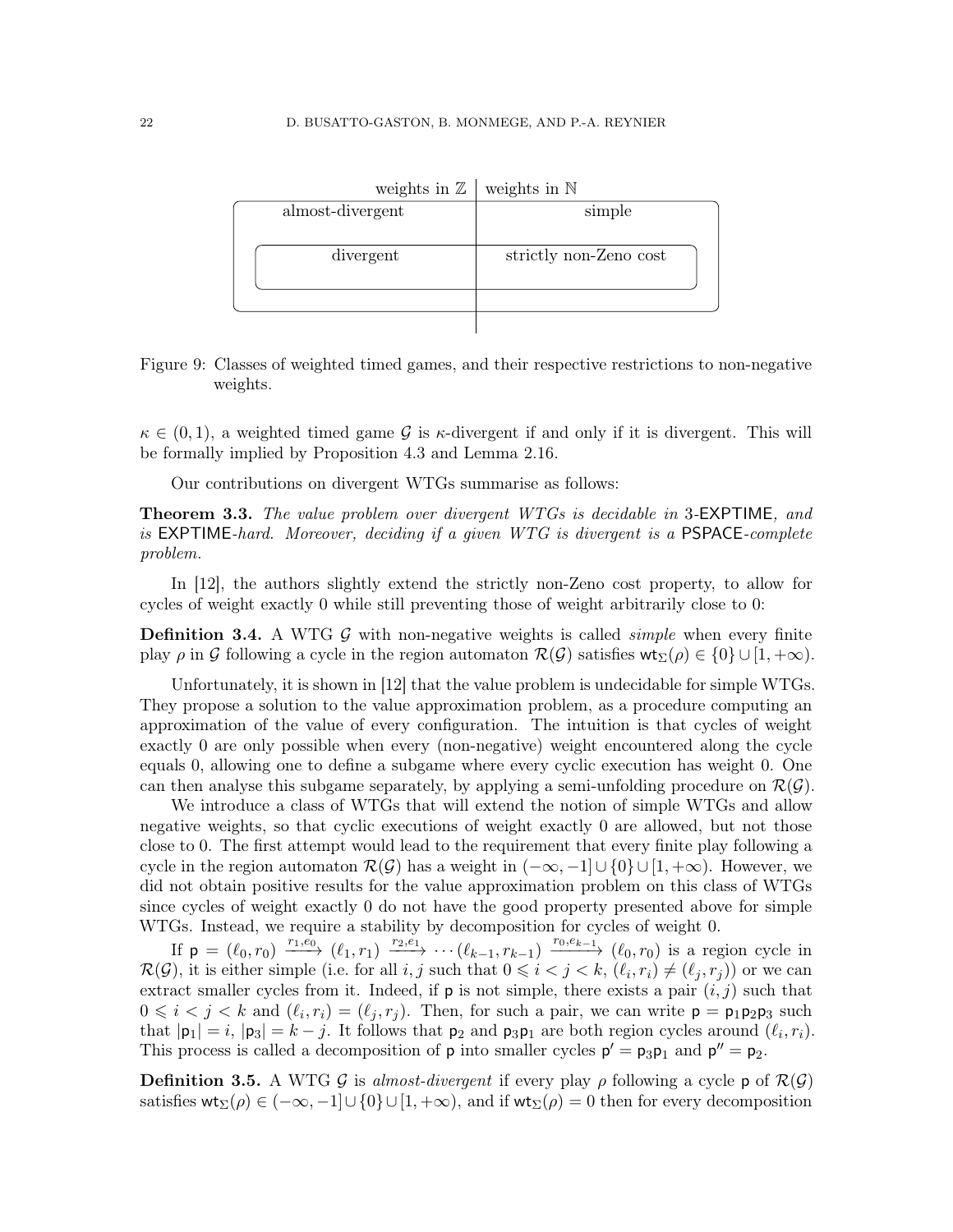of p into smaller cycles p' and  $p''$ , and plays  $\rho'$  and  $\rho''$  following p' and  $p''$ , respectively, it holds that  $\mathsf{wt}_{\Sigma}(\rho') = \mathsf{wt}_{\Sigma}(\rho'') = 0.9$  $\mathsf{wt}_{\Sigma}(\rho') = \mathsf{wt}_{\Sigma}(\rho'') = 0.9$ 

Clearly, every divergent WTG is almost-divergent. Moreover, as we will see in Proposition [4.4,](#page-27-1) when weights are non-negative, this class matches the simple WTGs of [\[12\]](#page-71-5) therefore inheriting their undecidability result. We will thus refer to simple WTGs as almost-divergent WTGs with non-negative weights. Figure [9](#page-21-1) represents the hierarchy of the classes of WTG that we introduced.

**Example 3.6.** Consider the WTG G in Figure [6.](#page-13-0) The self-loop on  $\ell_1$  contains a cycle of  $\mathcal{R}(\mathcal{G})$  around  $(\ell_1, \mathbf{0})$  that jumps to the region  $1 < x < 2$ . For every  $d \in (1, 2)$ , there exists a play  $\rho$  following this cycle that uses delay d, so that  $\mathsf{wt}_\Sigma(\rho) = 3 - 2d \in (-1,1)$ . It follows that  $\mathcal G$  is neither divergent nor almost-divergent. Changing the guard on this self-loop to  $2 \leq x < 3$  makes G divergent, as every region cycle left in G iterates the self-loops around  $(\ell_1, 0)$  and  $(\ell_5, 0)$  of cumulative weights in  $(-3, -1]$  and  $(-5, -1)$ , respectively.

**Example 3.7.** Consider the WTG G in Figure [10,](#page-23-0) and its region game  $\mathcal{R}(\mathcal{G})$ . We chose an example where  $\mathcal{R}(\mathcal{G})$  is isomorphic to  $\mathcal G$  for readability reasons.  $\mathcal{R}(\mathcal{G})$  contains one SCC  $\{\ell_1, \ell_2, \ell_3, \ell_4\}$ , made of two simple cycles,  $p_1 = \ell_1 \rightarrow \ell_2 \rightarrow \ell_1$  and  $p_2 = \ell_1 \rightarrow \ell_3 \rightarrow \ell_4 \rightarrow \ell_1$ , so that:

• all plays following  $p_1$  have cumulative weight in the interval  $(1, 3)$ ,

• and all plays following  $p_2$  have cumulative weight 0. This can be checked by Lemma [2.16.](#page-17-3) As every cycle p of  $\mathcal{R}(\mathcal{G})$  either iterates  $p_2$  only, or contains  $p_1$ , it holds that a play  $\rho$ following **p** satisfies  $wt_{\Sigma}(\rho) \in \{0\} \cup [1, +\infty)$ , and if  $wt_{\Sigma}(\rho) = 0$  then any decomposition of **p** into smaller cycles  $p'$  and  $p''$  implies that they all follow iterates of  $p_2$ , so that plays along them must have cumulative weight 0. Therefore,  $\mathcal G$  is almost-divergent. If one removes  $\ell_4$ ,  $\mathcal G$  becomes divergent.

Our first result on almost-divergent WTGs is the following extension of the approximation procedure for non-negative weights:

<span id="page-22-0"></span>**Theorem 3.8.** Given an almost-divergent WTG  $\mathcal{G}$ , a location  $\ell$  and  $\varepsilon \in \mathbb{Q}_{>0}$ , we can compute an  $\varepsilon$ -approximation of  $\text{Val}_\mathcal{G}(\ell, \mathbf{0})$  in time triply-exponential in the size of G and polynomial in  $1/\varepsilon$ . Moreover, deciding if a WTG is almost-divergent is PSPACE-complete.

To obtain these results on divergent and almost-divergent WTGs, we follow a computation schema that we now outline. First, we will always reason on the region game  $\mathcal{R}(\mathcal{G})$  of the almost-divergent WTG G. The goal is to compute an  $\varepsilon$ -approximation of  $\text{Val}_{\mathcal{R}(\mathcal{G})}((\ell_0, [\mathbf{0}]), \mathbf{0})$ for some initial location  $\ell_0$ . Techniques of [\[1\]](#page-70-3) (that we will recall in Section [7\)](#page-40-0) allow one to compute the (exact) values of a WTG played on a finite tree, using operator  $\mathcal F$  of Sec-tion [2.8.](#page-18-2) The idea is thus to decompose as much as possible the game  $\mathcal{R}(\mathcal{G})$  as a WTG over a tree. First, we decompose the region game into strongly connected components (SCCs, left of Figure [11\)](#page-24-1): we must think about the final weight functions as the previously computed approximations of the values of SCCs coming after the current one in the topological order. We will keep as an invariant that final weight functions are piecewise affine with a finite number of pieces, and are continuous on each region.

<span id="page-22-1"></span><sup>9</sup>Once again, we could replace  $-1$ , 1 by  $-\kappa$ ,  $\kappa$  with  $0 < \kappa < 1$  to define an equivalent notion of  $\kappa$ -almostdivergence.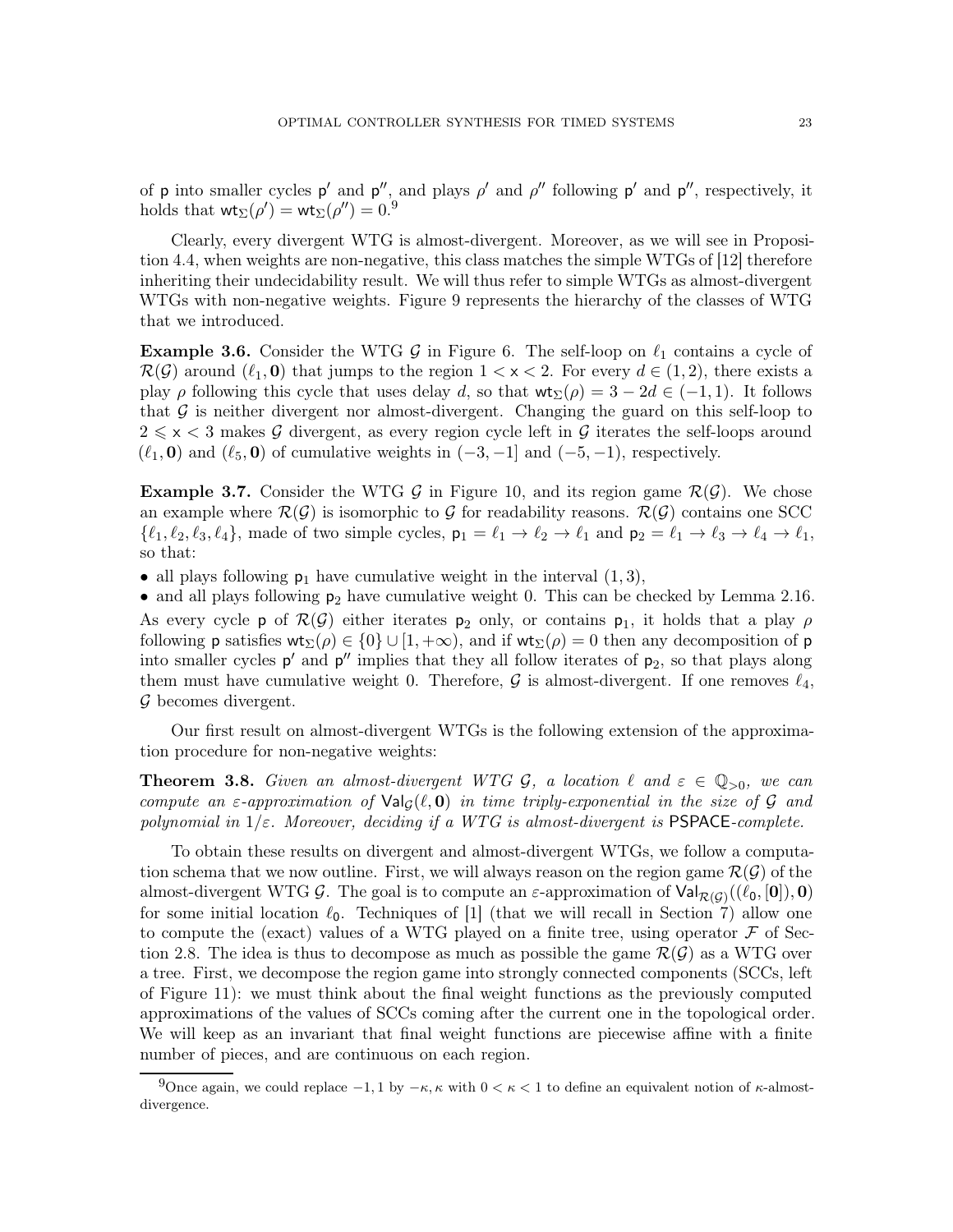

<span id="page-23-0"></span>Figure 10: A weighted timed game G with two clocks  $x_1$  and  $x_2$ , and the portion of its region game  $\mathcal{R}(\mathcal{G})$  accessible from configuration  $(\ell_0,(0,0))$ . The states of  $\mathcal{R}(\mathcal{G})$ are labelled by their associated region, location and weight, and edges are labelled by a representation of their guards and resets. For example, the edge from  $(\ell_0, r_0)$ to  $(\ell_1, r_1)$  in  $\mathcal{R}(\mathcal{G})$  highlights the time successors of the region  $r_0$  that satisfy the guard  $0 < x_1 < 1$ , and the arrow represents the direction in which this set of points is projected by the clock reset  $x_1 := 0$ , so that we end up in the region  $r_1$ .

For an SCC of  $\mathcal{R}(\mathcal{G})$  and an initial state  $(\ell_0, \mathcal{0}]$  of  $\mathcal{R}(\mathcal{G})$  provided by the SCC decomposition, we show that the game on the SCC is equivalent to a game on a tree built from a semi-unfolding (see middle of Figure [11\)](#page-24-1) of  $\mathcal{R}(\mathcal{G})$  from  $(\ell_0, \mathcal{0}]$ ) of finite depth, with certain nodes of the tree being kernels (parts of  $\mathcal{R}(\mathcal{G})$  that contain all cycles of weight 0). The semi-unfolding is stopped either when reaching a final location, or when some location (or kernel) has been visited for a certain fixed number of times. Notice that, for divergent WTGs, there are no kernels, which simplifies the computation.

Then, we compute an approximation of  $\mathsf{Val}_{\mathcal{G}}(\ell_0, \mathbf{0})$  with a bottom-up computation on the semi-unfolding. This computation is exact on nodes labelled by a single region state s, but approximate on kernel nodes  $K_s$ . For the latter, we use the corner-point abstraction (right of Figure [11\)](#page-24-1) over  $1/N$ -regions to compute values, and prove that, with an appropriately chosen N, this provides an  $\varepsilon$ -approximation of values.

This resolution of the value problem for divergent WTGs and approximation problem for almost-divergent WTGs heavily relies on the region abstraction, and requires one to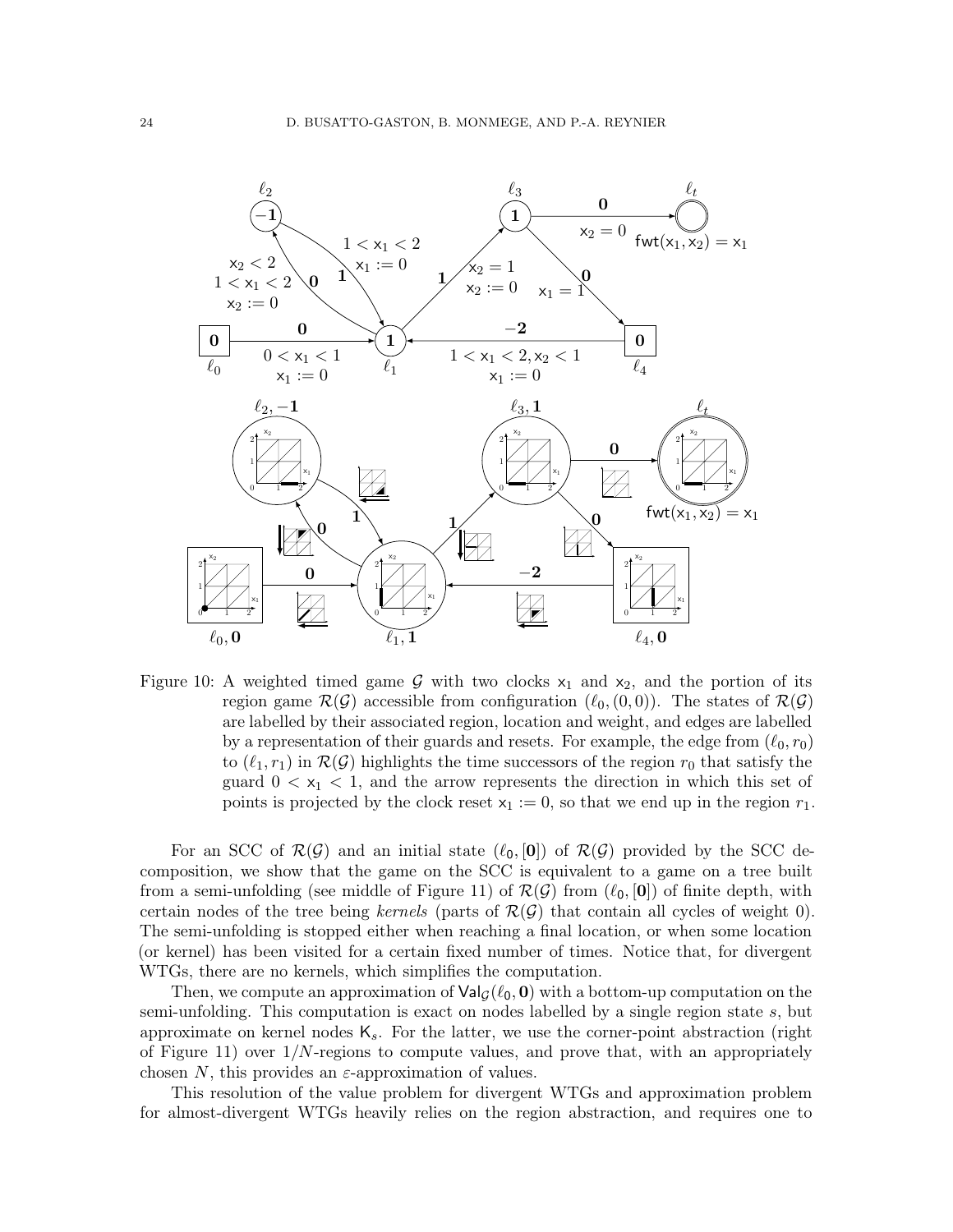

<span id="page-24-1"></span>Figure 11: Static approximation schema: SCC decomposition of  $\mathcal{R}(\mathcal{G})$ , semi-unfolding of an SCC, corner-point abstraction for the kernels

construct  $\mathcal{R}(\mathcal{G})$  entirely and compute its SCCs, before unfolding it partially in a tree-shaped structure. Our second result is a more symbolic approximation schema based on the value iteration algorithm only (in case we are able to rule out the presence of configurations with value  $-\infty$ , which could in particular be true if there are only non-negative weights): the computations are not performed on the region abstraction, but instead use the cell partitions introduced in Section [2.3](#page-8-0) that can cover several regions.

**Theorem 3.9.** Let G be an almost-divergent WTG such that  $\text{Val}_G(\ell, \nu) > -\infty$  for every configuration  $(\ell, \nu)$ . Then the sequence  $(\mathrm{Val}_{\mathcal{G}}^k)_{k \geq 0}$  converges towards  $\mathrm{Val}_{\mathcal{G}}$  and for every  $\varepsilon \in \mathbb{Q}_{>0}$ , there exists an integer P such that  $\text{Val}_{\mathcal{G}}^P$  is an  $\varepsilon$ -approximation of  $\text{Val}_{\mathcal{G}}$  for all configurations.

Note that we have to control for configurations  $(\ell, \nu)$  of value  $-\infty$ , where the nonincreasing sequence  $(\text{Val}_{\mathcal{G}}^k(\ell,\nu))_{k\in\mathbb{N}}$  (that starts at  $+\infty$ ) will diverge towards  $-\infty$ , but has no hope of approximating it. However, we will show that the configurations with value  $-\infty$ can be computed in advance:

### <span id="page-24-0"></span>**Proposition 3.10.** For almost-divergent WTGs, the  $-\infty$ -value problem is EXPTIME-complete.

The exponential upper bound is obtained in Section [5.](#page-32-0) This contrasts with the general case (not necessarily almost-divergent), where the  $-\infty$ -value problem is undecidable (among other problems), as detailed in Proposition [3.11.](#page-25-0)

3.1. Hardness of value problems. The EXPTIME-hardness results of Theorem [3.3](#page-21-0) and Proposition [3.10](#page-24-0) are reductions from the problem of solving timed games with reachability objectives [\[28\]](#page-72-3).

To a reachability timed game  $\mathcal{G}$ , we simply set the weight of each edge to 1 and the weight of each location to 0, making it a divergent WTG. We set the final weight of every target configuration at 0 (respectively  $-\infty$ ). Then, Min wins the reachability timed game if and only if the value in the WTG is lower than threshold  $\alpha = |\mathcal{R}(\mathcal{G})|$  (respectively equals  $-\infty$ ). One direction of this statement is immediate by definition of having a value smaller than  $+\infty$ , and the other comes from the fact that reachability in the timed game implies reachability in the region game in less than  $\alpha$  transitions, in turn implying that Min can ensure target reachability in the WTG with cumulative weight below  $\alpha$ , i.e.  $\text{Val}_\mathcal{G}(s, \nu) \leq \alpha + \text{fwt}$ , with fwt = 0 (respectively  $-\infty$ ).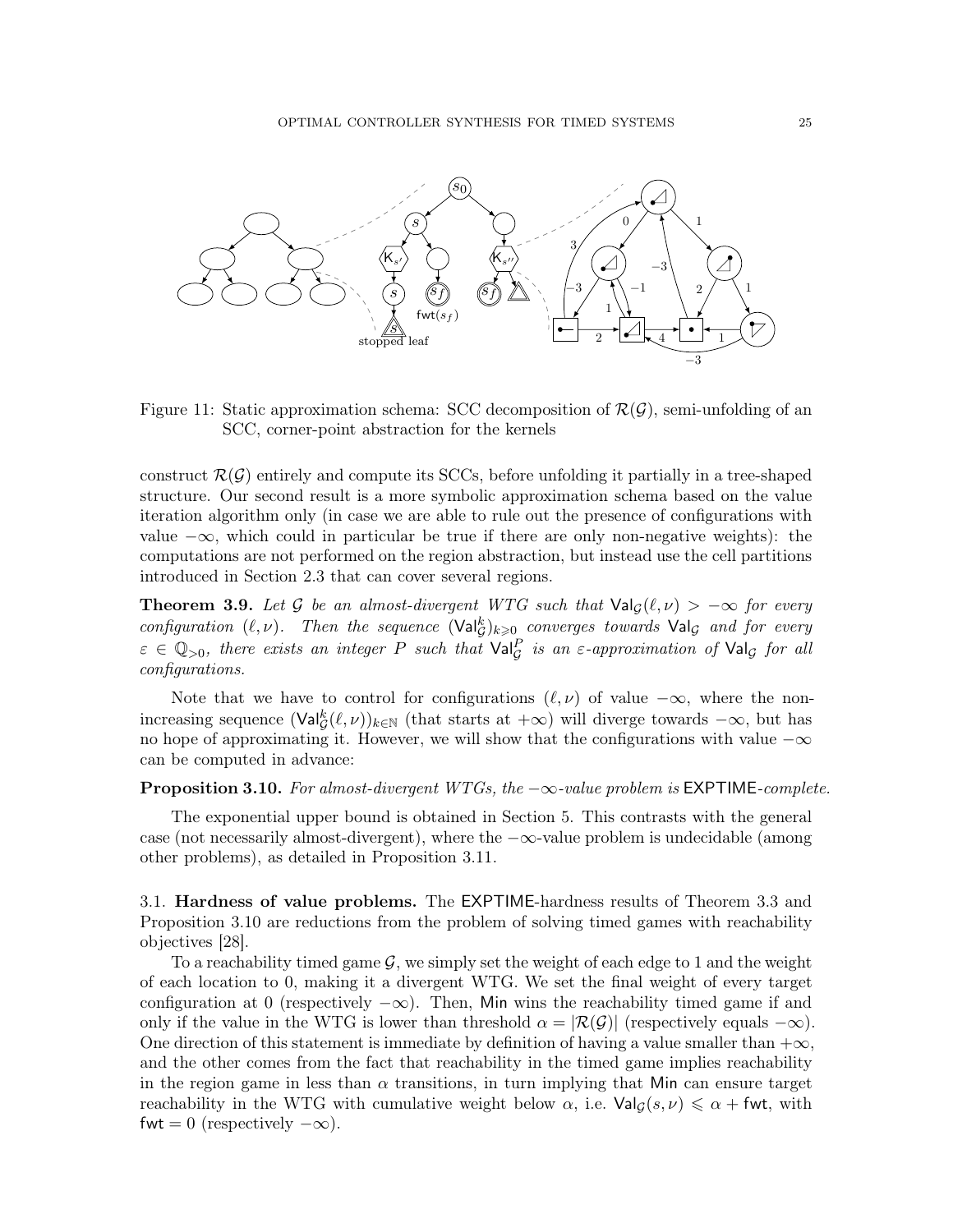## <span id="page-25-0"></span>**Proposition 3.11.** Given a WTG G and an initial location  $\ell_0$ , the decision problem asking whether  $\text{Val}_G(\ell_0, \mathbf{0}) = -\infty$  is undecidable.

Proof. The proof goes via a reduction to the existence problem on turn-based WTG: given a WTG G (without final weight function), a integer threshold  $\alpha$  and a starting location  $\ell_0$ , does there exist a strategy for Min that can guarantee reaching the unique target location  $\ell_t$  from  $\ell_0$  with weight  $\lt \alpha$ . In the non-negative setting, it is proven in [\[9\]](#page-71-13) that the problem is undecidable for the comparison  $\leq \alpha$ . In the setting with arbitrary weights, formal proofs are given for all comparison signs in [\[18\]](#page-71-7).

Consider the WTG  $\mathcal{G}'$  built from  $\mathcal{G}$  by adding a transition from  $\ell_t$  to  $\ell_0$ , without guards and resetting all the clocks, of discrete weight  $-\alpha$ . We add a new target location  $\ell'_{t}$ , and add transitions of weight 0 from  $\ell_t$  to  $\ell'_t$ . Locations  $\ell_t$  and  $\ell'_t$  belong to Min. Let us prove that  $\text{Val}_{G'}(\ell_0, 0) = -\infty$  if and only if Min has a strategy to guarantee a weight  $\lt \alpha$  in  $\mathcal G$ . Assume first  $\text{Val}_{\mathcal{G}}(\ell_0, \mathbf{0}) = -\infty$ . If  $\text{Val}_{\mathcal{G}}(\ell_0, \mathbf{0}) = -\infty$ , we are done. Otherwise, Min must follow in  $\mathcal{G}'$  the new transition from  $\ell_t$  to  $\ell_0$  to enforce a cycle of negative value, and thus enforce a play from  $(\ell_0, 0)$  to  $\ell_t$  with weight less than  $\alpha$ . Therefore, there exists a strategy for Min in G that can guarantee a weight  $\langle \alpha$ . Reciprocally, if there exists a strategy for Min in G that can guarantee a weight  $\langle \alpha$ , then Min can force a negative cycle play in G' and  $\text{Val}_{G'}(\ell_0, \mathbf{0}) = -\infty$ .  $\Box$ 

### 4. Deciding divergence and almost-divergence

<span id="page-25-1"></span>In this section, we will study properties that region cycles must satisfy in divergent or almost-divergent WTGs. This will give us a better understanding of the modelling power these classes confer, as well as enable us to provide procedures of optimal complexity to decide if a WTG fulfils the divergence or almost-divergence conditions.

4.1. Cycles in an almost-divergent WTG. Let us start with properties that hold for all almost-divergent weighted timed games G. A region cycle **p** of  $\mathcal{R}(G)$  is said to be a positive cycle (respectively a negative cycle, a 0-cycle) if every finite play  $\rho$  following p satisfies  $\text{wt}(\rho) \geq 1$  (respectively  $\text{wt}(\rho) \leq -1$ ,  $\text{wt}(\rho) = 0$ ).

We start by showing that, in an almost-divergent game, all cycles  $p = t_1 \cdots t_k$  of  $\mathcal{R}(\mathcal{G})$ (with  $t_1, \ldots, t_k$  edges of  $\mathcal{R}(\mathcal{G})$ ) are either 0-cycles, positive cycles or negative cycles<sup>[10](#page-25-2)</sup>, and we can classify a cycle by looking only at one of the corner plays following it:

<span id="page-25-3"></span>**Lemma 4.1.** Let  $\mathcal G$  be an almost-divergent WTG. A region cycle  $\mathsf p$  is a positive cycle (respectively a negative cycle, a 0-cycle) if and only if there exists a corner play  $\bar{\rho}$  following p with  $\text{wt}_{\Sigma}(\overline{\rho}) > 0$  (respectively  $\text{wt}_{\Sigma}(\overline{\rho}) < 0$ ,  $\text{wt}_{\Sigma}(\overline{\rho}) = 0$ ). Moreover, every region cycle in G is either positive, negative, or a 0-cycle.

Proof. If **p** is a positive cycle (respectively a negative cycle, a 0-cycle), every such corner play  $\bar{\rho}$  will have weight above 0 (respectively under 0, equal to 0), by Lemma [2.16.](#page-17-3) Reciprocally, if such a corner play exists, all corner plays following p have weight above 0 (respectively under 0, equal to 0): otherwise the set  $\{\mathsf{wt}_{\Sigma}(\rho) \mid \rho \text{ play following } p\}$  would have non-empty intersection with the set  $(-1, 0) \cup (0, 1)$  by Lemma [2.16,](#page-17-3) which would contradict that the game is almost-divergent.

<span id="page-25-2"></span><sup>&</sup>lt;sup>10</sup>In contrast, Definition [3.5](#page-21-2) only requires that each play following a region cycle has weight in  $(-\infty, -1]$ ∪  $\{0\} \cup [1, +\infty)$ , without disallowing a region cycle to contain plays of different types.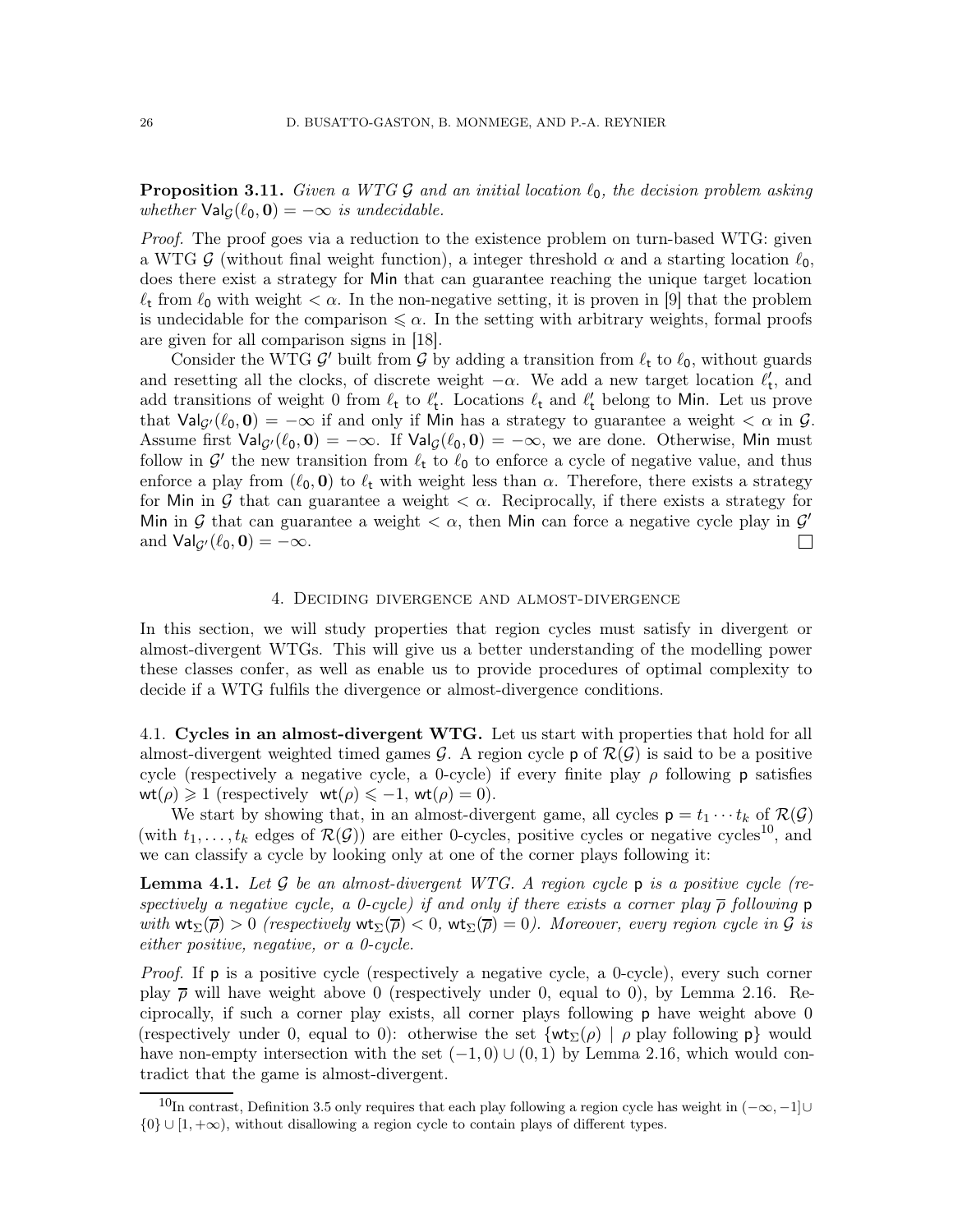

Figure 12: Proof scheme of Lemma [4.2.](#page-26-0) The top labels are corners of first $(p)$ , the bottom ones are corners of  $first(p')$ , and edges represent corner plays.

Let **p** be a region cycle of G. All the plays following **p** have a weight in  $(-\infty, -1] \cup$  $\{0\} \cup [1, +\infty)$ . If it has a play in two different subintervals  $(-\infty, -1]$ ,  $\{0\}$ , and  $[1, +\infty)$ , then Lemma [2.16](#page-17-3) implies also that a play following **p** will have a weight in  $(-1, 0) \cup (0, 1)$ , which is forbidden by Definition [3.5.](#page-21-2)  $\Box$ 

An important result is that the sign of cycles is stable by rotation. This is not trivial because plays following a cycle can start and end in different valuations, therefore changing the starting region state of the cycle could a priori change the plays that follow it and the sign of their weights.

<span id="page-26-0"></span>**Lemma 4.2.** Let  $p$  and  $p'$  be region paths of an almost-divergent WTG. If  $pp'$  is a positive cycle (respectively a negative cycle, a 0-cycle), then  $p'p$  is a positive cycle (respectively a negative cycle, a 0-cycle).

*Proof.* Since  $p_1 = pp'$  is a cycle, first $(p) =$  last $(p')$  and first $(p') =$  last $(p)$ , so  $p_2 = p'p$  is a cycle as well. First, since there are finitely many corners, by constructing a long enough play following an iterate of  $p'p$ , we can obtain a corner play that starts and ends in the same corner. Formally, we define two sequences of region corners  $(v_i \in \text{first}(p))_i$  and  $(v'_i \in \text{first}(p'))_i$ . We start by choosing any  $v_0 \in \text{first}(p)$ . Let  $v'_0$  be a corner of first $(p')$  such that  $v'_0$  is accessible from  $v_0$  by following **p** with a corner play  $\overline{\rho}_0$ . For every  $i > 0$ , let  $v_i$  be a corner of first(**p**) such that  $v_i$  is accessible from  $v'_{i-1}$  by following  $p'$  with a corner play  $\overline{\rho}'_i$ , and let  $v'_i$  be a corner of first( $p'$ ) such that  $v'_i$  is accessible from  $v_i$  by following p with a corner play  $\overline{\rho}_i$ . We stop the construction at the first index  $\ell$  such that there exists  $k < \ell$  with  $v_{\ell} = v_k$ . Additionally, we let  $\overline{\rho}_{\ell} = \overline{\rho}_k$ . We know that this process never gets stuck—i.e. we can always find such corner plays iteratively—by Lemma [2.17,](#page-18-1) and it is bounded since first(p) has at most  $|\mathcal{X}|+1$ corners.

For every  $0 \leq i \leq \ell$ , let  $w_i$  be the weight of the corner play  $\overline{\rho}_i$  from  $v_i$  to  $v'_i$  along  $\rho$ , and let  $w'_i$  be the weight of the corner play  $\overline{\rho}'_i$  from  $v'_i$  to  $v_{i+1}$  along  $p'$ . The concatenation of the two plays has weight  $w_i + w'_i > 0$  (respectively  $w_i + w'_i < 0$ ,  $w_i + w'_i = 0$ ), since it follows the positive cycle (respectively negative cycle, 0-cycle)  $p_1$ . For every  $0 \leq i \leq \ell$ , the concatenation of the corner play  $\overline{\rho}'_i$  from  $v'_i$  to  $v_{i+1}$  with the corner play  $\overline{\rho}_{i+1}$  from  $v_{i+1}$ to  $\mathsf{v}'_{i+1}$  is a play from  $\mathsf{v}'_i$  to  $\mathsf{v}'_{i+1}$ , of weight  $w'_i + w_{i+1}$ , following  $\mathsf{p}_2$ . Since  $\mathsf{p}_2$  is a cycle, and the game is almost-divergent, all possible values of  $w'_i + w_{i+1}$  have the same sign by Lemma [4.1.](#page-25-3)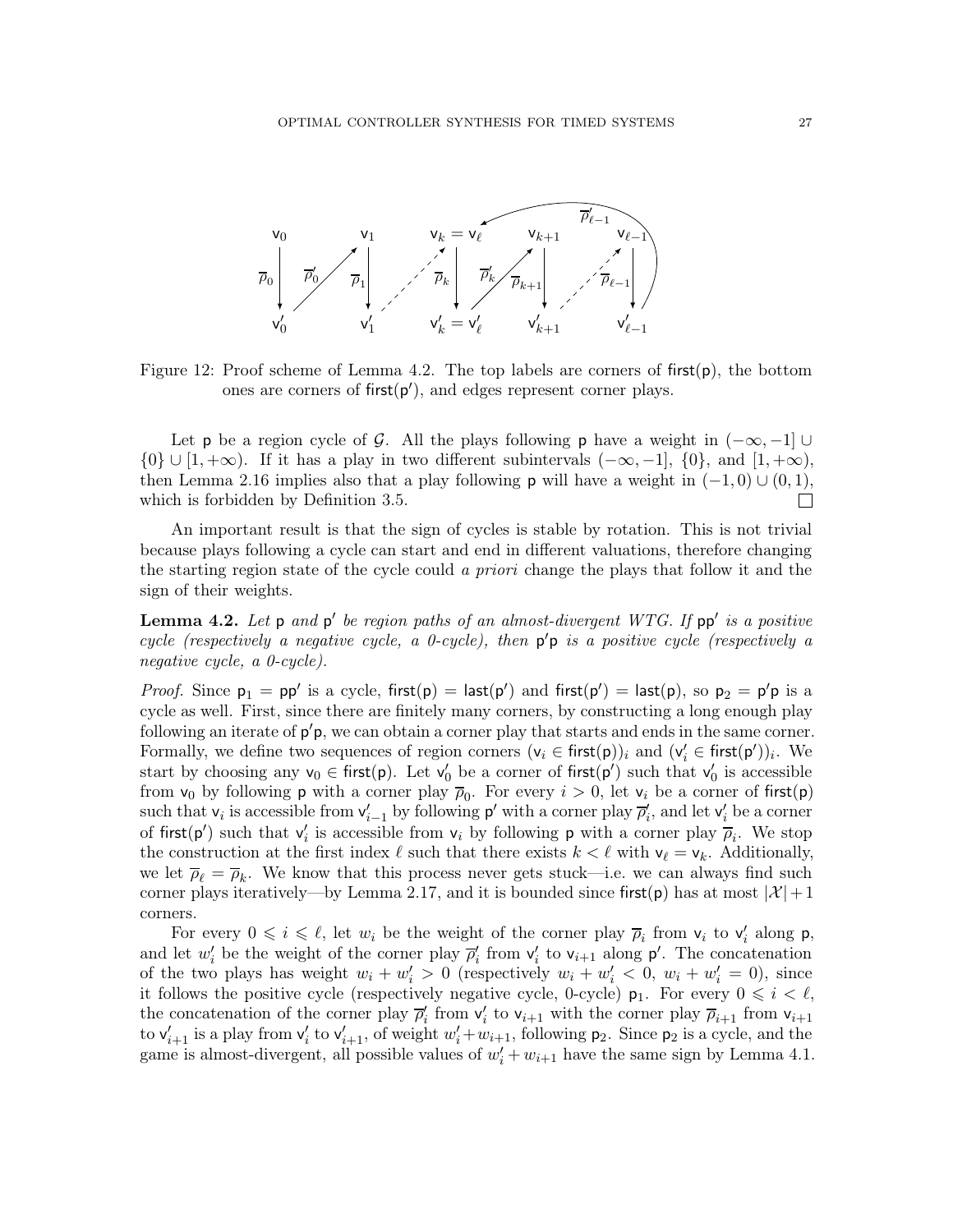Finally, we can construct a corner play from  $v'_k$  to  $v'_\ell$  by concatenating the plays  $\overline{\rho}'_k, \overline{\rho}_{k+1}, \ldots, \overline{\rho}_{\ell-1}, \overline{\rho}_{\ell}, \overline{\rho}_{\ell}$ . We denote the weight of that play W, and

$$
W = \sum_{i=k}^{\ell-1} (w'_i + w_{i+1}) = \sum_{i=k}^{\ell-1} (w_i + w'_i)
$$

since  $w_k = w_{\ell}$ . As  $w_i + w'_i > 0$  (respectively  $w_i + w'_i < 0$ ,  $w_i + w'_i = 0$ ) holds for every i, we obtain  $W > 0$  (respectively  $W < 0$ ,  $W = 0$ ).

This implies that the terms  $w'_i + w_{i+1}$ , of constant sign, are all above 0 (respectively under 0, equal to 0). As a consequence, the concatenation of  $\overline{\rho}'_k$  and  $\overline{\rho}_{k+1}$  is a corner play following  $p_2$  of weight above 0 (respectively under 0, equal to 0). By Lemma [4.1,](#page-25-3) we conclude that  $p_2$  must be a positive cycle (respectively a negative cycle, a 0-cycle).  $\Box$ 

Therefore, region cycles in almost-divergent games are well-behaved: we can compose and rotate them while preserving their sign in the expected way.

4.2. SCC-based characterisations. After studying the properties of region cycles, we now focus on strongly connected components (SCCs) of the region abstraction  $\mathcal{R}(\mathcal{G})$ . An SCC S of  $\mathcal{R}(\mathcal{G})$  is said to be positive (respectively negative) if every cycle in S is positive (respectively negative), i.e. if every play  $\rho$  following a region cycle in S satisfies  $\mathsf{wt}_{\Sigma}(\rho) \geq 1$ (respectively  $\mathsf{wt}_{\Sigma}(\rho) \leq -1$ ).

<span id="page-27-0"></span>**Proposition 4.3.** A weighted timed game G is divergent if and only if, each SCC of  $\mathcal{R}(\mathcal{G})$ is either positive or negative.

Likewise, an SCC S of  $\mathcal{R}(\mathcal{G})$  is said to be non-negative (respectively non-positive) if every region cycle in S is either a positive cycle or a 0-cycle (respectively either a negative cycle or a 0-cycle), i.e. every play ρ following a region cycle in S satisfies either  $\mathsf{wt}_{\Sigma}(\rho) \geq 1$ or  $\mathsf{wt}_{\Sigma}(\rho) = 0$  (respectively either  $\mathsf{wt}_{\Sigma}(\rho) \leq -1$  or  $\mathsf{wt}_{\Sigma}(\rho) = 0$ ). We obtain:

<span id="page-27-1"></span>**Proposition 4.4.** A WTG G is almost-divergent if and only if each SCC of  $\mathcal{R}(G)$  is either non-negative or non-positive.

We now prove these two results. First, note that if  $\mathcal G$  is divergent it has no 0-cycle, and Proposition [4.4](#page-27-1) implies that each SCC of  $\mathcal{R}(\mathcal{G})$  is either positive or negative. Conversely, if each SCC of  $\mathcal{R}(\mathcal{G})$  is either positive or negative, Proposition [4.4](#page-27-1) implies that  $\mathcal{G}$  is divergent. Therefore, Proposition [4.3](#page-27-0) is a corollary of Proposition [4.4.](#page-27-1) The rest of this section now proves Proposition [4.4.](#page-27-1)

To prove the reciprocal implication of Proposition [4.4,](#page-27-1) we only need to show that nonnegative (respectively non-positive) SCCs of  $\mathcal{R}(\mathcal{G})$  satisfy the definition of almost-divergent WTGs. By definition, they only contain executions  $\rho$  following region cycles p such that  $\mathsf{wt}_{\Sigma}(\rho) \in \{0\} \cup [1, +\infty)$  (respectively  $\mathsf{wt}_{\Sigma}(\rho) \in (-\infty, -1] \cup \{0\})$ ). Then, assume  $\mathsf{wt}_{\Sigma}(\rho) = 0$ and that  $p$  can be decomposed into smaller cycles  $p'$  and  $p''$ . Definition [3.5](#page-21-2) requires us to show that all plays  $\rho'$  and  $\rho''$  following  $p'$  and  $p''$ , respectively, are such that  $wt_{\Sigma}(\rho') = wt_{\Sigma}(\rho'') = 0$ , i.e.  $p'$  and  $p''$  are 0-cycles. Note that by Lemma [4.2,](#page-26-0)  $p'p''$  is a 0-cycle. As  $p'$  and  $p''$  are contained in the same SCC, they are either both non-negative cycles or both non-positive cycles. Let  $\rho' \rho''$  be a play following  $\rho' \rho''$ , so that  $\rho'$  follows  $\rho''$  and  $\rho''$  follows  $\rho''$ . Then,  $\mathsf{wt}_{\Sigma}(\rho'\rho'') = \mathsf{wt}_{\Sigma}(\rho') + \mathsf{wt}_{\Sigma}(\rho'') = 0$ , it follows that  $\mathsf{wt}_{\Sigma}(\rho') = \mathsf{wt}_{\Sigma}(\rho'') = 0$ , i.e. p' and p'' are 0-cycles.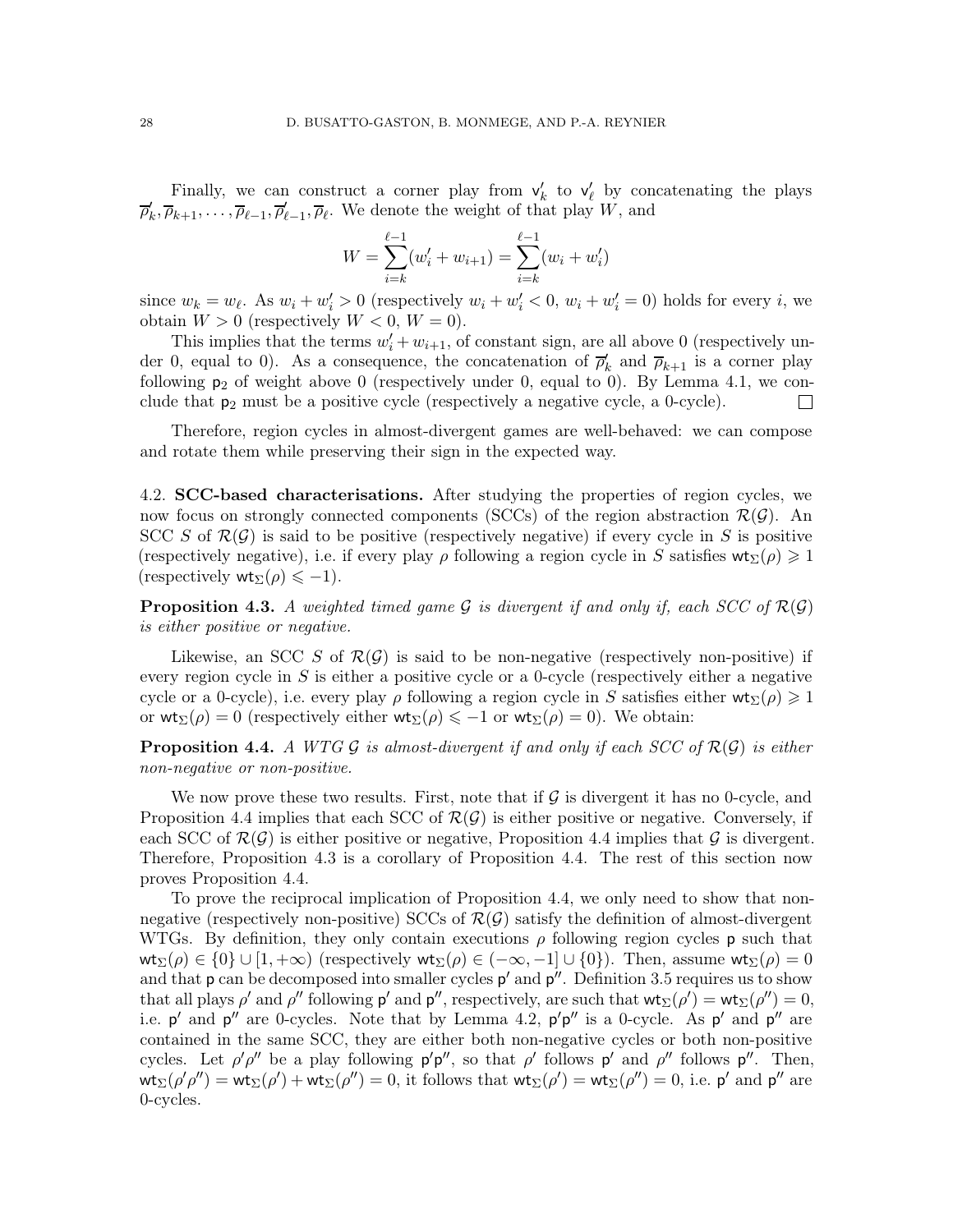

<span id="page-28-1"></span>Figure 13: Proof scheme of Lemma [4.5,](#page-28-0) with paths and cycles around corners of the graph  $FOG(p, p').$ 

For the direct implication, the situation is more complex: we need to be careful while composing cycles with each other. To help us, we rely on the folded orbit graphs of region cycles. Suppose that  $G$  is almost-divergent, and consider two cycles  $p$  and  $p'$  in the same SCC of  $\mathcal{R}(\mathcal{G})$ . We need to show that they are both either non-positive or non-negative. Lemma [4.5](#page-28-0) will first take care of the case where **p** and **p'** share a region state  $(\ell, r)$ .

<span id="page-28-0"></span>**Lemma 4.5.** If G is almost-divergent and two cycles  $p$  and  $p'$  of  $\mathcal{R}(\mathcal{G})$  share a region state  $(\ell, r)$ , they are either both non-negative or both non-positive.

*Proof.* Suppose by contradiction that **p** is negative and **p'** is positive. We assume that  $(\ell, r)$  is the first region state of both  $p$  and  $p'$ , possibly performing a rotation of the cycles if necessary (in particular this preserves their sign by Lemma [4.2\)](#page-26-0). We will rely on the folded orbit graphs that have been defined on page [19.](#page-18-0) We construct a graph  $FOG(p, p')$  as the union of  $FOG(p)$ and  $FOG(p')$  (that share the same set of vertices), colouring in blue the edges of  $FOG(p)$  and in red the edges of  $FOG(p')$ . A path in  $FOG(p, p')$  is said blue (respectively red) when all of its edges are blue (respectively red).

Since  $FOG(p)$  and  $FOG(p')$  are finite graphs with no deadlocks (every corner has an outgoing edge by Lemma [2.17\)](#page-18-1), from every corner of  $FOG(p, p')$ , we can reach a blue simple cycle, as well as a red simple cycle. Since there are only a finite number of simple cycles in  $\mathsf{FOG}(p, p')$ , there exists a blue cycle C and a red cycle C' that can reach each other in FOG( $p, p'$ ). Denote by v and v' the first corners of cycles C and C', respectively.

We assume first  $v = v'$ . Let k and k' be the respective lengths of C and C', so that C can be decomposed as  $v \xrightarrow{\overline{\rho}_1} \cdots \xrightarrow{\overline{\rho}_k} v$  and  $C'$  as  $v \xrightarrow{\overline{\rho}'_1} \cdots \xrightarrow{\overline{\rho}'_{k'}} v$ , where  $\overline{\rho}_i$  are corner plays following **p** and  $\overline{\rho}'_i$  are corner plays following **p'**. Let  $\overline{\rho}$  be the concatenation of  $\overline{\rho}_1, \ldots, \overline{\rho}_k$ , and  $\overline{\rho}'$  be the concatenation of  $\overline{\rho}'_1,\ldots,\overline{\rho}'_{k'}$ . Recall that  $w = |\mathsf{wt}_{\Sigma}(\overline{\rho})|$  and  $w' = |\mathsf{wt}_{\Sigma}(\overline{\rho}')|$ are integers. Since  $p$  is negative, so is  $p^k$ , the concatenation of k copies of  $p$  (the weight of a play following it is a sum of weights all below  $-1$ ). Therefore,  $\bar{\rho}$ , that follows  $p^k$ , has a weight  $\text{wt}_{\Sigma}(\overline{\rho}) \leq -1$  by Lemma [2.16.](#page-17-3) Similarly,  $\text{wt}_{\Sigma}(\overline{\rho}') \geq 1$ . Let  $\overline{\rho}''$  be the play obtained by concatenating w' copies of  $\overline{\rho}$  and w copies of  $\overline{\rho}'$ . Then,  $\mathsf{wt}_{\Sigma}(\overline{\rho}'') = \mathsf{wt}_{\Sigma}(\overline{\rho})w' + \mathsf{wt}_{\Sigma}(\overline{\rho}')w = 0$ , and therefore the region cycle  $p''$  composed of w' copies of  $p^k$  and w copies of  $p'^{k'}$  is a 0-cycle. This contradicts the almost-divergence of  $\mathcal{G}$ , since  $p''$  can be decomposed into smaller cycles that are not 0-cycles.

Therefore, v and v' are different, but can reach each other in  $\mathsf{FOG}(p, p')$ . Let P be a path from v to v', and P' be a path from v' to v. The situation is depicted in Figure [13.](#page-28-1) Consider the cycle  $C''$  obtained by concatenating P and P'. As a cycle of  $\mathsf{FOG}(p, p')$ , we can map it to a cycle  $p''$  of  $\mathcal{R}(\mathcal{G})$  (alternating p and p' depending on the colours of the traversed edges), so that C'' is a cycle (of length 1) of  $\mathsf{FOG}(p'')$ . As G is almost-divergent,  $p''$  is either positive, negative or a 0-cycle. Moreover,  $p''$  cannot be a 0-cycle as it can be decomposed into smaller cycles that are not 0-cycles. Suppose for instance that it is positive. Since  $(\ell, r)$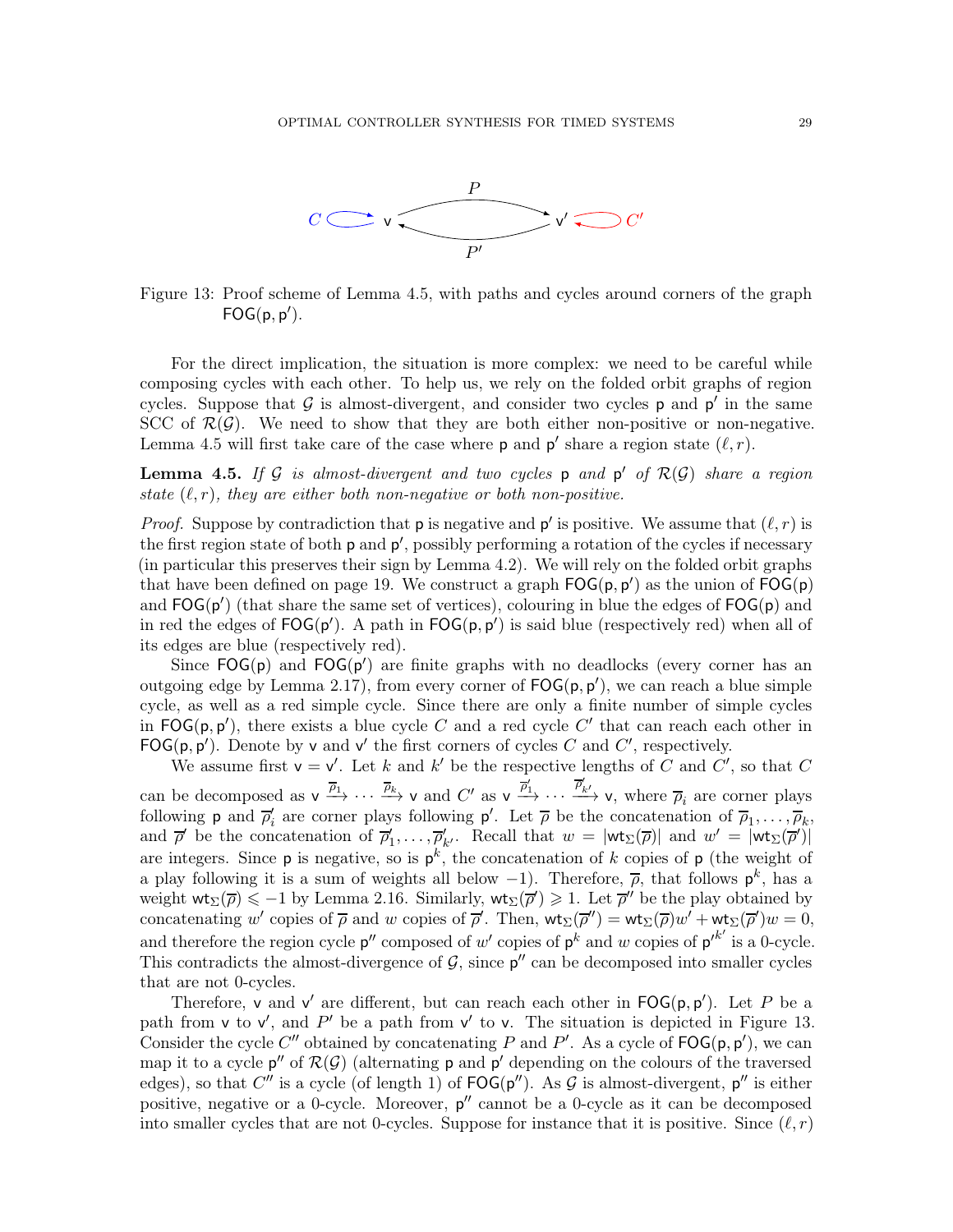is the first region state of both  $p$  and  $p''$ , we can construct the  $\mathsf{FOG}(p, p'')$ , in which C is a blue cycle and  $C''$  is a red cycle, both sharing the same first vertex. We then conclude with the previous case. A similar reasoning with  $p'$  applies to the case that  $p''$  is negative. Therefore, in all cases, we reach a contradiction.

To finish the proof of the direct implication of Proposition [4.4,](#page-27-1) we suppose that the two cycles **p** and **p'**, one positive and the other negative, in the same SCC of  $\mathcal{R}(\mathcal{G})$ , do not share any region states. By strong connectivity, in  $\mathcal{R}(\mathcal{G})$ , there exists a path  $p_1$  from the first state of  $p$  to the first state of  $p'$ , and a path  $p_2$  from the first state of  $p'$  to the first state of p. Consider the cycle  $p''$  of  $\mathcal{R}(\mathcal{G})$  defined by  $pp_1p'p_2$ . By the almost-divergence of  $\mathcal{G}, p''$  must be either positive, negative or a 0-cycle. Since it shares a state with both  $p$  and p ′ , Lemma [4.5](#page-28-0) allows us to prove a contradiction in both positive and negative cases, and therefore  $p''$  must be a 0-cycle. This contradicts the hypothesis as one of the decompositions of  $p''$  into smaller cycles produces p and  $p_1p'p_2$ , with p a non-0-cycle. This concludes the proof of Proposition [4.4.](#page-27-1)

Remark. These characterisations of divergent or almost-divergent WTGs in term of SCCs provide an intuitive understanding of the modelling power these classes hold. For divergence, the model should have a global structure (the SCC decomposition) linking modules in an acyclic fashion. For each module, we have to choose between a positive dynamic, where weights always eventually increase, and a negative dynamic, where weights always eventually decrease. For almost-divergence, the modules may also have portions that are (eventually) neutral with regard to weight accumulation. In both classes, arbitrarily small weights should not be allowed to accumulate.

4.3. Deciding membership. We study the *membership problem* for divergent (respectively almost-divergent) WTGs, i.e. the decision problem that asks if a given WTG is divergent (respectively almost-divergent). As mentioned in Theorems [3.3](#page-21-0) and [3.8,](#page-22-0) we show that it is PSPACE-complete for both of these classes.

Relying on the previous characterisation of Propositions [4.3](#page-27-0) and [4.4,](#page-27-1) the algorithms will consist in only considering region cycles of length bounded by the number of corners in the corner-point abstraction  $\Gamma(\mathcal{G})$ . For divergent WTGs, this will be correct by using the following result:

**Lemma 4.6.** Let G be a WTG. An SCC S of  $\mathcal{R}(G)$  is positive (respectively negative) if and only if every region cycle in S, of length at most  $|\Gamma(\mathcal{G})|$ , is positive (respectively negative).

Proof. The direct implication holds by definition. Reciprocally, let us assume that every cycle in S of length at most  $|\Gamma(\mathcal{G})|$  is positive (respectively negative), and prove that every cycle  $p$  in S is positive (respectively negative), by induction on the length of  $p$ . If  $p$  has length above  $|\Gamma(\mathcal{G})|$ , every corner play  $\bar{\rho}$  following **p** can be split as  $\bar{\rho} = \bar{\rho}_1 \bar{\rho}_2 \bar{\rho}_3$ , with  $\bar{\rho}_2$ a corner play that starts and ends in the same corner. Then we can write  $p = p_1p_2p_3$ , with  $\overline{\rho}_1$  (respectively  $\overline{\rho}_2$ ,  $\overline{\rho}_3$ ) following  $p_1$  (respectively  $p_2$ ,  $p_3$ ). Observe that  $p_2$  and  $p_1p_3$ are region cycles of S, both positive (respectively negative) by induction. It follows that  $\text{wt}_{\Sigma}(\overline{\rho}_2) \geqslant 1$  (respectively  $\text{wt}_{\Sigma}(\overline{\rho}_2) \leqslant -1$ ), and  $\text{wt}_{\Sigma}(\overline{\rho}_1\overline{\rho}_3) \geqslant 1$  (respectively  $\text{wt}_{\Sigma}(\overline{\rho}_1\overline{\rho}_3) \leqslant -1$ ), as  $\overline{\rho}_1\overline{\rho}_3$  is a valid corner play following  $p_1p_3$ . We can therefore conclude that  $wt_{\Sigma}(\overline{\rho})\geq 1$ (respectively  $\mathsf{wt}_{\Sigma}(\overline{\rho}) \leq -1$ ). This holds for all corner plays following **p**, and by Lemma [2.16](#page-17-3) p is positive (respectively negative). $\Box$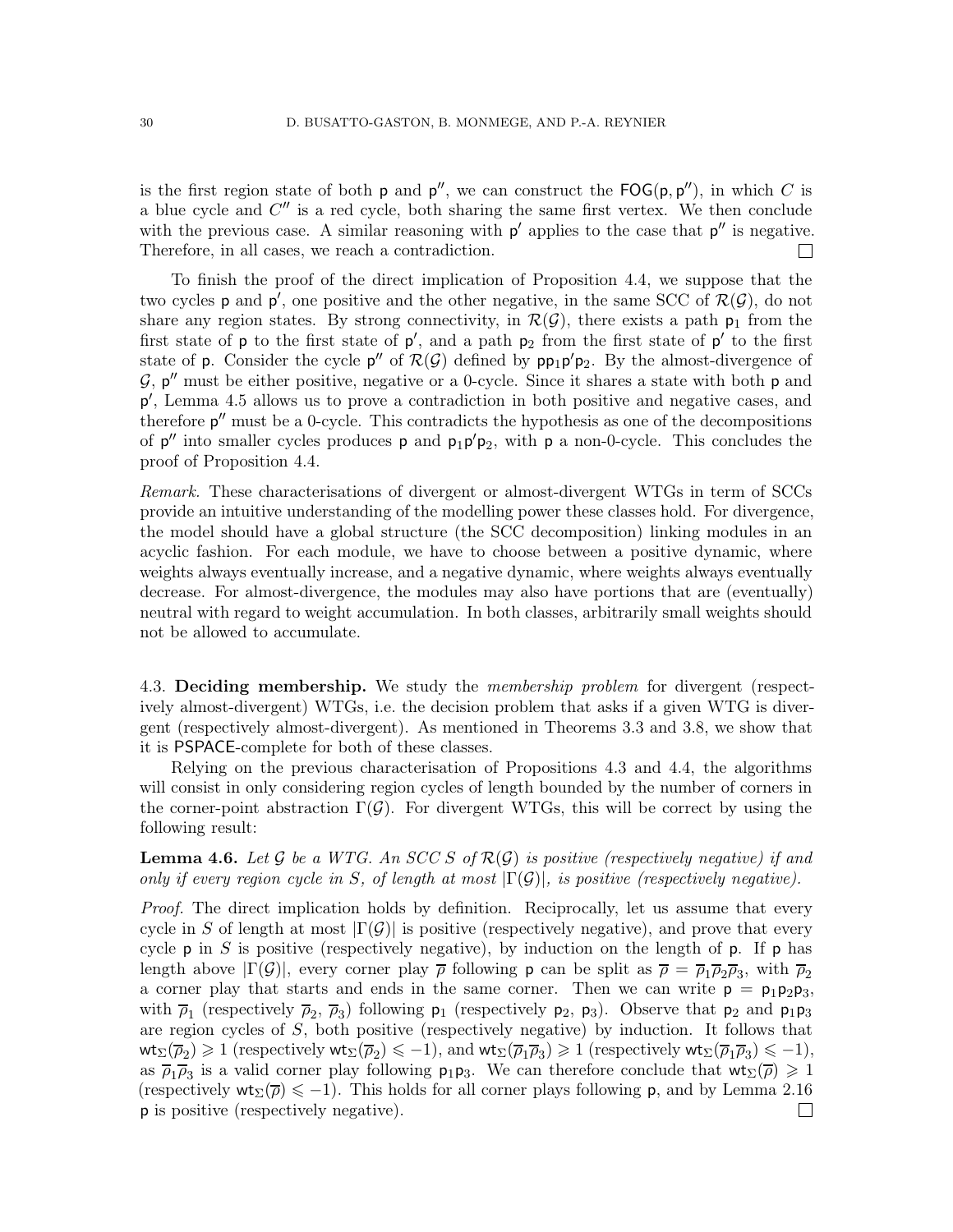Then, to decide if a game is *not divergent*, using Proposition [4.3,](#page-27-0) it suffices to search for an SCC of the region automaton containing a cycle such that there exists a corner play following it of non-negative weight, and a cycle such that there exists a corner play following it of non-positive weight, both of length bounded by  $B = |\Gamma(\mathcal{G})| \leq |L| \times |\text{Reg}(\mathcal{X}, M)| \times$  $(|\mathcal{X}|+1)$ . We can test this condition in NPSPACE: we guess a starting region for each cycle, use standard reachability analysis [\[2\]](#page-70-0) to check that they are in the same SCC of  $\mathcal{R}(\mathcal{G})$  (in **PSPACE**), and use the following result with comparison  $\geq 0$  and  $\leq 0$ , respectively, to check the sign of each cycle.

<span id="page-30-1"></span>**Lemma 4.7.** Consider a WTG G, a region state  $(\ell, r)$  of  $\mathcal{R}(\mathcal{G})$ , a bound  $B \in \mathbb{N}$ , and a comparison operator  $\bowtie \in \{\langle \rangle, \leq \rangle, \leq \rangle, \Rightarrow, \neq \}$ . Deciding if there exists a corner play  $\overline{\rho}$ following a cycle p of  $\mathcal{R}(\mathcal{G})$  starting from  $(\ell, r)$ , such that  $|\mathsf{p}| \leq B$  and  $\mathsf{wt}_\Sigma(\overline{\rho}) \bowtie 0$ , is in **PSPACE** (i.e. it can be done using space polynomial in  $|\mathcal{G}|$  and  $\log(B)$ ).

*Proof.* We guess a starting corner v of r for  $\bar{\rho}$ , and we guess on-the-fly the transitions of p and  $\bar{\rho}$ , i.e. a sequences of regions with one of their corners, keeping in memory the cumulative weight of  $\overline{\rho}$  and the length |p|. At every step, we check that  $|\mathbf{p}| \leq B$  in space polynomial in  $\log(B)$  and  $\log(|p|) \leq \log(|\mathcal{R}(\mathcal{G})|)$ , with  $\log(|\mathcal{R}(\mathcal{G})|)$  polynomial in  $|\mathcal{G}|^{11}$  $|\mathcal{G}|^{11}$  $|\mathcal{G}|^{11}$  Similarly, we can check that  $\bar{\rho}$  is following p in polynomial space. At some point, we guess that the cycle is complete, and we check that the current region state equals  $(\ell, r)$ . Finally, we check that  $wt_{\Sigma}(\overline{\rho}) \bowtie 0$  in space polynomial in log( $wt_{\Sigma}(\overline{\rho})$ ). Note that  $wt_{\Sigma}(\overline{\rho})$  is an integer bounded (in absolute value) by  $B \times w_{\text{max}}$ , and can thus be stored in polynomial space. This shows that the problem is in NPSPACE, and thus in PSPACE using Savitch's theorem [\[35\]](#page-72-9).  $\Box$ 

Since the bound B is at most exponential in  $|\mathcal{G}|$ , this check can be performed in PSPACE. This shows that the membership problem for divergent weighted timed games is in  $coNPSPACE = coPSPACE = PSPACE$  by Savitch [\[35\]](#page-72-9).

Let us now show the PSPACE-hardness (indeed the coPSPACE-hardness, which is identical) by a reduction from the reachability problem in a timed automaton. Consider a timed automaton with a starting location and a different target location without outgoing edges. We construct from it a weighted timed game by distributing all locations to Min, and equipping all edges with weight 1, and all locations with weight 0. We also add a loop with weight −1 on the target, and an edge from the target location to the initial location with weight 0, both with guard ⊤ and resetting all clocks. Then, the WTG is not divergent if and only if the target can be reached from the initial location in the timed automaton.

For almost-divergent WTGs, the length of the required region cycles is bigger, because of the possible presence of 0-cycles.

**Lemma 4.8.** Let  $\mathcal G$  be a WTG. An SCC S of  $\mathcal R(\mathcal G)$  is non-negative (respectively non-positive) if and only if every region cycle in S, of length at most  $|\Gamma(\mathcal{G})|^2$ , is either a positive cycle or a 0-cycle (respectively either a negative cycle or a 0-cycle).

Proof. The direct implication holds by definition. Reciprocally, suppose that every cycle in S of length at most  $|\Gamma(\mathcal{G})|^2$  is either a positive cycle or a 0-cycle (respectively either a negative cycle or a 0-cycle). Let us prove that every cycle  $p$  in S is either a positive cycle or a 0-cycle (respectively either a negative cycle or a 0-cycle), by induction on the length of p. Consider a region cycle p with length above  $|\Gamma(\mathcal{G})|^2$ . Let us show that for all corner

<span id="page-30-0"></span><sup>&</sup>lt;sup>11</sup>The global clock bound M is at most exponential in the size of G, and  $|\mathcal{R}(G)|$  is at most exponential in |X| but polynomial in M, therefore  $\mathcal{R}(\mathcal{G})$ | is at most exponential in  $|\mathcal{G}|$ .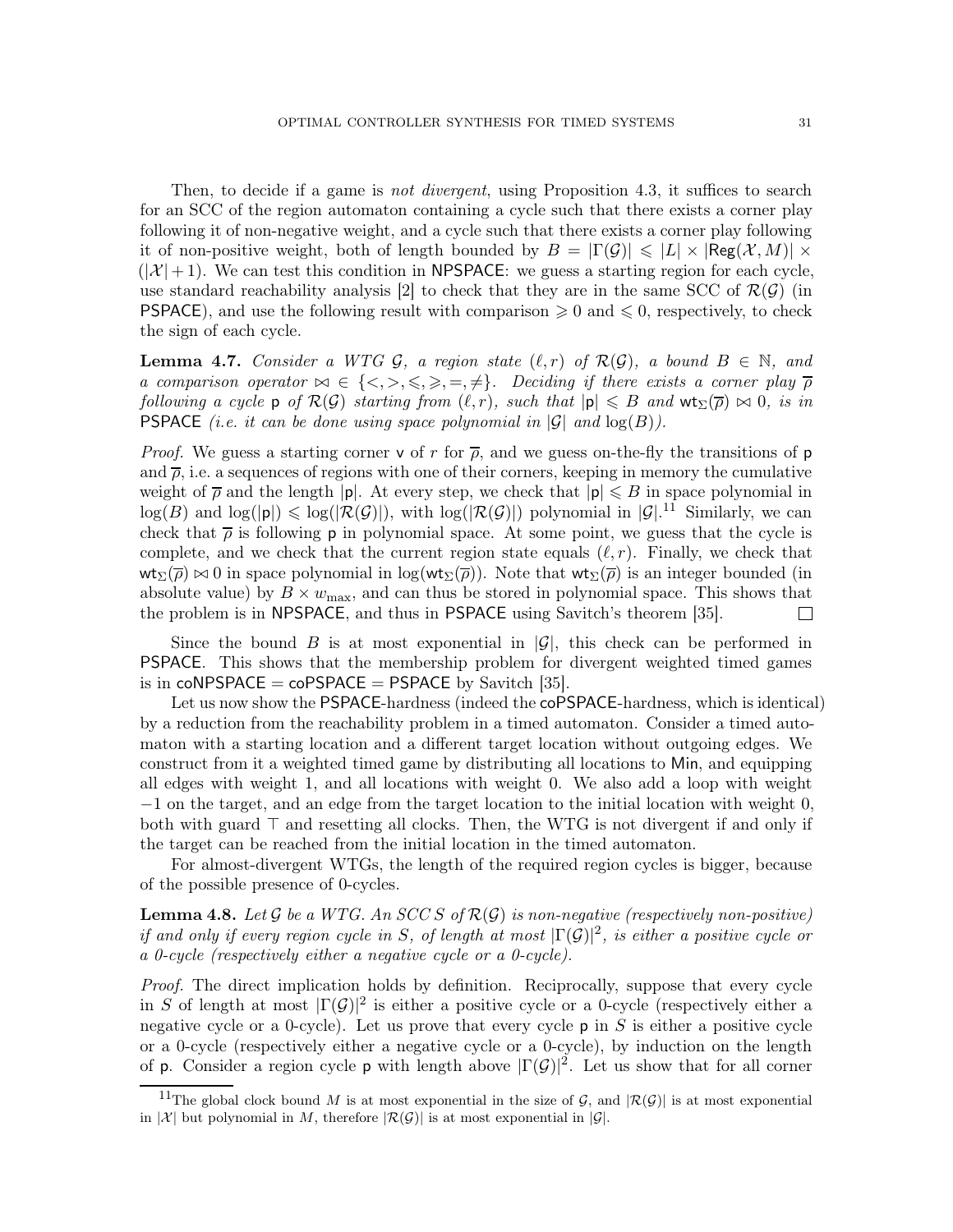plays  $\overline{\rho}$ ,  $\overline{\rho}'$  following p, either  $wt_{\Sigma}(\overline{\rho}) = wt_{\Sigma}(\overline{\rho}') = 0$ , or both  $wt_{\Sigma}(\overline{\rho}) \geq 1$  and  $wt_{\Sigma}(\overline{\rho}') \geq 1$ (respectively both  $wt_{\Sigma}(\overline{\rho}) \leq -1$  and  $wt_{\Sigma}(\overline{\rho}') \leq -1$ ) hold. This will allow us to conclude by Lemma [2.16.](#page-17-3)

From a pair of corner plays  $\bar{\rho}$  and  $\bar{\rho}'$  following p, we can extract a sequence of pairs of corners states  $((\ell_i, r_i, v_i), (\ell_i, r_i, v'_i))$ , such that  $(\ell_i, r_i)$  is the *i*-th region state of **p**, and **v**<sub>i</sub> (respectively  $\mathsf{v}'_i$ ) is the *i*-th corner of  $\overline{\rho}$  (respectively  $\overline{\rho}'$ ). Since  $|\mathsf{p}| > |\Gamma(\mathcal{G})|^2$ , there must exist two indexes, j and k, such that  $j < k$ ,  $(\ell_j, r_j) = (\ell_k, r_k)$  and  $(\mathsf{v}_j, \mathsf{v}'_j) = (\mathsf{v}_k, \mathsf{v}'_k)$ . In other words, we can write  $p = p_1p_2p_3$ , with  $p_2$  and  $p_1p_3$  region cycles of  $S$ , and  $\overline{\rho}, \overline{\rho}'$  can be split as  $\overline{\rho} = \overline{\rho}_1 \overline{\rho}_2 \overline{\rho}_3$ ,  $\overline{\rho}' = \overline{\rho}'_1 \overline{\rho}'_2 \overline{\rho}'_3$ , with  $\overline{\rho}_l$  (respectively  $\overline{\rho}'_l$ ) following  $p_l$  (respectively  $p'_l$ ) for  $l \in$  $\{1,2,3\}$ , such that  $\overline{\rho}_2$  and  $\overline{\rho}'_2$  are corner cycles, i.e. first( $\overline{\rho}_2$ ) = last( $\overline{\rho}'_2$ ) and first( $\overline{\rho}'_2$ ) = last( $\overline{\rho}'_2$ ). Then, by induction either  $wt_{\Sigma}(\overline{\rho}_2) = wt_{\Sigma}(\overline{\rho}'_2) = 0$ , or both  $wt_{\Sigma}(\overline{\rho}_2) \geq 1$  and  $wt_{\Sigma}(\overline{\rho}'_2) \geq 1$ (respectively both  $\text{wt}_{\Sigma}(\overline{\rho}_2) \leq -1$  and  $\text{wt}_{\Sigma}(\overline{\rho}_2') \leq -1$ ) hold. The same property holds for  $\overline{\rho}_1 \overline{\rho}_3$ and  $\overline{\rho}'_1\overline{\rho}'_3$ , both valid corner plays following  $p_1p_3$ . It follows that either  $\mathsf{wt}_{\Sigma}(\overline{\rho}) = \mathsf{wt}_{\Sigma}(\overline{\rho}') = 0$ , or both  $wt_{\Sigma}(\overline{\rho}) \geq 1$  and  $wt_{\Sigma}(\overline{\rho}') \geq 1$  (respectively both  $wt_{\Sigma}(\overline{\rho}) \leq -1$  and  $wt_{\Sigma}(\overline{\rho}') \leq -1$ ) hold.  $\Box$ 

Then, to decide if a game is *not almost-divergent*, we distinguish two cases:

- There exists a region cycle, of length at most  $B = |\Gamma(\mathcal{G})|^2$ , and two corner plays  $\bar{\rho}$  and  $\bar{\rho}'$ , both following **p**, such that  $\mathsf{wt}_{\Sigma}(\overline{\rho}) = 0$  and  $\mathsf{wt}_{\Sigma}(\overline{\rho}') \neq 0$ .
- An SCC of the region automaton contains a cycle such that there exists a corner play following it of negative weight, and a cycle such that there exists a corner play following it of positive weight, both of length bounded by  $B = |\Gamma(\mathcal{G})|^2$ .

We can test both conditions in NPSPACE, by guessing the starting regions of these cycles and using respectively Lemma [4.7](#page-30-1) (for the second condition) and the following result (for the first condition):

**Lemma 4.9.** Consider a weighted timed game  $\mathcal{G}$ , a region state  $(\ell, r)$  of  $\mathcal{R}(\mathcal{G})$ , a bound  $B \in \mathbb{N}$ , and comparison operators  $\bowtie, \bowtie' \in \{\langle \rangle, \leq \rangle, \leq \rangle, \Rightarrow, \neq\}$ . Deciding if there exists a cycle p of  $\mathcal{R}(\mathcal{G})$  starting from  $(\ell, r)$ , and two corner plays  $\overline{\rho}$  and  $\overline{\rho}'$ , both following p, such that  $|\mathsf{p}| \leq B$ ,  $\mathsf{wt}_{\Sigma}(\overline{\rho}) \bowtie 0$  and  $\mathsf{wt}_{\Sigma}(\overline{\rho}') \bowtie' 0$ , is in PSPACE.

Proof. We follow the same non-deterministic procedure as Lemma [4.7,](#page-30-1) but this time we guess two corner plays on-the-fly instead of one.  $\Box$ 

This shows that the membership problem for divergent weighted timed games is in  $coNPSPACE = coPSPACE = PSPACE$  [\[35\]](#page-72-9).

Let us now show the PSPACE-hardness (indeed the coPSPACE-hardness, which is identical) by a reduction from the reachability problem in a timed automaton, similar to the one we used for the PSPACE-hardness of deciding divergence. We consider a timed automaton with a starting location and a different target location without outgoing edges. We construct from it a weighted timed game by distributing all locations to Min, and equipping all edges with weight 0, and all locations with weight 0. We also add a loop with weight 1 on the initial location, one with weight −1 on the target location, and an edge from the target location to the initial location with weight 0, all three with guard ⊤ and resetting all clocks. Then, the weighted timed game is not almost-divergent if and only if the target can be reached from the initial location in the timed automaton.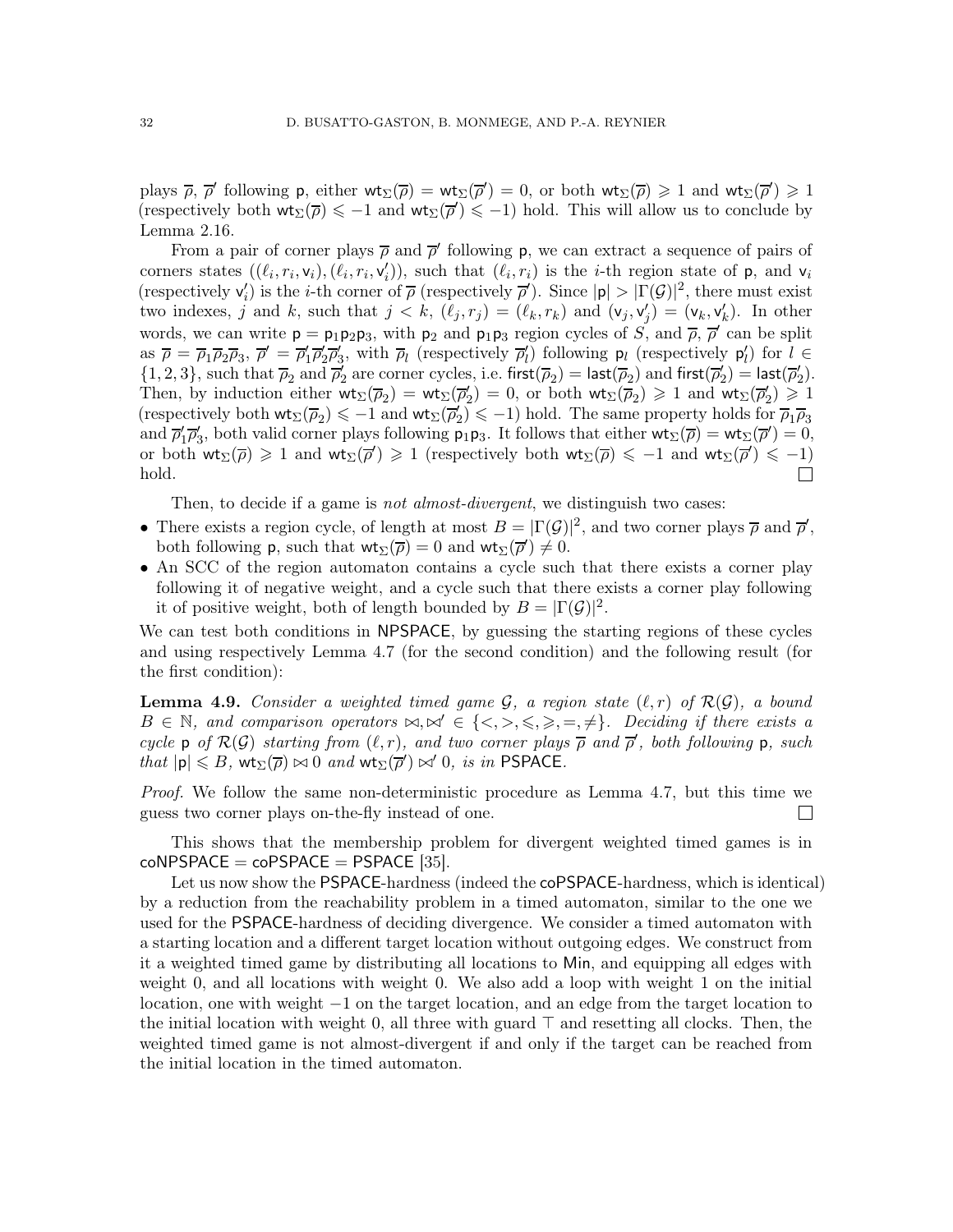### 5. Deciding infinite values

<span id="page-32-0"></span>There are three reasons for an infinite value to appear in a WTG:

- an infinite value ( $+\infty$  or  $-\infty$ ) could appear in a final weight function and be propagated along a play;
- a value  $+\infty$  could be obtained if Min is not able to reach a target location;
- a value −∞ could be obtained if Min is able to reach a negative cycle, loop arbitrarily many times inside, and then reach a target location.

This section explains how to detect the three situations in the region game  $\mathcal{R}(\mathcal{G})$  of an almost-divergent WTG  $\mathcal{G}$ . Before that, let us start by formalising a way to safely remove region states of  $\mathcal{R}(\mathcal{G})$  for which the value of all their associated configurations is known to be infinite. Let  $S^{+\infty}$  be a subset of  $S = L \times \text{Reg}(\mathcal{X}, M)$ , such that  $\text{Val}_{\mathcal{R}(\mathcal{G})}((\ell, r), \nu) = +\infty$ for all  $(\ell, r) \in S^{+\infty}$  and  $\nu \in r$ . If a configuration of G is in the attractor of Max towards  $S^{+\infty}$  (see Remark [2.8\)](#page-19-0), then Max has a strategy giving it value  $+\infty$ . Moreover, the attractor being computable using regions, all the configurations in the same region have a value  $+\infty$ or none have: therefore we could add this region to  $S^{+\infty}$ . We will thus assume that  $S^{+\infty}$ is closed by attractor for Max, i.e. the attractor of Max towards  $S^{+\infty}$  equals  $S^{+\infty}$ . We can define the same notion for a set  $S^{-\infty}$  of states with value  $-\infty$ , that can be assumed closed by attractor of Min.

<span id="page-32-1"></span>**Lemma 5.1.** In  $\mathcal{R}(\mathcal{G})$ , let  $S^{+\infty}$  be a set of region states of value  $+\infty$  closed by attractor of Max, and let  $S^{-\infty}$  be a set of region states of value  $-\infty$  closed by attractor of Min. Removing the region states  $S^{+\infty} \cup S^{-\infty}$  from  $\mathcal{R}(\mathcal{G})$  will not change any other value.

*Proof.* We only prove the result for the removal of region states from  $S^{-\infty}$ , since the proof for  $S^{+\infty}$  is entirely symmetrical. Let  $S' = S'_{\text{Min}} \oplus S'_{\text{Max}}$  denote  $S \setminus S^{-\infty}$ , and let  $\mathcal{R}(\mathcal{G})'$  denote the restriction of  $\mathcal{R}(\mathcal{G})$  to S'. Let us show that for all region states  $(\ell, r) \in S'$  and  $\nu \in r$ ,  $\mathsf{Val}_{\mathcal{R}(\mathcal{G})}((\ell,r),\nu) = \mathsf{Val}_{\mathcal{R}(\mathcal{G})'}((\ell,r),\nu)).$ 

If  $\sigma_{\text{Min}}$  is a strategy of Min in  $\mathcal{R}(\mathcal{G})$ , and  $\sigma'_{\text{Min}}$  is a strategy of Min in  $\mathcal{R}(\mathcal{G})'$ , such that for all plays  $\rho$  in FPlays $_{\mathcal{R}(\mathcal{G})'}^{\mathsf{Min}} \sigma_{\mathsf{Min}}(\rho) = \sigma'_{\mathsf{Min}}(\rho)$ , we say that  $\sigma_{\mathsf{Min}}$  coincides with  $\sigma'_{\mathsf{Min}}$ . We define the same notion for strategies of Max. All strategies of Min and Max in  $\mathcal{R}(\mathcal{G})'$  can be extended arbitrarily to become strategies in  $\mathcal{R}(\mathcal{G})$  that coincide, by making the same choices on plays that stay in  $\mathcal{R}(\mathcal{G})'$ , and making arbitrary choices otherwise. It follows that if  $\sigma_{\text{Min}}$ and  $\sigma'_{\sf Min}$  are strategies of Min that coincide, then for all strategies  $\sigma'_{\sf Max}$  of Max in  $\mathcal{R}(\mathcal{G})'$ , there exists a corresponding strategy  $\sigma_{\text{Max}}$  in  $\mathcal{R}(\mathcal{G})$ , such that  $\text{play}_{\mathcal{R}(\mathcal{G})'}((\ell,r),\nu), \sigma'_{\text{Min}}, \sigma'_{\text{Max}})$ play $_{\mathcal{R}(\mathcal{G})}(((\ell,r),\nu),\sigma_{\mathsf{Min}},\sigma_{\mathsf{Max}}), \text{ and therefore}$ 

$$
\mathsf{Val}_{\mathcal{R}(\mathcal{G})'}(((\ell, r), \nu), \sigma_{\mathsf{Min}}') \leqslant \mathsf{Val}_{\mathcal{R}(\mathcal{G})}(((\ell, r), \nu), \sigma_{\mathsf{Min}})
$$

as the supremum over strategies of Max in  $\mathcal{R}(\mathcal{G})$  is at least equal to the one in  $\mathcal{R}(\mathcal{G})'$ . Similarly, if  $\sigma_{\text{Max}}$  and  $\sigma'_{\text{Max}}$  are strategies of Max that coincide, then

$$
\mathsf{Val}_{\mathcal{R}(\mathcal{G})'}(((\ell, r), \nu), \sigma'_{\mathsf{Max}}) \geqslant \mathsf{Val}_{\mathcal{R}(\mathcal{G})}(((\ell, r), \nu), \sigma_{\mathsf{Max}})
$$

By closure by attractor of Min, all transitions starting in a region state of  $S'_{\text{Min}}$  must end in a region state of  $S'$  (otherwise the first state would belong to the attractor of Min towards S<sup>-∞</sup>). Therefore, every strategy of Min in  $\mathcal{R}(\mathcal{G})$  has a corresponding strategy in  $\mathcal{R}(\mathcal{G})'$ that makes the same choices. In particular, if we consider an  $\varepsilon$ -optimal strategy  $\sigma_{\text{Min}}$  of Min in  $\mathcal{R}(\mathcal{G})$ , and its corresponding strategy  $\sigma'_{\mathsf{Min}}$  in  $\mathcal{R}(\mathcal{G})'$ , it holds that  $\mathsf{Val}_{\mathcal{R}(\mathcal{G})'}((\ell,r),\nu) \leq$  $\mathsf{Val}_{\mathcal{R}(\mathcal{G})'}(((\ell,r),\nu),\sigma_{\mathsf{Min}}')$  by definition of  $\mathsf{Val}$  as an infimum over strategies, and  $\mathsf{Val}_{\mathcal{R}(\mathcal{G})'}(((\ell,r),\nu),\sigma_{\mathsf{Min}}')\leqslant \mathsf{Val}_{\mathcal{R}(\mathcal{G})'}$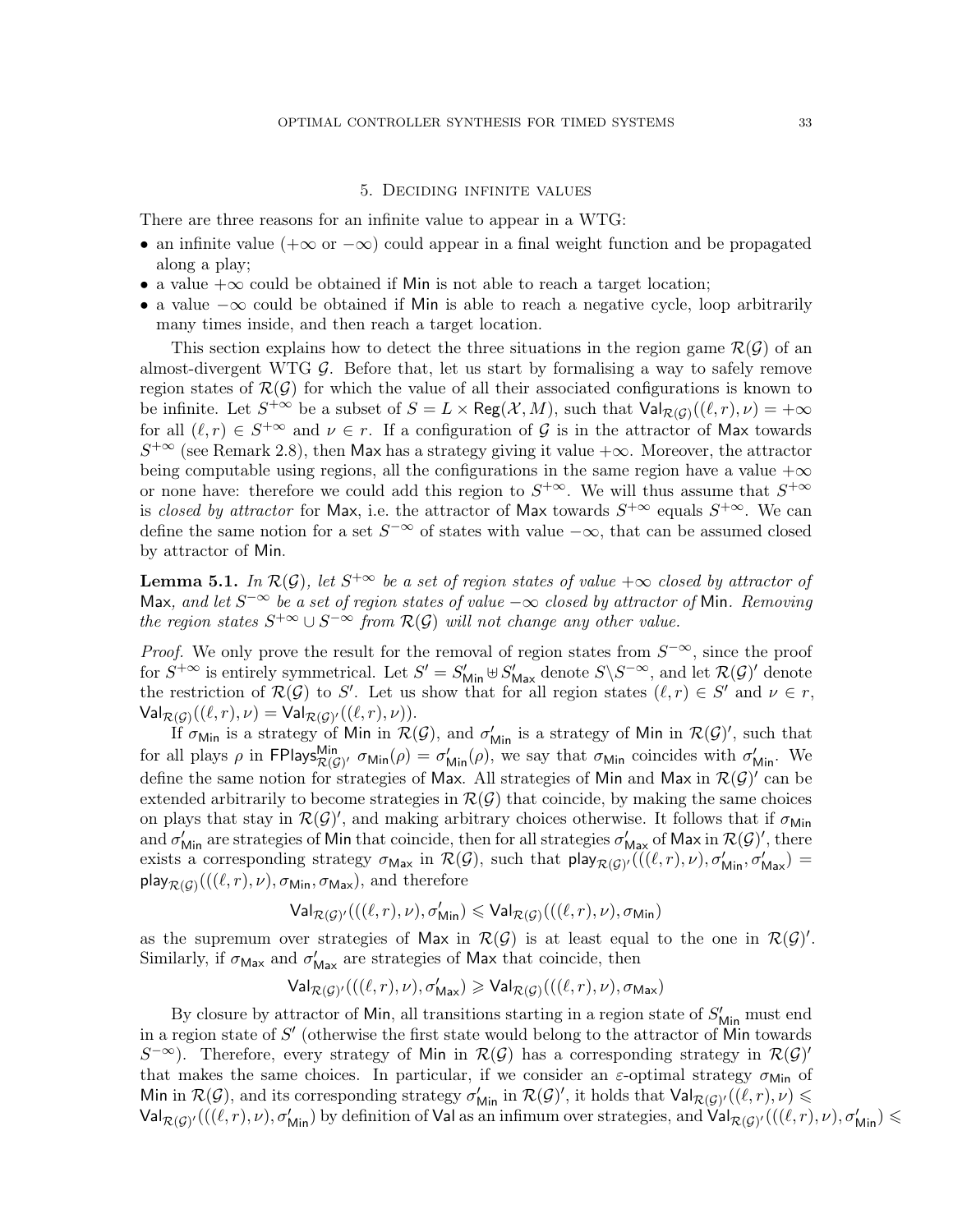$\mathsf{Val}_{\mathcal{R}(\mathcal{G})}(((\ell,r),\nu),\sigma_{\mathsf{Min}})$  as explained before. Finally,  $\mathsf{Val}_{\mathcal{R}(\mathcal{G})}(((\ell,r),\nu),\sigma_{\mathsf{Min}}) \leqslant \mathsf{Val}_{\mathcal{R}(\mathcal{G})}((\ell,r),\nu)+$  $\varepsilon$  by  $\varepsilon$ -optimality of  $\sigma_{\text{Min}}$ , and thus  $\text{Val}_{\mathcal{R}(\mathcal{G})'}((\ell,r),\nu) \leq \text{Val}_{\mathcal{R}(\mathcal{G})}((\ell,r),\nu)+\varepsilon$ . Since this holds for all  $\varepsilon > 0$ , we get that  $\mathsf{Val}_{\mathcal{R}(\mathcal{G})'}((\ell,r),\nu) \leqslant \mathsf{Val}_{\mathcal{R}(\mathcal{G})}((\ell,r),\nu).$ 

From every state s of  $S'_{\text{Max}}$ , a positional strategy that chooses a transition jumping into  $S^{-\infty}$  must have value  $-\infty$ . Any other choice would thus be equal or better, and by closure by attractor of Min, there must exist a transition starting in  $(\ell, r)$  that ends in  $S'$ . Therefore, there exists an  $\varepsilon$ -optimal strategy  $\sigma_{\text{Max}}$  of Max in  $\mathcal{R}(\mathcal{G})$  with a corresponding strategy  $\sigma'_{\mathsf{Max}}$  in  $\mathcal{R}(\mathcal{G})'$ . Then, it holds that  $\mathsf{Val}_{\mathcal{R}(\mathcal{G})'}((\ell,r),\nu) \geqslant \mathsf{Val}_{\mathcal{R}(\mathcal{G})'}(((\ell,r),\nu),\sigma'_{\mathsf{Max}}) \geqslant$  $\mathsf{Val}_{\mathcal{R}(\mathcal{G})}(((\ell, r), \nu), \sigma_{\mathsf{Max}}) \geqslant \mathsf{Val}_{\mathcal{R}(\mathcal{G})}((\ell, r), \nu) - \varepsilon$ . We conclude since this holds for all  $\varepsilon >$ 0.  $\Box$ 

5.1. Infinite final values. As a first step, we explain how to compute and remove all region states with value  $+\infty$ , and region states with value  $-\infty$  because of final weights. The only states with infinite value that will remain are some states that derive a value of −∞ from arbitrary accumulation of negative weights, and we will deal with them later.

Recall that the final weight function fwt has been supposed piecewise affine with a finite number of pieces and is continuous on each region. In particular, final weights  $+\infty$  or  $-\infty$ are given to entire regions. Then, let  $S_t^{-\infty} \subseteq L_t \times \text{Reg}(\mathcal{X}, M)$  (respectively  $S_t^{+\infty}$ ) denote the set of target region states that fwt maps to  $-\infty$  (respectively  $+\infty$ ).

**Proposition 5.2.** If a region state of G is in the attractor of Min towards  $S_t^{-\infty}$  (respectively in the attractor of Max towards  $S_t^{+\infty}$ ), then it has value  $-\infty$  (respectively  $+\infty$ ). Moreover, if we remove those states from  $\mathcal{R}(\mathcal{G})$ , the value of the other configurations does not change.

*Proof.* If a region state  $(\ell, r)$  is in the attractor of Min towards  $S_t^{-\infty}$ , then clearly Min has a (positional) strategy giving value  $-\infty$  from  $(\ell, r)$ , and  $\text{Val}_{\mathcal{R}(\mathcal{G})}((\ell, r), \nu) = -\infty$  for all  $\nu \in r$ . An attractor of Min is always closed by attractor of Min, so we can apply Lemma [5.1](#page-32-1) and conclude. Once again, a symmetrical proof lets us deal with the attractor of Max towards  $S_{t}^{+\infty}$ .  $\mathcal{L}$ 

Then, assuming that all final weights are finite, configurations with value  $+\infty$  are those from which Min cannot reach the target region states: thus, they can also be computed and removed using the attractor algorithm.

<span id="page-33-0"></span>**Proposition 5.3.** If fwt maps all configurations to values in R, then a configuration  $((\ell, r), \nu)$ has value  $+\infty$  if and only if  $(\ell, r)$  is not in the attractor of Min towards region states  $L_t \times \text{Reg}(\mathcal{X}, M)$ . Moreover, if we remove those region states from  $\mathcal{R}(\mathcal{G})$ , the value of the other configuration does not change.

*Proof.* If a region state  $(\ell, r)$  is not in the attractor of Min towards  $L_t \times \text{Reg}(\mathcal{X}, M)$ , then Max has a (safety) strategy giving value  $+\infty$  from all configurations  $((\ell, r), \nu)$  with  $\nu \in r$ , and  $\mathsf{Val}_{\mathcal{R}(\mathcal{G})}((\ell,r),\nu) = +\infty$ . Conversely, if  $(\ell,r)$  is in the attractor of Min towards  $L_t \times$  $\mathsf{Reg}(\mathcal{X},M),$  then  $\mathsf{Min}$  has a strategy giving finite value from  $((\ell,r),\nu),$  and  $\mathsf{Val}_{\mathcal{R}(\mathcal{G})}((\ell,r),\nu) < \infty$ +∞. We conclude by Lemma [5.1.](#page-32-1)  $\Box$ 

We can now assume that all configurations have value in  $\mathbb{R} \cup \{-\infty\}$  and that all target region states have final weight in R: the precomputation needed so far consists only of attractor computations, that can be performed in time linear in  $|\mathcal{R}(\mathcal{G})|$ .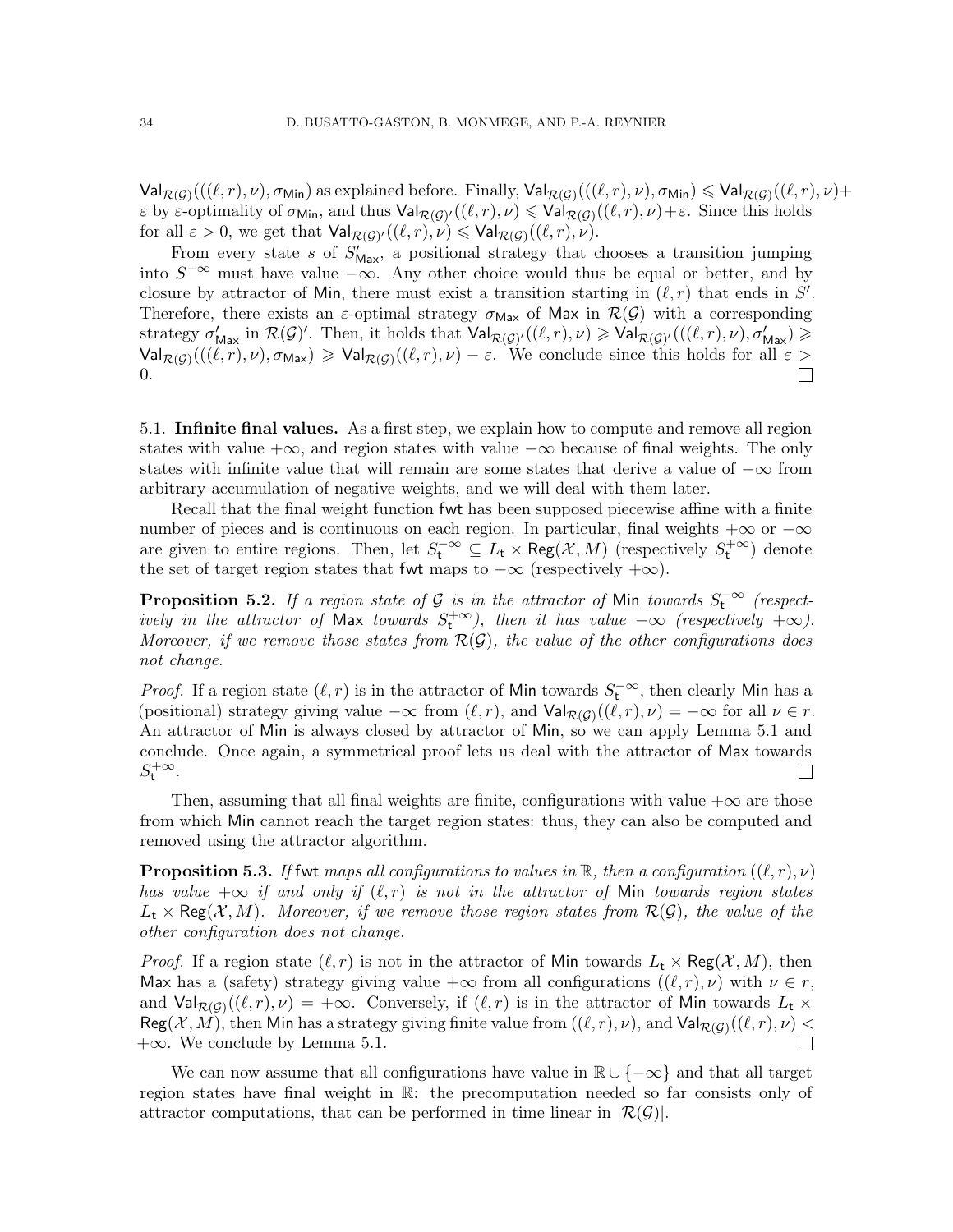

<span id="page-34-1"></span>Figure 14: Application of the claim in the proof of Proposition [5.4](#page-34-0)

As previously explained, finding all states of value  $-\infty$  is harder (in particular undecidable in general), but whenever we do manage to find them we can safely remove them by Lemma [5.1.](#page-32-1) The solution is quite simple for divergent WTGs, and slightly more involved in almost-divergent WTGs, because of the appearance of 0-cycles. In order to only present one uniform solution, we directly deal with the more general almost-divergent case. To do so, we introduce a new tool, the kernels, that will also be very useful in the rest of the study.

5.2. Kernel of an almost-divergent WTG. Kernels of an almost-divergent WTG are a way to group all 0-cycles of the game. We study those kernels and give a characterisation allowing computability. In [\[12\]](#page-71-5), kernels have also been studied, and contain exactly all transitions and locations of weight 0. Contrary to their non-negative case, the situation is more complex in our case with arbitrary weights since 0-cycles could go through locations or transitions that have weight different from 0. Moreover, it is not trivial (and may not be true in a non almost-divergent WTG) to know whether it is sufficient to consider only simple 0-cycles, i.e. cycles without repetitions.

We will now construct the kernel K as the subgraph of  $\mathcal{R}(\mathcal{G})$  containing all 0-cycles. Formally, let  $T_K$  be the set of edges of  $\mathcal{R}(\mathcal{G})$  belonging to a *simple* 0-cycle, and  $S_K$  be the set of states covered by  $T_K$ . We define the kernel K of  $\mathcal{R}(\mathcal{G})$  as the subgraph of  $\mathcal{R}(\mathcal{G})$  defined by  $S_{\mathsf{K}}$  and  $T_{\mathsf{K}}$ . Edges in  $T\backslash T_{\mathsf{K}}$  with starting state in  $S_{\mathsf{K}}$  are called the output edges of K. We define it using only simple 0-cycles in order to ensure its computability. However, we now show that this is of no harm, since the kernel contains exactly all the 0-cycles, which will be crucial in our approximation schema.

### <span id="page-34-0"></span>**Proposition 5.4.** A cycle of  $\mathcal{R}(\mathcal{G})$  is entirely in K if and only if it is a 0-cycle.

Proof. We prove that every 0-cycle is in K by induction on the length of the cycles. The initialisation contains only cycles of length 1, that are in  $K$  by construction. If we consider a cycle p of length above 1, it is either simple (and thus in K, by definition), or it can be rotated and decomposed into  $p'p''$ ,  $p'$  and  $p''$  being smaller cycles. Let  $\rho$  be a corner play following  $p'p''$ . We denote by  $\rho'$  the prefix of  $\rho$  following  $p'$  and  $\rho''$  the suffix following  $p''$ . It holds that  $\mathsf{wt}_{\Sigma}(\rho') = -\mathsf{wt}_{\Sigma}(\rho'')$ , and in an almost-divergent SCC this implies  $\mathsf{wt}_{\Sigma}(\rho') =$  $\mathsf{wt}_{\Sigma}(\rho'') = 0$ . Therefore, by Lemma [4.1](#page-25-3) both  $p'$  and  $p''$  are 0-cycles, and they must be in K by induction hypothesis.

We now prove that every cycle in K is a 0-cycle. By construction, every edge  $t \in T_{\mathsf{K}}$  is part of a simple 0-cycle. Thus, to every edge  $t \in T_{\mathsf{K}}$ , we can associate a path  $\mathsf{p}_t$  such that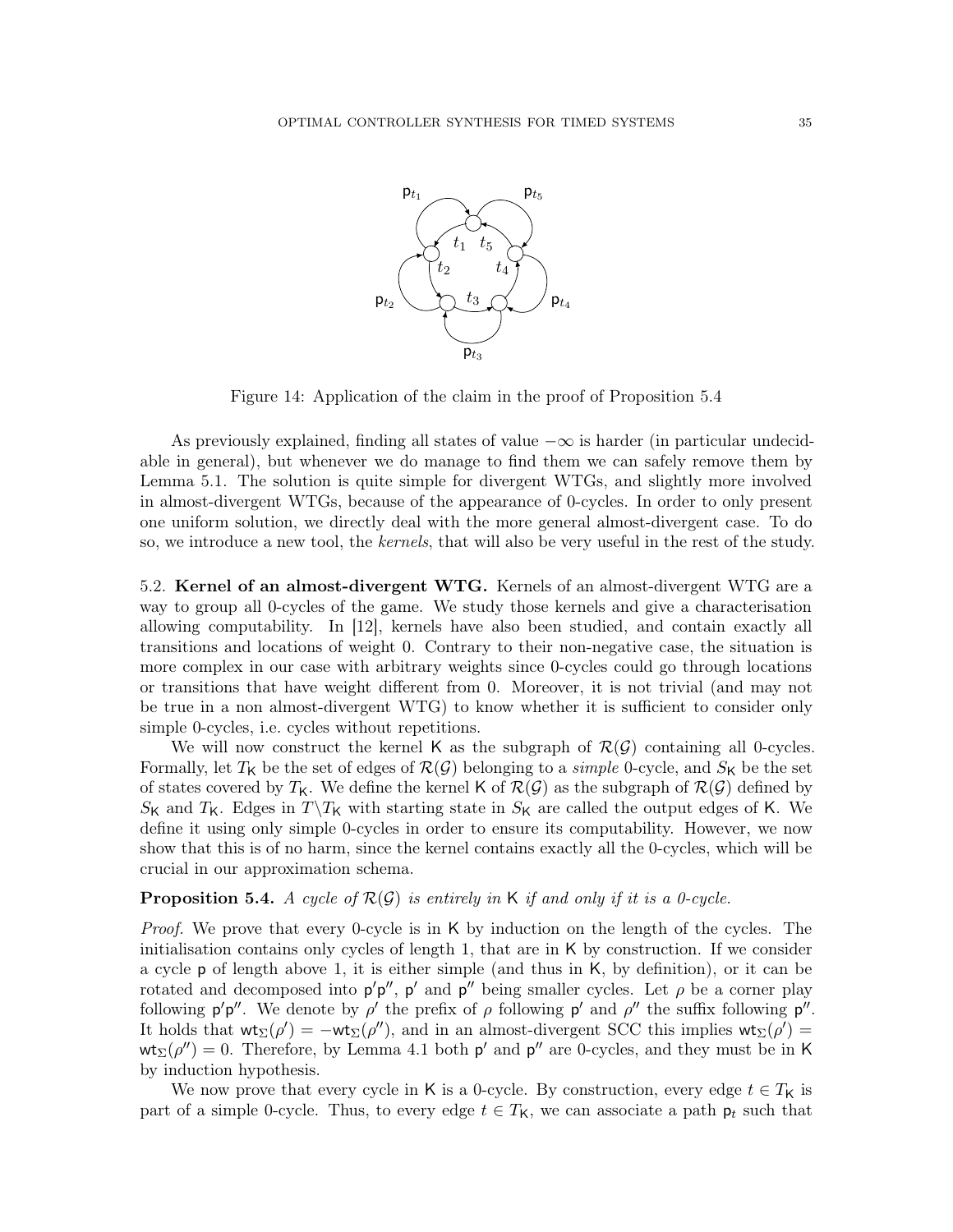$tp_t$  is a simple 0-cycle (rotate the simple cycle if necessary). The situation is exemplified in Figure [14.](#page-34-1) We can prove the following claim by relying on another pumping argument on corners:

# **Claim.** If  $t_1 \cdots t_k$  is a path in K, then  $t_1 t_2 \cdots t_k \mathsf{p}_{t_k} \cdots \mathsf{p}_{t_2} \mathsf{p}_{t_1}$  is a 0-cycle of  $\mathcal{R}(\mathcal{G})$ .

*Proof of Claim.* We prove the property by induction on k. For  $k = 1$ , the property is immediate since  $t_1 \mathbf{p}_{t_1}$  is a 0-cycle. Consider then k such that the property holds for k, and let us prove that it holds for  $k+1$ . We will exhibit two corner plays following  $t_1 \cdots t_{k+1} \mathsf{p}_{t_{k+1}} \cdots \mathsf{p}_{t_1}$ of opposite weight and conclude with Lemma [4.1.](#page-25-3)

Let  $v_0$  be a corner of last $(t_{k+1})$ . Since  $t_{k+1}$ **p**<sub> $t_{k+1}$ </sub> is a 0-cycle, there exists  $w \in \mathbb{Z}$ , a corner play  $\rho_0$  following  $t_{k+1}$  ending in  $v_0$  with weight w and a corner play  $\rho'_0$  following  $p_{t_{k+1}}$ beginning in  $v_0$  with weight  $-w$ . We name  $v'_0$  the corner of last $(t_k)$  where  $\rho'_0$  ends. We consider any corner play  $\rho_1$  following  $t_{k+1}$  from corner  $v'_0$ . The corner play  $\rho'_0 \rho_1$  follows the path  $p_{t_{k+1}}t_{k+1}$  that is also a 0-cycle by Lemma [4.2,](#page-26-0) therefore  $\rho_1$  has weight w. We denote by  $v_1$  the corner where  $\rho_1$  ends. By iterating this construction, we obtain some corner plays  $\rho_0, \rho_1, \rho_2, \ldots$  following  $t_{k+1}$  and  $\rho'_0, \rho'_1, \rho'_2, \ldots$  following  $\mathsf{p}_{t_{k+1}}$  such that  $\rho'_i$  goes from corner  $\mathsf{v}_i$ to  $v'_i$ , and  $\rho_{i+1}$  from corner  $v'_i$  to  $v_{i+1}$ , for all  $i \geq 0$ . Moreover, all corner plays  $\rho_i$  have weight w and all corner plays  $\rho'_i$  have weight  $-w$ . Consider the first index  $\ell$  such that  $\mathsf{v}_\ell = \mathsf{v}_j$  for some  $j < l$ , which exists because the number of corners is finite.

We apply the induction hypothesis to find a corner play following  $t_1 \cdots t_k \mathsf{p}_{t_k} \cdots \mathsf{p}_{t_1}$ , going through the corner  $v'_j$  in the middle: more formally, there exists  $w_\alpha$ , a corner play  $\rho_\alpha$ following  $t_1 \cdots t_k$  ending in  $v'_j$  with weight  $w_\alpha$  and a corner play  $\rho'_\alpha$  following  $p_{t_k} \cdots p_{t_1}$ beginning in  $v'_j$  with weight  $-v_\alpha$ . We apply the induction hypothesis a second time with corner  $\mathsf{v}'_{\ell-1}$ : there exists  $w_\beta$ , a corner play  $\rho_\beta$  following  $t_1 \cdots t_k$  ending in  $\mathsf{v}'_{\ell-1}$  with weight  $w_\beta$ and a corner play  $\rho'_\beta$  following  $\mathsf{p}_{t_k} \cdots \mathsf{p}_{t_1}$  beginning in  $\mathsf{v}'_{\ell-1}$  with weight  $-w_\beta$ .

The corner play  $\rho_{\alpha}\rho_{j+1}\rho'_{j+1}\rho_{j+2}\rho'_{j+2}\cdots\rho'_{\ell-1}\rho'_{\beta}$ , of weight  $w_{\alpha} + (w-w)(\ell - j) - w_{\beta} =$  $w_{\alpha}-w_{\beta}$ , follows the cycle  $t_1\cdots t_k(t_{k+1}\mathsf{p}_{t_{k+1}})^{\ell-j}\mathsf{p}_{t_k}\cdots \mathsf{p}_{t_1}$ . The corner play  $\rho_{\beta}\rho_{\ell}\rho_{\beta}'\rho_{\alpha}'$ , of weight  $w_{\beta} + w - w - w_{\alpha} = w_{\beta} - w_{\alpha}$ , follows the cycle  $t_1 \cdots t_k t_{k+1} \mathsf{p}_{t_{k+1}} \mathsf{p}_{t_k} \cdots \mathsf{p}_{t_1}$ . Since the game is almost-divergent, and those two corner plays are of opposite sign and in the same SCC, both have weight 0. The second corner play of weight 0 ensures that the cycle  $t_1 \cdots t_{k+1} \mathsf{p}_{t_{k+1}} \cdots \mathsf{p}_{t_1}$  is a 0-cycle, by Lemma [4.1.](#page-25-3)  $\triangle$ 

Now, if p is a cycle of  $\mathcal{R}(\mathcal{G})$  in K, there exists a cycle p' such that pp' is a 0-cycle. Since  $\mathcal{R}(\mathcal{G})$  is an almost-divergent WTG, p is a 0-cycle.  $\mathbf{L}$ 

5.3. Values  $-\infty$  coming from negative cycles. Equipped with the kernels, we are now ready to remove the only remaining configurations having a value  $-\infty$  in  $\mathcal{R}(\mathcal{G})$ .

<span id="page-35-0"></span>**Proposition 5.5.** In an SCC of  $\mathcal{R}(\mathcal{G})$ , the set of configurations with value  $-\infty$  is a union of regions computable in time linear in the size of  $\mathcal{R}(\mathcal{G})$ . Moreover, if we remove those states from  $\mathcal{R}(\mathcal{G})$ , the value of the other configurations does not change.

Proof. If the SCC is non-negative, the cumulative weight cannot decrease along a cycle, thus, there can be no configurations with value  $-\infty$ .

If the SCC is non-positive, let  $T_t$  be the set of edges of  $\mathcal{R}(\mathcal{G})$  whose end state has location in  $L_t$ . We prove that a configuration has value  $-\infty$  if and only if it belongs to a region state where player Min can ensure the LTL formula on edges  $\phi = (G \neg T_t) \wedge \neg FG T_K$ : in simple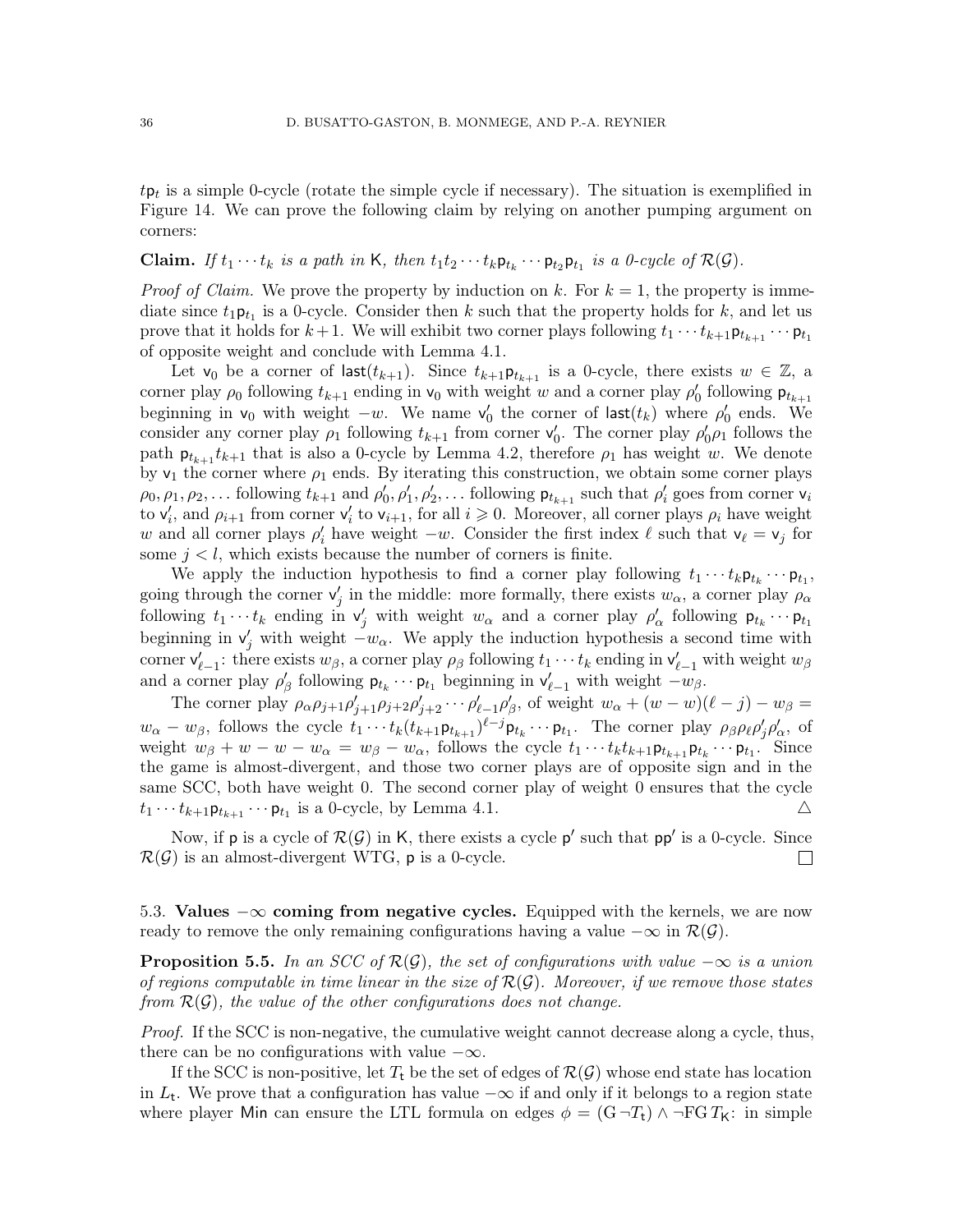words, this means that Min can ensure to see an edge from  $T_t$ , or exit  $T_K$  if we enter the kernel at some point.

If  $(\ell, r)$  is a region state where Min can ensure  $\phi$ , Min can ensure a value of  $-\infty$  from all configurations in  $(\ell, r)$  by avoiding  $S_t$  for as long as desired, while not getting stuck in K, and thus going through an infinite number of negative cycles by Proposition [5.4.](#page-34-0) Conversely, suppose that  $(\ell, r)$  is a region state from which Min cannot ensure  $\phi$ . The winner of an  $\omega$ -regular timed game only depends on the (finite) region abstraction [\[37\]](#page-72-0), and finite turn-based  $\omega$ -regular games are determined [\[19\]](#page-71-0). Thus, we know that Max can ensure  $\neg \phi = (\mathbf{F}T_t) \vee \mathbf{F} \mathbf{G}T_K$ . Then, from  $(\ell, r)$ , Max must be able to reach  $S_t$  or stay in K forever. In both cases, Max can ensure a value above  $-\infty$ .

The procedure to detect  $-\infty$  states thus consists in checking LTL formula  $(G\neg T_t) \wedge$  $\neg FGT_K$ , and thus can be performed via three attractor computations in time linear in  $|\mathcal{R}(\mathcal{G})|$ . The set of region states with value  $-\infty$  can then be removed safely from  $\mathcal{R}(\mathcal{G})$ , by Lemma [5.1](#page-32-0) (since it is closed by attractor of Min).  $\Box$ 

From this point on, we assume that no configurations of  $\mathcal{R}(\mathcal{G})$  have value  $+\infty$  or  $-\infty$ , and that the final weight function maps all configurations to R. Since fwt is piecewise affine with finitely many pieces, fwt is bounded. Let  $w_{\text{max}}^{\text{t}}$  denote the supremum of |fwt|, ranging over all target configurations.

# 6. Semi-unfolding of WTGs

<span id="page-36-0"></span>Given an almost-divergent WTG G, we describe the construction of its semi-unfolding  $\mathcal{T}(\mathcal{G})$ (as depicted in Figure [11\)](#page-24-0). This crucially relies on the absence of states with value  $-\infty$ which has been explained in Section [5.](#page-32-1)

We only build the semi-unfolding  $\mathcal{T}(\mathcal{G})$  of an SCC of  $\mathcal G$  starting from some state  $(\ell_0, r_0) \in$  $S$  of the region game, since it is then easy to glue all the semi-unfoldings together to get the one of the full game. We thus assume in this section that  $\mathcal{R}(\mathcal{G})$  is an SCC. Since every configuration has finite value, we will prove that values of the game are bounded by  $|\mathcal{R}(\mathcal{G})|w_{\text{max}} + w_{\text{max}}^{\text{t}}$ . As a consequence, we can find a bound  $\gamma$  linear in  $|\mathcal{R}(\mathcal{G})|$ ,  $w_{\text{max}}$  and  $w_{\text{max}}^{\text{t}}$  such that a play that visits some state outside the kernel more than  $\gamma$  times has weight strictly above  $\lvert \mathcal{R}(\mathcal{G}) \rvert w_{\text{max}} + w_{\text{max}}^{\text{t}}$ , hence is useless for the value computation. This leads to considering the semi-unfolding  $\mathcal{T}(\mathcal{G})$  of  $\mathcal{R}(\mathcal{G})$  (nodes in the kernel are not unfolded, see Figure [11\)](#page-24-0) such that each node not in the kernel is encountered at most  $\gamma$  times along a branch: the end of each branch is called a stopped leaf of the semi-unfolding. In particular, the depth of  $\mathcal{T}(\mathcal{G})$  is bounded by  $|\mathcal{R}(\mathcal{G})|\gamma$ , and thus is polynomial in  $|\mathcal{R}(\mathcal{G})|$ ,  $w_{\text{max}}$  and  $w_{\text{max}}^{\mathbf{t}}$ . Leaves of the semi-unfolding are thus of two types: target leaves that are copies of target locations of  $\mathcal{R}(\mathcal{G})$  for which we set the target weight as in  $\mathcal{R}(\mathcal{G})$ , and stop leaves for which we set their target weight as being constant to  $+\infty$  if the SCC  $\mathcal{R}(\mathcal{G})$  is non-negative, and  $-\infty$  if the SCC is non-positive.

More formally, if  $(\ell, r)$  is in K, we let  $\mathsf{K}_{\ell,r}$  be the part of K accessible from  $(\ell, r)$  (note that  $\mathsf{K}_{\ell,r}$  is an SCC as K is a disjoint set of SCCs). We define the output edges of  $\mathsf{K}_{\ell,r}$  as being the output edges of K accessible from  $(\ell, r)$ . If  $(\ell, r)$  is not in K, the output edges of  $(\ell, r)$  are the edges of  $\mathcal{R}(\mathcal{G})$  starting in  $(\ell, r)$ .

We define a tree T whose nodes are either labelled by region states  $(\ell, r) \in S \backslash S_{\mathsf{K}}$  or by kernels  $\mathsf{K}_{\ell,r}$ , and whose edges are labelled by output edges in  $\mathcal{R}(\mathcal{G})$ . The root of the tree T is labelled with an initial region state  $(\ell_0, r_0)$ , or  $\mathsf{K}_{\ell_0,r_0}$  (if  $(\ell_0, r_0)$ ) belongs to the kernel),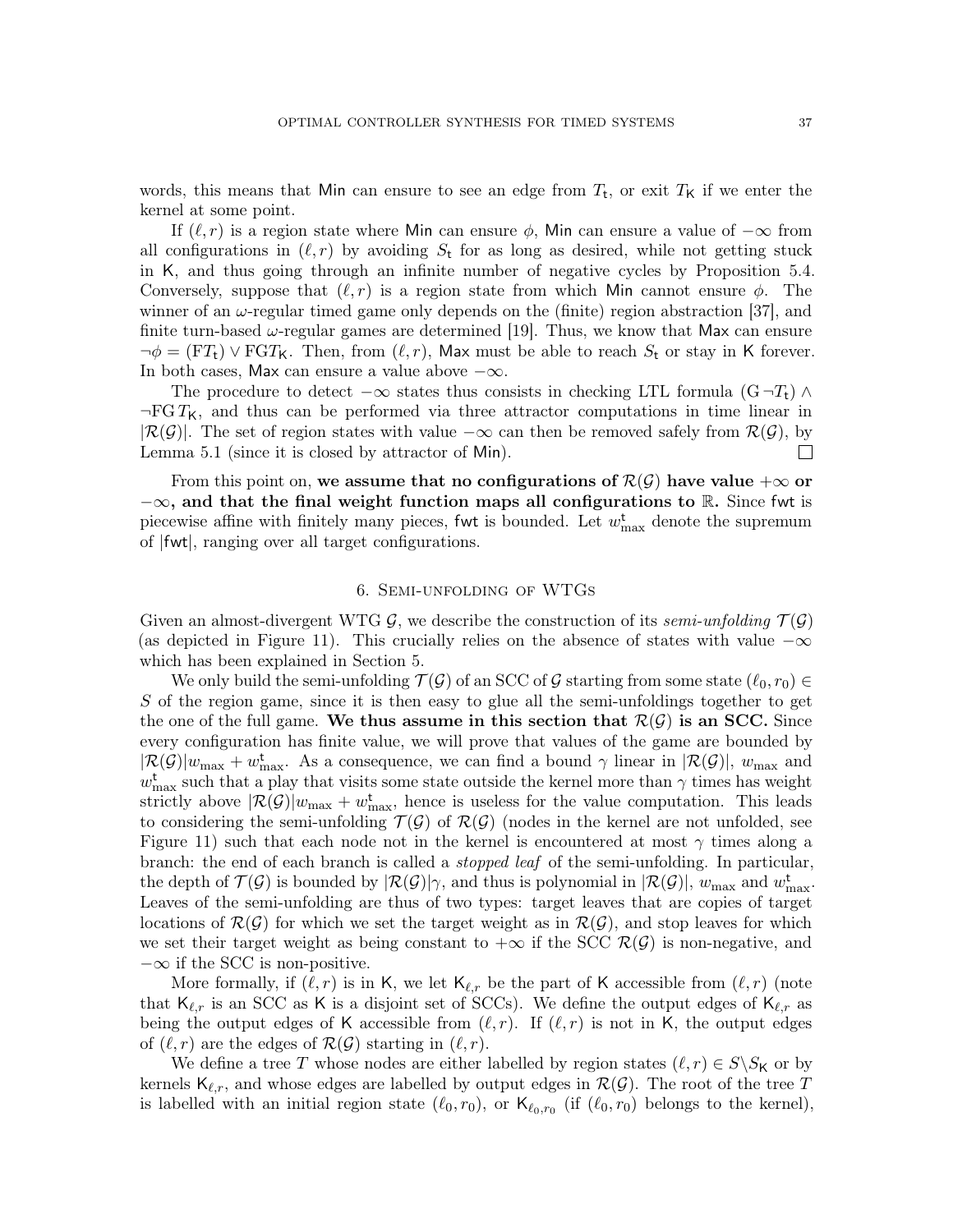and the successors of a node of  $T$  are then recursively defined by its output edges. When a state  $(\ell, r)$  is reached by an output edge, the child is labelled by  $\mathsf{K}_{\ell,r}$  if  $(\ell, r) \in \mathsf{K}$ , otherwise it is labelled by  $(\ell, r)$ . Edges in T are labelled by the edges used to create them. Along every branch, we stop the construction when either a final state is reached (i.e. a state not inside the current SCC) or the branch contains  $3\mathcal{R}(\mathcal{G})|w_{\text{max}} + 2w_{\text{max}}^{\text{t}} + 2$  nodes labelled by the same state  $((\ell, r)$  or  $\mathsf{K}_{\ell,r})$ . Leaves of T with a location belonging to  $L_t$  are called target leaves, others are called stopped leaves.

We now transform T into a WTG  $\mathcal{T}(\mathcal{G})$ , by replacing every node labelled by a state  $(\ell, r)$ by a different copy  $(\tilde{\ell}, r)$  of  $(\ell, r)$ . Those states are said to inherit from  $(\ell, r)$ . Edges of T are replaced by the edges labelling them, and have a similar notion of inheritance. Every non-leaf node labelled by a kernel  $\mathsf{K}_{\ell,r}$  is replaced by a copy of the WTG  $\mathsf{K}_{\ell,r}$ , output edges being plugged in the expected way. We deal with stopped leaves labelled by a kernel  $\mathsf{K}_{\ell,r}$ by replacing them with a single node copy of  $(\ell, r)$ , like we dealt with node labelled by a state  $(\ell, r)$ . State partition between players and weights are inherited from the copied states of  $\mathcal{R}(\mathcal{G})$ . The only initial state of  $\mathcal{T}(\mathcal{G})$  is the state denoted by  $(\tilde{\ell}_0, r_0)$  inherited from  $(\ell_0, r_0)$ in the root of T (either  $(\ell_0, r_0)$  or  $\mathsf{K}_{\ell_0, r_0}$ ). The final states of  $\mathcal{T}(\mathcal{G})$  are the states derived from leaves of T. If  $\mathcal{R}(\mathcal{G})$  is a non-negative (respectively non-positive) SCC, the final weight function fwt is inherited from  $\mathcal{R}(\mathcal{G})$  on target leaves and set to  $+\infty$  (respectively  $-\infty$ ) on stopped leaves.

The semi-unfolding of the WTG from Figure [10](#page-23-0) can be found in Figure [18](#page-74-0) of Appendix [B.](#page-73-0)

<span id="page-37-0"></span>**Proposition 6.1.** Let G be an almost-divergent WTG, and let  $(\ell_0, r_0)$  be some region state of  $\mathcal{R}(\mathcal{G})$ . The semi-unfolding  $\mathcal{T}(\mathcal{G})$  with initial state  $(\tilde{\ell}_0, r_0)$  (a copy of a region state  $(\ell_0, r_0)$ ) is equivalent to G, i.e. for all  $\nu_0 \in r_0$ ,  $\text{Val}_{\mathcal{G}}(\ell_0, \nu_0) = \text{Val}_{\mathcal{T}(\mathcal{G})}((\tilde{\ell}_0, r_0), \nu_0)$ .

The rest of this section aims at proving Proposition [6.1,](#page-37-0) only in the case where  $\mathcal{R}(\mathcal{G})$ is an SCC, since the general result then follows easily. First, we need information on the weight of finite plays in the region game.

<span id="page-37-1"></span>**Lemma 6.2.** All finite plays in  $\mathcal{R}(\mathcal{G})$  have cumulative weight (ignoring final weights) at least  $-|\mathcal{R}(\mathcal{G})|w_{\text{max}}$  in the non-negative case, and at most  $|\mathcal{R}(\mathcal{G})|w_{\text{max}}$  in the non-positive case. Moreover, values of the game are bounded by  $\frac{\mathcal{R}(G)}{w_{\max}} + w_{\max}^{\mathsf{t}}$ .

*Proof.* Suppose first that  $\mathcal{R}(\mathcal{G})$  is a non-negative SCC. Consider a play  $\rho$  following a path p. This path **p** can be decomposed into  $p = p_1 p_1^c \cdots p_k p_k^c$  such that every  $p_i^c$  is a cycle, and  $\mathsf{p}_1 \ldots \mathsf{p}_k$  is a simple path in  $\mathcal{R}(\mathcal{G})$  (thus  $\sum_{i=1}^k |\mathsf{p}_i| \leqslant |\mathcal{R}(\mathcal{G})|$ ). Let us define all plays  $\rho_i$  and  $\rho_i^c$ as the restrictions of  $\rho$  on  $p_i$  and  $p_i^c$ . Now, since all plays following cycles have cumulative weight at least 0,

$$
\text{wt}_{\Sigma}(\rho) = \sum_{i=1}^{k} \text{wt}_{\Sigma}(\rho_i) + \text{wt}_{\Sigma}(\rho_i^c) \geqslant \sum_{i=1}^{k} -w_{\text{max}}|\rho_i| + 0 \geqslant -|\mathcal{R}(\mathcal{G})|w_{\text{max}}
$$

Similarly, we can show that every play in a non-positive SCC has cumulative weight at most  $|\mathcal{R}(\mathcal{G})|w_{\text{max}}.$ 

For the bound on the values, consider again two cases. If  $\mathcal{R}(\mathcal{G})$  is a non-negative SCC, consider a positional attractor strategy  $\sigma_{\text{Min}}$  for Min toward  $S_t$ . Since all states have values below  $+\infty$ , all plays obtained from strategies of Max will follow simple paths of  $\mathcal{R}(\mathcal{G})$ , that have cumulative weight at most  $\mathcal{R}(G)|w_{\text{max}}$  in absolute value. Similarly, if  $\mathcal{R}(G)$  is a non-positive SCC, following the proof of Proposition [5.5,](#page-35-0) since all values are above  $-\infty$ , Max can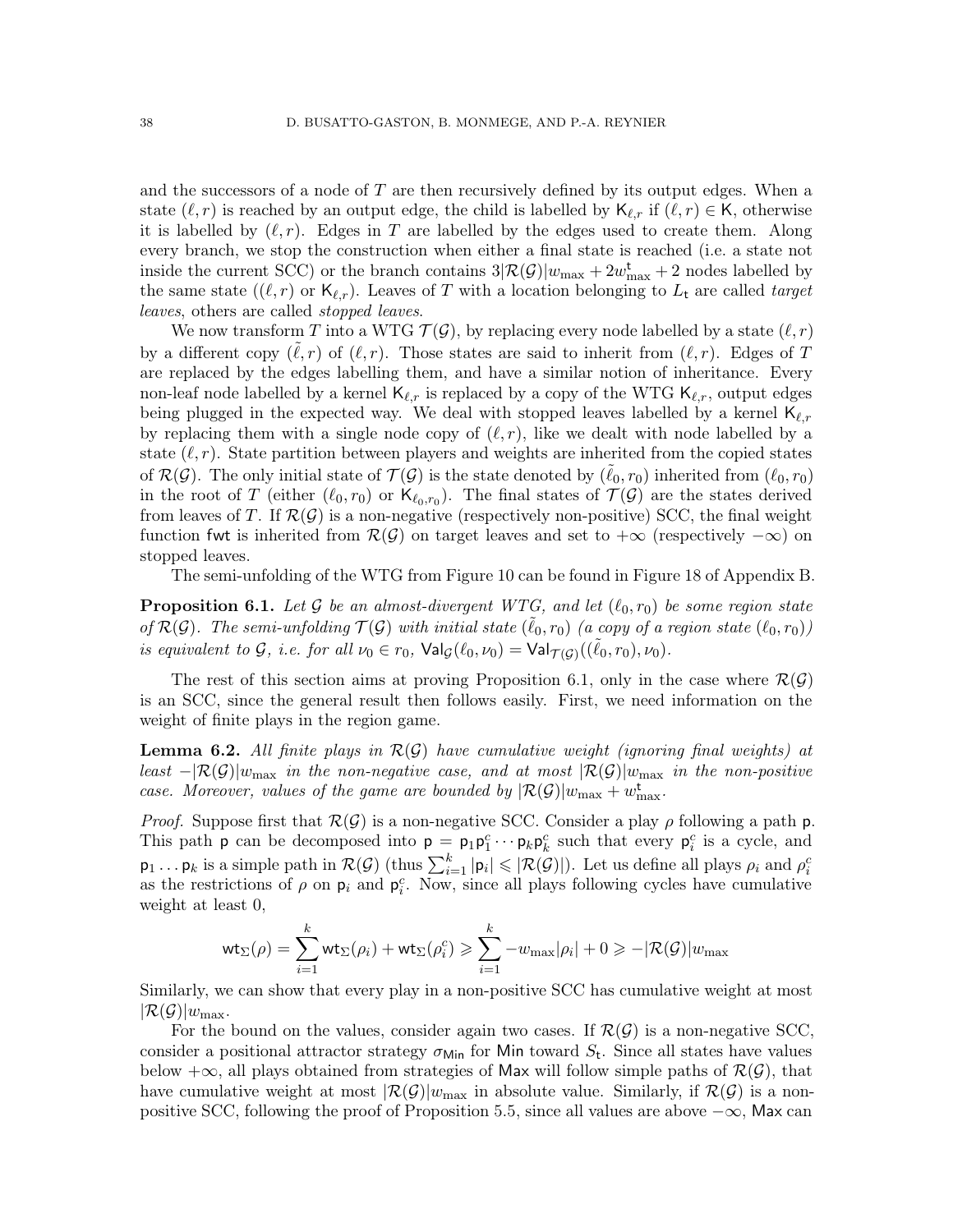ensure  $\neg \phi$ , i.e. (FT<sub>t</sub>)  $\vee$  FGT<sub>K</sub> on all states. Then we can construct a strategy  $\sigma_{\text{Max}}$  for Max combining an attractor strategy toward  $S_t$  on states satisfying  $FT_t$ , a safety strategy on states satisfying  $GT_{\mathsf{K}}$ , and an attractor strategy toward the latter on all other states. Then, all plays obtained from strategies of Min will either not be winning  $(GT<sub>K</sub>)$  or follow simple paths of  $\mathcal{R}(\mathcal{G})$ . Both cases imply that the values of the game are bounded by  $|\mathcal{R}(\mathcal{G})|w_{\text{max}} +$  $w_{\text{max}}^{\text{t}}$ .  $\Box$ 

We can use this to obtain similar results in the semi-unfolding  $\mathcal{T}(\mathcal{G})$ .

<span id="page-38-0"></span>**Lemma 6.3.** All plays in  $\mathcal{T}(\mathcal{G})$  from the initial state  $(\tilde{\ell}_0, r_0)$  to a stopped leaf have cumulative weight at least  $2|\mathcal{R}(\mathcal{G})|w_{\text{max}} + 2w_{\text{max}}^{\text{t}} + 1$  if the SCC  $\mathcal{R}(\mathcal{G})$  is non-negative, and at most  $-2|\mathcal{R}(\mathcal{G})|w_{\text{max}} - 2w_{\text{max}}^{\text{t}} - 1$  if it is non-positive.

*Proof.* Note that by construction, all finite paths in  $\mathcal{T}(\mathcal{G})$  from the initial state to a stopped leaf can be decomposed as  $p'p_1 \cdots p_{3|\mathcal{R}(\mathcal{G})|w_{\max}+2w_{\max}+1}$  with all  $p_i$  being cycles around the same state. Additionally, those cycles cannot be 0-cycles by Proposition [5.4,](#page-34-0) since they take at least one edge outside of K. Therefore the restriction of  $\rho$  to  $p_1 \cdots p_{3|\mathcal{R}(\mathcal{G})|w_{\max}+2w_{\max}+1}$ has weight at least  $3\mathcal{R}(\mathcal{G})|w_{\text{max}} + 2w_{\text{max}}^{\text{t}} + 1$  (in the non-negative case) and at most  $-3\mathcal{R}(\mathcal{G})|w_{\text{max}} - 2w_{\text{max}}^{\text{t}} - 1$  (in the non-positive case). The beginning of the play, following  $p'$ , has cumulative weight at least  $-|\mathcal{R}(\mathcal{G})|w_{\text{max}}$  (in the non-negative case) and at most  $|\mathcal{R}(\mathcal{G})|w_{\text{max}}$  (in the non-positive case), by Lemma [6.2.](#page-37-1)  $\Box$ 

Consider two plays of the same length k in  $\mathcal{R}(\mathcal{G})$  and  $\mathcal{T}(\mathcal{G})$ , respectively:

$$
\rho = ((\ell_1, r_1), \nu_1) \xrightarrow{d_1, t_1} \cdots \xrightarrow{d_{k-1}, t_{k-1}} ((\ell_k, r_k), \nu_k)
$$
  

$$
\tilde{\rho} = ((\tilde{\ell}_1, r_1), \nu_1) \xrightarrow{d_1, \tilde{t}_1} \cdots \xrightarrow{d_{k-1}, \tilde{t}_{k-1}} ((\tilde{\ell}_k, r_k), \nu_k).
$$

They are said to *mimic* each other if every  $(\tilde{\ell}_i, r_i)$  is inherited from  $(\ell_i, r_i)$  and every edge  $\tilde{t}_i$ is inherited from the edge  $t_i$  of  $\mathcal{R}(\mathcal{G})$ . Combining Lemmas [6.2](#page-37-1) and [6.3,](#page-38-0) we obtain:

<span id="page-38-1"></span>**Lemma 6.4.** If  $\mathcal{R}(\mathcal{G})$  is a non-negative (respectively non-positive) SCC, every play from the  $initial\ state\ and\ with\ cumulative\ weight\ less\ than\ |\mathcal{R(G)}| w_{\max}+2w_{\max}^{\mathbf{t}}+1\ (respectively\ greater\$ than  $-|\mathcal{R}(\mathcal{G})|w_{\text{max}} - 2w_{\text{max}}^{\text{t}} - 1$  can be mimicked in  $\mathcal{T}(\mathcal{G})$  without reaching a stopped leaf. Conversely, every play in  $\mathcal{T}(\mathcal{G})$  reaching a target leaf can be mimicked in  $\mathcal{R}(\mathcal{G})$ .

*Proof.* We prove only the non-negative case, since the other case is symmetrical. Let  $\rho$  be a play of  $\mathcal{R}(\mathcal{G})$  with cumulative weight less than  $|\mathcal{R}(\mathcal{G})|w_{\text{max}} + 2w_{\text{max}}^{\text{t}} + 1$ . Consider the branch of the unfolded game it follows. If  $\rho$  cannot be mimicked in  $\mathcal{T}(\mathcal{G})$ , then a prefix of  $\rho$ reaches the stopped leaf of that branch when mimicked in  $\mathcal{T}(\mathcal{G})$ . In this situation,  $\rho$  starts by a prefix of weight at least  $2|\mathcal{R}(\mathcal{G})|w_{\text{max}} + 2w_{\text{max}}^{\text{t}} + 1$  by Lemma [6.3](#page-38-0) and then ends with a suffix play of weight at least  $-|\mathcal{R}(\mathcal{G})|w_{\text{max}}$  by Lemma [6.2,](#page-37-1) and that contradicts the initial assumption. The converse is true by construction.  $\Box$ 

Then, intuitively, the plays of  $\mathcal{R}(\mathcal{G})$  starting in an initial configuration that cannot be mimicked in  $\mathcal{T}(\mathcal{G})$  are not useful for value computation. To obtain Proposition [6.1,](#page-37-0) we now prove that for all valuations  $\nu_0 \in r_0$ ,  $\mathsf{Val}_{\mathcal{G}}(\ell_0, \nu_0) = \mathsf{Val}_{\mathcal{T}(\mathcal{G})}((\tilde{\ell}_0, r_0), \nu_0)$ . By Lemma [2.13,](#page-16-0) we already know that  $\text{Val}_{\mathcal{G}}(\ell_0, \nu_0) = \text{Val}_{\mathcal{R}(\mathcal{G})}((\ell_0, r_0), \nu_0)$ . Recall that we only left finite values in  $\mathcal{R}(\mathcal{G})$  (in the final weight functions, in particular), and more precisely  $|\mathsf{Val}_{\mathcal{R}(\mathcal{G})}((\ell_0,r_0),\nu_0)| \leq$  $|\mathcal{R}(\mathcal{G})|w_{\text{max}}+w_{\text{max}}^{\text{t}}$  by Lemma [6.2.](#page-37-1) We first show that the value is also finite in  $\mathcal{T}(\mathcal{G})$ . Indeed, if  $\text{Val}_{\mathcal{T}(\mathcal{G})}((\tilde{\ell}_0,r_0),\nu_0) = +\infty$ , since we assumed all final weights of  $\mathcal{R}(\mathcal{G})$  bounded, we are necessarily in the non-negative case, and Max is able to ensure stopped leaves reachability.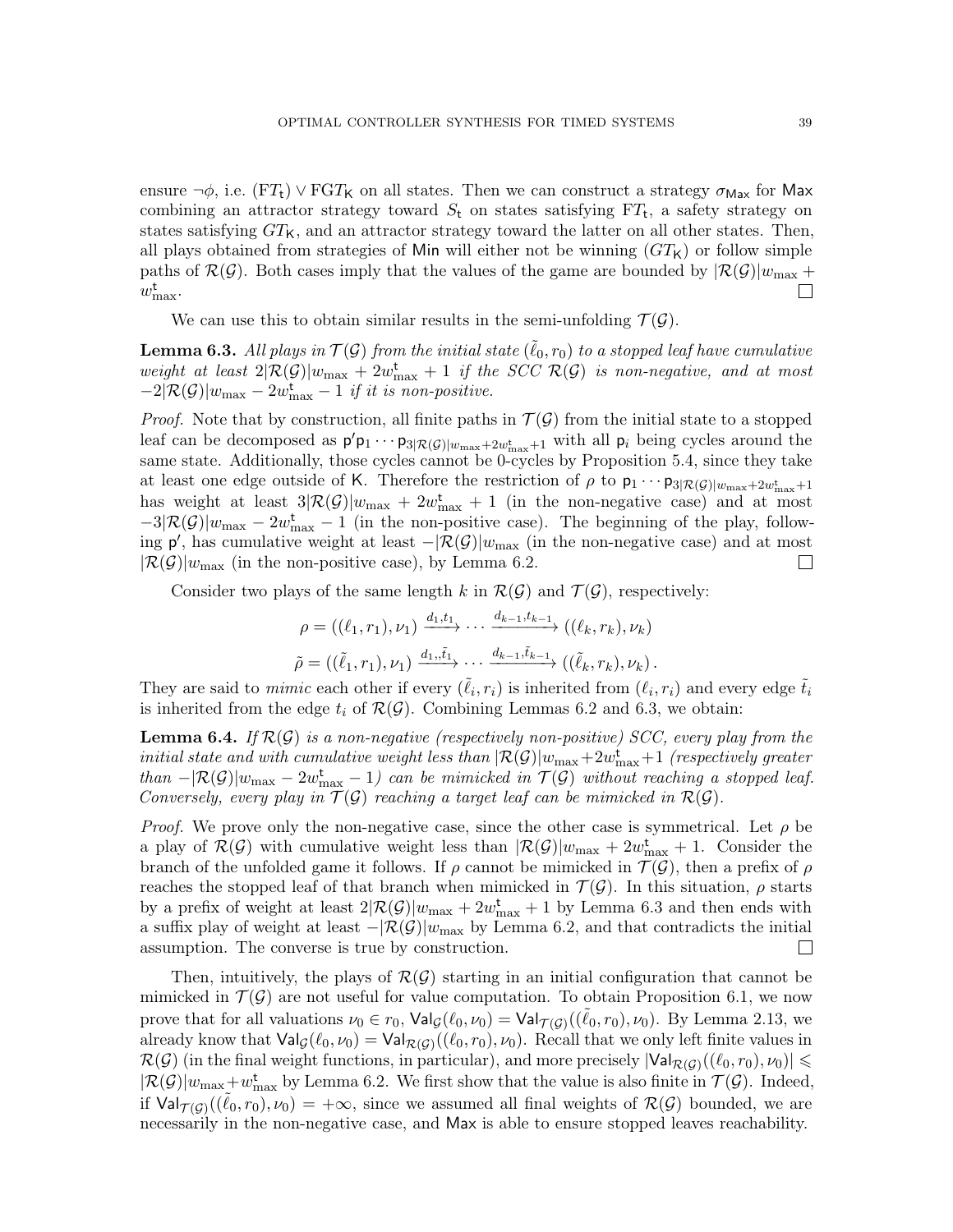**Claim.** If  $\text{Val}_{\mathcal{T}(\mathcal{G})}((\tilde{\ell}_0, r_0), \nu_0) = +\infty$ , then there are no strategies in  $\mathcal{R}(\mathcal{G})$  for Min ensuring weight less than  $|\mathcal{R}(\mathcal{G})|w_{\text{max}} + w_{\text{max}}^{\mathsf{t}} + 1$  from  $(\ell_0, r_0)$ .

Thus, we can obtain the contradiction  $\text{Val}_{\mathcal{R}(\mathcal{G})}((\ell_0, r_0), \nu_0) > |\mathcal{R}(\mathcal{G})|w_{\max} + w_{\max}^{\mathbf{t}}$ .

*Proof of Claim.* By contradiction, consider a strategy  $\sigma_{\text{Min}}$  of Min ensuring weight  $A \leq$  $|\mathcal{R}(\mathcal{G})|w_{\text{max}} + w_{\text{max}}^{\text{t}} + 1$  in  $\mathcal{R}(\mathcal{G})$ . Then, for all  $\sigma_{\text{Max}}$ , the cumulative weight of the play play $_{\mathcal{R}(\mathcal{G})}(((\tilde{\ell}_0,r_0),\nu_0),\sigma_{\mathsf{Min}},\sigma_{\mathsf{Max}})$  (reaching target configuration  $(\ell,\nu)$ ) is at most equal to  $A - \text{fwt}(\ell, \nu) \leq \frac{1}{\mathcal{R}(\mathcal{G})|w_{\text{max}} + 2w_{\text{max}}^{\text{t}} + 1$ , and by Lemma [6.4](#page-38-1) this play does not reach a stopped leaf when mimicked in  $\mathcal{T}(\mathcal{G})$ , which is absurd.  $\Delta$ 

If  $\text{Val}_{\mathcal{T}(\mathcal{G})}((\tilde{\ell}_0, r_0), \nu_0) = -\infty$ , we are necessarily in the non-positive case, and, by construction, this implies that Min ensures stopped leaves reachability in  $\mathcal{T}(\mathcal{G})$ .

**Claim.** If  $\text{Val}_{\mathcal{T}(\mathcal{G})}((\tilde{\ell}_0, r_0), \nu_0) = -\infty$ , then there are no strategies in  $\mathcal{R}(\mathcal{G})$  for Max ensuring weight above  $-|\mathcal{R}(\mathcal{G})|w_{\text{max}} - w_{\text{max}}^{\text{t}} - 1$  from  $(\ell_0, r_0)$ .

Thus, we can obtain the contradiction  $\text{Val}_{\mathcal{R}(\mathcal{G})}((\ell_0, r_0), \nu_0) < -|\mathcal{R}(\mathcal{G})|w_{\max} - w_{\max}^{\mathbf{t}}$ .

Proof of Claim. By contradiction, consider a strategy  $\sigma_{\text{Max}}$  of Max ensuring weight  $A \geq$  $-|\mathcal{R}(\mathcal{G})|w_{\text{max}} - w_{\text{max}}^{\text{t}} - 1$  in  $\mathcal{R}(\mathcal{G})$ . Then, for all  $\sigma_{\text{Min}}$ , the cumulative weight of the play  $\mathsf{play}_{\mathcal{R}(\mathcal{G})}(((\tilde{\ell}_0,r_0),\nu_0),\sigma_{\mathsf{Min}},\sigma_{\mathsf{Max}})$  (reaching target configuration  $(\ell,\nu)$ ) is at least  $A-\mathsf{fwt}(\ell,\nu) \geqslant 1$  $-|\mathcal{R}(\mathcal{G})|w_{\text{max}} - 2w_{\text{max}}^{\text{t}} - 1$ , and by Lemma [6.4](#page-38-1) this play does not reach a stopped leaf when mimicked in  $\mathcal{T}(\mathcal{G})$ , which is absurd.  $\Delta$ 

If  $\mathcal{R}(\mathcal{G})$  is non-negative, for all  $\varepsilon > 0$  we can fix an  $\varepsilon$ -optimal strategy  $\sigma_{\text{Min}}$  for Min in  $\mathcal{T}(\mathcal{G})$ . Every play derived from  $\sigma_{\text{Min}}$  in  $\mathcal{T}(\mathcal{G})$  reaches a target leaf, and can thus be mimicked in  $\mathcal{R}(\mathcal{G})$  by Lemma [6.4.](#page-38-1) Therefore,  $\sigma_{\text{Min}}$  can be mimicked in  $\mathcal{R}(\mathcal{G})$ , where it keeps the same value. From this we deduce  $\text{Val}_{\mathcal{R}(\mathcal{G})}((\ell_0,r_0),\nu_0) \leq \text{Val}_{\mathcal{T}(\mathcal{G})}((\tilde{\ell}_0,r_0),\nu_0)$ . If  $\mathcal{R}(\mathcal{G})$ is non-positive, the same reasoning applies by considering an  $\varepsilon$ -optimal strategy for Max in  $\mathcal{T}(\mathcal{G})$ .

Let us now show the reverse inequality. If  $\mathcal{R}(\mathcal{G})$  is non-negative, let us fix  $0 < \varepsilon < 1$ , an  $\varepsilon$ -optimal strategy  $\sigma_{Min}$  for Min in  $\mathcal{R}(\mathcal{G})$ , and a strategy  $\sigma_{Max}$  of Max in  $\mathcal{R}(\mathcal{G})$ . Let ρ be their outcome play<sub>R(β)</sub>((( $(\ell_0, r_0)$ ,  $\nu_0$ ),  $\sigma_{Min}, \sigma_{Max}$ ),  $\rho_k$  be the finite prefix of  $\rho$  defining its cumulative weight and  $(\ell_k, \nu_k)$  be the configuration defining its final weight, such that  $\mathsf{wt}_{\mathcal{R}(\mathcal{G})}(\rho) = \mathsf{wt}_\Sigma(\rho_k) + \mathsf{fwt}(\ell_k, \nu_k).$  Then,

$$
\text{wt}_{\mathcal{R}(\mathcal{G})}(\rho) \leqslant \text{Val}_{\mathcal{R}(\mathcal{G})}((\ell_0,r_0),\nu_0)+\varepsilon < |\mathcal{R}(\mathcal{G})| w_{\max} + w_{\max}^{\mathbf{t}} + 1
$$

therefore

 $\mathsf{wt}_\Sigma(\rho_k)<|\mathcal{R}(\mathcal{G})|w_{\max}+w^\mathtt{t}_{\max}+1-\mathsf{fwt}(\ell_k,\nu_k)\leqslant |\mathcal{R}(\mathcal{G})|w_{\max}+2w^\mathtt{t}_{\max}+1$ 

and by Lemma [6.4](#page-38-1) all such plays  $\rho$  can be mimicked in  $\mathcal{T}(\mathcal{G})$ , so that

$$
\mathsf{Val}_{\mathcal{T}(\mathcal{G})}((\tilde{\ell}_0,r_0),\nu_0) \leqslant \mathsf{Val}_{\mathcal{R}(\mathcal{G})}((\ell_0,r_0),\nu_0)
$$

Once again, if  $\mathcal{R}(\mathcal{G})$  is non-positive, the same reasoning applies by considering an  $\varepsilon$ -optimal strategy for Max in  $\mathcal{R}(\mathcal{G})$ . This ends the proof of Proposition [6.1.](#page-37-0)

*Remark*. Note that the semi-unfolding procedure of an SCC depends on  $w_{\text{max}}^{\text{t}}$ , where fwt can be the value function of an SCCs under the current one. Assuming all configurations have finite values, we can extend the reasoning of Lemma [6.2](#page-37-1) and bound all values in the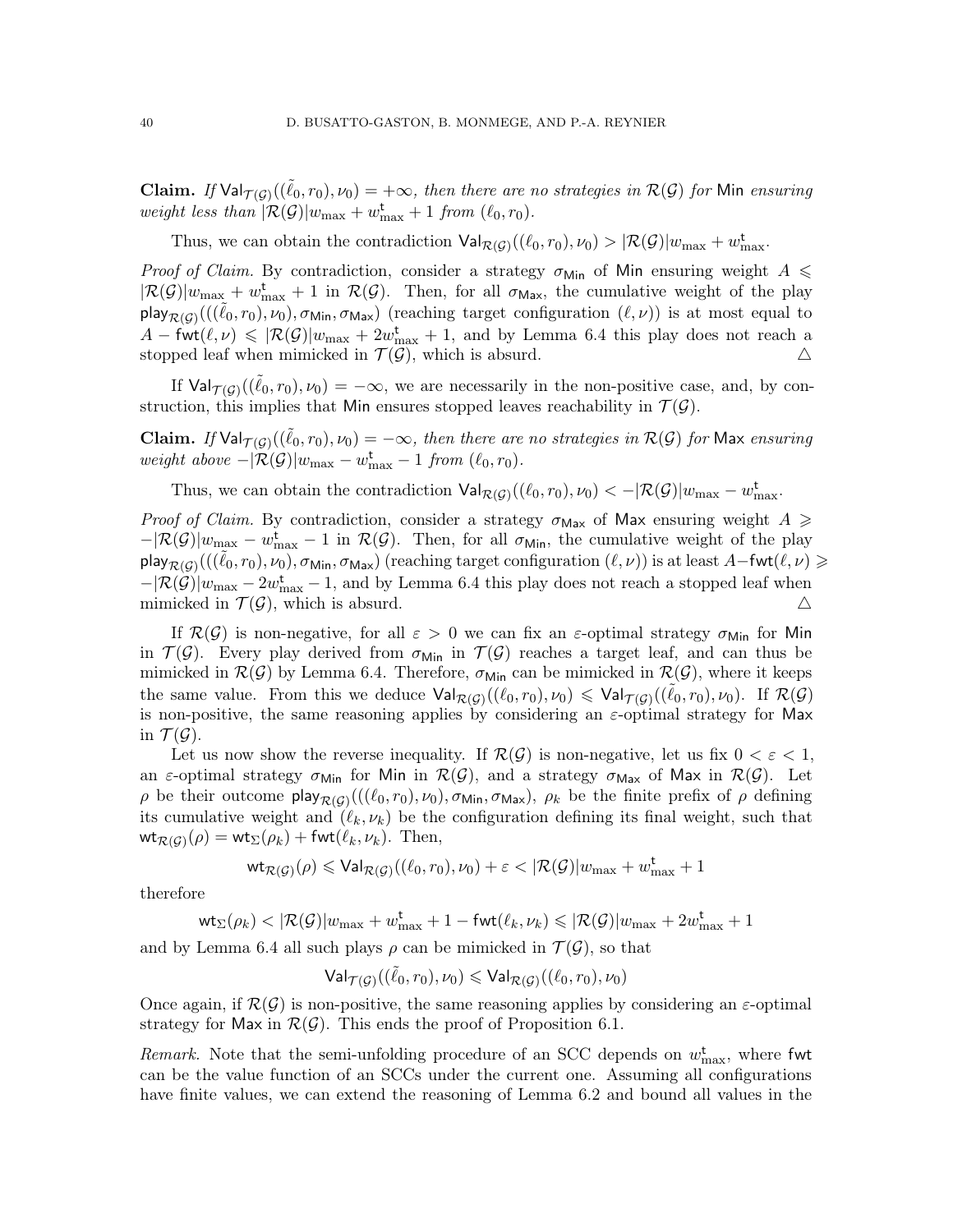full game by  $|\mathcal{R}(\mathcal{G})|w_{\text{max}} + w_{\text{max}}^{\text{t}}$ , which lets us bound uniformly the unfolding depth of each SCC and gives us a bound on the depth of the complete semi-unfolding tree:

<span id="page-40-1"></span>
$$
|\mathcal{R}(\mathcal{G})|(3|\mathcal{R}(\mathcal{G})|w_{\text{max}} + 2w_{\text{max}}^{\text{t}} + 2) + 1
$$
\n(6.1)

## 7. Computing values for acyclic WTGs

<span id="page-40-2"></span>In this section, we focus on the class of acyclic WTGs where the value problem is decidable, as shown by [\[1\]](#page-70-0). In our context, this will give us a way to compute the value of the semiunfolding  $\mathcal{T}(\mathcal{G})$  of an almost-divergent WTG that contains no kernels: this is equivalent for the WTG to be divergent indeed. This section is particularly technical, and can thus be skipped by non-interested readers. We have chosen to give such detailed explanations of the techniques used in [\[1\]](#page-70-0) (with independent proofs) for several reasons. On the one hand, our setting is more general, in the sense that we allow for negative weights and for final weights, where authors of [\[1\]](#page-70-0) do not do so explicitly. On the other hand, their result is stated for concurrent games, a generalisation of the turn-based games we consider. This leads to simplifications in the proofs, and makes easier some parts of the complexity analysis. We will need, in Section [8,](#page-52-0) to bound the partial derivatives of the functions we compute. This cannot be deduced from their result directly. We present their techniques in a new, more symbolic light, by performing computations on the entire state-space at once instead of region by region. For reasons detailed in Section [7.4](#page-48-0) and in [\[20\]](#page-71-1), we are not able to replicate their (incomplete) complexity analysis. We will therefore rely on a doubly-exponential upper bound instead of the exponential one claimed in [\[1\]](#page-70-0). Last but not least, this detailed analysis allows us to solve the synthesis of  $\varepsilon$ -optimal strategies for both players, as will be detailed in Section [10.](#page-62-0)

The main result of this section is a symbolic algorithm for computing the value  $V^i$  =  $Val_{\mathcal{G}}^{i}$  defined in Section [2.8.](#page-18-0)

<span id="page-40-0"></span>**Theorem 7.1.** Given  $i \geq 0$ , computing  $\text{Val}_{\mathcal{G}}^i$  can be done in time doubly-exponential in i and exponential in the size of  $\mathcal G$ .

The intuition behind the result is the observation that the mappings  $V_{\ell}^{0}$  are piecewise affine for all  $\ell$ , and a proof that  $\mathcal F$  preserves piecewise affinity, so that all iterates  $V^i_\ell$  can be computed using piecewise affine functions. In order to bound the size of  $V_{\ell}^{i}$  (in particular, its number of pieces), we need the fine encoding via cells and partition functions defined in Section [2.3.](#page-8-0)

7.1. About complexity bounds. In this section we will assume without loss of generality that the number of clocks  $n \geq 1$ . The case  $n = 0$  (finite weighted games) will be detailed in Section [11.](#page-65-0) The piecewise affine value function V is encoded as pairs  $(P_{\ell}, F_{\ell})_{\ell \in L}$  such that  $[F_{\ell}]] = V_{\ell}$  for all  $\ell \in L$ . We detail now how we measure the complexity of a pair  $(P, F)$ . As mentioned before, we assume without loss of generality that (in)equalities involved in the definition of cells only use integers. This is not the case for value functions which are described by equations  $y = a_1x_1 + \cdots + a_nx_n + b$  with  $a_i$  and b in Q. In order to track their size, we instead write  $a_y y = a_1 x_1 + \cdots + a_n x_n + b$ , with all  $a_i$  and b integers of Z, and  $a_{\mathsf{y}} \in \mathbb{N}_{>0}$ .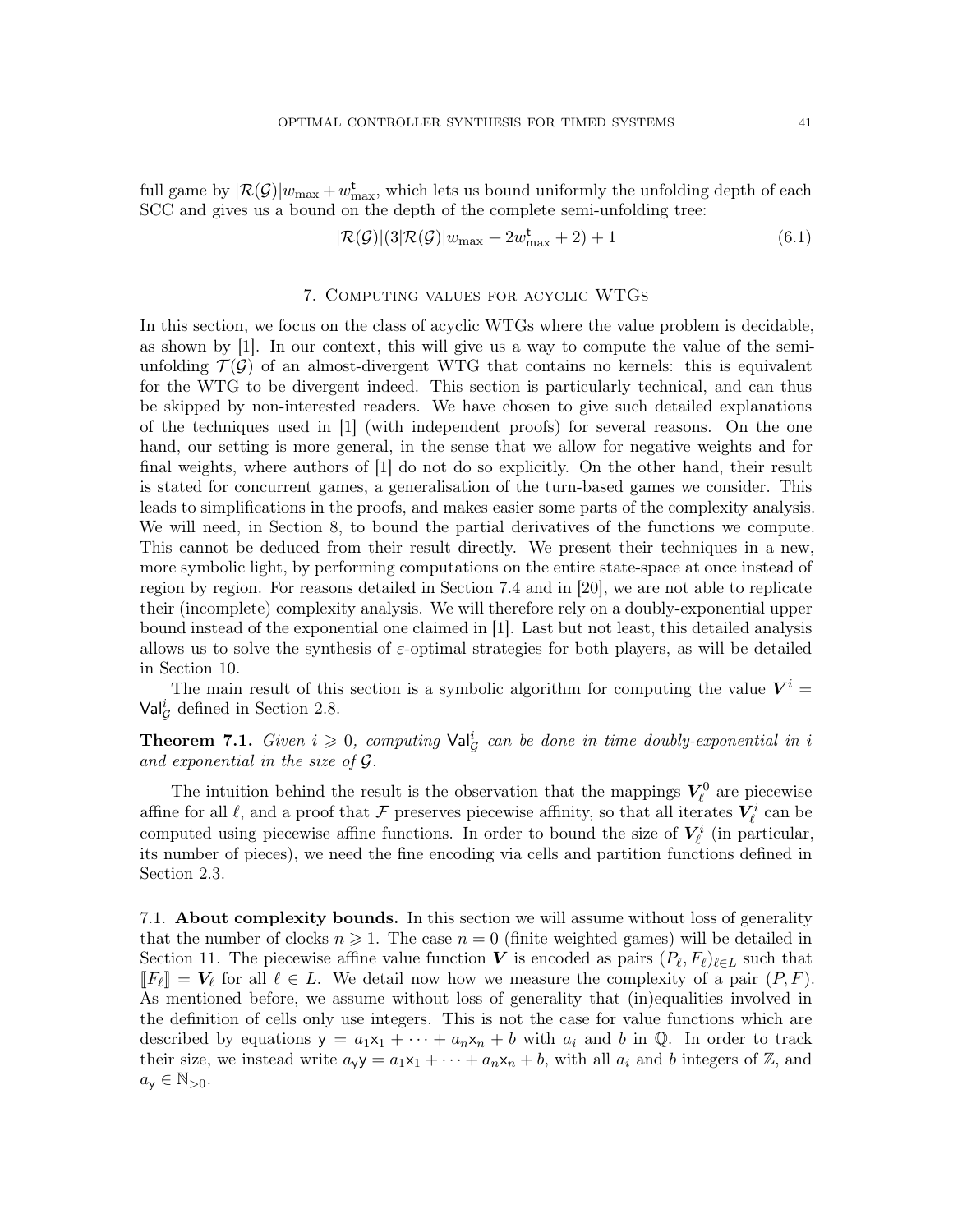**Definition 7.2.** Let  $(P, F)$  be a pair composed of a partition P and a value function F defined on that partition. The *complexity of*  $(P, F)$  is the pair  $\langle m, \beta \rangle$  where the size complexity m and the constant complexity  $\beta$  are defined as follows. First, we define the size complexity as  $m = |\mathcal{E}_P| + m_0$ , where  $m_0$  denotes the number of inequalities in the encoding of the domain  $c_P$ .<sup>[12](#page-41-0)</sup> Second, the constant complexity  $\beta$  is the smallest natural number that upper bounds (in absolute value) every finite constant (partial derivatives and additive constants) in the affine (in)equalities of  $P$  and  $F$ . Given a piecewise affine value function  $(P, F)$  of complexity  $\langle m, \beta \rangle$ , we say that  $(P, F)$  has complexity at most  $\langle m', \beta' \rangle$  if  $m \leqslant m'$ and  $\beta \leq \beta'$ .

From this definition, we can bound the memory needed to store a partition function:

<span id="page-41-2"></span>**Lemma 7.3.** Let V be represented by a pair  $(P, F)$  of complexity at most  $\langle m, \beta \rangle$ . Then it can be represented using a space in  $\mathcal{O}(2^n(n+2)(m+1)^{n+1} \lceil \log \beta \rceil)$ .

*Proof.* Storing P requires storing m affine expressions, each stored in space  $(n + 1)$ [log  $\beta$ ]. Moreover, each affine expression of the value function  $F$ , one for each base cell of  $P$ , is stored in space  $(n+2)$ [log  $\beta$ ]. P has at most  $2^{n}(m+1)^{n}$  base cells by Lemma [2.6,](#page-10-0) and storing each base cell explicitly requires storing at most  $m$  borders per base cell. In total,  $V$  can be represented in space  $2^{n+1}(n+2)(m+1)^{n+1}[\log \beta]$ .  $\mathbf{L}$ 

7.2. Operations over value functions. Our goal is now to compute the value function  $\mathcal{F}(\boldsymbol{V})$  encoded by  $(P'_\ell, F'_\ell)_{\ell \in L}$ , when  $\boldsymbol{V}$  is encoded by  $(P_\ell, F_\ell)_{\ell \in L}$ . We decompose the computation into smaller operations that we first introduce and compute over partitions, while explaining how they affect the complexity parameter  $\langle m, \beta \rangle$ .

If  $P_1$  and  $P_2$  are partitions over the same domain  $c_P$ , let  $P_1 \oplus P_2$  denote the coarsest partition consistent with both  $P_1$  and  $P_2$ : each base cell  $c_b$  of  $P_1 \oplus P_2$  corresponds to an intersection  $c_1 \cap c_2$ , with  $c_1$  a base cell of  $P_1$  and  $c_2$  a base cell of  $P_2$ . It is obtained from  $\mathcal{E}_{P_1\oplus P_2} = \mathcal{E}_{P_1} \cup \mathcal{E}_{P_2}$ . Note that if  $P_1 \dots P_q$  are partitions of complexity at most  $\langle m, \beta \rangle$ ,  $P_1 \oplus \cdots \oplus P_q$  is a partition of size complexity at most  $\langle q_m, \beta \rangle$ . Now, the minimum (respectively maximum) of a finite set of piecewise affine value functions can be computed with partitions.

<span id="page-41-1"></span>**Lemma 7.4** (Thm. 1, [\[1\]](#page-70-0)). Let  $(P_i, F_i)_{1 \leq i \leq q}$  be piecewise affine value functions, defined over the same domain  $c_P$ , where each  $(P_i, F_i)$  has complexity at most  $\langle m, \beta \rangle$ . There exists a piecewise affine value function  $(P', F')$  of domain  $c_P$  and complexity at most  $\langle m', \beta' \rangle$ , where  $m' = qm + q^2$ , and  $\beta' = 2\beta^2$ , such that  $[[F']] = \min_{1 \leq i \leq q} [F_i]$  (respectively  $[[F']] =$  $\max_{1\leq i\leq q} [F_i]$ .

*Proof.* Let  $P'$  be  $P_1 \oplus \cdots \oplus P_q$ . Let c denote a base cell in  $P'$ , corresponding to an intersection  $c_1 \cap \cdots \cap c_q$  of base cells of  $P_1, \ldots, P_q$  respectively. Consider the affine value functions  $F_1(c_1), \ldots, F_q(c_q)$ . Each of these is defined by an equation of the form  $a_{\gamma}y = a_1x_1 + \cdots$  $a_n x_n + b$ , that can be seen as affine equalities over variables  $\mathcal{X} \uplus {\mathcal{Y}}$ , denoted  $E_1, \ldots, E_q$ , or equivalently as sets of points in  $\mathbb{R}^{\mathcal{X} \uplus \{y\}}$ , denoted  $[[E_1]], \ldots, [[E_q]]$ . If E and E' are such equalities, of equations  $a_y y = a_1 x_1 + \cdots + a_n x_n + b$  and  $a'_y y = a'_1 x_1 + \cdots + a'_n x_n + b'$ , the intersection  $[[E] \cap [[E']]$  is either empty or, by elimination of y, it satisfies the equation

$$
(a_y a'_1 - a'_y a_1) x_1 + \dots + (a_y a'_n - a'_y a_n) x_n + (a_y b' - a'_y b) = 0.
$$

<span id="page-41-0"></span><sup>12</sup>If  $c_P = [0, M)^{\mathcal{X}}$ , then  $m_0 = n$ .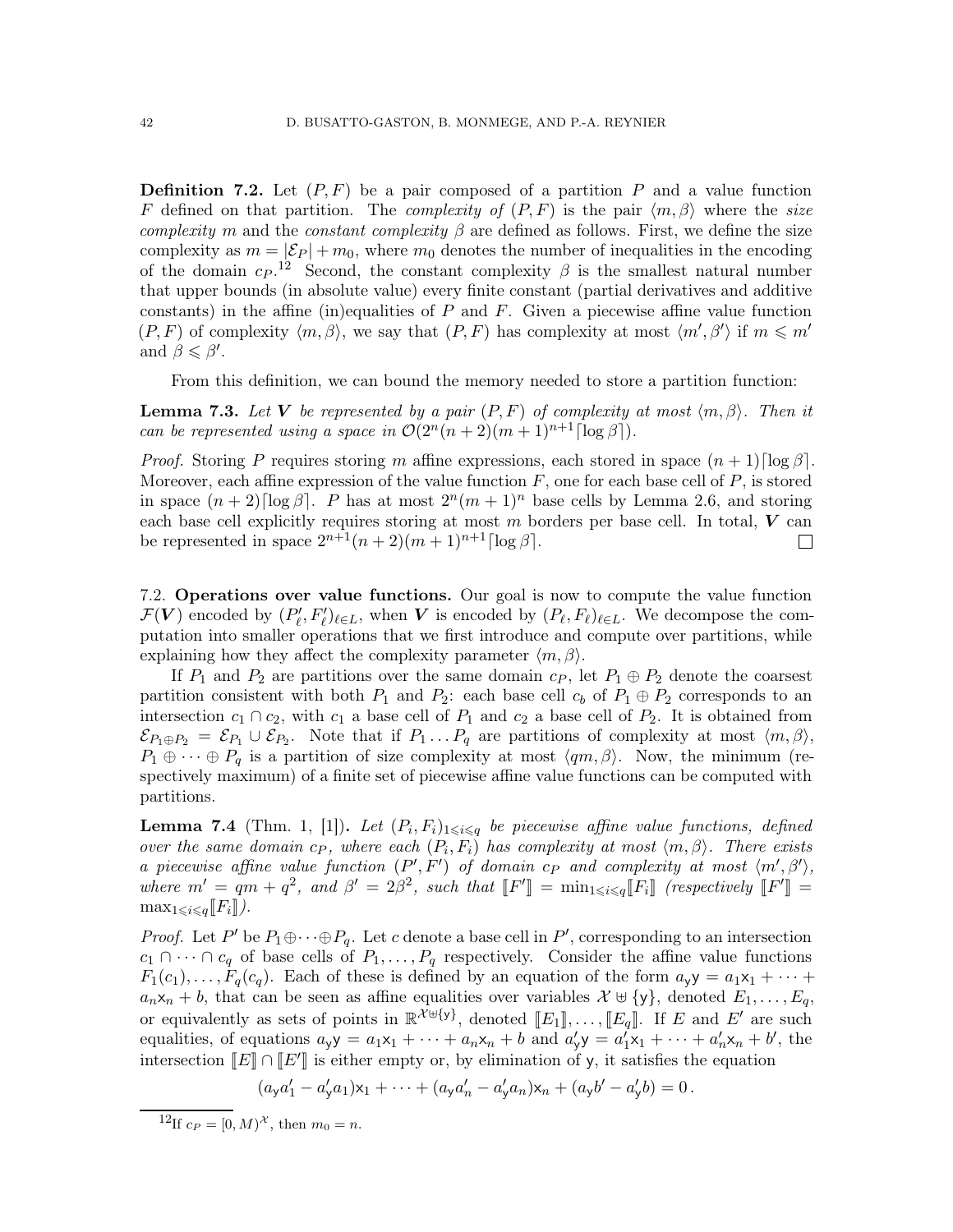This describes an affine equality over  $\mathcal{X}$ , that we denote  $E \cap_y E'$ , with constant complexity at most  $2\beta^2$ . Now, let us partition  $P_1 \oplus \cdots \oplus P_q$  by the set of all such intersections

$$
\{E_i \cap_y E_j \mid 1 \leqslant i, j \leqslant q \wedge [E_i] \cap [E_j] \neq \emptyset\}.
$$

On every sub-cell c' of this partition, there exists  $j \in \{1, \ldots, n\}$  such that for every  $\nu \in c'$ ,  $\llbracket F_j \rrbracket(\nu) = \min_{1 \leq i \leq q} [F_i] \llbracket (\nu)$ . Therefore, we define  $F'$  on  $c'$  as equal to  $F_j(c_j)$ . The partition  $P_1 \oplus \cdots \oplus P_q$  has size complexity at most  $qm$ , and we added at most  $q^2$  intersections  $E \cap_y E'$ , resulting in a partition of the expected complexity.  $\Box$ 

For all  $\nu \in [0, M)^{\mathcal{X}}$ , let  $d_{\nu} = \sup\{d \mid \nu + d \in [0, M)^{\mathcal{X}}\} \in \mathbb{R}_{\geqslant 0}$  denote the greatest valid delay from  $\nu$  (in fact,  $d_{\nu} = M - ||\nu||_{\infty}$ ). Consider the following operations:

• If  $\mathcal{Y} \subseteq \mathcal{X}$  is a set of clocks and  $\ell \in L$ , let  $\mathsf{Unreset}_{\mathcal{Y}}(\mathbf{V}_{\ell}) : [0, M)^{\mathcal{X}} \to \mathbb{R}_{\infty}$  denote the value function such that for all  $\nu$ ,

$$
\mathsf{Unreset}_{\mathcal{Y}}(\mathbf{V}_{\ell})(\nu) = \mathbf{V}_{\ell}(\nu[\mathcal{Y} := 0]).
$$

• If g is a guard over  $\mathcal X$  and  $\ell \in L$ , let  $\mathsf{Guard}_g(\mathbf{V}_{\ell}): [0, M)^{\mathcal X} \to \mathbb{R}_{\infty}$  denote the value function such that for all  $\nu$ ,

$$
\text{Guard}_g(\mathbf{V}_{\ell})(\nu) = \begin{cases} \mathbf{V}_{\ell}(\nu) & \text{if } \nu \models g \\ -\infty & \text{if } \nu \not\models g \land \ell \in L_{\text{Max}} \\ +\infty & \text{if } \nu \not\models g \land \ell \in L_{\text{Min}}. \end{cases}
$$

The values  $+\infty$  and  $-\infty$  in Guards<sub>q</sub> ensure that players cannot choose invalid delays: By the no-deadlocks assumption, from every configuration there exists a transition in  $\llbracket \mathcal{G} \rrbracket$ , whose value will win against  $+\infty$  or  $-\infty$  in the subsequent equality [\(7.2\)](#page-42-0).

• If  $e \in E$  is an edge from  $\ell$  to  $\ell'$ , let  $\mathsf{Pre}_e(V_{\ell'}) : [0, M)^\mathcal{X} \to \mathbb{R}_{\infty}$  denote the value function such that for all  $\nu$ ,

<span id="page-42-1"></span>
$$
\text{Pre}_e(\mathbf{V}_{\ell'})(\nu) = \begin{cases} \sup_{d \in [0,d_{\nu})} \left[ d \cdot \text{wt}(\ell) + \text{wt}(e) + V_{\ell'}(\nu + d) \right] & \text{if } \ell \in L_{\text{Max}} \\ \inf_{d \in [0,d_{\nu})} \left[ d \cdot \text{wt}(\ell) + \text{wt}(e) + V_{\ell'}(\nu + d) \right] & \text{if } \ell \in L_{\text{Min}}. \end{cases} \tag{7.1}
$$

Then, if  $V' = \mathcal{F}(V)$ , it holds that

<span id="page-42-0"></span>
$$
V'_{\ell} = \begin{cases} V_{\ell} & \text{if } \ell \in L_{\mathsf{t}} \\ \max_{e = (\ell, g, \mathcal{Y}, \ell')} \mathsf{Pre}_{e}(\mathsf{Guard}_{g}(\mathsf{Unreset}_{\mathcal{Y}}(V_{\ell'}))) & \text{if } \ell \in L_{\mathsf{Max}} \\ \min_{e = (\ell, g, \mathcal{Y}, \ell')} \mathsf{Pre}_{e}(\mathsf{Guard}_{g}(\mathsf{Unreset}_{\mathcal{Y}}(V_{\ell'}))) & \text{if } \ell \in L_{\mathsf{Min}} \backslash L_{\mathsf{t}} \end{cases} \tag{7.2}
$$

where e ranges over the edges in  $\mathcal G$  that start from  $\ell$ . We have detailed in Lemma [7.4](#page-41-1) how one can perform the min and max operations over partitions. Let us now focus on the  $\text{Guard}_q$ and Unresety operations.

<span id="page-42-2"></span>**Lemma 7.5.** Let  $(P, F)$  be a piecewise affine value function of complexity at most  $\langle m, \beta \rangle$ . Let q be a non-diagonal quard in  $G$ . Then there exists a piecewise affine value function  $(P', F')$  of complexity at most  $\langle m', \beta' \rangle$ , where  $m' = m + 2n$  and  $\beta' = \max(\beta, M)$ , such that  $\llbracket F' \rrbracket = \mathsf{Guard}_g(\llbracket F \rrbracket).$ 

*Proof.* The non-diagonal guard g can be encoded as a cell  $I_1 \wedge \cdots \wedge I_{2n}$ , with one upper and one lower inequality for each clock. We define  $P'$  from  $P$  with the set of affine equalities  $\mathcal{E}_P \cup \{E(I_1), \ldots, E(I_{2n})\}$ . It follows that each base cell of  $P'$  is either entirely included in g or entirely outside of it. We can thus define  $F'$  appropriately, such that  $[[F']]=\mathsf{Guard}_e([\![F]\!]).$ 

We continue our study with the reset of clocks, that we illustrate in Figure [15.](#page-43-0)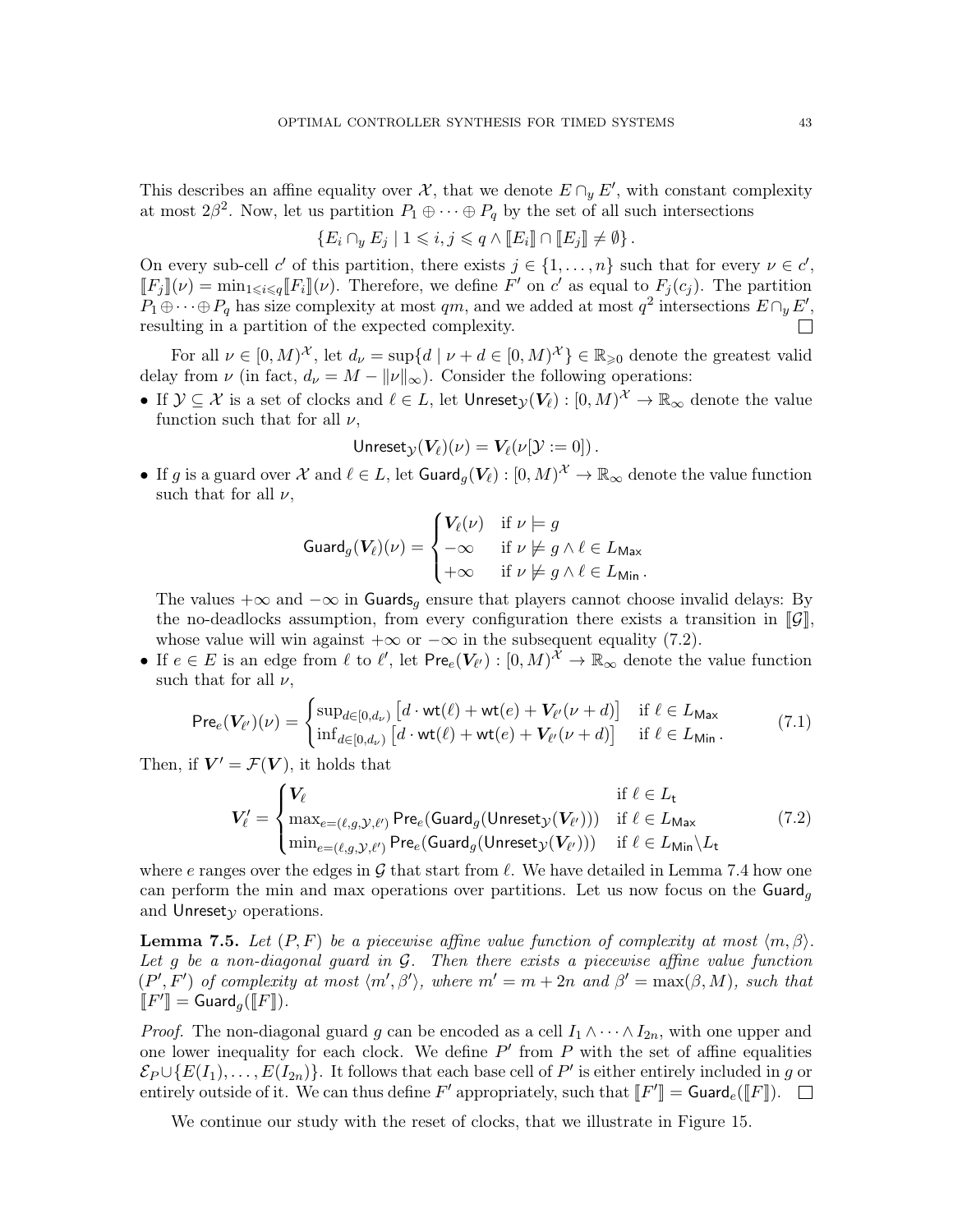

<span id="page-43-0"></span>Figure 15: On the left, the partition of Figure [5.](#page-10-1) On the right, the corresponding partition obtained by applying Lemma [7.6](#page-43-1) for reset  $\mathcal{Y} = \{x_2\}$ . The affine value function of the grey cell on the right is obtained from the grey cell on the left, by setting the partial derivative of  $x_2$  to 0.

<span id="page-43-1"></span>**Lemma 7.6.** Let  $(P, F)$  be a piecewise affine value function of complexity at most  $\langle m, \beta \rangle$ . Let Y be a set of clocks. Then there exists a piecewise affine value function  $(P', F')$  of complexity at most  $\langle m, \beta \rangle$  such that  $\llbracket F' \rrbracket = \mathsf{Unreset}_\mathcal{Y}(\llbracket F \rrbracket)$ .

*Proof.* If  $E : a_1x_1 + \cdots + a_nx_n + b = 0$  is an affine equality, let  $Unresety(E)$  denote the affine equality  $a'_1x_1 + \cdots + a'_nx_n + b = 0$ , with  $a'_i = 0$  if  $x_i \in \mathcal{Y}$  and  $a'_i = a_i$  otherwise, for  $i \in [1, n]$ . We extend this operator to affine inequalities I in the same way. For each valuation  $\nu \in \mathbb{R}^{\mathcal{X}}_{\geqslant 0}$ , and E an affine equality (respectively inequality)  $\nu \models \mathsf{Unreset}_\mathcal{Y}(E)$  if and only if  $\nu[\mathcal{Y} := 0] \models E$ . Then, if  $c = I_1 \land \cdots \land I_p$  is a cell, let Unreset $y(c)$  denote the cell Unreset $y(I_1) \wedge \cdots \wedge$  Unreset $y(I_p)$ . It follows that  $\nu \in \mathsf{Unreset}_\mathcal{Y}(c)$  if and only if  $\nu[\mathcal{Y} := 0] \in c$ . In particular, if c does not intersect the sub-space where every clock in  $\mathcal Y$  equals 0, then Unreset $v(c) = \emptyset$ .

Similarly, if c is a base cell of P and F maps c to the affine value function  $y = a_1x_1 +$  $\cdots + a_n \mathsf{x}_n + b$ , let Unreset $\mathsf{y}(F(c))$  denote the affine function  $\mathsf{y} = a'_1 \mathsf{x}_1 + \cdots + a'_n \mathsf{x}_n + b$  with for  $i \in [1, n]$ ,  $a'_i = 0$  if  $x_i \in \mathcal{Y}$  and  $a'_i = a_i$  otherwise. Then, for every  $\nu \in \mathsf{Unreset}_\mathcal{Y}(c)$ , it holds that  $V(\nu[\mathcal{Y} := 0]) = \text{Unreset}_{\mathcal{Y}}(F(c))(\nu)$ .

We construct P' from P by replacing  $c_P$  by Unreset<sub>y</sub>  $(c_P)$ , and by replacing  $\mathcal{E}_P$  =  $\{E_1, E_2, ...\}$  by  $\{Unreset_{\mathcal{Y}}(E_1), Unreset_{\mathcal{Y}}(E_2), ...\}$ . If c is a base cell of P, and Unreset<sub> $\mathcal{Y}(c)$ </sub> is non-empty, we let  $F'(c) =$  Unreset $y(F(c))$ . The result is a partition P' with the desired complexity, and a partition function  $F'$  such that  $[[F']]=\mathsf{Unreset}_\mathcal{Y}([F])$ .  $\Box$ 

7.3. Tubes and diagonals. All that is left is the  $Pre_e$  operation. It is more challenging, and requires some extra machinery, that we now detail, related to *diagonal* behaviours that naturally arise when dealing with time-elapses.

An affine inequality (respectively equality) is *diagonal* if the sum of its partial derivatives is null, i.e.  $a_1 + \cdots + a_n = 0$ . It follows that if  $\nu$  satisfies a diagonal I then  $\nu + d \models I$  for all  $d \in \mathbb{R}$ . A cell is called a *tube* when all of its inequalities are diagonal. When the cell is a sub-cell of some domain  $c_P$  in a partition  $P$ , we relax this definition slightly, to allow for non-diagonal borders inherited from  $c_P$ .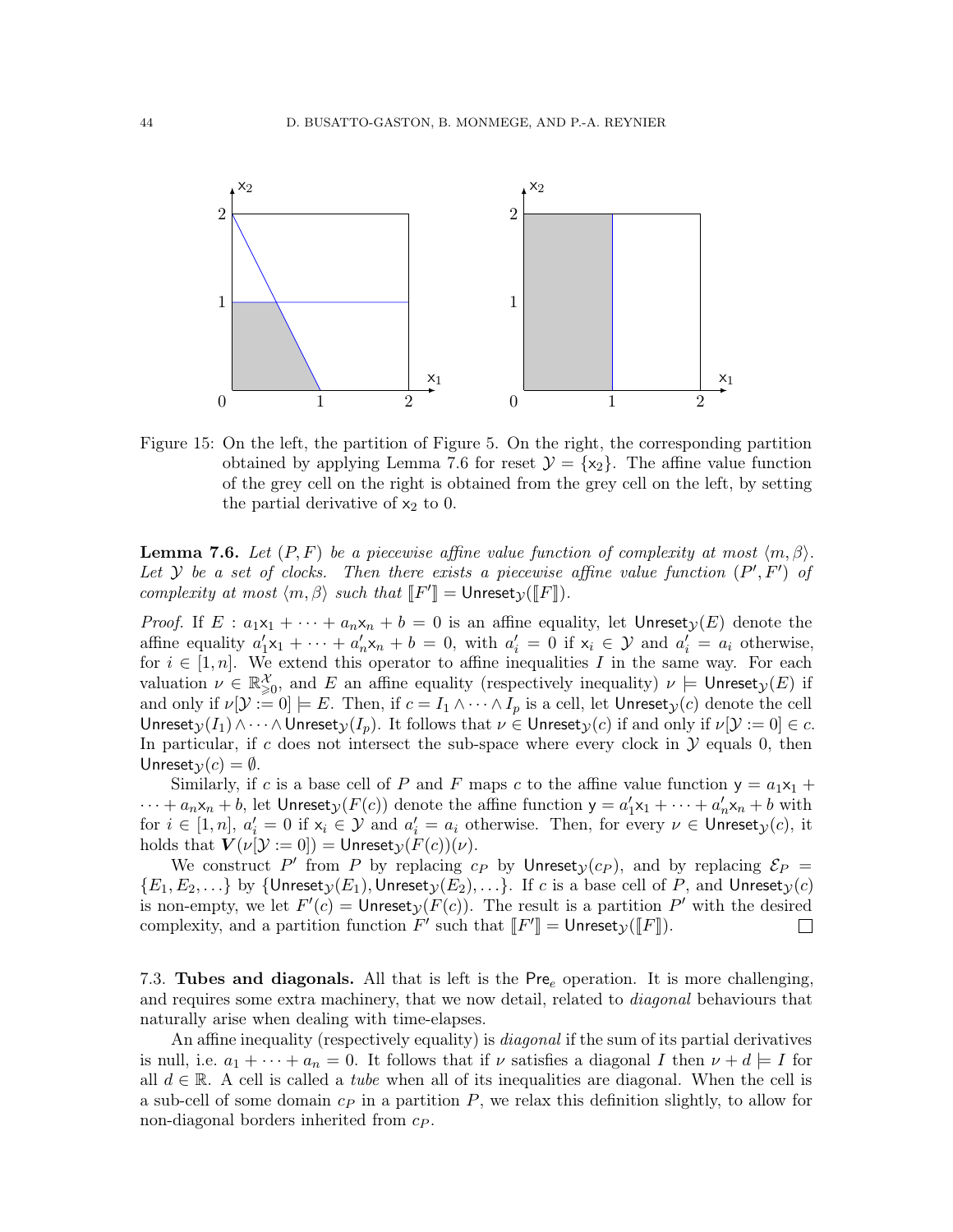

<span id="page-44-3"></span>Figure 16: The atomic tube partition derived from the partition of Figure [5](#page-10-1) by Lemma [7.7.](#page-44-0)

A tube partition is a partition P where the set  $\mathcal{E}_P$  of affine equalities is split between the set  $\mathcal{E}_P^d$  of diagonal affine equalities and the set  $\mathcal{E}_P^{nd}$  of non-diagonal ones. A tube partition induces a partition of  $c_P$  by  $\mathcal{E}_P^d$  into base cells that are tubes, called the *base tubes* of P.

Given two affine equalities  $E: a_1x_1 + \cdots + a_nx_n + b = 0$  and  $E': a'_1x_1 + \cdots + a'_nx_n + b' = 0$ , let  $A = a_1 + \cdots + a_n$  and  $A' = a'_1 + \cdots + a'_n$  denote the sums of their respective partial derivatives. We define their diagonal intersection as

$$
E \cap_d E' : (Aa'_1 - A'a_1)x_1 + \dots + (Aa'_n - A'a_n)x_n + (Ab' - A'b) = 0
$$

Observe that  $E \cap_d E'$  is a (possibly empty) diagonal equality that contains  $E \cap E'$ . Moreover, if E (respectively E') is diagonal then  $E \cap_d E'$  is equivalent to E (respectively E'). Now, given a cell  $c = I_1 \wedge \cdots \wedge I_m$  and a set  $\mathcal E$  of affine equalities, let  $\overline{\mathcal E}$  denote<sup>[13](#page-44-1)</sup>  $\mathcal E \cup \{E(I_1), \ldots E(I_m)\},$ and let Tube $(c, \mathcal{E})$  denote  $\{E \cap_d E' \mid E, E' \in \overline{\mathcal{E}}\}$ . The pair  $(c, \mathcal{E})$  is said *atomic* if c is partitioned by  $\mathsf{Table}(c, \mathcal{E})$  in only one cell (equal to c). Intuitively,  $(c, \mathcal{E})$  is atomic if the affine equalities in  $\mathcal E$  and in the borders of c do not intersect within the smallest tube that contains c.

A tube partition is *atomic* if for every base tube c in the partition of  $c_P$  by  $\mathcal{E}_P^d$ , the pair  $(c, \mathcal{E}_P^{nd})$  is atomic. Intuitively, this means that in the non-diagonal part of P, the equalities that split cells into sub-cells do not intersect within their base tube. Tube partitions can be made atomic, by introducing a bounded amount of diagonal affine equalities.

<span id="page-44-0"></span>**Lemma 7.7** (Lem. 3, [\[1\]](#page-70-0)). Let  $(P, F)$  be a piecewise affine value function of complexity at most  $\langle m, \beta \rangle$ . Then there exists a piecewise affine value function  $(P', F')$  where P' is an atomic tube partition, of complexity at most  $\langle m', \beta' \rangle$ , where<sup>[14](#page-44-2)</sup>  $m' = m + m^2$ Splits $(m, n)$  and  $\beta' = 2n\beta^2$ , such that  $\llbracket F' \rrbracket = \llbracket F \rrbracket$ .

*Proof.* We add a set of new diagonal equalities, that contain all equalities  $E \cap dE'$  derived from the base cells included in base tubes of P. Then, there are at most  $m<sup>2</sup>$  new diagonals for each base cell, and the resulting tube partition must be atomic, as any  $E \cap_d E'$  belongs to  $\overline{E}$ , and base cells of P cannot be partitioned by  $\overline{E}$ . As  $|A|, |A'| \leq n\beta$ , we can bound by  $2n\beta^2$  the constants in inequalities  $E \cap_d E'$ .  $\Box$ 

<sup>&</sup>lt;sup>13</sup>Given an affine inequality I,  $E(I)$  denotes the associated affine equality, see page [10.](#page-9-0)

<span id="page-44-2"></span><span id="page-44-1"></span><sup>&</sup>lt;sup>14</sup>Splits(*m*, *n*) has been defined on page [10.](#page-9-1)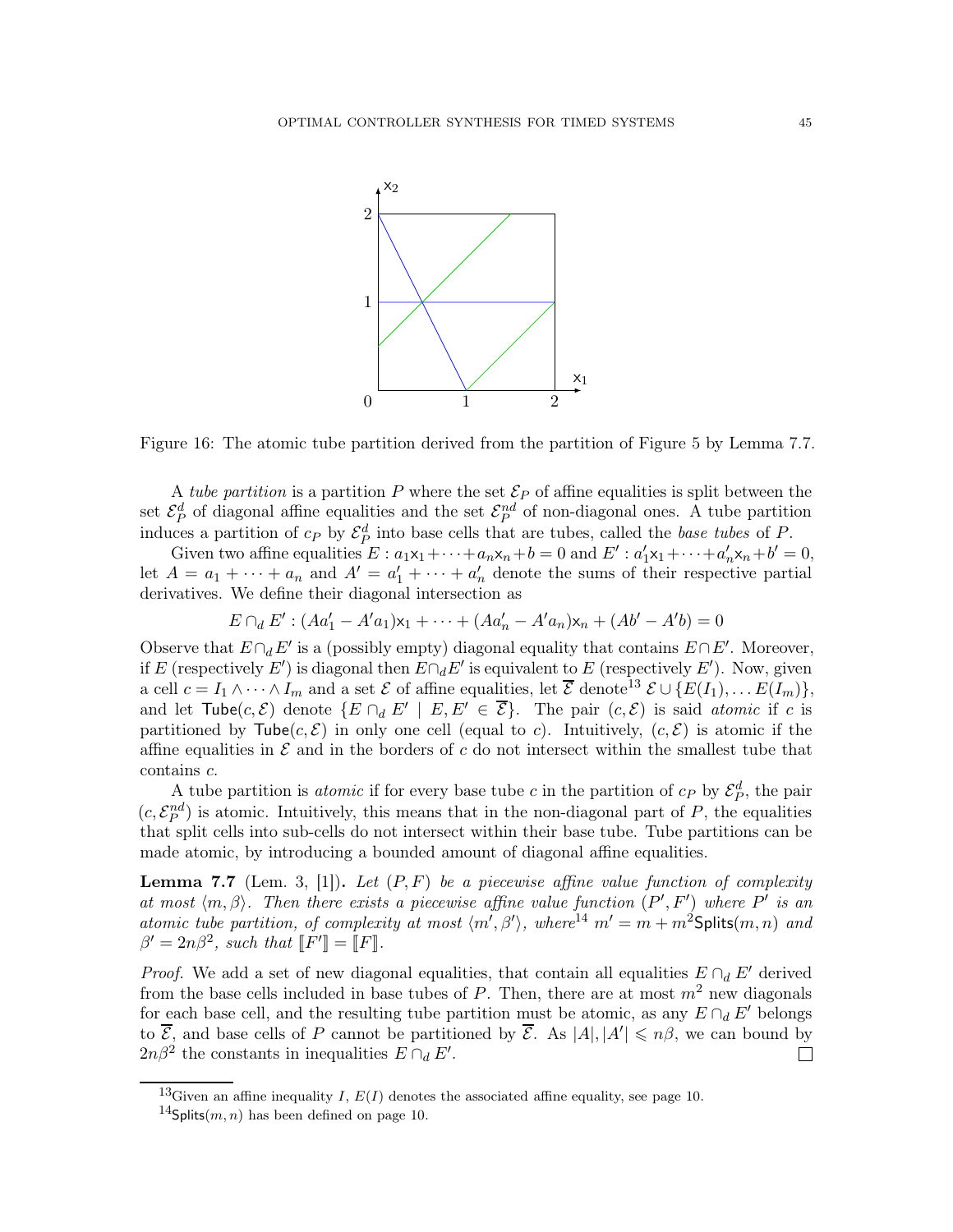Figure [16](#page-44-3) represents the atomic tube partition  $P'$  associated to the partition  $P$  displayed in Figure [5.](#page-10-1) The tube partition  $P'$  has 2 diagonal equalities in green, resulting in 5 base tubes. The result P' is therefore an atomic tube partition of complexity  $\langle 6, 2 \rangle$ .<sup>[15](#page-45-0)</sup>

We can now compute  $\mathsf{Pre}_e(V_{\ell'})$ , with  $V_{\ell'}$  a value function encoded as a tube partition  $(P, F)$ , and  $e \in E$  an edge from  $\ell$  to  $\ell'$ , using [\(7.1\)](#page-42-1). We will assume in the following that  $\ell$ is a location of Max, but the case of Min is symmetrical. Let us fix a valuation  $\nu \in [0, M)^{\mathcal{X}}$ . For every delay  $d \in [0, d_{\nu})$ , consider the term  $V_{\ell'}(\nu+d)$  of [\(7.1\)](#page-42-1). The valuations  $\nu+d$  belong to a diagonal line of  $\mathbb{R}^{\mathcal{X}}_{\geqslant 0}$ , and range from  $\nu$  to  $\nu + d_{\nu}$ . The segment  $[\nu, \nu + d_{\nu}]$  intersects a finite set  $\mathcal{C}_{\nu}$  of base cells in P. For each such cell c, we isolate from the segment  $[\nu, \nu + d_{\nu}]$ two delays:

$$
d_1 = \inf\{d \in [0, d_\nu] \mid \nu + d \in c\}
$$
 and  $d_2 = \sup\{d \in [0, d_\nu] \mid \nu + d \in c\}$ 

As  $d \mapsto ||F||(\nu + d)$  is affine over c, so is  $d \mapsto d \cdot \text{wt}(\ell) + \text{wt}(e) + ||F||(\nu + d)$ , thus the supremum of  $d \cdot \text{wt}(\ell) + \text{wt}(e) + ||F||(\nu + d)$  for  $\nu + d \in c$  must either be reached at (or arbitrarily close to)  $d_1$ , or at (or arbitrarily close to)  $d_2$ . Note that  $\nu + d_2$  must belong to a non-diagonal border of c, while  $\nu + d_1$  either belongs to a non-diagonal border of c or equals  $\nu$  (whenever  $\nu \in c$ ). Thus, the optimal value of d for evaluating the supremum must correspond to either delay 0 or to a delay leading  $\nu$  to a non-diagonal border (this is also proven in [\[1\]](#page-70-0)).

If B is a non-diagonal border of c, and  $\nu$  is a valuation of  $\mathbb{R}^{\mathcal{X}}_{\geqslant 0}$ , there exists a unique  $d \in \mathbb{R}$  such that  $\nu + d \in [B]$ . In fact, if B is described by  $a_1x_1 + \cdots + a_nx_n + b = 0$  and  $A = a_1 + \cdots + a_n$ , then

$$
d = -\frac{a_1 \cdot \nu(\mathbf{x}_1) + \dots + a_n \cdot \nu(\mathbf{x}_n) + b}{A}
$$

We denote this delay  $d_{\nu,B}$ . Observe that it must belong to  $[0, d_{\nu}]$  as  $[[B]]$  is reachable from  $\nu$ by time-elapse.<sup>[16](#page-45-1)</sup>

If c is a cell of  $\mathcal{C}_{\nu}$ , let  $\mathcal{B}_{\nu}(c)$  denote the non-diagonal borders of c reachable from  $\nu$  by time-elapse. The supremum  $\mathsf{Pre}_{e}(\llbracket F \rrbracket)(\nu)$  is then equal to

$$
\max \Big(\llbracket F \rrbracket(\nu), \ \max_{c \in \mathcal{C}_{\nu}} \max_{B \in \mathcal{B}_{\nu}(c)} [d_{\nu,B} \cdot \mathrm{wt}(\ell) + \mathrm{wt}(e) + \llbracket F(c) \rrbracket(\nu + d_{\nu,B})] \Big)
$$

where  $\llbracket F \rrbracket(\nu)$  corresponds to the delay 0, and  $\llbracket F(c) \rrbracket(\nu + d_{\nu,B})$  corresponds to a jump in cell c arbitrarily close to  $B.^{17}$  $B.^{17}$  $B.^{17}$ 

If the tube partition  $(P, F)$  is atomic, it follows that every other valuation in the same cell  $\nu' \in [\nu]_P$  can reach the same set of borders by time elapse, i.e.  $\mathcal{C}_{\nu} = \mathcal{C}_{\nu'}$  and  $\mathcal{B}_{\nu}(c) = \mathcal{B}_{\nu'}(c)$ for all  $c \in \mathcal{C}_{\nu}$ . As a result, we rename those sets  $\mathcal{C}_{c'}$  and  $\mathcal{B}_{c'}(c)$  if  $c' = [\nu]_P$  and  $c \in \mathcal{C}_{c'}$ . We introduce an operator  $Pre_{e,c,B}$ , indexed by an edge, a cell and a non-diagonal border of the cell, that maps a partition function F to the value function  $\nu \mapsto d_{\nu,B} \cdot \text{wt}(\ell) + \text{wt}(e) +$  $\llbracket F(c) \rrbracket(\nu+d_{\nu,B})$ . As a consequence, for each base cell  $c_b$  of P, Pre $_e(\llbracket F \rrbracket)$  restricted to domain  $c_b$  equals

<span id="page-45-3"></span>
$$
\max([\![F]\!], \max_{c \in \mathcal{C}_{c_b}} \max_{B \in \mathcal{B}_{c_b}(c)} \mathsf{Pre}_{e,c,B}(F)) \tag{7.3}
$$

<span id="page-45-4"></span>**Lemma 7.8.** Let  $(P, F)$  be a piecewise affine value function of complexity at most  $\langle m, \beta \rangle$ , where P is an atomic tube partition. Let  $c_b$  be a base cell of P, e be an edge from  $\ell$  to  $\ell'$ ,

<sup>15</sup>the size complexity includes the two borders of the domain

<span id="page-45-0"></span><sup>&</sup>lt;sup>16</sup>Note that it can be equal to  $d_{\nu}$ , as  $x - M = 0$  is a border of the cell  $[0, M)^{\mathcal{X}}$ .

<span id="page-45-2"></span><span id="page-45-1"></span><sup>&</sup>lt;sup>17</sup>In particular, if  $\nu + d_{\nu,B} \notin c$  then  $F(c)$  evaluated on  $\nu + d_{\nu,B}$  may not equal  $\llbracket F \rrbracket(\nu + d_{\nu,B})$ .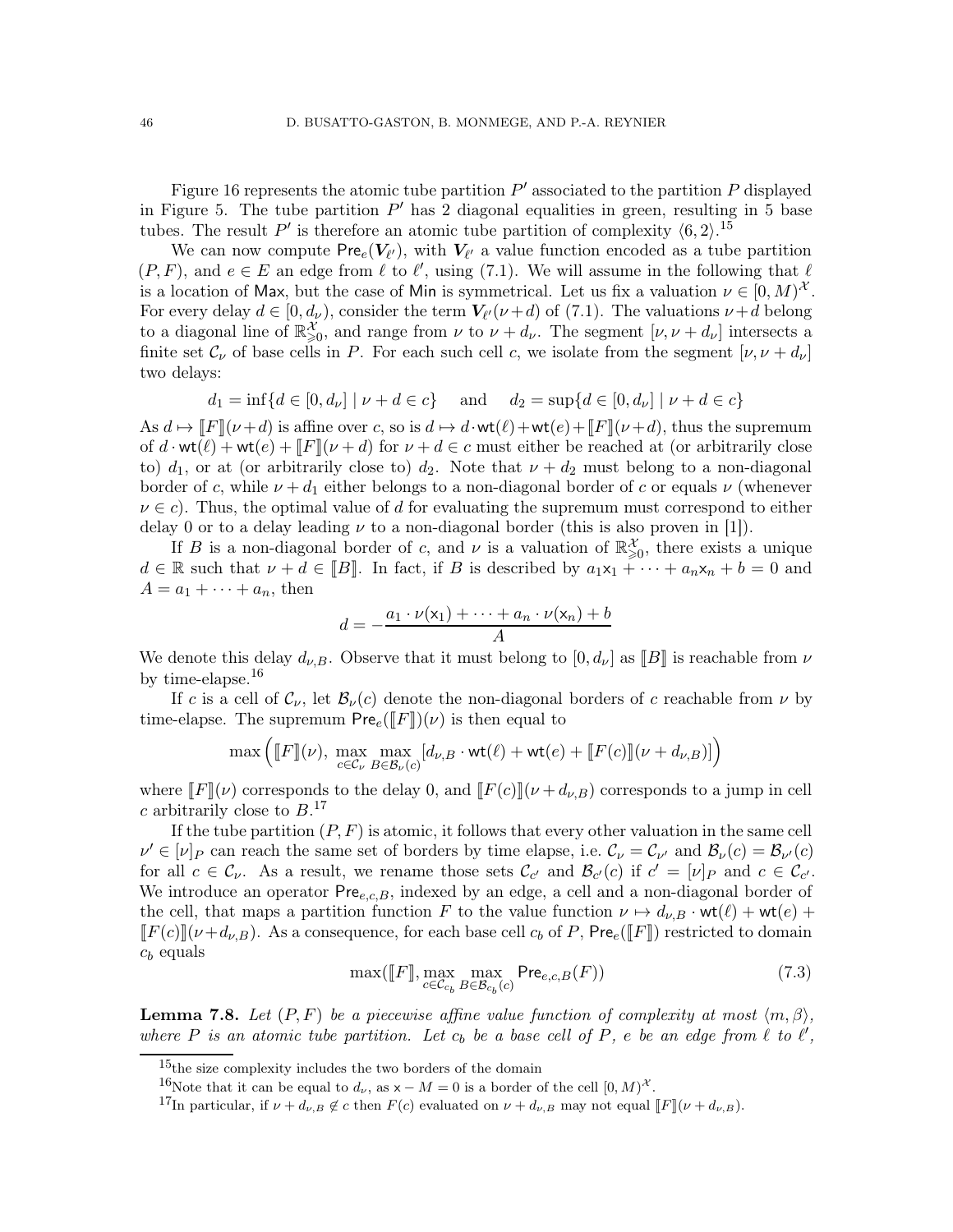c be a cell in  $\mathcal{C}_{c_b}$  and B be a border in  $\mathcal{B}_{c_b}(c)$ . Then there exists an affine value function f with constants bounded by  $\beta' = 4n\beta^2 \max(w_{\text{max}}^L, w_{\text{max}}^E)$ , such that  $f = \text{Pre}_{e,c,B}(F)$  on  $c_b$ .

*Proof.* Let  $\nu$  be a valuation in  $c_b$ . As  $B \in \mathcal{B}_{c_b}(c)$  it holds that  $d_{\nu,B} \in [0, d_{\nu}]$ , such that

$$
\text{Pre}_{e,c,B}(F)(\nu) = d_{\nu,B} \cdot \text{wt}(\ell) + \text{wt}(e) + [F(c)][(\nu + d_{\nu,B}).
$$

Let  $a_y y = a_1 x_1 + \cdots + a_n x_n + b$  be the equation of  $F(c)$ , and let  $A = a_1 + \cdots + a_n$ . Let  $a'_1x_1 + \cdots + a'_nx_n + b' = 0$  be the equation of B, with  $A' = a'_1 + \cdots + a'_n \neq 0$  the sum of its partial derivatives. We obtain the following equalities:

$$
d_{\nu,B} = -\frac{a'_1 \cdot \nu(x_1) + \dots + a'_n \cdot \nu(x_n) + b'}{A'}
$$
  

$$
[\![F(c)]\!](\nu + d_{\nu,B}) = \frac{a_1 \cdot \nu(x_1) + \dots + a_n \cdot \nu(x_n) + Ad_{\nu,B} + b}{a_y}
$$
  

$$
[\![F(c)]\!](\nu + d_{\nu,B}) \cdot A' a_y = (A' a_1 - A a'_1) \cdot \nu(x_1) + \dots + (A' a_n - A a'_n) \cdot \nu(x_n) + (A' b - A b')
$$
  

$$
\text{Pre}_{e,c,B}(F)(\nu) \cdot A' a_y = \sum_{i=1}^n (A' a_i - A a'_i - a_y a'_i \cdot \text{wt}(\ell)) \cdot \nu(x_i)
$$
  

$$
+ (A' b - A b' - a_y b' \cdot \text{wt}(\ell) + A' a_y \cdot \text{wt}(\ell))
$$

Thus Pre $_{e,c,B}(F)(\nu)$  is described by an equation  $a_{\mathsf{y}}^f \mathsf{y} = a_1^f$  ${}_{1}^{f}x_{1}+\cdots+ a_{n}^{f}x_{n}+b^{f}$ . The announced bound on constants holds for  $n \geq 1$ .  $\Box$ 

Let us now bring everything together for the value iteration operator  $\mathcal{F}$ .

<span id="page-46-0"></span>**Proposition 7.9.** Let  $V = (P_{\ell}, F_{\ell})_{\ell \in L}$  be a piecewise affine value function, where every  $(P_{\ell}, F_{\ell})$  has complexity at most  $\langle m, \beta \rangle$ , Let  $q = |E|$  be the number of edges in  $\mathcal G$ . Then there exists a piecewise affine value function  $V' = (P'_\ell, F'_\ell)_{\ell \in L}$  such that  $V' = \mathcal{F}(V)$ . In addition, every  $(P'_\ell, F'_\ell)$  has complexity at most  $\langle m', \beta' \rangle$  where  $m' = 36q^2(4m + 8n + 6)^{3n(n+2)}$  and  $\beta'$ is polynomial in n,  $\max(w_{\text{max}}^L, w_{\text{max}}^E)$  and  $\beta$ .

*Proof.* Fix a location  $\ell \in L_{\text{Min}}$ . The case  $L_{\text{Max}}$  is symmetrical and will not be detailed. If  $\ell \in L_{\mathsf{t}}, \text{ let } (P'_{\ell}, F'_{\ell}) = (P_{\ell}, F_{\ell}) \text{ of complexity at most } \langle m, \beta \rangle. \text{ Otherwise,}$ 

$$
\textbf{\textit{V}}_\ell' = \min_{e = (\ell, g, \mathcal{Y}, \ell')} \mathsf{Pre}_e(\mathsf{Guard}_g(\mathsf{Unreset}_{\mathcal{Y}}(\textbf{\textit{V}}_{\ell'})))\,.
$$

For every edge  $e = (\ell, g, \mathcal{Y}, \ell')$ , we construct a piecewise affine value function  $(P_e, F_e)$  $\text{encoding Pre}_e(\textsf{Guard}_g(\textsf{Unreset}_{\mathcal{Y}}(\tilde{\boldsymbol{V_{\ell'}}}))).$ 

We construct from  $(P_\ell, F_\ell)$ , by Lemmas [7.5,](#page-42-2) [7.6](#page-43-1) and [7.7,](#page-44-0) an atomic tube partition  $(P_1, F_1)$ encoding  $\mathsf{Guard}_g(\mathsf{Unreset}_\mathcal{Y}(\bar{\mathbf{V}_{\ell'}}))$ . Following complexity results given in these lemmas, we end up with a complexity at most  $\langle m_1, \beta_1 \rangle$ , such that:

$$
\left\{ \begin{array}{lcl} m_1 & = & (m+2n)(1+(m+2n){\rm {\rm Splits}}(m+2n,n)) \\ \beta_1 & = & 2n\max(\beta,M)^2 \end{array} \right.
$$

As explained before (see equation [7.3\)](#page-45-3),  $\text{Pre}_{e}([F_1])$  is obtained using computations on base cells of  $P_1$  followed by a minimum with  $\llbracket F_1 \rrbracket$ . Given a base cell  $c_b$  of  $P_1$ , a cell  $c$  in  $\mathcal{C}_{c_b}$ , and a border B in  $\mathcal{B}_{c_b}(c)$ , we can apply Lemma [7.8](#page-45-4) to deduce the existence of an affine value function  $f_{e,c,B}$  such that  $f_{e,c,B} = \text{Pre}_{e,c,B}(F_1)$  on  $c_b$ . We then have, for  $\nu$  in base cell  $c_b$ :

$$
\begin{array}{rcl}\n\mathsf{Pre}_e(\llbracket F_1 \rrbracket)(\nu) & = & \min(\llbracket F_1 \rrbracket(\nu), \min_{c \in C_{c_b}} \min_{B \in \mathcal{B}_{c_b}(c)} \mathsf{Pre}_{e,c,B}(F_1)(\nu)) \\
& = & \min(\llbracket F_1 \rrbracket(\nu), \min_{c \in C_{c_b}} \min_{B \in \mathcal{B}_{c_b}(c)} f_{e,c,B}(\nu))\n\end{array}
$$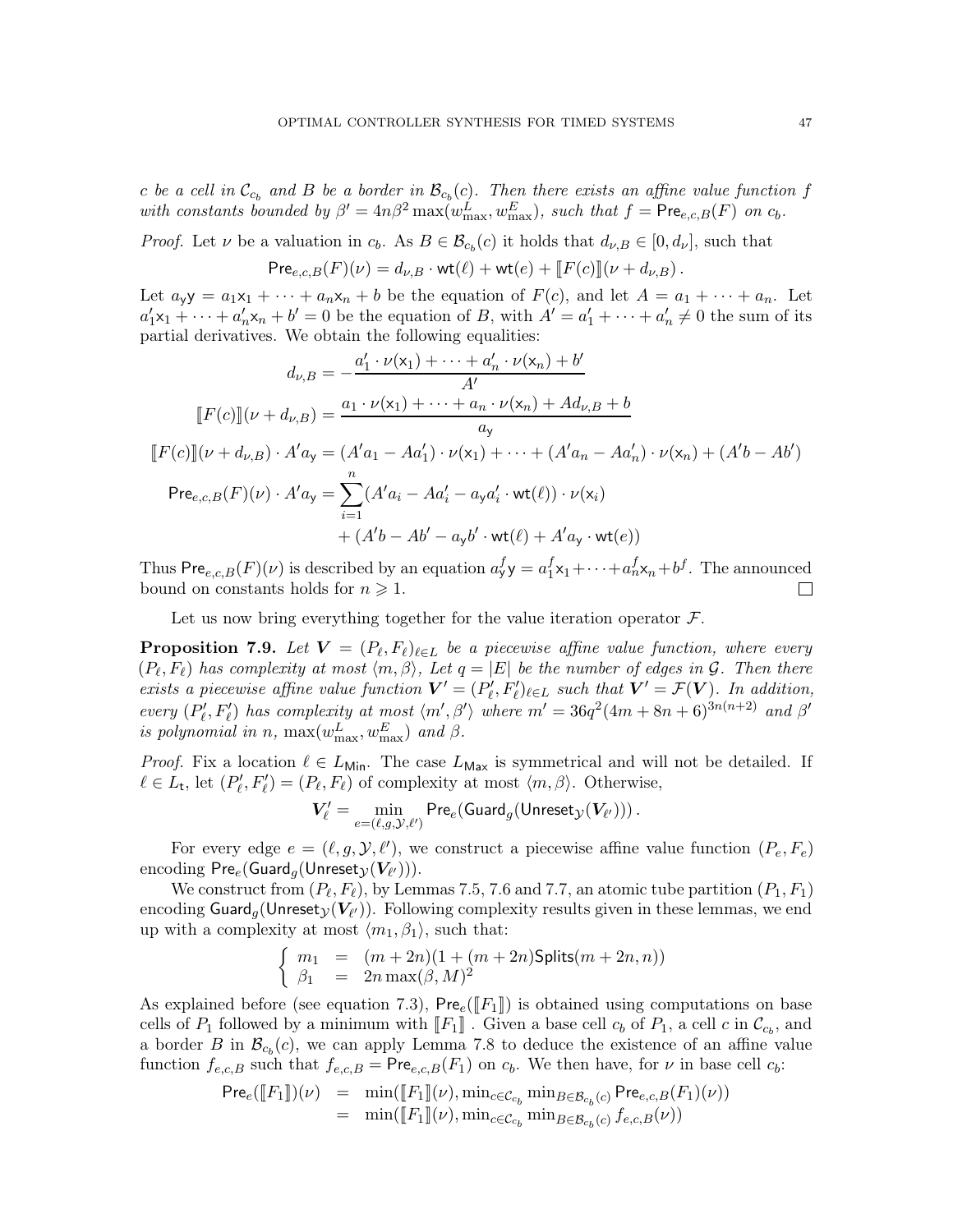More precisely, for each base cell  $c_b$  of  $P_1$ , we can compute the affine value function  $f_{e,c,B}$ over  $c_b$ , with Lemma [7.8,](#page-45-4) with coefficients bounded by  $\beta_2 = 4n\beta_1^2 \max(w_{\text{max}}^L, w_{\text{max}}^E)$ . There are at most  $\textsf{Splits}(m, n)$  cells in  $\mathcal{C}_{c_b}$  and at most 2 borders in  $\mathcal{B}_{c_b}(c)$ , thus the above formula for Pre<sub>e</sub>([F<sub>1</sub>]) involves a maximum amongst  $q_1 = 2$ Splits( $m_1, n$ ) + 1 elements. Applying Lemma [7.4,](#page-41-1) we can thus compute a piecewise affine value function  $(P_{c_b}, F_{c_b})$  representing  $Pre_e(\llbracket F_1 \rrbracket)$  over  $c_b$ . Using complexity results given in Lemma [7.4,](#page-41-1) we can deduce that constant complexity is bounded by  $\beta_3 = 2\beta_2^2$ , and that size complexity is bounded by  $m_3 = q_1 m_1 + q_1^2.$ 

Then, we can use all  $(P_{c_b}, F_{c_b})$  to define a unique  $(P_e, F_e)$ , by merging all  $P_{c_b}$  using the operator  $\oplus$  and by setting  $[[F_e]](\nu) = [[F_{c_b}]](\nu)$  with  $c_b = [\nu]_{P_1}$ . The resulting size complexity  $m_e$  thus satisfies  $m_e \n\leq m_3$ Splits $(m_1, n)$ , while the constant complexity is left unchanged with  $\beta_e = \beta_3$ .

Finally, we can apply Lemma [7.4](#page-41-1) to compute  $\min_{e=(\ell,g,\mathcal{Y},\ell')}[F_e]$ . The result is a partition function  $(P'_\ell, F'_\ell)$  encoding  $V'_\ell$ . Regarding complexity, Lemma [7.4](#page-41-1) ensure that the value function  $V'_{\ell}$  has complexity at most  $\langle m', \beta' \rangle$ , with:

$$
m' = qm_e + q^2 \quad \text{and} \quad \beta' = 2\beta_e^2
$$

Putting everything together, we obtain :

$$
Splits(m, n) \leq (2m + 2)^n \qquad \text{(Lemma 2.6)}
$$
\n
$$
m_1 \leq (2m + 4n + 2)^{n+2} \qquad (1 \leq \text{Splits}(m + 2n, n))
$$
\n
$$
Splits(m_1, n) \leq (4m + 8n + 6)^{n(n+2)} \qquad ((2x^{n+2} + 2)^n \leq (2x + 2)^{n(n+2)})
$$
\n
$$
m_2 \leq 18(4m + 8n + 6)^{2n(n+2)} \qquad (q_1m_1 + q_1^2 \leq 2q_1^2)
$$
\n
$$
m_e \leq 18(4m + 8n + 6)^{3n(n+2)} \qquad (q_1m_1 + q_1^2 \leq 2q_1^2)
$$
\n
$$
m' \leq 36q^2(4m + 8n + 6)^{3n(n+2)} \qquad (qm_e + q^2 \leq 2q^2m_e)
$$

Regarding constant complexity, we have:

$$
\beta' = 2(\beta_e)^2 = 2(\beta_3)^2 = 2^3 \beta_2^4
$$
  
= 2<sup>3</sup>(4n $\beta_1^2$  max( $w_{\text{max}}^L, w_{\text{max}}^E$ ))<sup>4</sup> ( $\beta_2 = 4n\beta_1^2$  max( $w_{\text{max}}^L, w_{\text{max}}^E$ ))  
= 2<sup>11</sup> max( $w_{\text{max}}^L, w_{\text{max}}^E$ )<sup>4</sup> n<sup>4</sup> (2n max( $\beta, M$ )<sup>2</sup>)<sup>8</sup> ( $\beta_1 = 2n$  max( $\beta, M$ )<sup>2</sup>)  
= 2<sup>19</sup> max( $w_{\text{max}}^L, w_{\text{max}}^E$ )<sup>4</sup> n<sup>12</sup> max( $\beta, M$ )<sup>16</sup>

Now that we know how to perform one step of computation of  $\mathcal{F}$ , we can estimate the complexity of iterated computations of this operator.

 $\Box$ 

<span id="page-47-0"></span>**Corollary 7.10.** Let  $V = (P_{\ell}, F_{\ell})_{\ell \in L}$  be a piecewise affine value function, where every  $(P_{\ell}, F_{\ell})$  has complexity at most  $\langle m, \beta \rangle$ . Let  $q = |E|$  be the number of edges in  $\mathcal{G}$ . For every  $i \geq 1$ , we can compute a piecewise affine value function  $\mathbf{V}^{(i)} = (P_{\ell}^{(i)})$  $P_{\ell}^{(i)}, F_{\ell}^{(i)})_{\ell \in L}$  such that  $\mathbf{V}^{(i)} = \mathcal{F}^i(\mathbf{V})$ . In addition, every  $(P^{(i)}_{\rho})$  $\mathcal{L}^{(i)}_{\ell}, F^{(i)}_{\ell}$ ) has complexity at most  $\langle m^{(i)}, \beta^{(i)} \rangle$  where  $m^{(i)} = \max(m, 8n + 6, 10q)^{(6n(n+2))^i}$  and  $\beta^{(i)}$  is polynomial in n,  $\max(w_{\text{max}}^L, w_{\text{max}}^E)$  and  $\beta$ .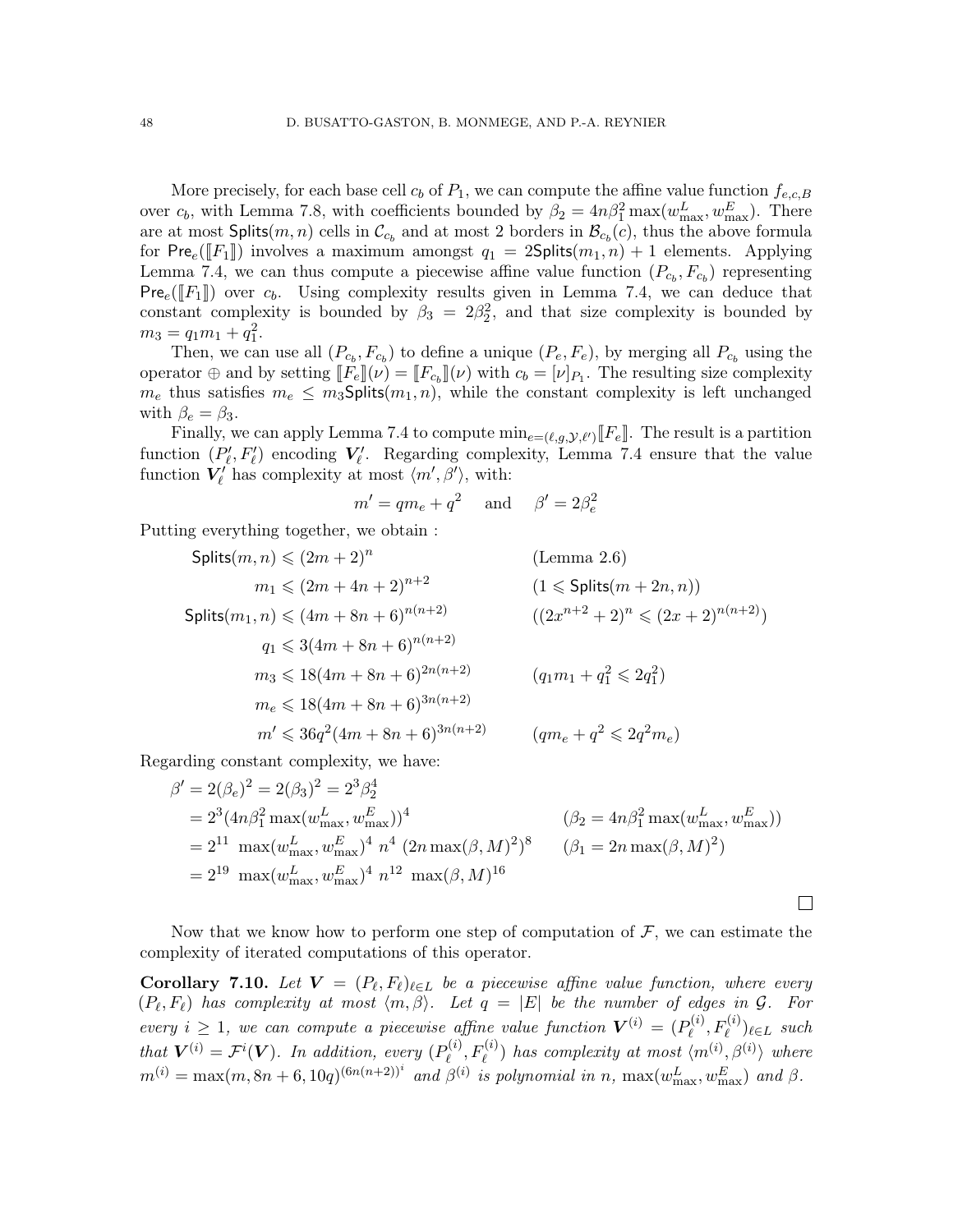*Proof.* The result can be obtained by induction on i. The initialisation is  $m \leq m^{(0)}$ . For the induction step, by Proposition [7.9](#page-46-0) we must show  $36q^2(4m^{(i)} + 8n + 6)^{3n(n+2)} \leq m^{(i+1)}$ . Observe that  $36q^2 \leq (2q)^{3n(n+2)}$ , and  $8n+6, 10q \leq m^{(i)}$ , so that  $36q^2(4m^{(i)}+8n+6)^{3n(n+2)} \leq$  $(10qm^{(i)})^{3n(n+2)} \leqslant (m^{(i)})^{6n(n+2)} \leqslant m^{(i+1)}$ . This bound is crude but sufficient for our results. We note that even finer bounds on the iteration of  $m \mapsto 36q^2(4m + 8n + 6)^{3n(n+2)}$  lead to doubly-exponential complexities.  $\Box$ 

Thanks to Lemma [7.3,](#page-41-2) it will follow that  $V^i$ , obtained by applying i times the operator F over  $V^0$  of bounded complexity, can be stored using a space depending polynomially on  $m_0$  and  $\beta_0$ , exponentially on n, and doubly-exponentially on i. Moreover, the operations that we have described can be performed with a time complexity at most linear in the size of the output. This provides a doubly-exponential upper bound on the complexity (with respect to i) of computing  $V^i$ . This concludes the proof of Theorem [7.1.](#page-40-0)

<span id="page-48-0"></span>7.4. Exponential vs doubly-exponential. Let us now discuss the result of [\[1\]](#page-70-0), where an exponential upper bound on the bounded value problem is obtained with a non-symbolic algorithm on a slightly different setting (with non-negative weights only, without final weights, in a concurrent setting).

Whereas the concurrent setting they use generalizes ours, the sign of weights has seemingly no impact in the proofs, and the symbolic version requires minor changes related to the continuity of value functions and to the way guards are handled. These changes should not affect the complexity significantly. The main difference with their work is that their partition object is nested, it forms a tree structure where cells are partitionned into sub-cells as needed. Our techniques can be extended to nested partitions in the same way, and this has been detailed in [\[20,](#page-71-1) Chapter 10]. However, even with nested partitions the complexity of our techniques is still doubly-exponential, and the reason for this exponential gap is not apparent.

As a tentative answer, we make the following observation. If the game has no resets, i.e.  $\mathcal{Y} = \emptyset$  on all edges, the complexity of our approach becomes exponential.<sup>[18](#page-48-1)</sup> In [\[1\]](#page-70-0), the way one should deal with resets is not detailed, it is therefore left open whether we could obtain an exponential bound or whether their solution is in fact doubly-exponential.

As an additional point of interest, it is shown in [\[20,](#page-71-1) Chapter 10.1.4] that there exists a tube partition  $P$ , of complexity  $m$ , such that if  $P'$  of complexity  $m'$  is obtained after applying F, then  $m' = \Theta(m^{n-1})$ . This is the root of the issue, as we would need  $m' = \mathcal{O}(m)$ in order to obtain an exponential bound when nesting  $\mathcal{F}$ .

7.5. Bounding partial derivatives. In the previous analysis, we explained that constants (partial derivatives and additive constants) grow polynomially at each elementary step, which is enough for an exponential upper bound (double-exponential growth of their value, stored in binary). This rough analysis will not be fine enough for some of our results. In particular, the approximation results of Section [8](#page-52-0) will be sensitive to the partial derivatives in a linear (and not logarithmic) way. In this section, we study the growth of these partial derivatives more closely. This time, our focus will not be on the space required to store affine equations, but rather on mathematical properties of the value functions, namely their Lipschitz-continuity,

<span id="page-48-1"></span><sup>18</sup>This requires nested partitions and a more involved complexity analysis detailed in [\[20,](#page-71-1) Chapter 10]. In this case, the Unresety steps can be skipped, and in Proposition [7.9](#page-46-0) we end up with a *linear* growth of the complexity with respect to  $m$ , instead of *polynomial*.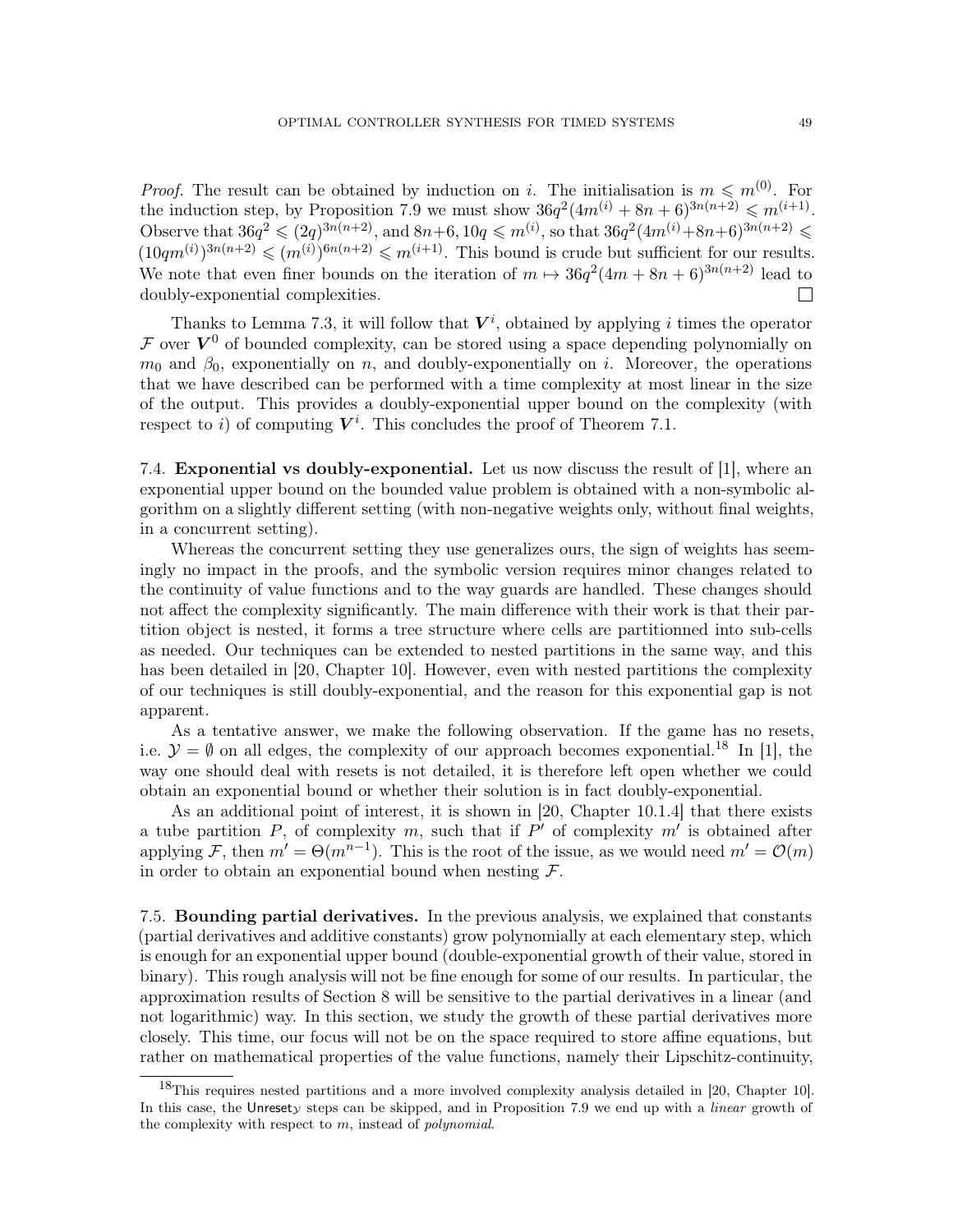closely related to bounds on partial derivatives. As a result, we revert to denoting affine equations as terms  $y = a_1x_1 + \cdots + a_nx_n + b$  with rational constants instead of using integers with a separately stored denominator  $a_{\mathsf{v}}$ .

**Definition 7.11.** A value function  $V: L \times \mathbb{R}^{\mathcal{X}}_{\geqslant 0} \to \mathbb{R}_{\infty}$  is said to be  $\Lambda$ -Lipschitz-continuous on regions, with  $\Lambda \in \mathbb{R}_{\geqslant 0}$  when, for all regions r and all  $\ell \in L$ ,  $|\mathbf{V}(\ell,\nu) - \mathbf{V}(\ell,\nu')| \leqslant$  $\Lambda \|\nu - \nu'\|_{\infty}$  for all valuations  $\nu, \nu' \in r$ , where  $\|\nu\|_{\infty} = \max_{x \in \mathcal{X}} |\nu(x)|$  is the  $\infty$ -norm of vector  $\nu \in \mathbb{R}^{\mathcal{X}}$ . The function V is said to be Lipschitz-continuous on regions if it is  $\Lambda$ -Lipschitzcontinuous on regions, for some  $\Lambda \in \mathbb{R}_{\geq 0}$ .

Since final weight functions fwt are piecewise affine and continuous on regions, they are Lipschitz-continuous on regions, so is  $V^0$ . We will maintain as an invariant that  $V^i$  is Lipschitz-continuous on regions:

<span id="page-49-0"></span>**Proposition 7.12.** If every final weight in a WTG  $G$  is  $\Lambda$ -Lipschitz-continuous on regions (and piecewise affine), and  $i > 0$ , then  $\text{Val}_{\mathcal{G}}^i$  is  $\Lambda'$ -Lipschitz-continuous on regions, with  $\Lambda'$ polynomial in  $\Lambda$ ,  $w_{\text{max}}^L$  and n, and exponential in i. More precisely,  $\Lambda'$  is bounded by

$$
\frac{\max(n-1,2)^i - 1}{\max(n-2,1)} w_{\max}^L + (n-1)^i \max(\Lambda, w_{\max}^L).
$$

Note that for a piecewise affine function with finitely many pieces, being Λ-Lipschitzcontinuous on regions is equivalent to being continuous on regions and having all partial derivatives bounded by  $\Lambda$  in absolute value. The rest of this section is dedicated to proving Proposition [7.12,](#page-49-0) as a corollary of the following result.

<span id="page-49-1"></span>**Lemma 7.13.** If for all  $l \in L$ ,  $V_{l}$  is piecewise affine with finitely many pieces that have all their partial derivatives bounded by  $\Lambda$  in absolute value, then for all  $\ell \in L$ ,  $\mathcal{F}(\mathbf{V})_{\ell}$  is continuous on regions and piecewise affine with partial derivatives bounded by  $\max(\Lambda, |\text{wt}(\ell)| +$  $(n-1)\Lambda$ ) in absolute value.

*Proof.* We will show that for every region r,  $\mathcal{F}(V)$  restricted to r has those properties. Note that they are transmitted over finite min and max operations. The continuity on regions is easy to prove because it is stable by infimum and supremum. There exists a partition function  $(P_{\ell}, F_{\ell})$  for each  $\ell \in L$  that represents V. As explained before, a crucial property is that, for a given valuation  $\nu$ , the delays d that need to be considered in the infimum and supremum of  $\mathcal{F}(V)_\ell(\nu)$  correspond to the intersection points of the diagonal half line containing the time successors of  $\nu$  and borders of cells (if  $\nu^b$  is such a valuation,  $d = ||v^b - v||_{\infty}$  is the associated delay). In particular, there is a finite number of such borders, and the final  $\mathcal{F}(V)$ <sub>l</sub> function can be written as a finite nesting of finite min and max operations over affine terms, each corresponding to a choice of delay and an edge to take. Formally, there are several cases to consider to define those terms, depending on delay and edge choices. For each available edge e, those terms can either be:

• If a delay 0 is taken and all clocks in  $\mathcal{Y} \subseteq \mathcal{X}$  are reset by e, then

$$
\mathsf{wt}_\Sigma((\ell,\nu) \xrightarrow{0} (\ell,\nu) \xrightarrow{e} (\ell',\nu[\mathcal{Y}:=0])) = \mathsf{wt}_\Sigma(e) + V_{\ell'}(\nu[\mathcal{Y}:=0])
$$

• If a delay  $d > 0$  (leading to valuation  $\nu^b$  on border B) is taken and all clocks in  $\mathcal{Y} \subseteq \mathcal{X}$ are reset by e, then

$$
\mathsf{wt}_{\Sigma}((\ell,\nu) \xrightarrow{d} (\ell,\nu^b) \xrightarrow{e} (\ell',\nu^b[\mathcal{Y}:=0])) = \mathsf{wt}_{\Sigma}(\ell) \cdot d + \mathsf{wt}_{\Sigma}(e) + V_{\ell'}(\nu^b[\mathcal{Y}:=0])
$$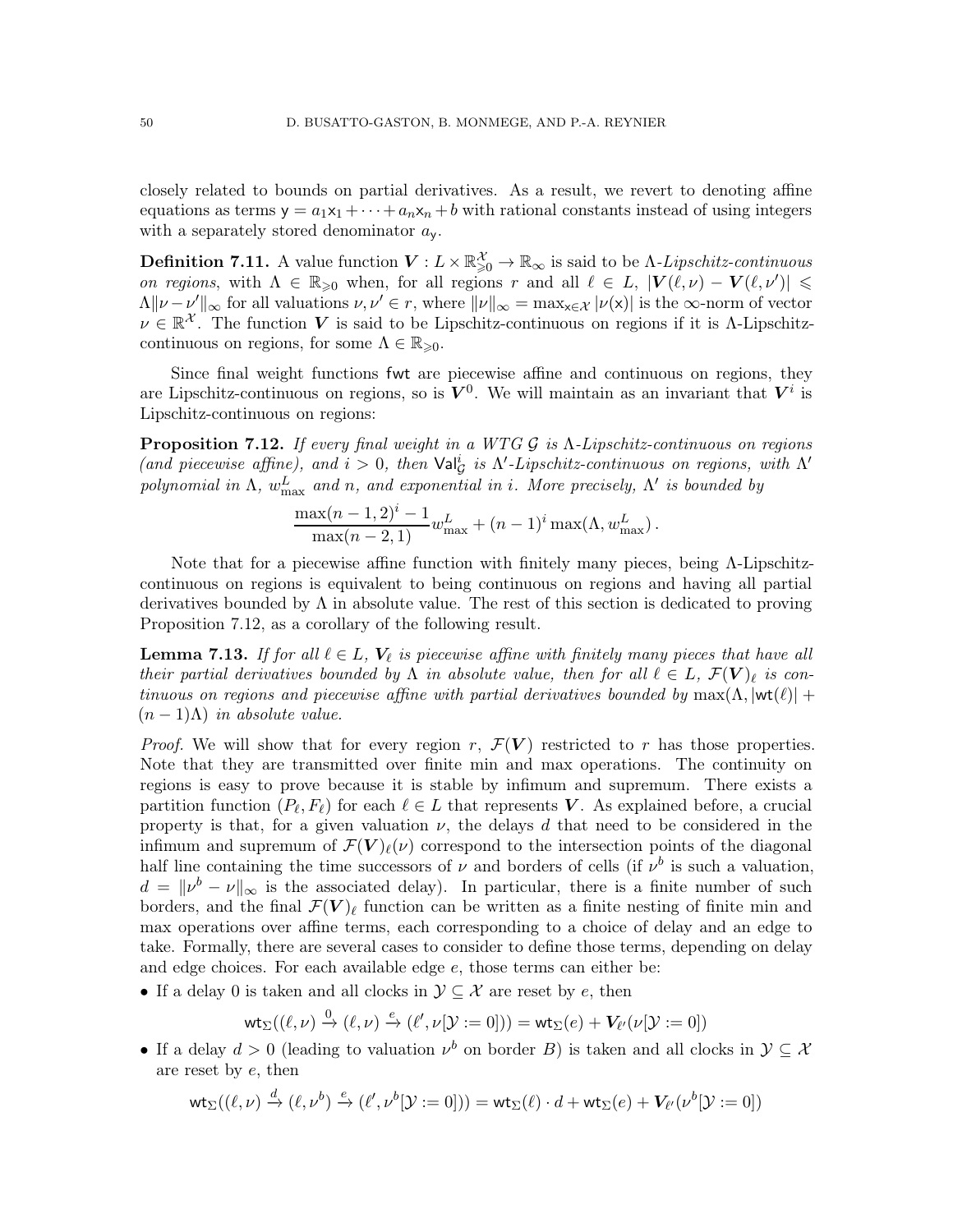

Figure 17: A cell c as described in the proof of Lemma [7.13.](#page-49-1) Dashed lines are borders of c, dotted lines are proof constructions.

In the first case, the resulting partial derivatives are 0 for clocks in  $\mathcal{Y}$ , and the same as the partial derivatives in  $V_{\ell'}$  for all other clocks, which allows us to conclude that they are bounded by Λ. We now consider the second case. We argue that it can be decomposed as a delay followed by an edge of the first case, meaning that we can assume  $\mathcal{Y} = \emptyset$  without loss of generality.

There are again two cases: the border B being inside a region or on the frontier of a region.

If the border is not the frontier of a region, it is the intersection points of two affine pieces of  $V_{\ell'}$  whose equations (in the space  $\mathbb{R}^{n+1}$  whose n first coordinates are the clocks  $(x_1, \ldots, x_n)$  and the last coordinate y corresponds to the value  $V_{\ell'}(x_1, \ldots, x_n)$  can be written  $y = a_1x_1 + \cdots + a_nx_n + b$  (before the border) and  $y = a'_1x_1 + \cdots + a'_nx_n + b'$  (after the border). Therefore, valuations at the borders all fulfill the equation

<span id="page-50-0"></span>
$$
(a'_1 - a_1)\mathsf{x}_1 + \dots + (a'_n - a_n)\mathsf{x}_n + b' - b = 0 \tag{7.4}
$$

We let  $A = (a'_1 - a_1) + \cdots + (a'_n - a_n)$ . Consider that  $\ell$  is a location of Min (the very same reasoning applies to the case of a location of Max). Since  $\mathcal F$  computes an infimum, we know that the function mapping the delay d to the weight obtained from reaching  $\nu + d$  is decreasing before the border and increasing after. These functions are locally affine which implies that their slopes satisfy:

<span id="page-50-1"></span>
$$
\text{wt}(\ell) + a_1 + \dots + a_n \leq 0 \quad \text{and} \quad \text{wt}(\ell) + a'_1 + \dots + a'_n \geq 0 \tag{7.5}
$$

We deduce from these two inequalities that  $A \geq 0$ . The case where  $A = 0$  would correspond to the case where the border contains a diagonal line, which is forbidden, and thus  $A > 0$ . Consider now a valuation  $\nu$  and another valuation  $\nu'$  of coordinates  $(\nu(x_1), \ldots, \nu(x_{k-1}), \nu(x_k))$  $\lambda, \nu(\mathsf{x}_{k+1}), \ldots, \nu(\mathsf{x}_n)$  with  $\lambda$  small enough. The delays d and d' needed to arrive to the border starting from these two valuations are such that  $\nu + d$  and  $\nu' + d'$  both satisfy [\(7.4\)](#page-50-0). We can then deduce

$$
d'-d=\lambda\frac{a_k-a'_k}{A}
$$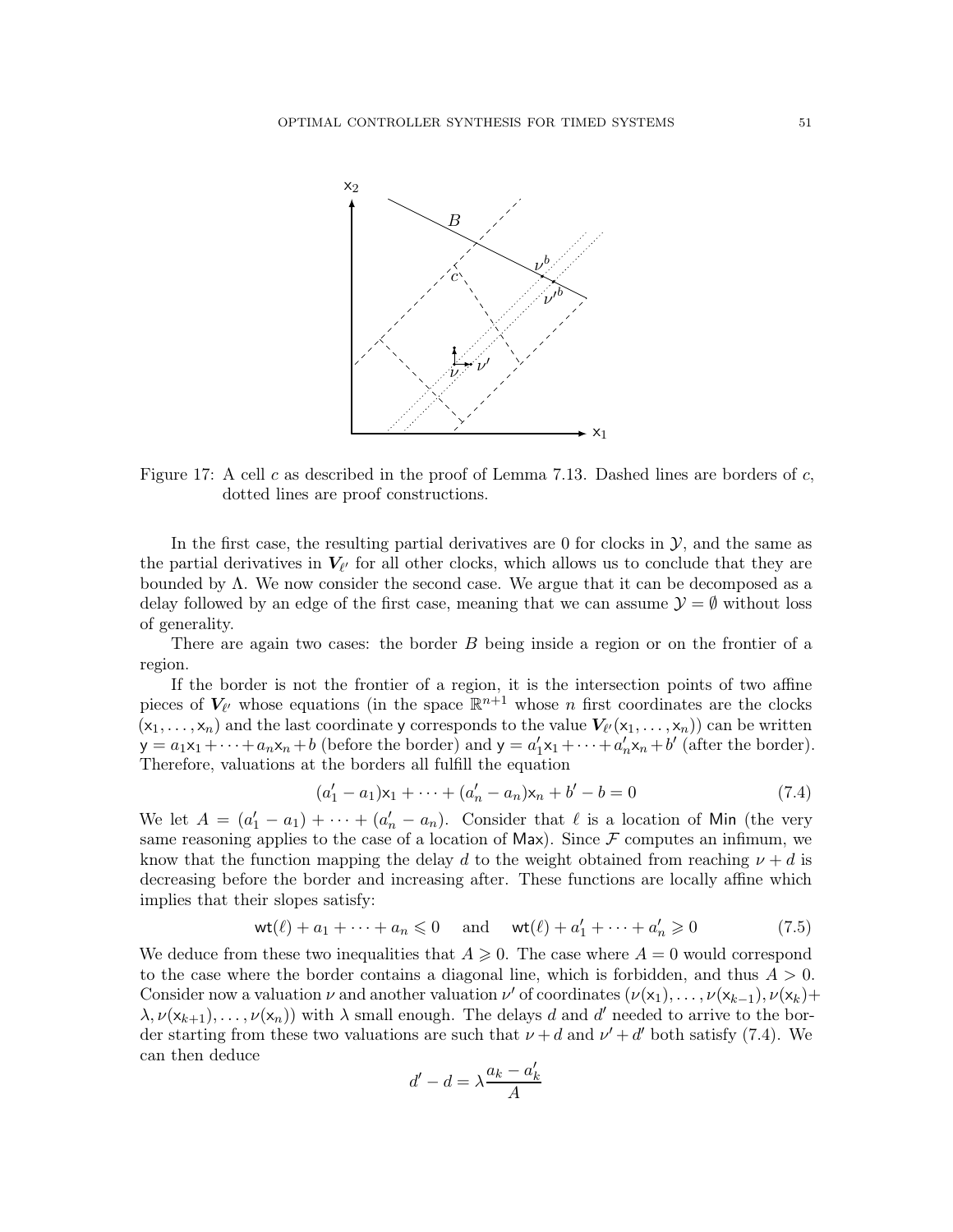It is now possible to compute the partial derivative of  $\mathcal{F}(\mathbf{V})_{\ell}$  in the k-th coordinate using the limit when  $\lambda$  tends to 0 of the quotient

<span id="page-51-0"></span>
$$
\frac{\mathcal{F}(\mathbf{V})_{\ell,\nu'} - \mathcal{F}(\mathbf{V})_{\ell,\nu}}{\lambda} = \frac{\text{wt}(\ell)(d'-d) + \mathbf{V}_{\ell',\nu'+d'} - \mathbf{V}_{\ell',\nu+d}}{\lambda} \tag{7.6}
$$

We may compute it by using the equations of the affine pieces before or after the border. We thus obtain

$$
\frac{\mathcal{F}(\mathbf{V})_{\ell,\nu'} - \mathcal{F}(\mathbf{V})_{\ell,\nu}}{\lambda} = \frac{a_k - a'_k}{A} \left( \text{wt}(\ell) + a_1 + \dots + a_n \right) + a_k
$$

$$
\frac{\mathcal{F}(\mathbf{V})_{\ell,\nu'} - \mathcal{F}(\mathbf{V})_{\ell,\nu}}{\lambda} = \frac{a_k - a'_k}{A} \left( \text{wt}(\ell) + a'_1 + \dots + a'_n \right) + a'_k
$$

In the case where  $a_k \geq a'_k$ , the first equation, with [\(7.5\)](#page-50-1), allows us to obtain that the quotient (and thus the partial derivative) is at most  $a_k$ . The second equation, with [\(7.5\)](#page-50-1), allows us to obtain that the partial derivative is at least  $a'_k$ . In case  $a'_k \geq a_k$ , we obtain similarly that the partial derivative is at most  $a'_k$  and at least  $a_k$ . Since  $a_k$  and  $a'_k$  are bounded in absolute value by  $\Lambda$ , so is the partial derivative.

We now come back to the case where the border is on the frontier of a region. Then, it is a segment of a line of equation  $x_k = c$  for some k and c. Moreover,  $V_{\ell'}$  contains at most three values for points of  $B$ : the limit coming from before the border, the value at the border, and the limit coming from after the border. The computation of  $\mathcal{F}(V)$  considers values obtained from all three and takes the minimum (or maximum).

Now, let  $y = a_1x_1 + \cdots + a_nx_n + b$  be the equation defining the affine piece of  $V_{\ell'}$ before the border (respectively at the border, after the border). Consider a valuation  $\nu$  and another valuation  $\nu'$  of coordinates  $(\nu(x_1), \ldots, \nu(x_{j-1}), \nu(x_j) + \lambda, \nu(x_{j+1}), \ldots, \nu(x_n))$  with  $\lambda$ small enough. The delays  $d$  and  $d'$  needed to arrive to the border starting from these two valuations are such that  $\nu + d$  and  $\nu' + d'$  both satisfy  $x_k = c$ . We can then deduce that  $d'-d=0$  if  $j\neq k$  and  $d'-d=-\lambda$  if  $j=k$ . It is now possible to compute the partial derivative of  $\mathcal{F}(\boldsymbol{V})_{\ell}$  in the j-th coordinate using [\(7.6\)](#page-51-0) again. We may compute it by using the equations of the affine piece before the border (respectively at the border, after the border). Then,

$$
V_{\ell',\nu+d} = a_1(x_1 + d) + \dots + a_n(x_n + d) + b = \sum_{i=1, i \neq k}^{n} a_i(x_i + d) + a_k c + b
$$
  

$$
V_{\ell',\nu'+d'} = \sum_{i=1, i \neq k}^{n} a_i(x_i + d') + a_k c + b
$$

We thus obtain

$$
\frac{\mathcal{F}(\mathbf{V})_{\ell,\nu'} - \mathcal{F}(\mathbf{V})_{\ell,\nu}}{\lambda} = \begin{cases} a_j & \text{if } j \neq k \\ -\text{wt}(\ell) - \sum_{i=1, i \neq k}^n a_i & \text{otherwise} \end{cases}
$$

Then, the partial derivatives are bounded, in absolute value, by  $|\textsf{wt}(\ell)| + (n-1)\Lambda$ . As a corollary, we obtain Proposition [7.12](#page-49-0) by a simple induction on  $i$ .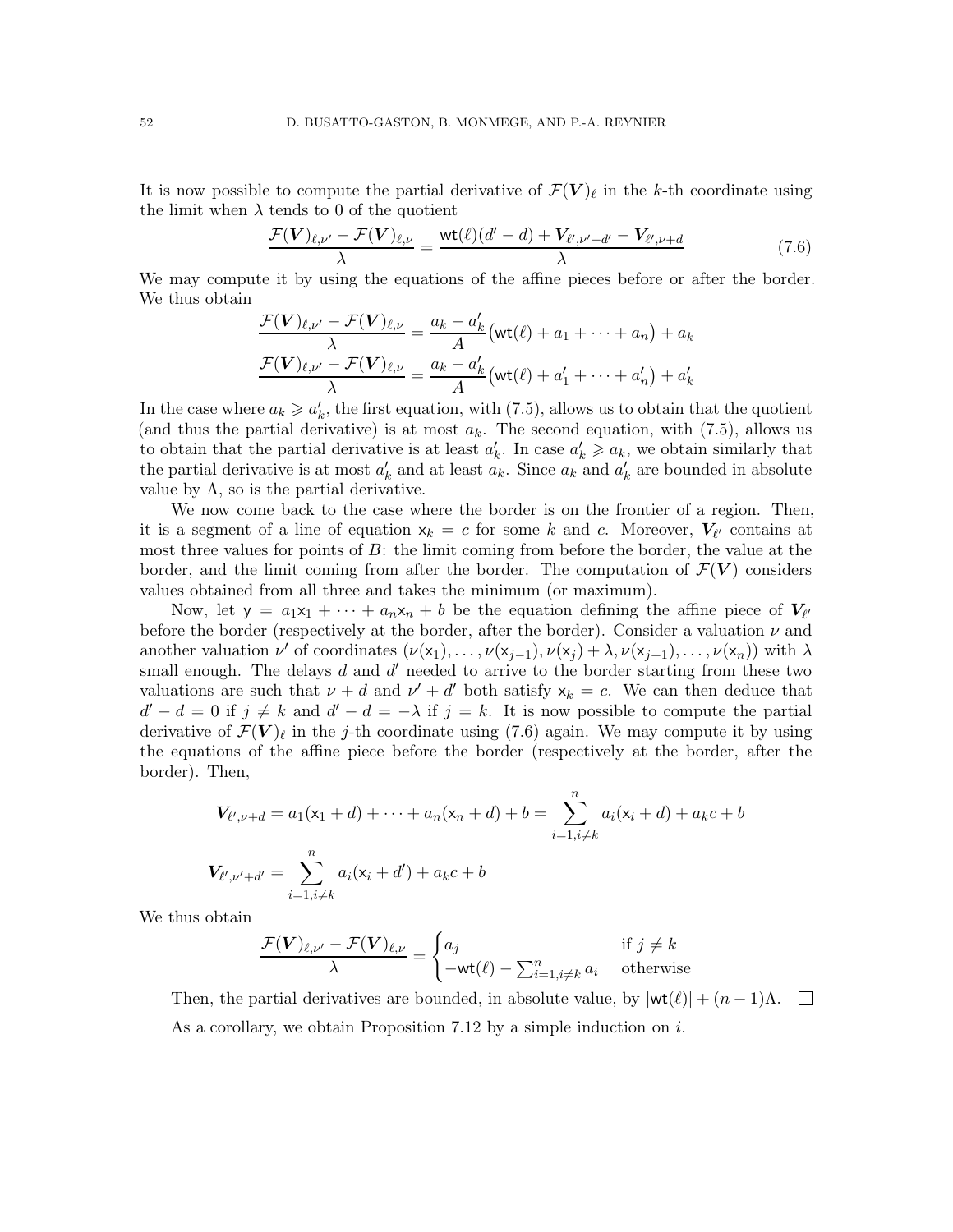# 8. Computing values

<span id="page-52-0"></span>In this section we conclude the proofs of Theorems [3.3](#page-21-0) and [3.8,](#page-22-0) with a triply-exponential upper bound on computing (respectively approximating) values in divergent (respectively almostdivergent) weighted timed games.

These upper bounds are obtained by computations performed on the semi-unfolding  $\mathcal{T}(\mathcal{G})$  described in Section [6.](#page-36-0) Whereas the computation is direct for divergent WTGs, we then extend it to almost-divergent WTGs by first explaining how to compute value approximations in kernels.

8.1. Divergent WTGs. We first explain how to compute the values of a divergent WTG  $G$ , thus proving Theorem [3.3.](#page-21-0) By definition, in such a divergent WTG, there are no 0-cycles, and thus the kernel K is empty. In this case, the semi-unfolding  $\mathcal{T}(\mathcal{G})$  is a tree of depth i exponential in  $\mathcal G$ , and thus of doubly-exponential size. Proposition [6.1](#page-37-0) ensures that the values of  $\mathcal{T}(\mathcal{G})$  coincide with the values of  $\mathcal{G}$ . By Theorem [7.1,](#page-40-0) we can compute the (exact) values in  $\mathcal{T}(\mathcal{G})$  in time doubly-exponential in i and exponential in the size of  $\mathcal{T}(\mathcal{G})$ . We thus obtain a triply-exponential algorithm computing the value of a divergent WTG. Equivalently, this shows that the value problem is in 3-EXPTIME for divergent WTGs.

<span id="page-52-3"></span>8.2. **Approximation of kernels.** To generalise our computations to almost-divergent WTGs, we start by approximating a kernel K of a WTG  $\mathcal{G}$  by extending the region-based approxim-ation schema of [\[12\]](#page-71-2). More precisely, we thus consider here a WTG  $\mathcal{G}$  composed of a kernel (a subgraph of a region game containing only 0-cycles, as defined in Section [5.2\)](#page-34-1) and some target locations equipped with final weights. In the setting of [\[12\]](#page-71-2), not only cycles but all finite plays in kernels have weight 0, allowing for a reduction to a finite game. In our setting, we have to approximate the timed dynamics of runs, and therefore resort to the corner-point abstraction (as shown in the right part of Figure [11\)](#page-24-0).

Our goal is to compute an  $\varepsilon$ -approximation of the value of the kernel (in a given initial configuration). Since final weight functions are piecewise affine with a finite number of pieces and continuous on regions, they are Λ-Lipschitz-continuous on regions, for a given constant  $\Lambda \geq 0$ . The technique to obtain the approximation is to consider regions of a refined enough granularity: we thus pick

<span id="page-52-2"></span>
$$
N(\varepsilon, \Lambda) = \left\lceil \frac{w_{\text{max}}^L |\mathcal{R}(\mathcal{G})| + \Lambda}{\varepsilon} \right\rceil \tag{8.1}
$$

later denoted N when the parameters  $\varepsilon$  and  $\Lambda$  are clear from context.

Consider then the corner-point abstraction  $\Gamma_N(\mathcal{G})$  described in Section [2.4,](#page-10-2) with locations of the form  $(\ell, r, v)$  such that v is a corner of the 1/N-region r. Two plays  $\rho$  of G and  $\rho'$  of  $\Gamma_N(\mathcal{G})$  are said to be 1/*N*-close if they follow the same path  $p$  in  $\mathcal{R}_N(\mathcal{G})$ . In particular, at each step the configurations  $(\ell, \nu)$  in  $\rho$  and  $(\ell', r', v')$  in  $\rho'$  (with v' a corner of the 1/N-region r') satisfy  $\ell = \ell'$  and  $\nu \in r'$ , and the edges taken in both plays have the same discrete weights. Close plays have *close* weights, in the following sense:

<span id="page-52-1"></span>**Lemma 8.1.** For all  $1/N$ -close plays  $\rho$  of  $\mathcal G$  and  $\rho'$  of  $\Gamma_N(\mathcal G)$ ,

$$
|\mathsf{wt}_{\mathcal{G}}(\rho)-\mathsf{wt}_{\Gamma_N(\mathcal{G})}(\rho')|\leqslant \varepsilon
$$

Proof. Since  $\rho$  and  $\rho'$  encounter the same locations of  $\mathcal{G}$ , one reaches a target location if and only if the other does. In the case where they do not reach a target location, both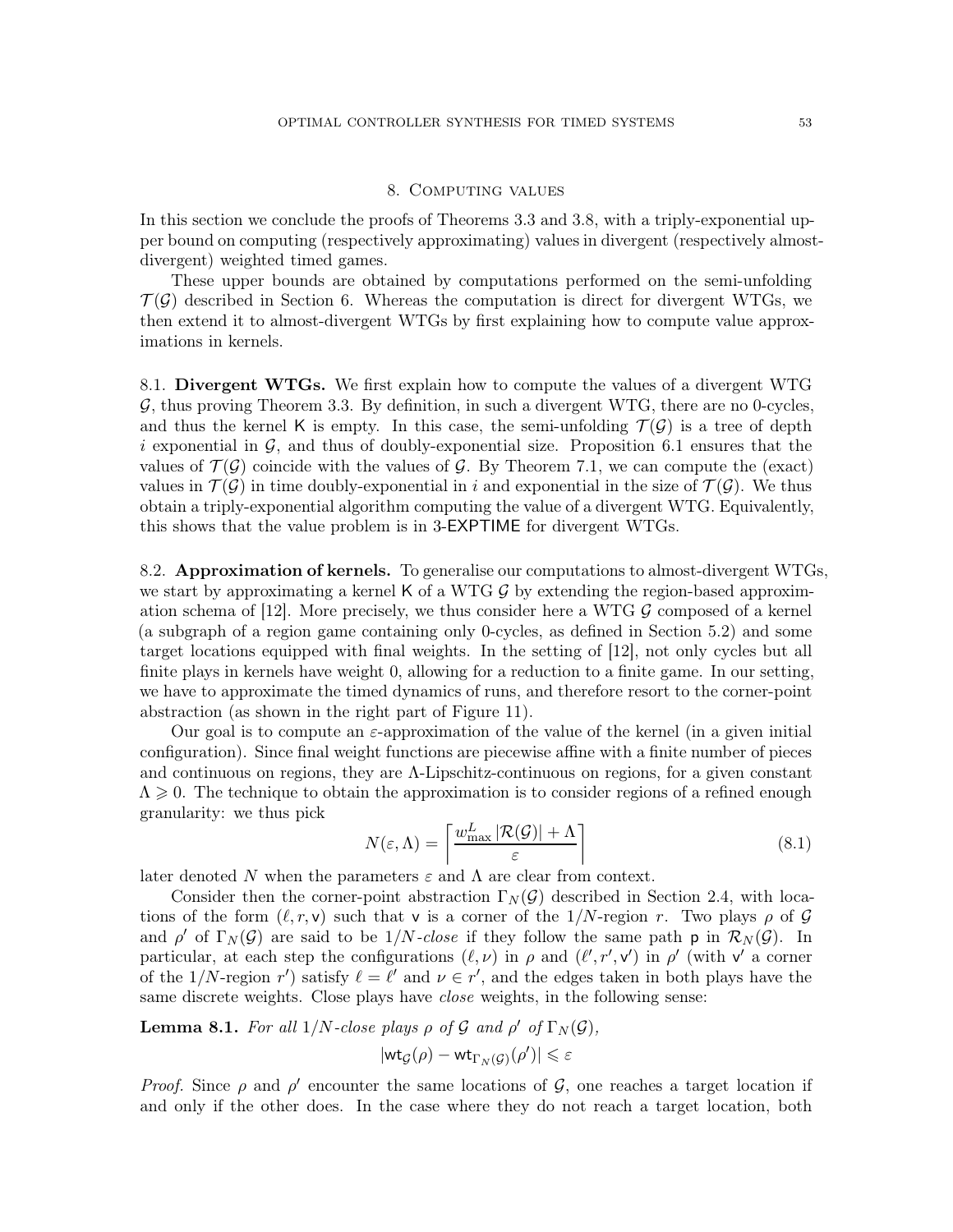weights are infinite, and thus equal. We now look at the case where both plays reach a target location, moreover in the same step.

Consider the region path **p** of the run  $\rho$ : it can be decomposed into a simple path with maximal cycles in it. The number of such maximal cycles is bounded by  $|\mathcal{R}(\mathcal{G})|$  and the remaining simple path has length at most  $|\mathcal{R}(\mathcal{G})|$ . Since all cycles of a kernel are 0-cycles, the parts of  $\rho$  that follow the maximal cycles have weight exactly 0.

Consider the same decomposition for the play  $\rho'$ . Cycles of p do not necessarily map to cycles over locations of  $\Gamma_N(\mathcal{G})$ , since the 1/N-corners could be distinct. However, Lemma [2.16](#page-17-0) shows that, for all those cycles of  $p$ , there exists a sequence of finite plays of  $\mathcal G$  whose weight tends to the weight of  $\rho'$ . Since all those finite plays follow a cycle of the region game  $\mathcal{R}(\mathcal{G})$  (with G being a kernel), they all have weight 0. Hence, the parts of  $\rho'$  that follow the maximal cycles of p have also weight exactly 0.

Therefore, the difference  $|\text{wt}_{\mathcal{G}}(\rho) - \text{wt}_{\Gamma_N(\mathcal{G})}(\rho')|$  is concentrated on the remaining simple path of **p**: on each edge of this path, the maximal weight difference is  $1/N \times w_{\text{max}}^L$  since  $1/N$ is the largest difference possible in time delays between plays that stay  $1/N$ -close (since they stay in the same  $1/N$ -regions). Moreover, the difference between the final weight functions is bounded by  $\Lambda/N$ , since the final weight function fwt is  $\Lambda$ -Lipschitz-continuous and the final weight function of  $\Gamma_N(\mathcal{G})$  is obtained as limit of fwt. Summing the two contributions, we obtain as upper bound the constant  $(w_{\text{max}}^L |\mathcal{R}(\mathcal{G})| + \Lambda)/N \leq \varepsilon$ .  $\Box$ 

In particular, if we start in some configurations  $(\ell, \nu)$  of G, and  $((\ell, r, \nu), \nu)$  of  $\Gamma_N(\mathcal{G}),$ with  $\nu \in r$ , since both players have the ability to stay  $1/N$ -close all along the plays, a bisimulation argument allows us to obtain that the values of the two games are also close in  $(\ell, \nu)$  and  $((\ell, r, v), v)$ , respectively:

<span id="page-53-1"></span>**Lemma 8.2.** For all locations  $\ell \in L$ ,  $1/N$ -regions r, valuations  $\nu \in r$  and corners v of r,  $\left| \mathsf{Val}_{\mathcal{G}}(\ell, \nu) - \mathsf{Val}_{\Gamma_{N}(\mathcal{G})}((\ell, r, \mathsf{v}), \mathsf{v}) \right| \leqslant \varepsilon$ 

Proof. To obtain the result, we prove that

 $\mathsf{Val}_\mathcal{G}(\ell,\nu) \leqslant \mathsf{Val}_{\Gamma_N(\mathcal{G})}((\ell,r,\mathsf{v}),\mathsf{v}) + \varepsilon \quad \text{ and } \quad \mathsf{Val}_{\Gamma_N(\mathcal{G})}((\ell,r,\mathsf{v}),\mathsf{v}) \leqslant \mathsf{Val}_\mathcal{G}(\ell,\nu) + \varepsilon$ 

By definition and determinacy of turn-based WTGs, this is equivalent to proving these two inequalities:

$$
\inf_{\sigma_{\mathsf{Min}\,\sigma_{\mathsf{Max}}} } \sup_{\sigma_{\mathsf{Max}}} \mathsf{wt}_{\mathcal{G}}(\mathsf{play}((\ell, \nu), \sigma_{\mathsf{Min}}, \sigma_{\mathsf{Max}})) \leqslant \inf_{\sigma_{\mathsf{Min}\,\sigma_{\mathsf{Max}}}'} \sup_{\sigma_{\mathsf{Max}}'} \mathsf{wt}_{\Gamma_{N}(\mathcal{G})}(\mathsf{play}((\ell, r, \mathsf{v}), \mathsf{v}), \sigma_{\mathsf{Min}}', \sigma_{\mathsf{Max}}')) + \varepsilon \\ \sup_{\sigma_{\mathsf{Max}}'} \inf_{\sigma_{\mathsf{Max}}'} \mathsf{wt}_{\Gamma_{N}(\mathcal{G})}(\mathsf{play}((\ell, r, \mathsf{v}), \mathsf{v}), \sigma_{\mathsf{Min}}, \sigma_{\mathsf{Max}}')) \leqslant \sup_{\sigma_{\mathsf{Max}}}\inf_{\sigma_{\mathsf{Min}}} \mathsf{wt}_{\mathcal{G}}(\mathsf{play}((\ell, \nu), \sigma_{\mathsf{Min}}, \sigma_{\mathsf{Max}})) + \varepsilon
$$

To show the first inequality, it suffices to show that for all  $\sigma'_{\text{Min}}$ , there exists  $\sigma_{\text{Min}}$  such that for all  $\sigma_{\text{Max}}$ , there is  $\sigma'_{\text{Max}}$  verifying

<span id="page-53-0"></span>
$$
|\mathsf{wt}_{\mathcal{G}}(\mathsf{play}((\ell,\nu),\sigma_{\mathsf{Min}},\sigma_{\mathsf{Max}})) - \mathsf{wt}_{\Gamma_N(\mathcal{G})}(\mathsf{play}(((\ell,r,\mathsf{v}),\mathsf{v}),\sigma_{\mathsf{Min}}',\sigma_{\mathsf{Max}}'))| \leq \varepsilon
$$
(8.2)

For the second, it suffices to show that for all  $\sigma'_{\text{Max}}$ , there exists  $\sigma_{\text{Max}}$  such that for all  $\sigma_{\text{Min}}$ , there is  $\sigma'_{\text{Min}}$  verifying the same equation [\(8.2\)](#page-53-0). We will detail the proof for the first, the second being syntactically the same, with both players swapped.

Equation [\(8.2\)](#page-53-0) can be obtained from Lemma [8.1,](#page-52-1) under the condition that the plays play $((\ell,\nu),\sigma_{\mathsf{Min}},\sigma_{\mathsf{Max}})$  and play $(((\ell,r,\mathsf{v}),\mathsf{v}),\sigma_{\mathsf{Min}}',\sigma_{\mathsf{Max}}')$  are 1/N-close. Therefore, we fix a strategy  $\sigma'_{\text{Min}}$  of Min in the game  $\Gamma_N(\mathcal{G})$ , and we construct a strategy  $\sigma_{\text{Min}}$  of Min in  $\mathcal{G}$ , as well as two mappings  $f\colon\mathsf{FPlays}_\mathcal{G}^{\mathsf{Min}}\to\mathsf{FPlays}_{\Gamma_N(\mathcal{G})}^{\mathsf{Min}}$  and  $g\colon\mathsf{FPlays}_{\Gamma_N(\mathcal{G})}^{\mathsf{Max}}\to\mathsf{FPlays}_\mathcal{G}^{\mathsf{Max}}$  such that: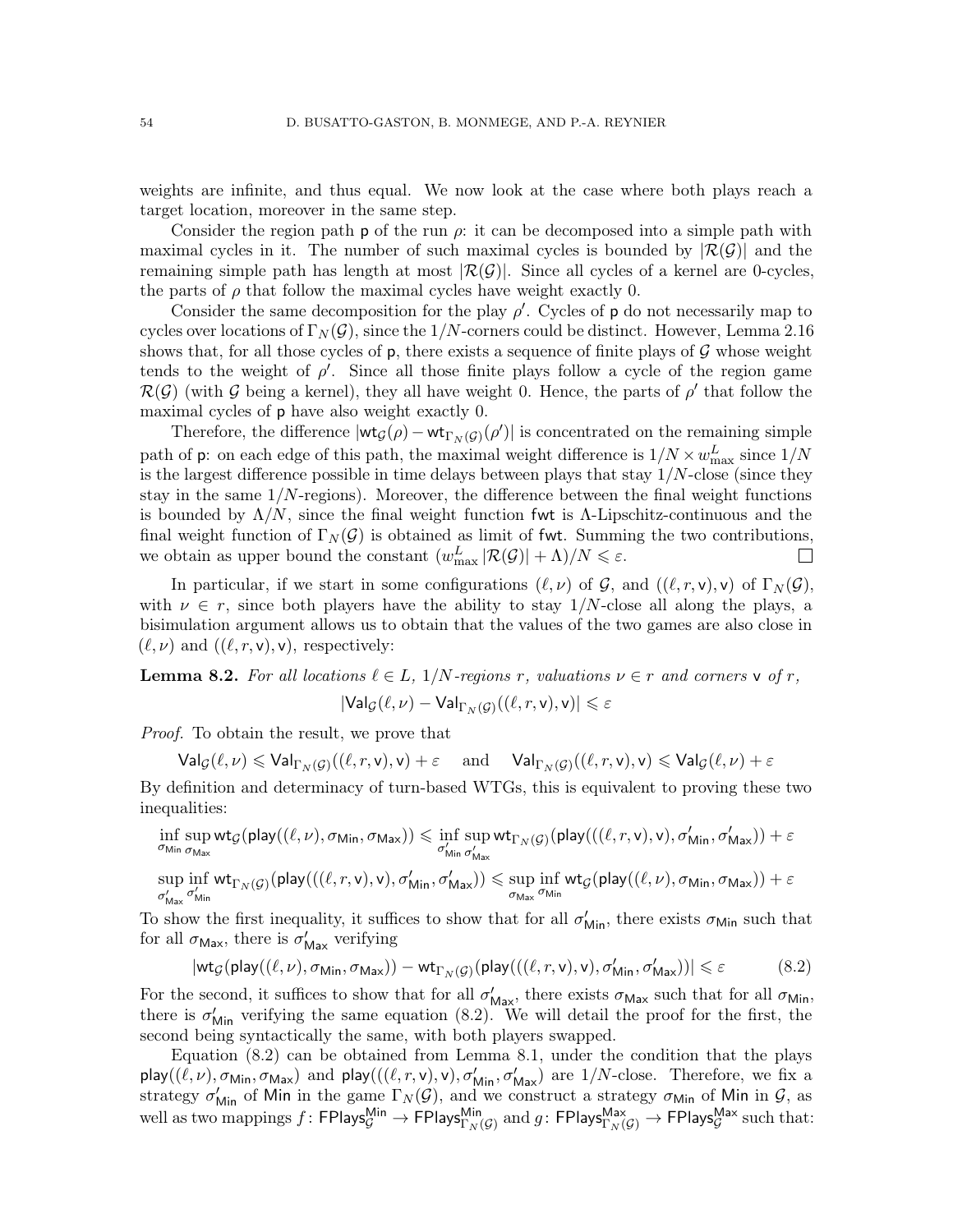- for all  $\rho \in \text{FPlays}_{\mathcal{G}}^{\text{Min}}$ ,  $\rho$  and  $f(\rho)$  are  $1/N$ -close, and if  $\rho$  is consistent with  $\sigma_{\text{Min}}$  and starts in  $(\ell, \nu)$ , then  $f(\rho)$  is consistent with  $\sigma'_{\text{Min}}$  and starts in  $((\ell, r, \mathsf{v}), \mathsf{v})$ ;
- for all  $\rho' \in \text{FPlays}_{\Gamma_N(G)}^{\text{Max}}, g(\rho')$  and  $\rho'$  are  $1/N$ -close, and if  $\rho'$  is consistent with  $\sigma'_{\text{Min}}$  and starts in  $((\ell, r, \mathsf{v}), \mathsf{v})$ , then  $g(\rho')$  is consistent with  $\sigma_{\mathsf{Min}}$  and starts in  $(\ell, \nu)$ .

We build  $\sigma_{\text{Min}}$ , f, and g by induction on the length k of plays, over prefixes of plays of length  $k-1$ , k and k, respectively. For  $k=0$  (plays of length 0 are those restricted to a single configuration), we let  $f(\ell, \nu) = ((\ell, r, \mathsf{v}), \mathsf{v})$  and  $g((\ell, r, \mathsf{v}), \mathsf{v}) = (\ell, \nu)$ , leaving the other values arbitrary (since we will not use them).

Then, we suppose  $\sigma_{\text{Min}}$ , f, and g built until length  $k-1$ , k and k, respectively (if  $k = 0$ ,  $\sigma_{\text{Min}}$  has not been build yet), and we define them on plays of length k,  $k + 1$  and  $k + 1$ , respectively. For every  $\rho \in \text{FPlays}_{\mathcal{G}}^{\text{Min}}$  of length k, we note  $\rho' = f(\rho)$ . Consider the decision  $(d', e') = \sigma'_{\text{Min}}(\rho')$  and  $\rho'_{+}$  the prefix  $\rho'$  extended with the decision  $(d', e')$ . By timed bisimulation, there exists  $(d, e)$  such that the prefix  $\rho_+$  composed of  $\rho$  extended with the decision  $(d, e)$  builds  $1/N$ -close plays  $\rho_+$  and  $\rho'_+$ . We let  $\sigma_{\text{Min}}(\rho) = (d, e)$ . If  $\rho_+ \in \text{FPlays}_{\mathcal{G}}^{\text{Min}}$ , we also let  $f(\rho_+) = \rho'_+$ , and otherwise we let  $g(\rho'_+) = \rho_+$ . Symmetrically, consider  $\rho' \in \text{FPlays}_{\Gamma_N(G)}^{\text{Max}}$  of length k, and  $\rho = g(\rho')$ . For all possible decisions  $(d', e'),$  by timed bisimulation, there exists a decision  $(d, e)$  in the prefix  $\rho$  such that the respective extended plays  $\rho'_+$  and  $\rho_+$  are 1/N-close. We then let  $g(\rho'_+) = \rho_+$  if  $\rho_+ \in \text{FPlays}_{\mathcal{G}}^{\text{Max}}$  and  $f(\rho_+) = \rho'_+$  otherwise. We extend the definition of f and g arbitrarily for other prefixes of plays. The properties above are then trivially verified.

We then fix a strategy  $\sigma_{\text{Max}}$  of Max in the game  $\mathcal{G}$ , which determines a unique play play $((\ell,\nu),\sigma_{\mathsf{Min}},\sigma_{\mathsf{Max}})$ . We construct a strategy  $\sigma'_{\mathsf{Max}}$  of Max in the game  $\Gamma_N(\mathcal{G})$  by building the unique play  $p\log((\ell, r, v), v), \sigma'_{\text{Min}}, \sigma'_{\text{Max}})$  we will be interested in, such that each of its prefixes is in relation, via f or g, to the associated prefix of  $\text{play}((\ell, \nu), \sigma_{\text{Min}}, \sigma_{\text{Max}})$ . Thus, we only need to consider a prefix of play  $\rho' \in \text{FPlays}_{\Gamma_N(\mathcal{G})}^{\text{Max}}$  that starts in  $((\ell,r,\mathsf{v}),\mathsf{v})$  and is consistent with  $\sigma'_{\text{Min}}$ , and  $\sigma'_{\text{Max}}$  built so far. Consider the play  $\rho = g(\rho')$ , starting in  $(\ell, \nu)$  and consistent with  $\sigma_{\text{Min}}$ , and  $\sigma_{\text{Max}}$  (by assumption). For the decision  $(d, e) = \sigma_{\text{Max}}(\rho)$  (letting  $\rho_+$  be the extended prefix), the definition of f and g ensures that there exists a decision  $(d', e')$  after  $\rho'$  that results in an extended play  $\rho'_+$  that is 1/N-close, via f or g, with  $\rho_+$ . We thus can choose  $\sigma'_{\text{Max}}(\rho') = (d', e').$ 

We finally have built two plays  $\mathsf{play}((\ell, \nu), \sigma_{\mathsf{Min}}, \sigma_{\mathsf{Max}})$  and  $\mathsf{play}((\ell', \nu'), \sigma'_{\mathsf{Min}}, \sigma'_{\mathsf{Max}})$  that are  $1/N$ -close, as needed, which concludes this proof.  $\Box$ 

We can thus obtain an  $\varepsilon$ -approximation of  $\text{Val}_{\mathcal{G}}(\ell,\nu)$  by computing  $\text{Val}_{\Gamma_N(\mathcal{G})}((\ell,r,\nu),\nu)$ for any corner v of r. Recall that  $\Gamma_N(\mathcal{G})$  can be considered as an untimed weighted game (with reachability objective). Thus we can apply the result of [\[17\]](#page-71-3), where it is shown that the optimal values of such games can be computed in pseudo-polynomial time (i.e. polynomial with respect to the number of locations  $|\Gamma_N(\mathcal{G})|$ , at most  $(n+1)|\mathcal{R}_N(\mathcal{G})|$ , and the weights of transitions  $w_{\text{max}}$  encoded in unary, instead of binary): more precisely, the value  $\text{Val}_{\Gamma_N(G)}$  is obtained using the operator F of [\(2.2\)](#page-19-0) (page [20\)](#page-19-0), as the *i*-th iteration with  $i = (2|\Gamma_N(\mathcal{G})| 1)w_{\text{max}} + 1|\Gamma_N(\mathcal{G})|$ , polynomial in  $|L|$ ,  $w_{\text{max}}$ , M and N, and exponential in n. We then define an  $\varepsilon$ -approximation of  $\mathsf{Val}_{\mathcal{G}}$ , named  $\mathsf{Val}'_N$ , on each  $1/N$ -region by interpolating the values of its  $1/N$ -corners in  $\Gamma_N(\mathcal{G})$  with a piecewise affine function: If  $\nu$  is a valuation that belongs to the  $1/N$ -region r, then  $\nu$  can be expressed as a (unique) convex combination of the 1/N-corners v of r, so that  $\nu = \sum_{\mathbf{v}} \alpha_{\mathbf{v}} \mathbf{v}$  with  $\alpha_{\mathbf{v}} \in [0,1]$  for all v, and we let  $\text{Val}'_N(\ell,\nu) =$  $\sum_{\mathsf{v}} \alpha_{\mathsf{v}} \mathsf{Val}_{\Gamma_N(\mathcal{G})}((\ell,r,\mathsf{v}),\mathsf{v})$  for all locations  $\ell$  of  $\mathcal{G}$ .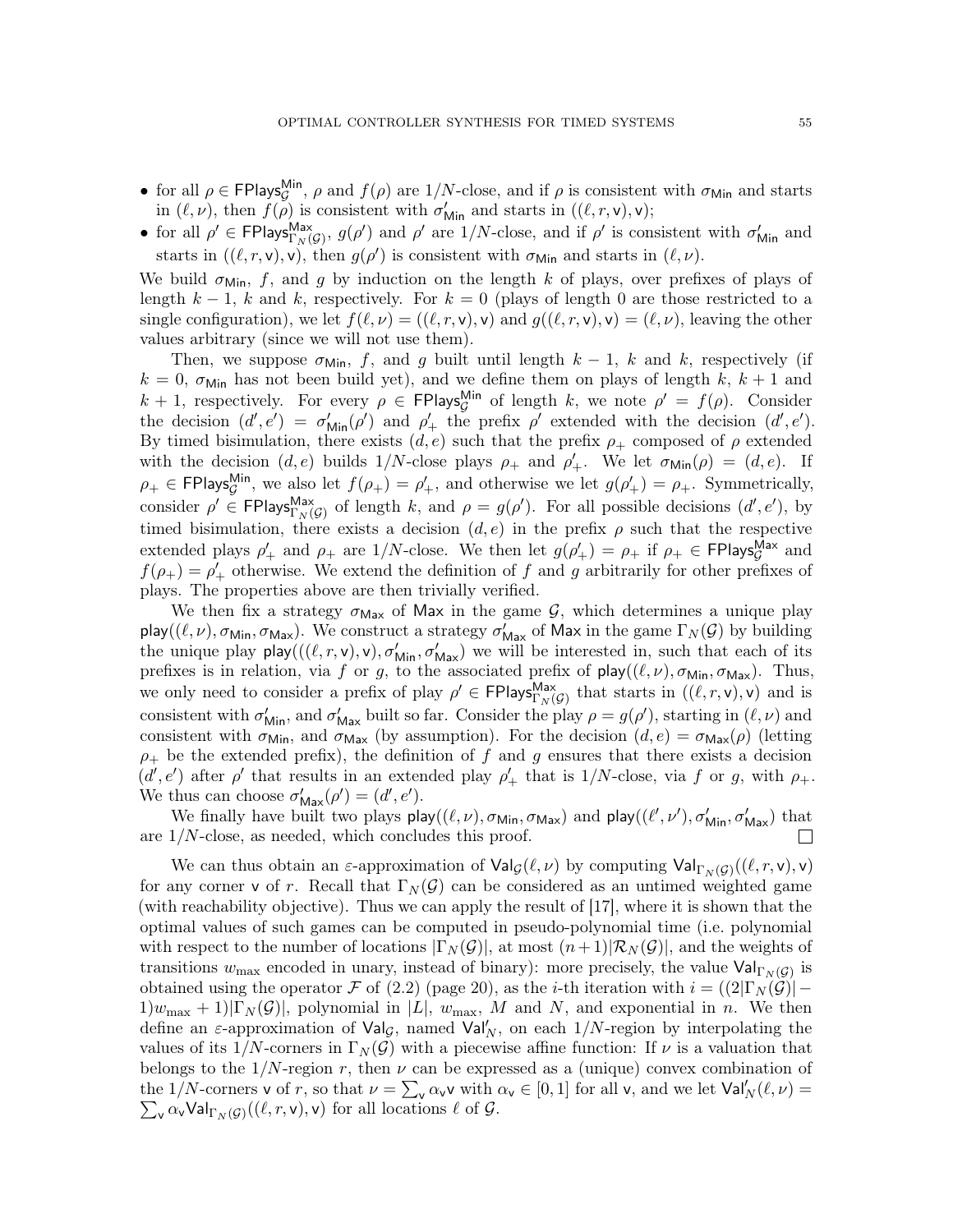Moreover, we can control the growth of the Lipschitz constant of the approximated value for further use.

<span id="page-55-1"></span>Lemma 8.3. Val $'_N$  is an  $\varepsilon$ -approximation of Val $_\mathcal{G},$  i.e.  $\|\e{V}$ al $'_N-$ Val $_\mathcal{G}\|_\infty\leqslant\varepsilon$ . Moreover, Val $'_N$ is piecewise affine with a finite number of pieces and  $2(w^L_{\text{max}}\,|\mathcal{R}(\mathcal{G})|+\Lambda)$ -Lipschitz-continuous over regions.

*Proof.* By construction, the approximated value is piecewise affine with one piece per  $1/N$ region. To prove the Lipschitz constant, it is then sufficient to bound the difference between  $\mathsf{Val}_{\Gamma_N(\mathcal{G})}((\ell,r,\mathsf{v}),\mathsf{v})$  and  $\mathsf{Val}_{\Gamma_N(\mathcal{G})}((\ell,r,\mathsf{v}'),\mathsf{v}')$ , for  $\mathsf{v}$  and  $\mathsf{v}'$  two corners of a  $1/N$ -region  $r$ . We can pick any valuation  $\nu$  in r and apply Lemma [8.2](#page-53-1) twice, between  $\nu$  and  $\nu$ , and between  $\nu$ and v'. We obtain  $|\mathsf{Val}_{\Gamma_N(\mathcal{G})}((\ell,r,\mathsf{v}),\mathsf{v}) - \mathsf{Val}_{\Gamma_N(\mathcal{G})}((\ell,r,\mathsf{v}'),\mathsf{v}')| \leqslant 2(w^L_{\max}|\mathcal{R}(\mathcal{G})| + \Lambda)/N =$  $2(w^L_{\text{max}}|\mathcal{R}(\mathcal{G})| + \Lambda) \|\mathsf{v}-\mathsf{v}'\|_\infty.$ 

The time complexity needed to compute  $\text{Val}'_N$  is polynomial in  $|L|$ ,  $w_{\text{max}}$ , M and N, and exponential in n.

8.3. Approximation of almost-divergent WTGs. We now explain how to approximate the value of an almost-divergent WTG  $\mathcal{G}$ , thus proving Theorem [3.8.](#page-22-0) After having computed the semi-unfolding  $\mathcal{T}(\mathcal{G})$  described in Section [6,](#page-36-0) we perform a bottom-up computation of the approximation. The addition of kernels (with respect to the case of divergent WTGs studied before) requires us to compute an approximation instead of the actual value. Notice that the techniques used in Theorem [7.1,](#page-40-0) applied for  $i = 1$  step (and not for the whole tree as for divergent WTGs), allow us to compute the value of a non-kernel node of  $\mathcal{T}(\mathcal{G})$ , depending on the values of its children. There is no approximation needed here, so that if we have computed  $\varepsilon$ -approximations of all its children, we can compute an  $\varepsilon$ -approximation of the node. More formally, this is justified by the following lemma with  $i = 1$ :

<span id="page-55-0"></span>**Lemma 8.4.** Let  $\mathcal G$  and  $\mathcal G'$  be two WTGs that only differ on the final weight functions fwt and fwt'. Then,  $\|\mathsf{Val}_\mathcal{G}-\mathsf{Val}_{\mathcal{G}'}\|_\infty\leqslant\|\mathsf{fwt}-\mathsf{fwt}'\|_\infty$ . Moreover, for all  $i\in\mathbb{N}$ ,  $\|\mathsf{Val}_\mathcal{G}^i-\mathsf{Val}_{\mathcal{G}'}^i\|_\infty\leqslant$  $\|\text{fwt} - \text{fwt}'\|_{\infty}$ .

*Proof.* Consider two strategies  $\sigma_{\text{Min}}$  and  $\sigma_{\text{Max}}$  for both players in G and G' (since both games are identical up-to the final weight functions, they share the same sets of strategies for both players). Then, from an initial configuration  $(\ell, \nu)$ , the plays  $\mathsf{play}_{\mathcal{G}}((\ell, \nu), \sigma_{\mathsf{Min}}, \sigma_{\mathsf{Max}})$ and  $\mathsf{play}_{G'}((\ell, \nu), \sigma_{\mathsf{Min}}, \sigma_{\mathsf{Max}})$  are the same, and their weights only differ by the final weight functions taken at the same configurations. Thus,

 $|\mathsf{wt}(\mathsf{play}_{\mathcal{G}}((\ell,\nu),\sigma_{\mathsf{Min}},\sigma_{\mathsf{Max}}))-\mathsf{wt}(\mathsf{play}_{\mathcal{G}'}((\ell,\nu),\sigma_{\mathsf{Min}},\sigma_{\mathsf{Max}}))|\leqslant\|\mathsf{fwt}-\mathsf{fwt}'\|_\infty$ 

In particular,

 $\mathsf{wt}(\mathsf{play}_{\mathcal{G}}((\ell,\nu),\sigma_{\mathsf{Min}},\sigma_{\mathsf{Max}})) \leqslant \mathsf{wt}(\mathsf{play}_{\mathcal{G}'}((\ell,\nu),\sigma_{\mathsf{Min}},\sigma_{\mathsf{Max}})) + \|\mathsf{fwt} - \mathsf{fwt}'\|_\infty$ 

so that, taking infimum over all  $\sigma_{\text{Min}}$  and supremum over all  $\sigma_{\text{Max}}$  gives

 $\mathsf{Val}_\mathcal{G}(\ell,\nu) \leqslant \mathsf{Val}_{\mathcal{G}'}(\ell,\nu) + \|\mathsf{fwt} - \mathsf{fwt}'\|_\infty$ 

A symmetrical argument allows us to conclude that  $\|\text{Val}_G - \text{Val}_{G'}\|_{\infty} \leq \|\text{fwt} - \text{fwt}'\|_{\infty}$ . Using the bounded horizon versions of Val and wt in the previous proof, we also obtain  $\|\text{Val}_{\mathcal{G}}^i - \text{Val}_{\mathcal{G}'}^i\|_{\infty} \le \|\text{fwt} - \text{fwt}'\|_{\infty}$  for any *i*.  $\Box$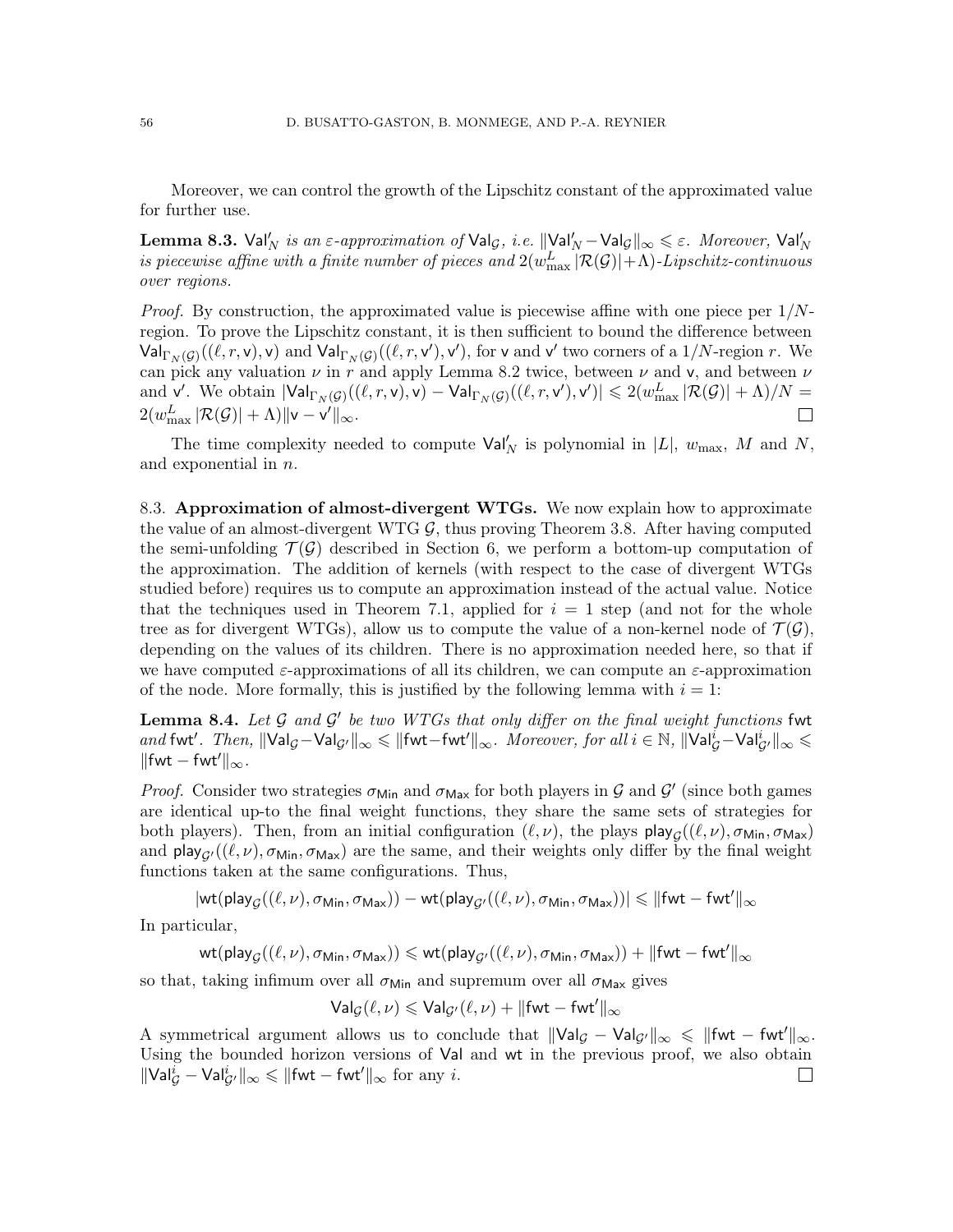We now explain in details the full process of approximation of the value  $\text{Val}_G(\ell_0, \nu_0)$ of an almost-divergent WTG  $\mathcal{G}$ : it is a bottom-up computation on the tree T rooted in  $(\ell_0, r_0)$  (with  $r_0$  the region of  $\nu_0$ ) that we used to describe the semi-unfolding  $\mathcal{T}(\mathcal{G})$ . By Proposition [6.1,](#page-37-0) the value we want to approximate is equal to  $\text{Val}_{\mathcal{T}(\mathcal{G})}((\tilde{\ell}_0, r_0), \nu_0)$ . For a node s in T, let  $V_s$  denote the exact value function of the corresponding node in  $\mathcal{T}(\mathcal{G})$ . In particular, the value function at the root of T is equal to  $\nu \mapsto \mathrm{Val}_{\mathcal{T}(\mathcal{G})}((\tilde{\ell}_0, r_0), \nu)$ . Our algorithm iteratively computes an approximated value function  $V'_{s}$  for all nodes s of T.

To obtain an adequate  $\varepsilon$ -approximation of  $\text{Val}_{G}(\ell_0, \nu_0)$ , we will thus need to guarantee a precision in kernels that depend on the number of kernels we visit in the semi-unfolding. Let  $\alpha$  be the maximal number of kernels along a branch of the tree T. For a given node s in T, we also let  $\alpha(s)$  be the maximal number of kernels along the branches of the subtree rooted in s. Finally, let us denote by  $h(s)$  the maximal length of a branch in the subtree rooted in s.

We will maintain, along the bottom-up computation, that  $V'_s$  is a  $\Lambda_s$ -Lipschitz-continuous mapping on regions such that

<span id="page-56-0"></span>
$$
\Lambda_s \leqslant \max(2, n)^{h(s)} (2w_{\text{max}}^L |\mathcal{R}(\mathcal{G})| + \Lambda) \quad \text{and} \quad ||\mathbf{V}_s - \mathbf{V}'_s||_{\infty} \leqslant \alpha(s)\varepsilon/\alpha \quad (8.3)
$$

where  $\Lambda$  is the maximal Lipschitz constant of the final weight functions of G. In particular, at the root of T where  $\alpha(s) = \alpha$ , we indeed recover an  $\varepsilon$ -approximation of the value of the game in configuration  $(\ell_0, \nu_0)$ .

For each leaf node s of T,  $V_s$  and  $V'_s$  are equal to the final weight function fwt of  $\mathcal{T}(\mathcal{G})$ , and we thus get the invariant [\(8.3\)](#page-56-0) for free (knowing that  $\alpha(s) = h(s) = 0$ ).

For an internal node s of T (that either gives rise to a single state  $(\ell, r)$  of  $\mathcal{T}(\mathcal{G})$ , or to a kernel  $\mathsf{K}_{\ell,r}$ , let us suppose that the value of each child s' of s in T have been computed and verify the invariant [\(8.3\)](#page-56-0).

If s is a node of the form  $(\ell, r)$  (that is not part of a kernel), we define two WTGs  $\mathcal G$  and  $\widetilde{\mathcal{G}}'$  that contain the state  $(\ell, r)$  as well as its children in T. The children s' are made target states with respective final weight functions given by  $V_{s'}$  and  $V'_{s'}$ . Moreover, we know that

$$
\alpha(s) = \max_{s'} \alpha(s') \text{ and } h(s) = \max_{s'} h(s') + 1
$$

By definition,  $V_s$  is equal to  $\nu \mapsto \text{Val}_{\widetilde{\mathcal{G}}}(s, \nu)$  and thus to  $\nu \mapsto \text{Val}_{\widetilde{\mathcal{G}}}(s, \nu)$  since  $\widetilde{\mathcal{G}}$  is acyclic of depth 1. Our approximation algorithm consists in letting  $V'_s = \nu \mapsto \text{Val}_{\tilde{G}'}^1(s, \nu)$ . By Lemma [8.4](#page-55-0) (with  $i = 1$  and  $\varepsilon$  being  $\max_{s'} \alpha(s') \varepsilon/\alpha$ ),  $||\mathbf{V}_s - \mathbf{V}'_s||_{\infty} \leq \alpha(s) \varepsilon/\alpha$ . By Lemma [7.13,](#page-49-1)  $V'_s$  is  $\Lambda_s$ -Lipschitz-continuous on regions with  $\Lambda_s \leq \max(\max_{s'} \Lambda_{s'}, |wt(\ell)| +$  $(n-1) \max_{s'} \Lambda_{s'}$ : with the help of the invariant  $(8.3)$  for all children s', and since  $|\textsf{wt}(\ell)| \leq$  $w_{\text{max}}^L$  and  $h(s') \leqslant h(s) - 1$ , we obtain  $\Lambda_s \leqslant \max(2, n)^{h(s)} (2w_{\text{max}}^L |\mathcal{R}(\mathcal{G})| + \Lambda)$ .

If s is a node of the form  $\mathsf{K}_{\ell,r}$ , we define two WTGs  $\widetilde{\mathcal{G}}$  and  $\widetilde{\mathcal{G}}'$ , that contain the locations of the kernel  $\mathsf{K}_{\ell,r}$  of  $\mathcal{T}(\mathcal{G})$ , as well as the children of s in T (reached by output edges of  $\mathsf{K}_{\ell,r}$ ). The children s' are made target states of respective final weight functions  $V_{s'}$  and  $V'_{s'}$ . Moreover, we know that

$$
\alpha(s) = \max_{s'} \alpha(s') + 1 \text{ and } h(s) = \max_{s'} h(s') + 1
$$

Thus, games  $\tilde{\mathcal{G}}$  and  $\tilde{\mathcal{G}}'$  are identical, except for their final weight functions that are  $\varepsilon$ -close. Thus, we know by Lemma [8.4](#page-55-0) that  $\|\text{Val}_{\widetilde{\mathcal{G}}} - \text{Val}_{\widetilde{\mathcal{G}}'}\|_{\infty} \leq \max_{s'} \alpha(s') \varepsilon/\alpha$ . Moreover, by definition,  $V_s$  is equal to  $\nu \mapsto \mathrm{Val}_{\tilde{G}}(s, \nu)$ . Our approximation algorithm consists in letting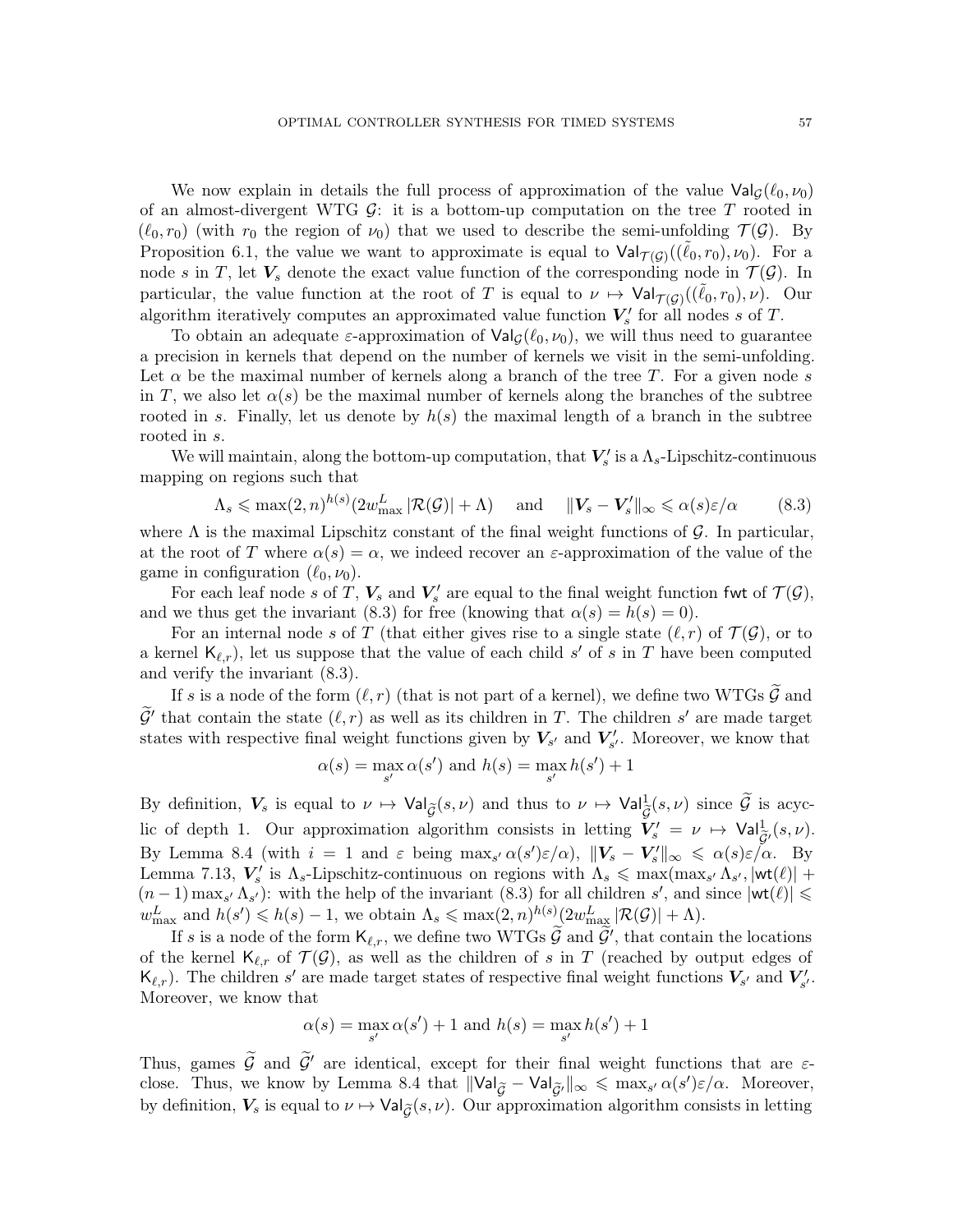$V'_s$  be equal to an  $\varepsilon/\alpha$ -approximation of  $\mathrm{Val}_{\widetilde{\mathcal{G}}'}$ , obtained by Lemma [8.3](#page-55-1) with a granularity  $N(\varepsilon/\alpha, \max_{s'} \Lambda_{s'})$ : we thus have  $\|\text{Val}_{\tilde{\mathcal{G}}'}(s, \cdot) - V_s'\|_{\infty} \leq \varepsilon/\alpha$ , and  $V_s'$  is  $\Lambda_s$ -Lipschitzcontinuous on regions with  $\Lambda_s \leq 2(w_{\text{max}}^L |\mathcal{R}(\mathcal{G})| + \max_{s'} \Lambda_{s'})$ . By triangular inequality, we deduce that  $||V_s - V'_s||_{\infty} \leq (\max_{s'} \alpha(s'))\varepsilon/\alpha + \varepsilon/\alpha = \alpha_s \varepsilon/\alpha$ . Moreover, with the help of invariant [\(8.3\)](#page-56-0) for  $\Lambda_{s'}$ , we once again obtain that  $\Lambda_s \leqslant \max(2,n)^{h(s)}(2w_{\max}^L |\mathcal{R}(\mathcal{G})| + \Lambda)$ .

We thus obtain an algorithm that faithfully computes an  $\varepsilon$ -approximation of the value of the game. Let us now discuss the complexity of the algorithm. Overall, the biggest Lipschitz constant for V' is  $\max(2,n)^h(2w_{\max}^L|\mathcal{R}(\mathcal{G})|+\Lambda)$  with h the height of the semi-unfolding that is  $|\mathcal{R}(\mathcal{G})|(3|\mathcal{R}(\mathcal{G})|w_{\text{max}} + 2w_{\text{max}}^{\text{t}} + 2) + 1$  as noticed in [\(6.1\)](#page-40-1) (page [41\)](#page-40-1). This Lipschitz constant is thus at most doubly-exponential with respect to the size of  $G$ . Therefore, the biggest granularity N used in kernel approximations (described in  $(8.1)$ ) can be globally bounded as doubly-exponential in the size of G and polynomial in  $1/\varepsilon$ . This entails that each kernel approximation can be performed in time doubly-exponential in the size of  $\mathcal{G}$ , and polynomial in  $1/\varepsilon$ . As the height of the semi-unfolding is at most exponential in the size of  $\mathcal{G}$ , the number of kernel approximations needed is at most doubly-exponential. The rest of the algorithm consist in applying Theorem [7.1,](#page-40-0) outside of the kernels. To obtain the overall complexity, we prove for kernel nodes an equivalent to Proposition [7.9,](#page-46-0) explaining how one step of computation on the semi-unfolding increases the complexity of the encoding of piecewise affine value functions.

**Lemma 8.5.** For a kernel WTG  $\tilde{\mathcal{G}}'$ , if all piecewise affine value functions  $\mathbf{V}'_{s'}$  of target children s' of s in T have complexity at most  $\langle m, \beta \rangle$ , then  $V'_s$ , obtained by Lemma [8.3](#page-55-1) with granularity N, has complexity at most  $\langle m', \beta' \rangle$  with  $m' = n(n+2)(MN + 1)$  and  $\beta' = (w_{\text{max}} + n\beta)(n+1)!(MN)^{n+2}$ , where n denotes the number of clocks.

*Proof.* The bound on  $m'$  comes from the fact that value function  $V'_s$  is obtained by interpolating the value computed for all  $1/N$ -corners. The partition thus needs to separate each  $1/N$ -region from others (in the worst case). By the characterisation following Definition [2.1,](#page-7-0) we thus need all (hyperplane) equations of the form  $Nx_i = k$  with  $k \in \{0, 1, ..., MN\}$ (there are  $n(MN + 1)$  such equations), and  $N(x_i - x_j) = k$  with  $1 \leq i \leq j \leq n$  and  $k \in \{-MN, -MN+1, \ldots, MN\}$  (there are  $n(n+1)/2 \times (2MN+1)$  such equations). In total, we thus need  $n(MN + 1) + n(n+1)(2MN + 1)/2 \leq n(n+2)(MN + 1)$  equations in the worst case.

Once multiplied by  $N$ , these equations use constants bounded by  $MN$  in absolute value. To bound  $\beta'$ , we also need to bound the constants appearing in the partition function F describing  $V'_s$  on each base cell (that is a 1/N-region). We deduce from [\[17,](#page-71-3) Proposition 19] that the value of each of the corners in the  $1/N$ -region game  $\Gamma_N(\mathcal{G})$  is the value of an acyclic path in the untimed game  $\Gamma_N(\mathcal{G})$  (since Max always has a memoryless optimal strategy). and is thus the sum of a final weight and of the weight of at most  $(n + 1)|L||\text{Reg}_{N}(\mathcal{X}, M)|$ transitions (this is the number of states of the untimed game).

• The final weight is obtained by taking the value of the partition function  $F_{s'}$  of one of the children of s in T at a corner of a  $1/N$ -region. If  $F_{s'}$  is described by the equation  $a_{\mathbf{y}}\mathbf{y} = a_1\mathbf{x}_1 + \cdots + a_n\mathbf{x}_n + b$  (with integers  $|a_{\mathbf{y}}|, |a_1|, \ldots, |a_n|, |b| \leq \beta$ ) then the value at corner  $(x_1 \mapsto k_1/N, \ldots, x_n \mapsto k_n/N)$ , with natural numbers  $0 \leq k_1, \ldots, k_n \leq NM$ , is of the form  $(a_1k_1 + \cdots + a_nk_n)/(Na_v) + b/a_v$ . It can thus be written  $A/B$  with  $|A|$  and  $|B|$ integers at most  $nMN\beta$ .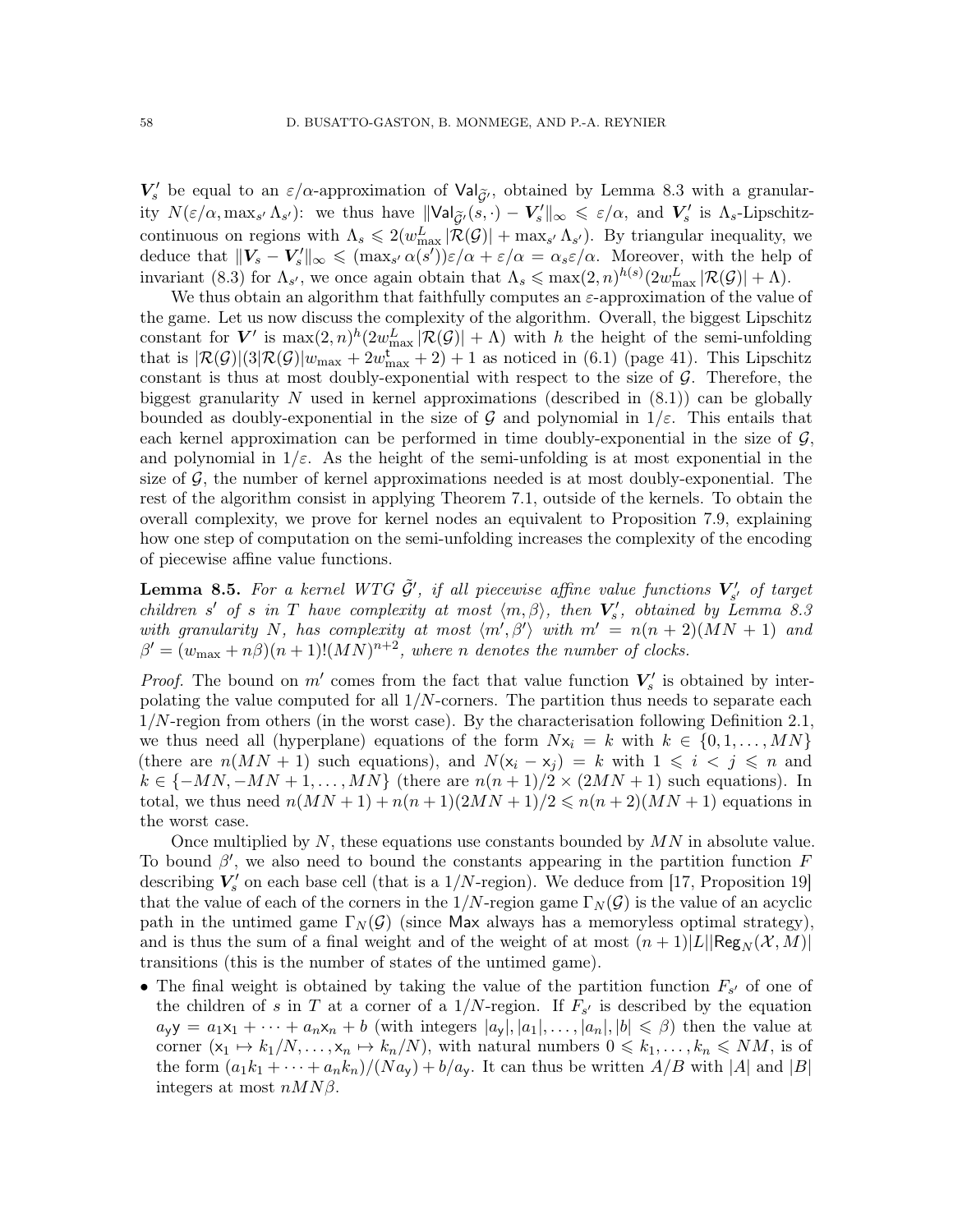• Each transition of  $\Gamma_N(\mathcal{G})$  has a weight of the form  $d\text{wt}(\ell) + \text{wt}(e)$  with d a delay that separates two corners: thus  $d \in \{0, 1/N, 2/N, \ldots, MN/N\}$ , and the weight can be written as  $A/B$  with |A| and |B| integers at most  $M N w_{\text{max}}^L + N w_{\text{max}}^E$ .

In total, corners have values that can be written as  $A/B$  with |A| and |B| integers at most  $MN(w_{\text{max}} + n\beta).$ 

The partition function F describing  $V'_{s}$  on a 1/N-region r is obtained by interpolating the values of each of its corners. Fix  $\nu \in r$ : it can be expressed as a (unique) convex combination of the 1/N-corners  $v_1, \ldots, v_{n+1}$  of r, so that  $\nu = \sum_{i=1}^{n+1} \alpha_i v_i$  with  $\alpha_i \in [0, 1]$ . Then, we let  $\llbracket F \rrbracket(\nu) = \sum_{i=1}^{n+1} \alpha_i \mathsf{Val}_{\Gamma_N(\mathcal{G})}((s,r,\mathsf{v}),\mathsf{v})$ . To further bound  $\beta'$ , we need to express the coefficients  $\alpha_i$  in terms of  $\nu(x_1), \ldots, \nu(x_n)$ . Indeed, we have the matricial relation

$$
\begin{pmatrix}\n\nu(x_1) \\
\vdots \\
\nu(x_n) \\
1\n\end{pmatrix} = \begin{pmatrix}\n\nu_1(x_1) & \nu_2(x_1) & \cdots & \nu_{n+1}(x_1) \\
\vdots & \vdots & & \vdots \\
\nu_1(x_n) & \nu_2(x_n) & \cdots & \nu_{n+1}(x_n) \\
1 & 1 & \cdots & 1\n\end{pmatrix} \times \begin{pmatrix}\n\alpha_1 \\
\vdots \\
\alpha_n \\
\alpha_{n+1}\n\end{pmatrix}
$$

the last line coming from the fact that the sum of coefficients  $\alpha_i$  must be equal to 1. The square matrix M of this equality can be shown invertible, since no three corners of a  $1/N$ region are aligned. Therefore, each coefficient  $\alpha_i$  can be written as an affine expression over  $\nu(x_1), \ldots, \nu(x_n)$  whose coefficients are given by the inverse of matrix M. By Cramer's rule, this inverse can be written as the cofactor matrix  $\mathcal C$  divided by the determinant of M. Coefficients of C are determinants of  $n \times n$  submatrices of M. Since coefficients of M are of the form  $k/N$  with  $k \in \{0, \ldots, MN\}$ , coefficients of C are of the form  $k/N^n$ with  $k \in \{0, 1, ..., n!(MN)^n\}$ . The determinant of M is similarly of the form  $k^2/N^{n+1}$ with  $k' \in \{1, \ldots, (n+1)!(MN)^{n+1}\}$ . We can thus write each  $\alpha_i$  as an affine coefficient of  $\nu(\mathsf{x}_1), \ldots, \nu(\mathsf{x}_n)$  whose coefficients are of the form  $Nk/k'$  with  $k \in \{0, 1, \ldots, n!(MN)^n\}$  and  $k' \in \{1, \ldots, (n+1)!(MN)^{n+1}\}.$  Multiplying these coefficients with the values of corners, we obtain that each partial derivative and additive constant of the equalities defining  $F$  on each 1/N-region is bounded by  $MN(w_{\text{max}} + n\beta)(n+1)!(MN)^{n+1}$ .  $\Box$ 

Pairing this lemma with Proposition [7.9](#page-46-0) that explains how the complexity grows along a non-kernel node, we obtain (as in Corollary [7.10\)](#page-47-0) the maximal complexity of the partition functions obtained from the leaves of the semi-unfolding in  $i$  steps. Notice that the m-complexity is reset each time we go through a kernel, while the  $\beta$ -complexity continues to grow polynomially in  $\beta$  (but exponentially in n which does not change the final computations). Thus, we conclude once again that the partition functions after  $i$  steps have a complexity doubly-exponential in i, and thus (since the height  $h$  of the semi-unfolding is exponential in the size of the game), we obtain a triply-exponential algorithm computing an  $\varepsilon$ -approximation of the value of an almost-divergent WTG, which concludes the proof of Theorem [3.8.](#page-22-0) This complexity is polynomial in  $1/\varepsilon$  as N is linear in  $1/\varepsilon$ . An example of execution of the approximation schema can be found in Appendix [B.](#page-73-0)

# 9. Symbolic algorithms

The previous approximation result suffers from several drawbacks. It relies on the SCC decomposition of the region automaton. Each of these SCCs have to be analysed in a sequential way, and their analysis requires an a priori refinement of the granularity of regions. We show that this can be overcome, in case we suppose that no configuration has value  $-\infty$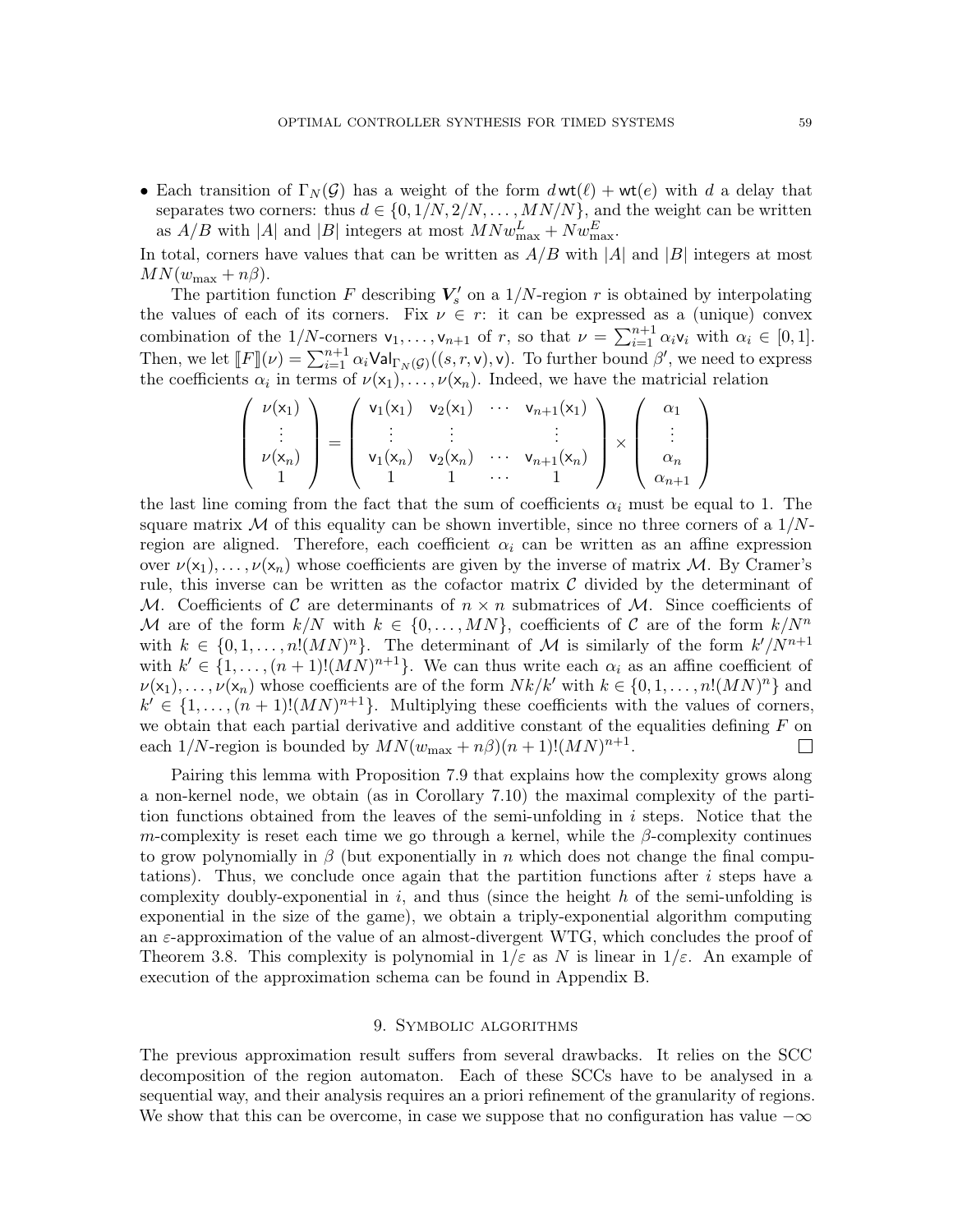(which could be guaranteed by the designer of the game for some particular reasons; this is for instance always the case if only non-negative weights are used). We prove in this section that the symbolic approach based on the value iteration paradigm, i.e. the computation of iterates of the operator  $\mathcal F$ , recalled in page [20,](#page-19-1) is an approximation schema, as stated in Theorem [3.9.](#page-24-1)

<span id="page-59-1"></span>9.1. Symbolic approximation algorithm. Notice that configurations with value  $+\infty$  are stable through value iteration, and do not affect its other computations. Since Theorem [3.9](#page-24-1) assumes the absence of configurations of value  $-\infty$ , we will therefore consider in the following that all configurations have finite value in  $G$  (we discuss further this hypothesis in Section [9.2\)](#page-62-1).

Consider first a game G that is a kernel, with final weight functions that are  $\Lambda$ -Lipschitz-continuous on regions. By Lemma [8.2,](#page-53-1) there exists an integer  $N$  such that solving the untimed weighted game  $\Gamma_N(\mathcal{G})$  computes an  $\varepsilon/2$ -approximation of the value of  $1/N$  corners. We denote  $N(\varepsilon,\Lambda)$  this granularity, and recall that

$$
N(\varepsilon,\Lambda) = \left\lceil \frac{2w_{\text{max}}^L |\mathcal{R}(\mathcal{G})| + 2\Lambda}{\varepsilon} \right\rceil.
$$

Using the results of [\[17\]](#page-71-3) for untimed weighted games, we know that those values are obtained after a finite number of steps of (the untimed version of) the value iteration operator, depending on the number  $|\Gamma_{N(\varepsilon,\Lambda)}(\mathcal{G})| \leqslant |L||\text{Reg}_{N(\varepsilon,\Lambda)}(\mathcal{X},M)|(n+1)$  of locations of the corner-point abstraction. More precisely, if one considers a number of iterations

$$
P_{\mathsf{K}}(\varepsilon,\Lambda)=|\Gamma_{N(\varepsilon,\Lambda)}(\mathcal{G})|(2(|\Gamma_{N(\varepsilon,\Lambda)}(\mathcal{G})|-1)w_{\max}+1),
$$

then  $\text{Val}_{\Gamma_{N(\varepsilon,\Lambda)}(\mathcal{G})}^{P_{\mathsf{K}}(\varepsilon,\Lambda)}((\ell,r,\mathsf{v}),\mathsf{v}) = \text{Val}_{\Gamma_{N(\varepsilon,\Lambda)}(\mathcal{G})}((\ell,r,\mathsf{v}),\mathsf{v})$ . From this observation, we deduce the following property of  $P_K(\varepsilon,\Lambda)$ :

<span id="page-59-0"></span>**Lemma 9.1.** If G is a kernel with no configurations of infinite value and with final weight  $functions$  that are  $\Lambda$ -Lipschitz-continuous on regions, and  $\varepsilon > 0$ , then  $|\mathsf{Val}_\mathcal{G}(\ell,\nu) - \mathsf{Val}_\mathcal{G}^{\mathsf{PK}(\varepsilon,\Lambda)}(\ell,\nu)| \leqslant$  $\varepsilon$  for all configurations  $(\ell, \nu)$  of  $\mathcal{G}$ .

*Proof.* We already know that  $\mathsf{Val}_{\Gamma_{N(\varepsilon,\Lambda)}(\mathcal{G})}^{\mathsf{P}_{\mathsf{K}}(\varepsilon,\Lambda)}((\ell,r,\mathsf{v}),\mathsf{v}) = \mathsf{Val}_{\Gamma_{N(\varepsilon,\Lambda)}(\mathcal{G})}((\ell,r,\mathsf{v}),\mathsf{v})$  for all configurations  $((\ell,r,\mathsf{v}),\mathsf{v})$  of  $\Gamma_{N(\varepsilon,\Lambda)}(\mathcal{G})$ . Moreover, Lemma [8.2](#page-53-1) ensures that  $|\mathsf{Val}_{\mathcal{G}}(\ell,\nu) \mathsf{Val}_{\Gamma_{N(\varepsilon,\Lambda)}(\mathcal{G})}((\ell,r,\mathsf{v}),\mathsf{v})\vert \leqslant \varepsilon/2$  whenever  $\nu$  is in the  $\frac{1}{N(\varepsilon,\Lambda)}$ -region r. Therefore, we only need to prove that  $|\mathsf{Val}_{\mathcal{G}}^{P_{\mathsf{K}}(\varepsilon,\Lambda)}(\ell,\nu) - \mathsf{Val}_{\Gamma_{N(\varepsilon,\Lambda)}(\mathcal{G})}^{P_{\mathsf{K}}(\varepsilon,\Lambda)}((\ell,r,\mathsf{v}),\mathsf{v})| \leq \varepsilon/2$  to conclude. This is done as for Lemma [8.2,](#page-53-1) since Lemma [8.1](#page-52-1) (that we need to prove Lemma [8.2\)](#page-53-1) does not depend on the length of the plays  $\rho$  and  $\rho'$ , and both runs reach the target state in the same step, i.e. both before or after the horizon of  $P_K(\varepsilon,\Lambda)$  steps.  $\begin{array}{c} \hline \end{array}$ 

Once we know that value iteration converges on kernels, we can use the semi-unfolding of Section [6](#page-36-0) to prove that it also converges on non-negative SCCs when all values are finite.

We define the following notations:

- let h be the height of the semi-unfolding of  $\mathcal{G}$ ,
- let  $\alpha$  be the maximum number of kernels in a branch of the semi-unfolding,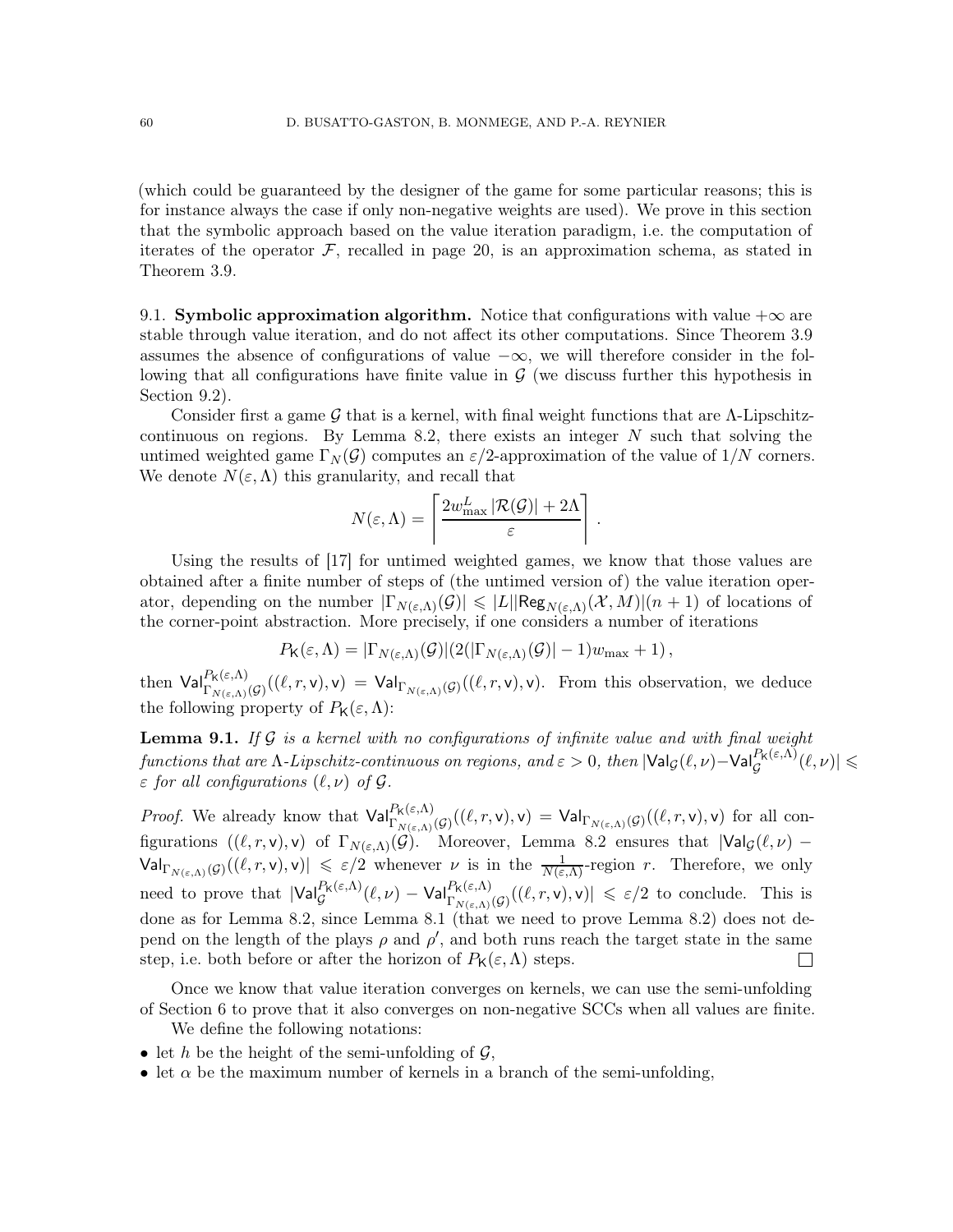• let  $(\Lambda_i)_{i\in\mathbb{N}}$  be a sequence of Lipschitz constants, defined by  $\Lambda'_0 = \Lambda$  and by

$$
\Lambda_{i+1} = \frac{\max(n-1,2)^{P_{\mathsf{K}}(\frac{\varepsilon}{\alpha},\Lambda_i)}-1}{\max(n-2,1)}w_{\max}^L + (n-1)^{P_{\mathsf{K}}(\frac{\varepsilon}{\alpha},\Lambda_i)}\Lambda_i,
$$

• a number of iterations  $P_+(\varepsilon,\Lambda) = h + \alpha (P_{\mathsf{K}}(\frac{\varepsilon}{\alpha}))$  $\frac{\varepsilon}{\alpha}, \Lambda_h) - 1$ ).

In the worst case,  $P_+(\varepsilon,\Lambda)$  can be non-elementary:  $P_{\mathsf{K}}(\frac{\varepsilon}{\alpha})$  $\frac{\varepsilon}{\alpha}$ ,  $\Lambda$ ) grows polynomially in  $\Lambda$ , so that  $\Lambda_h$  is a tower of  $\alpha$  exponentials.

<span id="page-60-0"></span>**Lemma 9.2.** If  $G$  is a non-negative SCC with no configurations of infinite value and with final weight functions that are  $\Lambda$ -Lipschitz-continuous on regions, and  $\varepsilon > 0$ , then  $|\mathsf{Val}_{\mathcal{G}}(\ell,\nu) - \mathsf{Val}_{\mathcal{G}}^{P_+(\varepsilon,\Lambda)}(\ell,\nu)| \leq \varepsilon$  for all configurations  $(\ell,\nu)$  of  $\mathcal{G}$ .

*Proof.* The idea is to unfold every kernel of the semi-unfolding game  $\mathcal{T}(\mathcal{G})$  according to its bound in Lemma [9.1.](#page-59-0) More precisely, consider a non-negative SCC  $\mathcal{G}$ , a precision  $\varepsilon$ , and an initial configuration  $(\ell_0, \nu_0)$ . Let  $\mathcal{T}(\mathcal{G})$  be its finite semi-unfolding (obtained from the labelled tree T, as in Section [6\)](#page-36-0), such that  $\mathsf{Val}_{\mathcal{G}}(\ell_0, \nu_0) = \mathsf{Val}_{\mathcal{T}(\mathcal{G})}((\tilde{\ell}_0, r_0), \nu_0)$ . Let  $\alpha$  be the maximum number of kernels along one of the branches of T.

We describe a bottom-up transformation of  $T$  into  $T'$ , that keeps track of the Lipschitz constants and the precision of the approximation, and define a new weighted timed game  $\mathcal{T}'(\mathcal{G})$  from T' by applying the method used to create  $\mathcal{T}(\mathcal{G})$  in Section [6.](#page-36-0)

Leaf nodes are left unchanged, with final weight functions that are Λ-Lipschitz-continuous on regions. Note that the associated state in  $\mathcal{T}(\mathcal{G})$  has the same value. For an internal node s of T (that gives rise to a single state  $(\ell, r)$  of  $\mathcal{T}(\mathcal{G})$ , or a kernel  $\mathsf{K}_{\ell,r}$ ), let us suppose that the value of all children s' of s in T' are  $\Lambda_i$ -Lipschitz-continuous on regions, for some  $\Lambda_i$ , and that they are  $\varepsilon_i$ -close to their values in  $\mathcal{T}(\mathcal{G})$ .

If s is a node of the form  $(\ell, r)$  (that is not part of a kernel), we keep it unchanged in T', and therefore by Lemma [8.4](#page-55-0) the value of s in  $\mathcal{T}'(\mathcal{G})$  is  $\varepsilon_i$ -close to its value in  $\mathcal{T}(\mathcal{G})$ , and is  $\max(\Lambda_i, |\textsf{wt}(\ell)| + (n-1)\Lambda_i)$ -Lipschitz-continuous on regions by Lemma [7.13.](#page-49-1)

If s is a node of the form  $\mathsf{K}_{\ell,r}$ , we replace it by an unfolding of  $\mathsf{K}_{\ell,r}$  of depth  $P_{\mathsf{K}}(\frac{\varepsilon}{\alpha})$  $\frac{\varepsilon}{\alpha}, \Lambda_i$ ), where P is the bound of Lemma [9.1](#page-59-0) for the kernel  $\mathsf{K}_{\ell,r}$ . Then, by Lemmas 9.1 and [8.4,](#page-55-0) the value of s in  $\mathcal{T}'(\mathcal{G})$  is  $\varepsilon_i + \frac{\varepsilon}{\alpha}$  $\frac{\varepsilon}{\alpha}$ -close to its value in  $\mathcal{T}(\mathcal{G})$ , and is  $\Lambda_{i+1}$ -Lipschitz-continuous on regions by Proposition [7.12,](#page-49-0) with

$$
\Lambda_{i+1} = \frac{\max(n-1,2)^{P_{\mathsf{K}}(\frac{\varepsilon}{\alpha},\Lambda_i)} - 1}{\max(n-2,1)} w_{\max}^L + (n-1)^{P_{\mathsf{K}}(\frac{\varepsilon}{\alpha},\Lambda_i)} \Lambda_i.
$$

In particular, note that  $P_{\mathsf{K}}(\frac{\varepsilon}{\alpha})$  $\frac{\varepsilon}{\alpha}, \Lambda_i$ ) is polynomial in  $\Lambda_i$ , therefore  $\Lambda_{i+1}$  is exponential in  $\Lambda_i$ . Since  $P_{\mathsf{K}}(\frac{\varepsilon}{\alpha})$  $\frac{\varepsilon}{\alpha}, \Lambda_i$ )  $\geq 1, \Lambda_{i+1}$  is greater than the  $\max(\Lambda_i, |\text{wt}(\ell)| + (n-1)\Lambda_i)$  expression obtained for non-kernel nodes. Thus, we can bound the Lipschitz constants globally by  $\Lambda_h$ , so that each kernel is unfolded for at most  $P_{\mathsf{K}}(\frac{\varepsilon}{\alpha})$  $\frac{\varepsilon}{\alpha}, \Lambda_h$ ) steps.

At the root of T', we recover a node whose value function in  $\mathcal{T}'(\mathcal{G})$  is  $\varepsilon$ -close to its value in  $\mathcal{T}(\mathcal{G})$ , and that is  $\Lambda_h$ -Lipschitz-continuous on regions.

Observe that  $\mathcal{T}'(\mathcal{G})$  is not a semi-unfolding, it is instead a (complete) unfolding of  $\mathcal{R}(\mathcal{G})$ , of a certain bounded depth  $P_+(\varepsilon,\Lambda)$  (at most  $(h-\alpha)$  plus  $\alpha$  times  $P_{\mathsf{K}}(\frac{\varepsilon}{\alpha})$  $\frac{\varepsilon}{\alpha}, \Lambda_h$ )).

Finally, let us show that the value computed by  $\text{Val}_{\mathcal{G}}^{P_+(\varepsilon,\Lambda)}$  on the root state  $(\tilde{\ell}_0, r_0)$ is bounded between  $\text{Val}_{\mathcal{G}}$  and  $\text{Val}_{\mathcal{T}'(\mathcal{G})}$ , which allows us to conclude. Consider  $\mathcal{T}''(\mathcal{G})$ , the (complete) unfolding of  $\mathcal{R}(\mathcal{G})$  with unfolding depth  $P_+(\varepsilon,\Lambda)$ , where kernels are also unfolded. By construction,  $\text{Val}_{\mathcal{T}''(\mathcal{G})}((\tilde{\ell}_0,r_0),\nu_0) = \text{Val}_{\mathcal{T}''(\mathcal{G})}^{P_+(\varepsilon,\Lambda)}((\tilde{\ell}_0,r_0),\nu_0)$ . Then, we can prove that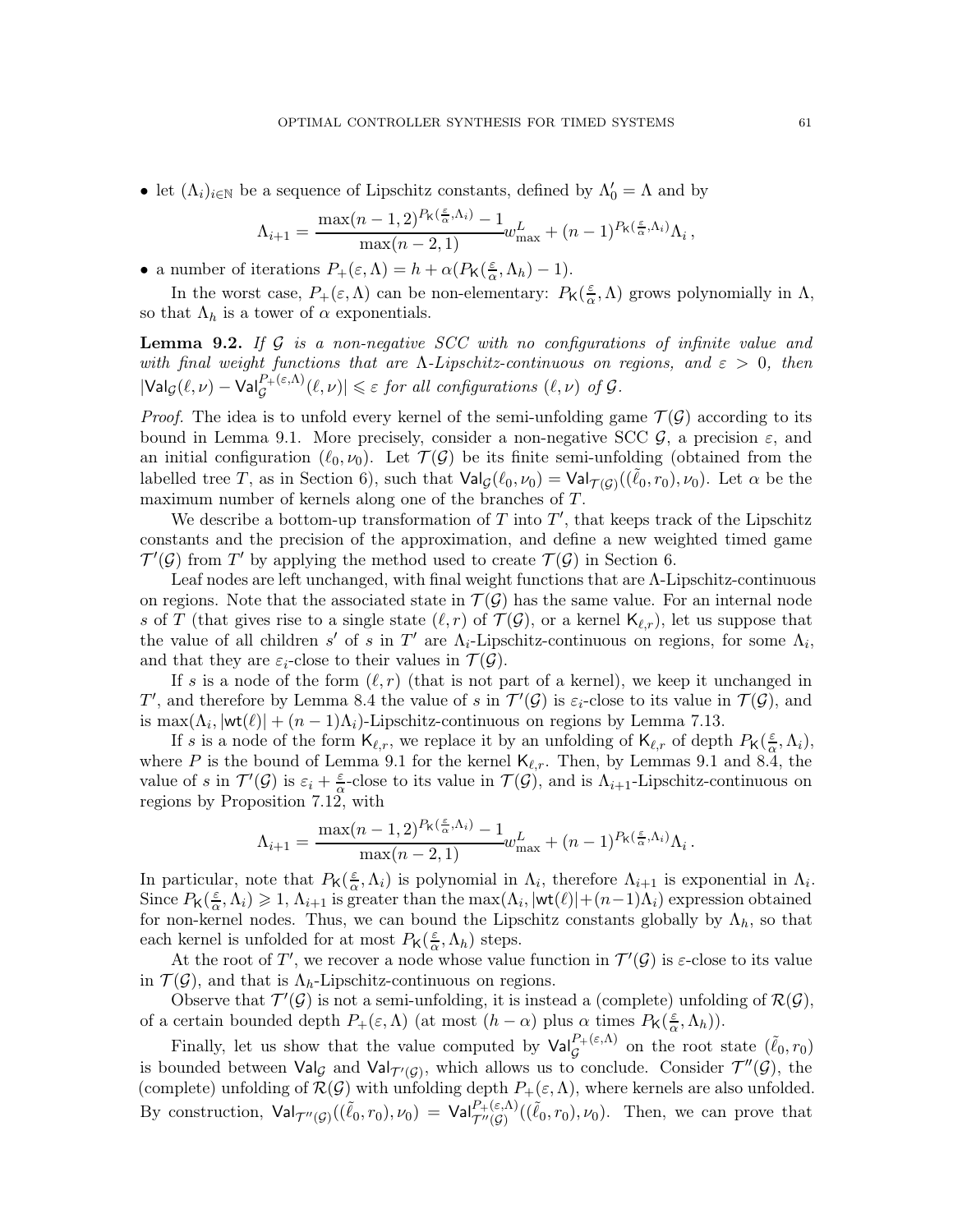$\mathsf{Val}^{P_+(\varepsilon,\Lambda)}_{\mathcal{T}''(\mathcal{G})}((\tilde{\ell}_0,r_0),\nu_0) = \mathsf{Val}^{P_+(\varepsilon,\Lambda)}_{\mathcal{G}}(\ell_0,\nu_0)$  (same strategies at bounded horizon  $P_+(\varepsilon,\Lambda)$ ), which implies  $\mathsf{Val}_{\mathcal{G}}(\ell_0,\nu_0) = \mathsf{Val}_{\mathcal{R}(\mathcal{G})}((\ell_0,r_0),\nu_0) \leqslant \mathsf{Val}_{\mathcal{T}''(\mathcal{G})}((\tilde{\ell}_0,r_0),\nu_0)$  (the function  $\mathsf{Val}^k$ decreases monotonously as  $k$  increases). By another monotonicity argument, we can also prove  $\mathsf{Val}_{\mathcal{T}''(\mathcal{G})}((\tilde{\ell}_0,r_0),\nu_0) \leqslant \mathsf{Val}_{\mathcal{T}'(\mathcal{G})}((\tilde{\ell}_0,r_0),\nu_0)$ : the tree  $\mathcal{T}''(\mathcal{G})$  contains  $\mathcal{T}'(\mathcal{G})$  as a prefix, and therefore one can construct  $\mathcal{T}'(\mathcal{G})$  from  $\mathcal{T}''(\mathcal{G})$  by replacing sub-trees of  $\mathcal{T}''(\mathcal{G})$  by stopped leaves of final weight  $+\infty$  (remember that we are in a non-negative SCCs). Bringing everything together we obtain  $|\text{Val}_{\mathcal{G}}^{P_+(\varepsilon,\Lambda)}(\ell_0,\nu_0) - \text{Val}_{\mathcal{G}}(\ell_0,\nu_0)| \leqslant \varepsilon$ .  $\Box$ 

Proving the same property on non-positive SCCs requires more work, because the semiunfolding gives final weight  $-\infty$  to stop leaves, which does not integrate well with value iteration (initialisation at  $+\infty$  on non-target states). However, by unfolding those SCCs slightly more (at most  $|\mathcal{R}(G)|$  more steps), we can obtain the desired property with a similar bound  $P_-(\varepsilon,\Lambda) = h + |\mathcal{R}(\mathcal{G})| + \alpha (P_{\mathsf{K}}(\frac{\varepsilon}{\alpha}))$  $\frac{\varepsilon}{\alpha}, \Lambda_{h+|\mathcal{R}(\mathcal{G})|})-1).$ 

<span id="page-61-0"></span>**Lemma 9.3.** If G is a non-positive SCC with no configurations of infinite value and with final weight functions that are  $\Lambda$ -Lipschitz-continuous on regions, and  $\varepsilon > 0$ , then  $|\text{Val}_G(\ell, \nu) \mathsf{Val}_{\mathcal{G}}^{P_-(\varepsilon,\Lambda)}(\ell,\nu) \leq \varepsilon$  for all configurations  $(\ell,\nu)$  of  $\mathcal{G}$ .

*Proof.* Consider a non-positive SCC  $\mathcal{G}$ , a precision  $\varepsilon$ , and an initial configuration  $(\ell_0, \nu_0)$ . Let  $\mathcal{T}(\mathcal{G})$  be its finite semi-unfolding (obtained from the labelled tree T, as in Section [6\)](#page-36-0), such that  $\mathsf{Val}_{\mathcal{G}}(\ell_0, \nu_0) = \mathsf{Val}_{\mathcal{T}(\mathcal{G})}((\tilde{\ell}_0, r_0), \nu_0).$ 

We now change  $T$ , by adding a subtree under each stopped leaf: the complete unfolding of  $\mathcal{R}(\mathcal{G})$ , starting from the stopped leaf, of depth  $|\mathcal{R}(\mathcal{G})|$ . Let us name  $T^+$  this unfolding tree. We then construct  $\mathcal{T}^+(\mathcal{G})$  as before, based on  $T^+$ . Since we are in a non-positive SCC,  $\mathcal{T}^+(\mathcal{G})$  must have final weight  $-\infty$  on its stopped leaves. It is easy to see that  $\mathsf{Val}_\mathcal{G}(\ell_0,\nu_0) = \mathsf{Val}_{\mathcal{T}^+(\mathcal{G})}((\tilde{\ell}_0,r_0),\nu_0)$  still holds (the proof of Lemma [9.2](#page-60-0) was based on branches being long enough, and we increased the lengths). We now perform a small but crucial change: the final weight of stopped leaves in  $\mathcal{T}^+(\mathcal{G})$  is set to  $+\infty$  instead of  $-\infty$ . Trivially  $\mathsf{Val}_{\mathcal{T}(\mathcal{G})}((\tilde{\ell}_0,r_0),\nu_0) \leqslant \mathsf{Val}_{\mathcal{T}^+(\mathcal{G})}((\tilde{\ell}_0,r_0),\nu_0)$  (we increased the final weight function). Let us prove that

$$
\mathsf{Val}_{\mathcal{T}^+(\mathcal{G})}((\tilde{\ell}_0,r_0),\nu_0) \leqslant \mathsf{Val}_{\mathcal{T}(\mathcal{G})}((\tilde{\ell}_0,r_0),\nu_0)\,.
$$

For a fixed  $\eta > 0$ , consider  $\sigma_{\text{Min}}$  an  $\eta$ -optimal strategy for player Min in  $\mathcal{T}(\mathcal{G})$ . Let us define  $\sigma_{Min}^+$ , a strategy for Min in  $\mathcal{T}^+(\mathcal{G})$ , by making the same choice as  $\sigma_{Min}$  on the common prefix tree, and once a node that is a stopped leaf in  $\mathcal{T}(\mathcal{G})$  is reached, we switch to a positional attractor strategy of Min towards target states. Consider any strategy  $\sigma_{\mathsf{Max}}^+$  of Max in  $\mathcal{T}^+(\mathcal{G})$ , and let  $\sigma_{\text{Max}}$  be its projection in  $\mathcal{T}(\mathcal{G})$ . Let  $\rho^+$  denote the (maximal) play

$$
\mathsf{play}_{\mathcal{T}^+(\mathcal{G})}(((\ell_0,r_0),\nu_0),\sigma_\mathsf{Min}^+,\sigma_\mathsf{Max}^+)),
$$

and  $\rho$  be play  $\tau(g)(((\ell_0, r_0), \nu_0), \sigma_{\text{Min}}, \sigma_{\text{Max}}))$ . By construction,  $\rho^+$  does not reach a stopped leaf in  $\mathcal{T}^+(\mathcal{G})$ . If the play  $\rho^+$  stays in the common prefix tree of T and  $T^+$ , then  $\rho = \rho^+$ , and

$$
\mathsf{wt}_{\mathcal{T}^+(\mathcal{G})}(\rho^+) \leqslant \mathsf{Val}_{\mathcal{T}(\mathcal{G})}((\tilde{\ell}_0,r_0),\nu_0) + \eta\,.
$$

If it does not, then  $\rho^+$  has a prefix that reaches a stopped leaf in  $\mathcal{T}(\mathcal{G})$ : this must be  $\rho$ . This implies (see Lemma [6.4\)](#page-38-1) that

$$
\mathsf{wt}_{\mathcal{T}^+(\mathcal{G})}(\rho^+) < -|\mathcal{R}(\mathcal{G})| w_{\max} - w_{\max}^{\mathbf{t}} \leqslant \mathsf{Val}_{\mathcal{T}(\mathcal{G})}((\tilde{\ell}_0,r_0), \nu_0) \,.
$$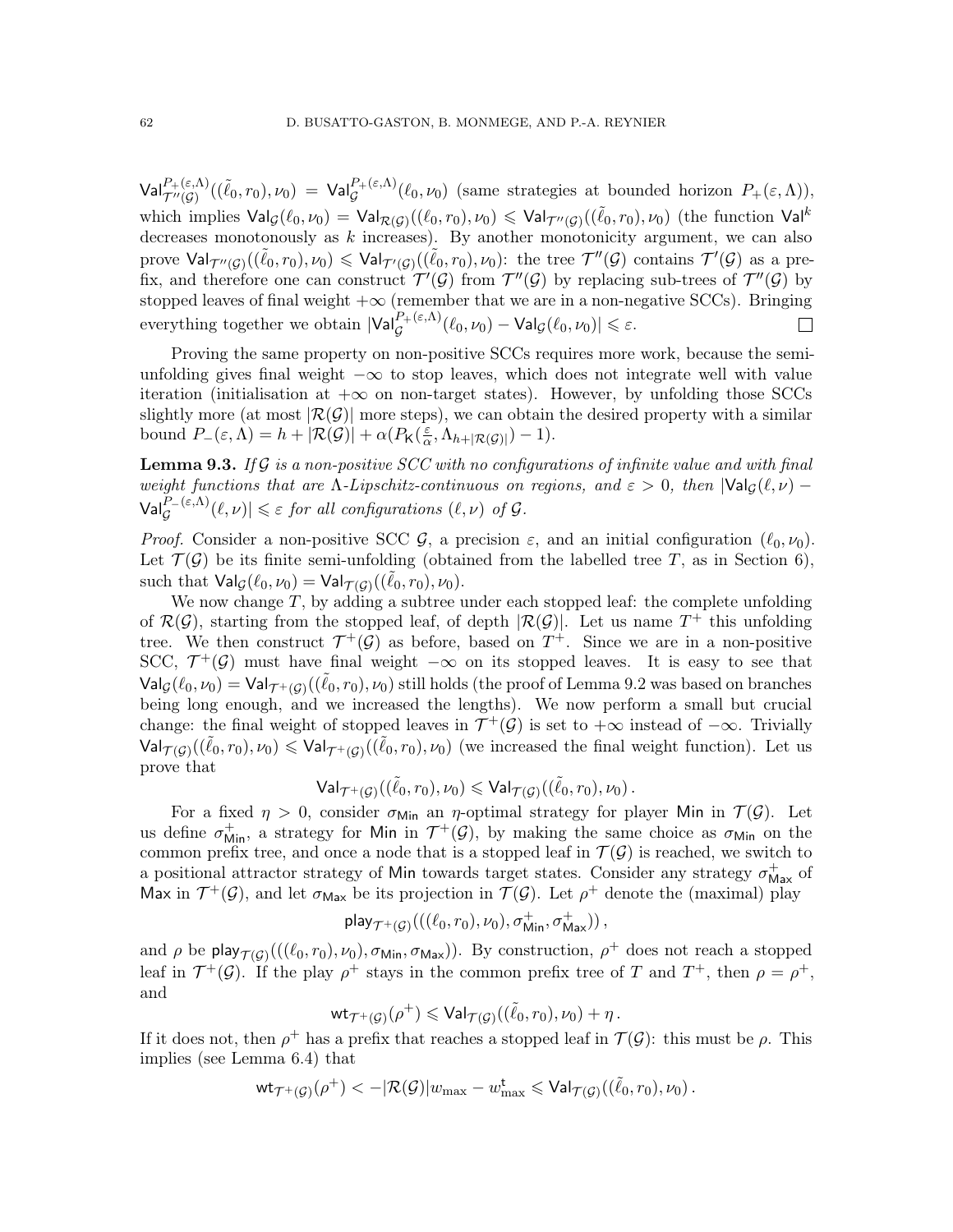Since this holds for all  $\eta > 0$ , we proved  $\mathsf{Val}_{\mathcal{T}^+(\mathcal{G})}((\tilde{\ell}_0,r_0),\nu_0) \leq \mathsf{Val}_{\mathcal{T}(\mathcal{G})}((\tilde{\ell}_0,r_0),\nu_0)$ , which finally implies that the two values are equal.

Then, we can follow the proof of Lemma [9.2](#page-60-0) (with  $T^+$  and  $\mathcal{T}^+(\mathcal{G})$  instead of T and  $\mathcal{T}(\mathcal{G})$  in order to conclude.  $\mathbf{L}$ 

Now, if we are given an almost-divergent WTG G and a precision  $\varepsilon$ , we can add the bounds for value iteration obtained from each SCC by Lemmas [9.2](#page-60-0) and [9.3,](#page-61-0) and obtain a final bound P such that for all  $k \geqslant P$ ,  $\text{Val}_{\mathcal{G}}^k$  is an  $\varepsilon$ -approximation of  $\text{Val}_{\mathcal{G}}$ . This concludes the proof of Theorem [3.9.](#page-24-1)

Remark. We note that one can get a (non-elementary) upper bound for P without constructing the semi-unfolding nor the region game, by using the inequalities  $|\mathcal{R}(\mathcal{G})| \leq L |n!(2M)^n$ ,  $|\Gamma_{N(\varepsilon,\Lambda)}(\mathcal{G})| \leqslant |L|n!(2N(\varepsilon,\Lambda)M)^n(n+1)$  and  $\alpha \leqslant h \leqslant |\mathcal{R}(\mathcal{G})|(3|\mathcal{R}(\mathcal{G})|w_{\max}+2w_{\max}^{\mathbf{t}}+2)+1$ to fix global values for  $\alpha = h$ , followed by observing  $P_+(\varepsilon,\Lambda) \leq P_-(\varepsilon,\Lambda)$  so that  $P \leq$  $|\mathcal{R}(\mathcal{G})|P_-(\varepsilon,\Lambda).$ 

<span id="page-62-1"></span>9.2. Discussion. This symbolic procedure avoids the three drawbacks (SCC decomposition, sequential analysis of the SCCs, and refinement of the granularity of regions) of the previous approximation schema if we assume that no configuration has value  $-\infty$ . However, computing the number of steps  $P$  of Theorem [3.9](#page-24-1) is non-elementary, with an upper bound complexity that is of the order of a tower of  $\alpha$  exponentials, with  $\alpha$  exponential in the size of the input WTG. Instead, we could directly launch the value iteration algorithm on the game  $G$ , and stop the computation whenever we are satisfied enough by the approximation computed: however, there are no formal guarantees whatsoever on the quality of the approximation before the number of steps  $P$  given above.

If G is not guaranteed to be free of configurations of value  $-\infty$ , then we must first perform the SCC decomposition of  $\mathcal{R}(\mathcal{G})$ , and, as  $\mathcal{G}$  is almost-divergent, identify and remove regions whose value is  $-\infty$ , by Proposition [5.5.](#page-35-0) Then, we can apply the value iteration algorithm.

We also note that if  $\mathcal G$  is a divergent WTG, the unfolding of kernels is not needed, so that Lemmas [9.2](#page-60-0) and [9.3](#page-61-0) construct bounds  $P_+(\varepsilon,\Lambda)$  and  $P_-(\varepsilon,\Lambda)$  allowing one to compute the exact values of G. Moreover, these bounds become exponential in the size of  $\mathcal G$  instead of being non-elementary, so that the overall complexity of the symbolic algorithm is 3- EXPTIME, matching the result of Section [8.](#page-52-0)

As a final remark, notice that our correctness proof strongly relies on Section [8.2,](#page-52-3) and thus would not hold with the approximation schema of [\[12\]](#page-71-2) (which does not preserve the continuity on regions of the computed value functions, in turn needed to define final weights on  $\frac{1}{N(\varepsilon,\Lambda)}$ -corners).

## 10. Strategy synthesis

<span id="page-62-0"></span>We are also interested in the synthesis problem, that asks for an  $\varepsilon$ -optimal strategy of Min. In this section, we will prove the following result:

<span id="page-62-2"></span>**Theorem 10.1.** Let  $\varepsilon > 0$  and let G be a divergent WTG. We can compute in triple exponential time an  $\varepsilon$ -optimal strategy for Min.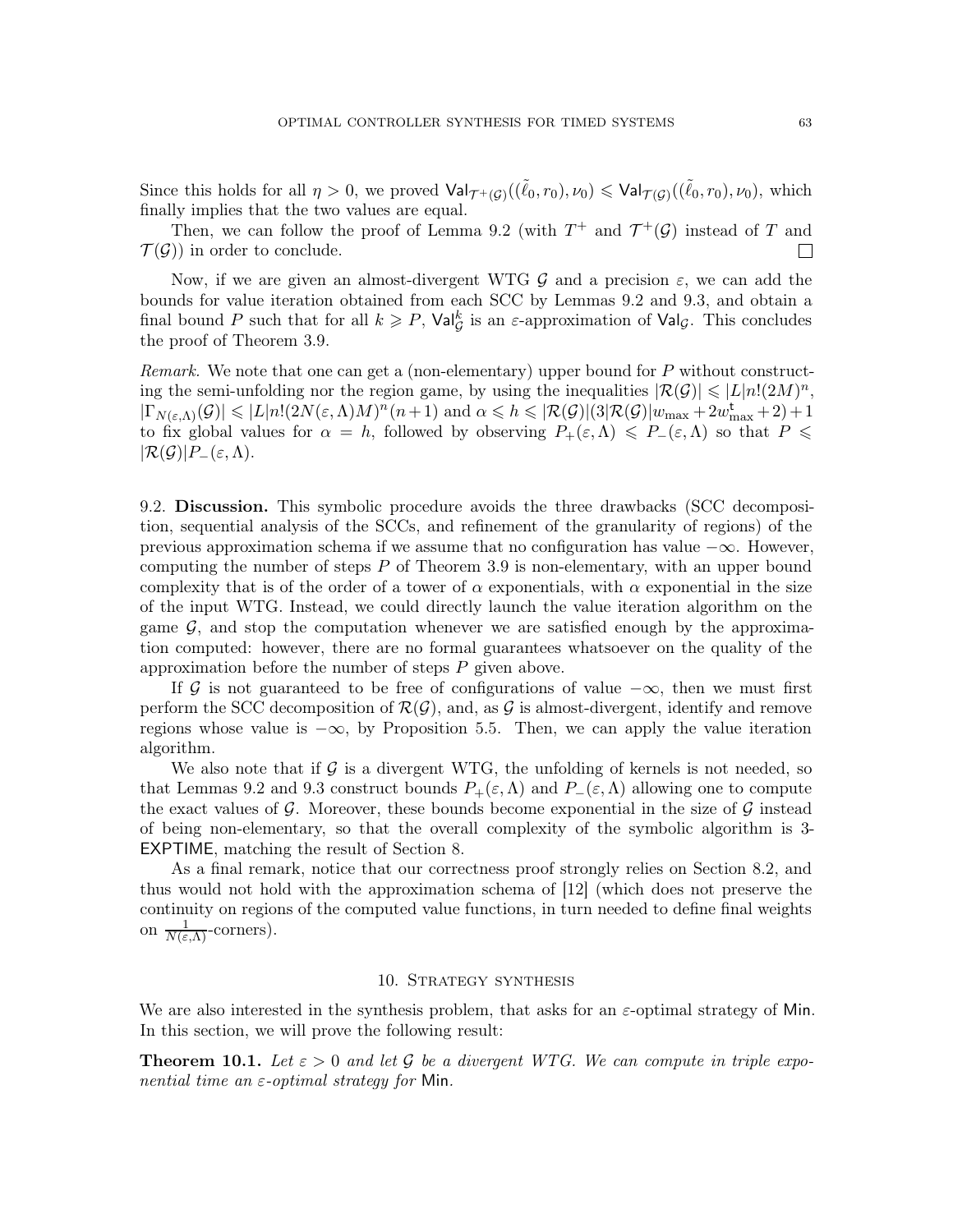Recall that in the value iteration algorithm of Section [2.8,](#page-18-0) one step of the game is summarised by the operator  $\mathcal F$  mapping each value function  $V$  to a value function  $V' =$  $\mathcal{F}(V)$  defined by

<span id="page-63-0"></span>
$$
\mathbf{V}_{\ell}'(\nu) = \begin{cases}\n\text{fwt}(\ell, \nu) & \text{if } \ell \in L_{\mathsf{t}} \,, \\
\sup_{(\ell, \nu) \xrightarrow{d, e} (\ell', \nu')} [d \cdot \text{wt}(\ell) + \text{wt}(e) + V_{\ell'}(\nu')] & \text{if } \ell \in L_{\text{Max}} \,, \\
\inf_{(\ell, \nu) \xrightarrow{d, e} (\ell', \nu')} [d \cdot \text{wt}(\ell) + \text{wt}(e) + V_{\ell'}(\nu')] & \text{if } \ell \in L_{\text{Min}} \,. \n\end{cases} \tag{10.1}
$$

Intuitively,  $\varepsilon$ -optimal strategies can be extracted from the value iteration operator, by mapping each play that ends in  $(\ell, \nu)$  with  $\ell \in L_{\text{Min}}$  to a choice  $(d, e)$  such that the transition  $(\ell, \nu) \stackrel{d,e}{\longrightarrow} (\ell', \nu')$  is  $\varepsilon$ -optimal. However, the choice depends on the step i in the value iteration computation. Formally, if A is a set, f is a mapping from A to  $\mathbb{R}_{\infty}$  and  $\varepsilon > 0$ , let  $\arg\inf_{a\in A} f(a)$  denote the set of elements  $a^* \in A$  such that  $f(a^*) \leq \inf_{a\in A} f(a) + \varepsilon$ . Then, let us name  $\sigma_{\text{Min}}^{i,\varepsilon}$  a strategy defined from the application of [\(10.1\)](#page-63-0) in  $V^i = \mathcal{F}(V^{i-1})$ , so that for all finite plays  $\rho$  ending in  $(\ell, \nu)$  and  $\ell \in L_{\text{Min}}$ ,

<span id="page-63-1"></span>
$$
\sigma_{\text{Min}}^{i,\varepsilon}(\rho) \in \operatorname{arginf}_{(\ell,\nu)}^{\varepsilon} \frac{d}{d} \mathcal{L}_{(\ell',\nu')} \left( d \cdot \text{wt}(\ell) + \text{wt}(e) + V_{\ell'}^{i-1}(\nu') \right) \tag{10.2}
$$

Now, let  $\sigma_{\text{Min}}^{\star,i,\varepsilon}$  denote a strategy that maps every finite play  $\rho$  ending in  $L_{\text{Min}} \setminus L_{\text{t}}$  to  $(d, e) = \sigma_{\text{Min}}^{j, \varepsilon}(\rho), \text{ with } j = \max(0, i - |\rho|).$ 

<span id="page-63-2"></span>**Proposition 10.2.** The strategy  $\sigma_{\text{Min}}^{*,i,\varepsilon}$  is  $\varepsilon i$ -optimal for Min during the first i steps:

$$
|\mathsf{Val}^{i}((\ell,\nu),\sigma^{\star,i,\varepsilon/i}_{\mathsf{Min}})-\mathsf{Val}^{i}(\ell,\nu)| \leqslant \varepsilon
$$

*Proof.* Let us show by induction on i that for all configurations  $(\ell, \nu)$  in  $\mathcal{G}$ ,  $\mathsf{Val}_{\mathcal{G}}^i((\ell, \nu), \sigma_{\text{Min}}^{\star, i, \varepsilon}) \leq$  $V_{\ell}^{i}(\nu) + \varepsilon i$ . If  $i = 0$ , both sides are equal to either  $+\infty$  or to fwt $(\ell, \nu)$  if  $\ell \in L_{t}$ . Let us assume that  $\mathsf{Val}^{i-1}_\mathcal{G}((\ell,\nu),\sigma^{\star,i-1,\varepsilon}_\mathsf{Min}) \leqslant V^{i-1}_\ell$  $\zeta_{\ell}^{i-1}(\nu)+\varepsilon(i-1).$ 

We note that for all strategies  $\sigma_{\text{Min}}$ , if  $\ell \in L_{\text{Max}}$  then

$$
\mathsf{Val}^i_\mathcal{G}((\ell,\nu),\sigma_{\mathsf{Min}}) = \sup_{(\ell,\nu) \xrightarrow{d,e} (\ell',\nu')} \left[ d \cdot \mathsf{wt}(\ell) + \mathsf{wt}(e) + \mathsf{Val}^{i-1}_\mathcal{G}((\ell',\nu'),\sigma'_{\mathsf{Min}}) \right],
$$

where  $\sigma'_{\text{Min}}$  appends  $(\ell, \nu) \stackrel{d,e}{\longrightarrow} (\ell', \nu')$  in front of paths and then calls  $\sigma_{\text{Min}}$ . In particular, if  $\sigma_{\text{Min}} = \sigma_{\text{Min}}^{\star,i,\varepsilon}$  then  $\sigma_{\text{Min}}'$  matches the definition of  $\sigma_{\text{Min}}^{\star,i-1,\varepsilon}$ . Then,  $\text{Val}_{\mathcal{G}}^{i}((\ell,\nu),\sigma_{\text{Min}}^{\star,i,\varepsilon})$  $V_{\ell}^{i}(\nu)+\varepsilon(i-1).$ 

Similarly, if  $\ell \in L_{\text{Min}} \backslash L_t$  then

$$
\mathsf{Val}_{\mathcal{G}}^{i}((\ell,\nu),\sigma_{\mathsf{Min}}) = d \cdot \mathsf{wt}(\ell) + \mathsf{wt}(e) + \mathsf{Val}_{\mathcal{G}}^{i-1}((\ell',\nu'),\sigma_{\mathsf{Min}}')
$$

where  $(\ell, \nu) \stackrel{d,e}{\longrightarrow} (\ell', \nu')$  is the decision made by  $\sigma_{\text{Min}}$  on  $(\ell, \nu)$  and  $\sigma'_{\text{Min}}$  appends  $(\ell, \nu) \stackrel{d,e}{\longrightarrow}$  $(\ell',\nu')$  in front of paths and then calls  $\sigma_{\mathsf{Min}}.$  Then,

$$
\mathsf{Val}_{\mathcal{G}}^{i}((\ell,\nu),\sigma^{\star,i,\varepsilon}_{\mathsf{Min}}) - \varepsilon \leq d \cdot \mathsf{wt}(\ell) + \mathsf{wt}(e) + \mathsf{Val}_{\mathcal{G}}^{i-1}((\ell',\nu'),\sigma^{\star,i-1,\varepsilon}_{\mathsf{Min}}) \leq \mathbf{V}_{\ell}^{i}(\nu) + \varepsilon(i-1)
$$
  
Finally, if  $\ell \in L_{\mathsf{t}}$  then  $\mathsf{Val}_{\mathcal{G}}^{i}((\ell,\nu),\sigma^{\star,i,\varepsilon}_{\mathsf{Min}}) = \mathbf{V}_{\ell}^{i}(\nu) = \mathsf{fwt}(\ell,\nu).$ 

We now explain how to extract some strategies  $\sigma_{\text{Min}}^{i,\varepsilon}$  from the partition functions, in order to solve the synthesis problems on acyclic and divergent games (games where a known  $i \in \mathbb{N}$  implies  $\mathsf{Val} = \mathsf{Val}^i$ ).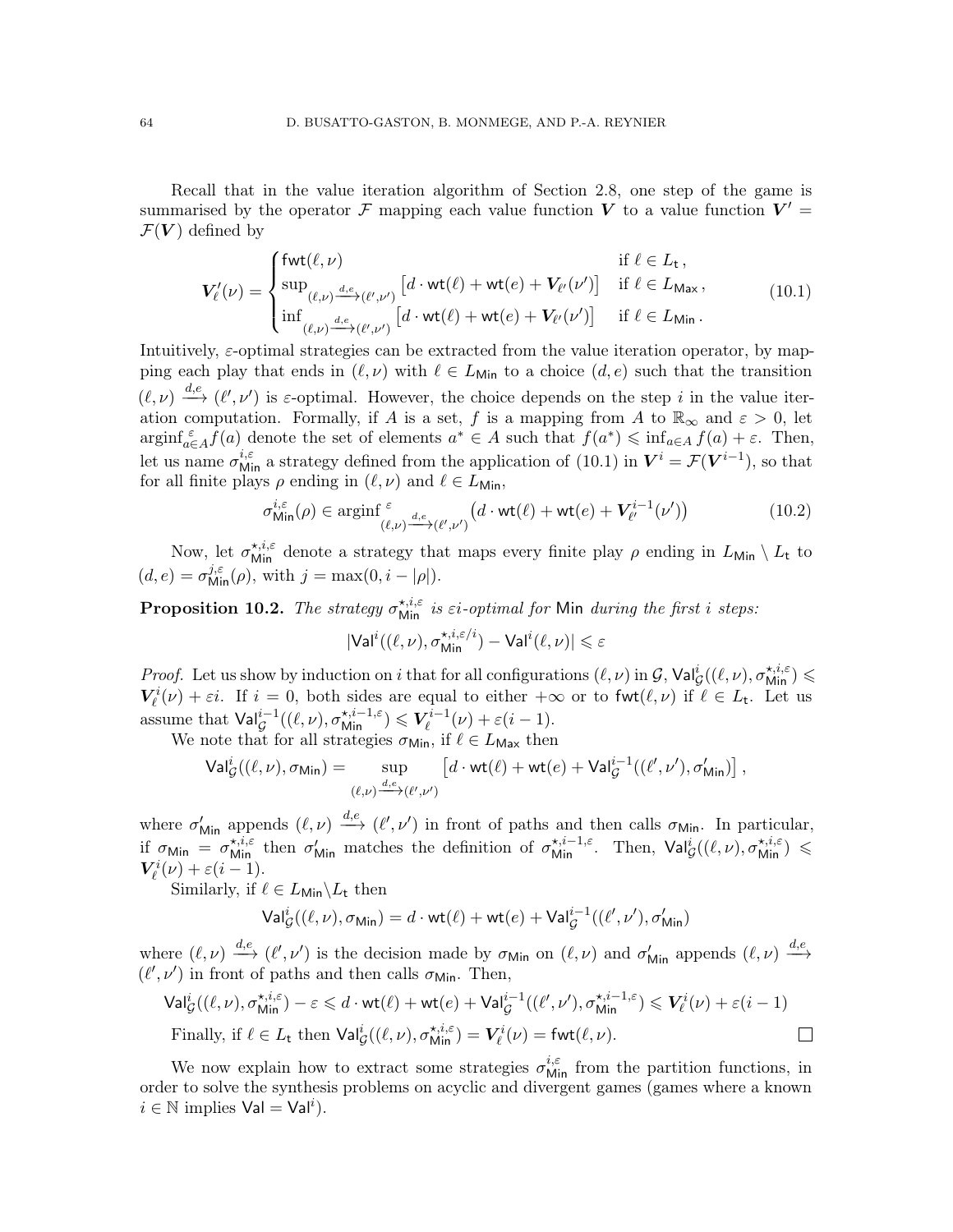We will use affine inequalities over  $n+1$  variables to encode constraints on the choice of delays. Formally, an affine delay inequality is an equation I of the form  $a_d d \prec a_1 x_1 + \cdots$  $a_n x_n + b$ , with all  $a_i$ , b and  $a_d$  integers of  $\mathbb{Z}$ ,  $a_d \neq 0$  and  $\prec \in \{<,\leqslant\}$ . We say that I is a lower bound if  $a_d < 0$ , and that it is an upper bound if  $a_d > 0$ .

**Definition 10.3.** A partition strategy function S defined over a partition  $P$  is a mapping from the base cells of P to a tuple  $(e, I_1, I_u, p)$ , where e is an edge of G,  $I_1$  and  $I_u$  are two affine delay inequalities that are respectively lower and upper bounds, and finally  $p \in \{1, u\}$ selects one of the two.

Given a precision  $\varepsilon > 0$ , a partition strategy function encodes a mapping from  $c_P$ to pairs  $(e, d^{\varepsilon})$  denoted  $[[S]]^{\varepsilon}$ , with  $e \in E$  and  $d^{\varepsilon} \in \mathbb{R}_{\geqslant 0}$ . Let  $\nu \in c_P$  and  $S([\nu]_P)$  be equal to  $(e, I_1, I_u, p)$ , with  $I_1$  defined by  $a_d \mathbf{d} \prec a_1 \mathbf{x}_1 + \cdots + a_n \mathbf{x}_n + b$  and  $I_u$  defined by  $a'_d$ **d** ≺'  $a'_1$ **x**<sub>1</sub> + · · · +  $a'_n$ **x**<sub>n</sub> + *b'*. Let  $D \subseteq \mathbb{R}_{\geqslant 0}$  denote the interval of delays **d** that satisfy both  $a_{\mathbf{d}}\mathbf{d} \prec a_1\nu(\mathbf{x}_1) + \cdots + a_n\nu(\mathbf{x}_n) + b$  and  $a'_{\mathbf{d}}\mathbf{d} \prec' a'_1\nu(\mathbf{x}_1) + \cdots + a'_n\nu(\mathbf{x}_n) + b'$ . We denote by  $d_{\mathbf{l}}$ and  $d_{\mathbf{u}}$  the lower and upper bounds of D. Let  $D^{\varepsilon}$  denote  $D \cap (d_{\mathbf{l}} - \varepsilon, d_{\mathbf{l}} + \varepsilon)$  if  $p = \mathbf{l}$ , and  $D \cap (d_{\mathbf{u}} - \varepsilon, d_{\mathbf{u}} + \varepsilon)$  if  $p = \mathbf{u}$ . We denote by  $d_{\mathbf{u}}^{\varepsilon}$  and  $d_{\mathbf{u}}^{\varepsilon}$  the lower and upper bounds of  $D^{\varepsilon}$ . Then,  $\llbracket S \rrbracket^{\varepsilon}(\nu) = (e, d^{\varepsilon})$  with  $d^{\varepsilon} = \frac{d^{\varepsilon}_1 + d^{\varepsilon}_2}{2} \in D^{\varepsilon}$ .

We argue that partition strategy functions can be used to compute a positional strategy  $\sigma_{\text{Min}}^{i,\varepsilon}$  given an encoding of  $\text{Val}_{\mathcal{G}}^{i-1}$  as partition functions, so that [\(10.2\)](#page-63-1) holds.

We assume that for all  $\ell \in L$ ,  $V_{\ell}^{i}$  is piecewise affine with finitely many pieces and is Λ-Lipschitz-continuous over regions. By Proposition [7.12,](#page-49-0) we know that  $\Lambda$  is at most exponential in the size of  $\mathcal G$  and i.

**Proposition 10.4.** For all  $\varepsilon > 0$  and  $i \in \mathbb{N}_{>0}$ , we can compute in time doubly-exponential in i and exponential in the size of G a partition  $P^i_\ell$  and a partition strategy function  $S^i_\ell$  for each location  $\ell \in L_{\text{Min}} \backslash L_t$ , so that  $\llbracket S^i_{\ell} \rrbracket^{\frac{\varepsilon}{\Lambda}}(\nu) = \sigma_{\text{Min}}^{i,\varepsilon}(\ell,\nu)$ .

*Proof.* In Section [7,](#page-40-2) we detailed how to compute piecewise affine value functions  $(P_{\ell}^i, F_{\ell}^i)$ encoding  $V^i_\ell$  for all locations  $\ell$  and a fixed horizon i. We will now explain how  $S^i_\ell$  can be obtained as a side-product of the step  $V^i = \mathcal{F}(V^{i-1})$ .

Recall that if  $\ell \in L_{\text{Min}} \backslash L_{\text{t}}$ , it holds that

$$
\boldsymbol{V}_{\ell}^i = \min_{e = (\ell, g, \mathcal{Y}, \ell')} \mathsf{Pre}_e(\mathsf{Guard}_g(\mathsf{Unreset}_{\mathcal{Y}}(\boldsymbol{V}_{\ell'}^{i-1})))
$$

where e ranges over the edges in G that starts from  $\ell$ . We can identify, for every base cell c of the resulting partition  $P_{\ell}^{i}$ , an edge e so that  $V_{\ell}^{i}$  restricted to domain c is equal to  $\mathsf{Pre}_e(\mathsf{Guard}_g(\mathsf{Unreset}_{\mathcal{Y}}(V^{i-1}_{\ell'})$  $(\ell^{i-1}_{\ell'}))$ . This is the edge that  $S_{\ell}^{i}$  will play on c. For the choice of delay, let us explain how to obtain the delay inequalities  $I_1$  and  $I_u$ , and the selection choice  $p$ , from the computation of Pre $_e$ .

Let  $(P,F)$  be an atomic tube partition encoding  $\mathsf{Guard}_g(\mathsf{Unreset}_{\mathcal{Y}}(V^{i-1}_{\ell'})$  $\binom{n-1}{\ell'}$ ). If  $c_b$  is a base cell of P, recall that  $\mathcal{C}_{c_b}$  is the set of cells reachable from  $c_b$  by time elapse, and that if  $c \in C_{c_b}, \mathcal{B}_{c_b}(c)$  is the set of borders of c reachable from  $c_b$  by time-elapse. In particular,  $\mathcal{B}_{c_b}(c)$ contains either one non-diagonal border (a single choice of delay reaches c from any  $\nu \in c_b$ ) or two non-diagonal borders (in which case there is a range of delays reaching  $c$ ). Then,  $\text{Pre}_e(\llbracket F \rrbracket)$  restricted to domain  $c_b$  equals  $\min(\llbracket F \rrbracket, \min_{c \in \mathcal{C}_{c_b}} \min_{B \in \mathcal{B}_{c_b}(c)} [\text{Pre}_{e,c,B}(F)]$ ). These minimum operators are applied over piecewise affine value functions, and we can identify, for every base cell  $c'$  of the output, the arguments that optimise them. In particular, the base cells c' where  $\text{Pre}_e(\llbracket F \rrbracket) = \llbracket F \rrbracket$  correspond to a choice of delay zero, so that  $S^i_{\ell}$  maps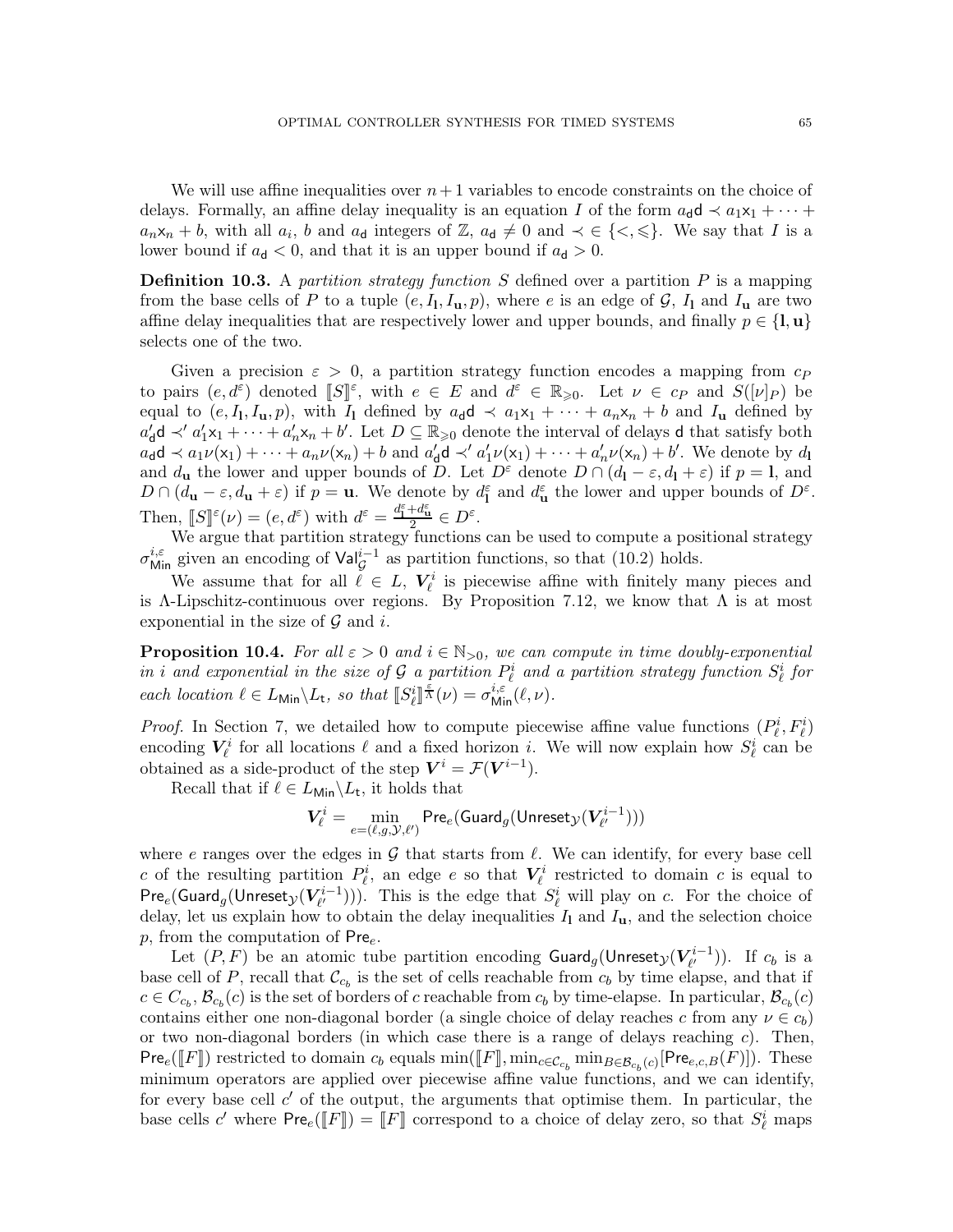c' to  $(e, -d \le 0, d \le 0, l)$ . Alternatively, the base cells c' where Pre<sub>e</sub>([F]] = Pre<sub>e,c,B</sub>(F) for some  $c \in \mathcal{C}_{c_b}$  and some  $B \in \mathcal{B}_{c_b}(c)$  correspond, for all  $\nu \in c'$ , to a choice of delay arbitrarily close to  $d_{\nu,B}$ , the delay that lets valuation  $\nu$  reach  $||B||$  by time-elapse. Recall that if B is described by  $a_1x_1 + \cdots + a_nx_n + b = 0$  and  $A = a_1 + \cdots + a_n$ , then

$$
-Ad_{\nu,B} = a_1 \cdot \nu(\mathsf{x}_1) + \dots + a_n \cdot \nu(\mathsf{x}_n) + b
$$

There are now two cases. If  $\mathcal{B}_{c_b}(c) = \{B\}$ , then  $S^i_{\ell}$  maps  $c'$  to  $(e, I_1, I_u, I)$ , with  $I_1$  defined by  $-Ad \leq a_1x_1+\cdots+a_nx_n+b$  and  $I_u$  defined by  $Ad \leq -a_1x_1-\cdots-a_nx_n-b$ . Otherwise  $\mathcal{B}_{c_b}(c)$  =  ${B_1, B_1}$ , with  $B_1$  the lower border and  $B_u$  the upper one.<sup>[19](#page-65-1)</sup> As  $B_1$  and  $B_u$  are borders of c, they correspond to affine inequalities  $a_1x_1 + \cdots + a_nx_n + b \prec 0$  and  $a'_1x_1 + \cdots + a'_nx_n + b' \prec' 0$ , respectively. Let  $A = a_1 + \cdots + a_n$  and  $A' = a'_1 + \cdots + a'_n$ . We let  $I_1$  be defined by  $-A\mathbf{d} \prec a_1\mathbf{x}_1 + \cdots + a_n\mathbf{x}_n + b$  and  $I_\mathbf{u}$  be defined by  $\overline{A'}\mathbf{d} \prec' -a'_1\mathbf{x}_1 - \cdots - a'_n\mathbf{x}_n - b'$ . Then we let  $S_{\ell}^{i}$  map  $c'$  to  $(e, I_1, I_u, p)$ , where  $p = 1$  if  $B = B_1$  and  $p = u$  if  $B = B_u$ .

It follows that  $[[S^i_{\ell}]]^{\epsilon}(\nu)$  corresponds to a choice of edge e and delay d from  $(\ell, \nu)$  leading to a valuation  $(\ell', \nu')$ , so that  $\|(\nu + d) - (\nu + d_{\nu,B})\|_{\infty} < \varepsilon$ , with  $d_{\nu,B}$  the optimal delay for minimizing the Pre<sub>e</sub> step. As the output piecewise affine functions are Λ-Lipschitzcontinuous over regions,  $|V_{\ell}^{i}(\nu+d)-V_{\ell}^{i}(\nu+d_{\nu,B})| < \Lambda \varepsilon$ . Then by definition of Pre<sub>e</sub> we obtain

$$
\llbracket S^i_\ell \rrbracket^\varepsilon(\nu) \in \mathop{\rm arginf}\nolimits_{(\ell,\nu) \xrightarrow{d,e} (\ell',\nu')} \bigl(d \cdot {\rm wt}(\ell) + {\rm wt}(e) + V^{i-1}_{\ell'}(\nu')\bigr)
$$

 $\Box$ 

By Proposition [10.2,](#page-63-2) we can therefore solve the synthesis problem in triple exponential time for all weighted time games  $\mathcal G$  so that  $\mathsf{Val}_{\mathcal G} = \mathsf{Val}_{\mathcal G}^i$  with i at most exponential in the size of G. This holds for acyclic games, where i is bounded by  $|\mathcal{R}(G)|$ , and also for divergent games, where  $i$  can be bounded by the results of Section [9.1](#page-59-1) (Lemmas [9.2](#page-60-0) and [9.3](#page-61-0) in the special case with no kernel), assuming that an exponential time pre-computation using Proposition [5.5](#page-35-0) is used to remove the valuations of value  $-\infty$ . This concludes the proof of Theorem [10.1.](#page-62-2)

#### 11. Weighted timed games with no clocks

<span id="page-65-0"></span>In this section, we study weighted timed games where the set of clocks is empty. Their semantics is a finite transition system, so we will simply call them (finite) weighted games. For notational convenience, we omit guards, resets, valuations and delays from all notations, and merge the notions of locations and configurations into the notion of states. We also assume that all delays are null and that weights are integers.

**Definition 11.1.** A weighted game<sup>[20](#page-65-2)</sup> is a tuple  $\mathcal{G} = \langle S_{\text{Min}}$ ,  $S_{\text{Max}}$ ,  $S_t$ , T, wt, fwt $\rangle$  with  $S =$  $S_{\text{Min}} \uplus S_{\text{Max}}$  a finite set of states split between players Min and Max,  $T \subseteq S \times S$  a finite set of transitions  $s \to s'$  from state s to state s', wt:  $T \to \mathbb{Z}$  a weight function associating an integer weight with each transition<sup>[21](#page-65-3)</sup>,  $S_t \subseteq S_{\text{Min}}$  a set of target states for player Min, and fwt:  $S_t \rightarrow$  $\mathbb{Z}_{\infty}$  is a function mapping each target state to a final weight of  $\mathbb{Z}_{\infty} = \mathbb{Z} \cup \{-\infty, +\infty\}.$ 

<sup>&</sup>lt;sup>19</sup>We can assume without loss of generality that  $d_{\nu,B_1} \leq d_{\nu,B_1}$  for all  $\nu \in c_b$  as the tube partition  $(P, F)$ is atomic.

<span id="page-65-1"></span><sup>&</sup>lt;sup>20</sup>Weighted games are called *min-cost reachability games* in [\[17\]](#page-71-3).

<span id="page-65-3"></span><span id="page-65-2"></span><sup>&</sup>lt;sup>21</sup>If  $t = s \rightarrow s'$  is a transition in  $\mathcal{G}$ , we denote wt $(s, s')$  the weight wt $(t)$ .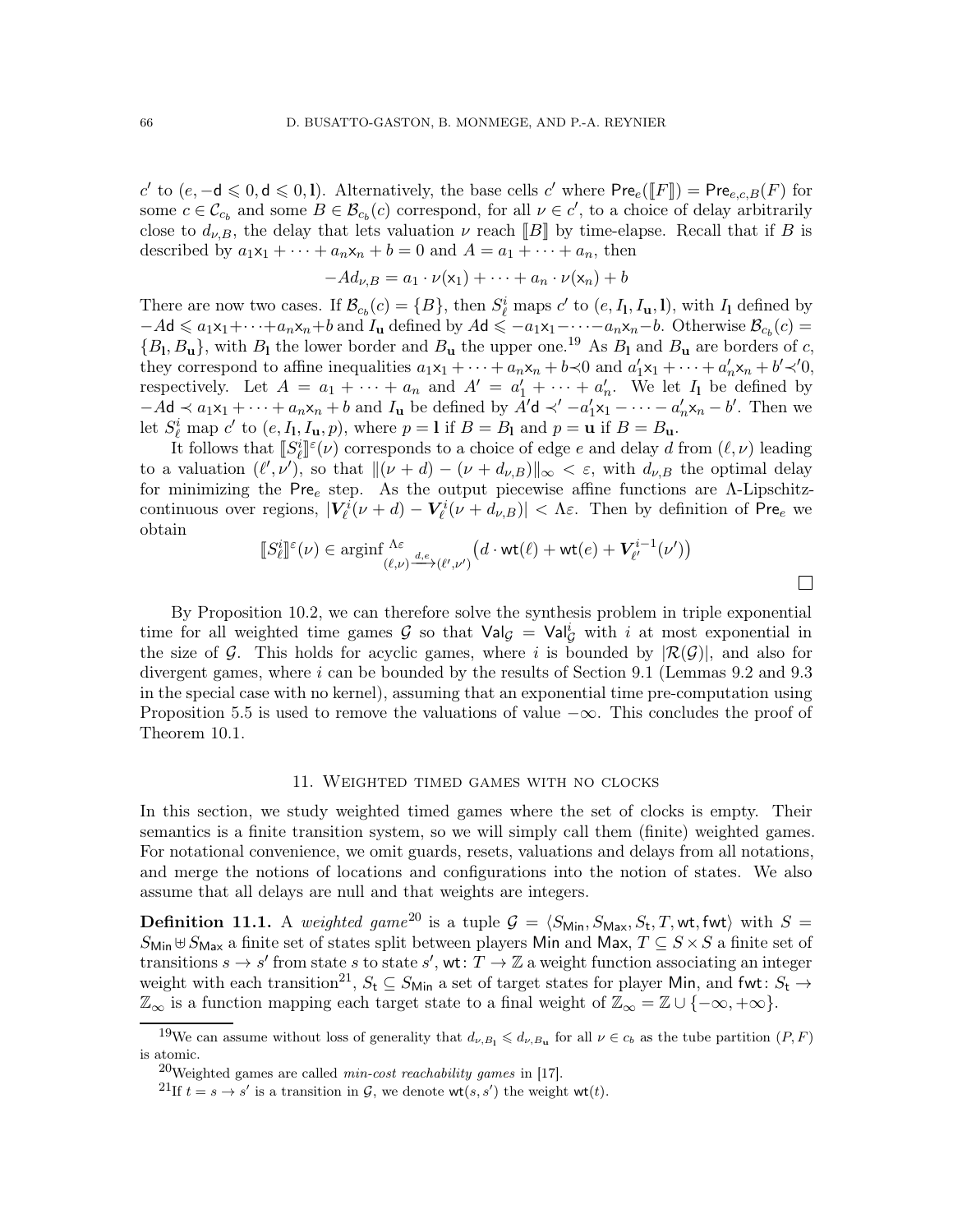A cycle is a finite play  $\rho$ , of length at least 1, such that first( $\rho$ ) = last( $\rho$ ).

11.1. Solving weighted games. Let  $\mathcal G$  be a finite weighted game. The value iteration algorithm described in Section [2.8](#page-18-0) can be applied on  $\mathcal G$  as a greatest fixpoint computation over a vector of  $|S|$  numbers, as detailed in [\[17\]](#page-71-3). This algorithm computes the value of any finite weighted game in pseudo-polynomial time. In particular, along the fixpoint computation states with a value of  $-\infty$  will be associated with a sequence of values that converges towards  $-\infty$ . When the value of such a state gets low enough, it is recognised as a  $-\infty$ state and is set to its fixpoint value directly.

11.1.1. Optimal strategies. Let us fix an initial state s. By definition of lower and upper values, there exists for each player  $P \in \{Min, Max\}$  a sequence of strategies  $(\sigma_P^i)_{i \in \mathbb{N}}$  such that  $\lim_{i\to\infty} \mathsf{Val}_\mathcal{G}(s, \sigma_\mathsf{P}^i) = \mathsf{Val}_\mathcal{G}(s)$  and such that the sequence  $(\mathsf{Val}_\mathcal{G}(s, \sigma_{\mathsf{Min}}^i))_{i\in\mathbb{N}}$  is non-increasing over  $\mathbb{Z}_{\infty}$ , while  $(\text{Val}_{\mathcal{G}}(s, \sigma_{\text{Max}}^i))_{i \in \mathbb{N}}$  is non-decreasing. If the sequence  $(\text{Val}_{\mathcal{G}}(s, \sigma_{\text{P}}^i))_{i \in \mathbb{N}}$  stabilizes for all  $i \geq k$ , then  $\sigma_{\mathsf{P}}^k$  is an optimal strategy of player P for s, i.e.  $\mathsf{Val}_\mathcal{G}(s, \sigma_{\mathsf{P}}^k) = \mathsf{Val}_\mathcal{G}(s)$ . Therefore, if  $\text{Val}_G(s) > -\infty$  then Min must have an optimal strategy for s (an infinite decreasing sequence over Z stabilizes), and if  $\text{Val}_G(s) < +\infty$  then Max has an optimal strategy for s. Moreover, if an optimal strategy for P exists for all states s, then they can be combined into an (overall) optimal strategy for P.

In fact, there always exists a *positional* strategy  $\sigma_{\text{Max}}^{\star}$  for Max that is optimal, even if some states have value  $+\infty$ . The strategy  $\sigma_{\text{Max}}^{\star}$  can be obtained in the value iteration algorithm, by memorizing for every state  $s \in S_{\text{Max}}$  the transition that maximizes  $\max_{s\to s'} \left[\text{wt}(s,s') + V_{s'}\right]$  in the last application of F. However, this does not hold for Min, as there might be no sequence of positional strategies for player Min whose value at s converges towards  $Val_G(s)$ . In [\[17\]](#page-71-3), it is shown that value iteration can also compute an optimal strategy for Min (or a sequence of strategies in the  $-\infty$  case), by switching between two positional strategies  $\sigma_{\text{Min}}^*$  and  $\sigma_{\text{Min}}^*$ :  $\sigma_{\text{Min}}^*$  accumulates negative weight by following negative cycles, and  $\sigma_{Min}^{\dagger}$  ensures reaching a target. The optimal strategy of Min follows the decisions of  $\sigma_{\text{Min}}^*$ , until switching to the decisions of  $\sigma_{\text{Min}}^{\dagger}$  when the length of the play is greater than a finite bound  $k$ . These strategies thus require finite memory in the form of a counter.

An interesting case happens if  $\mathcal G$  has no cycles of negative cumulative weight, e.g. if weights are non-negative.

<span id="page-66-0"></span>**Lemma 11.2.** If  $G$  has no cycles of negative cumulative weight, then both players have optimal strategies that are positional. Moreover,  $\text{Val}_{\mathcal{G}} = \text{Val}_{\mathcal{G}}^{|S|}$  and the optimal strategies can be computed in polynomial time.

*Proof.* Any strategy of Min is optimal on states of value  $+\infty$ , so we will ignore those. As there are no negative cycles, value  $-\infty$  can only be obtained through reaching a target with final weight  $-\infty$ . As a consequence, Min has an optimal strategy  $\sigma_{\text{Min}}$  that switches between  $\sigma_{\text{Min}}^{\star}$  and  $\sigma_{\text{Min}}^{\dagger}$  when the length of the play is greater than some k, as detailed in [\[17\]](#page-71-3). The strategy  $\sigma_{\text{Min}}^{\star}$  is only compatible with cycles of negative cumulative weight, and  $k \geq |S| + 1$ , therefore  $\sigma_{\text{Min}}^{\dagger}$  is never used. Thus, Min has an optimal strategy  $\sigma_{\text{Min}}^{\star}$  that is positional. Then, consider  $Val_{\mathcal{G}}^{|\mathcal{S}|}$ , the value with bounded horizon  $|\mathcal{S}|$ . For every state s, we have  $\textsf{Val}^{ |S|}_\mathcal{G}(s, \sigma^\star_{\textsf{Min}}) = \textsf{Val}_\mathcal{G}(s),$  so that  $\textsf{Val}^{ |S|}_\mathcal{G} \leqslant \textsf{Val}_\mathcal{G}.$  As  $\textsf{Val}_\mathcal{G} \leqslant \textsf{Val}^k_\mathcal{G}$  holds for any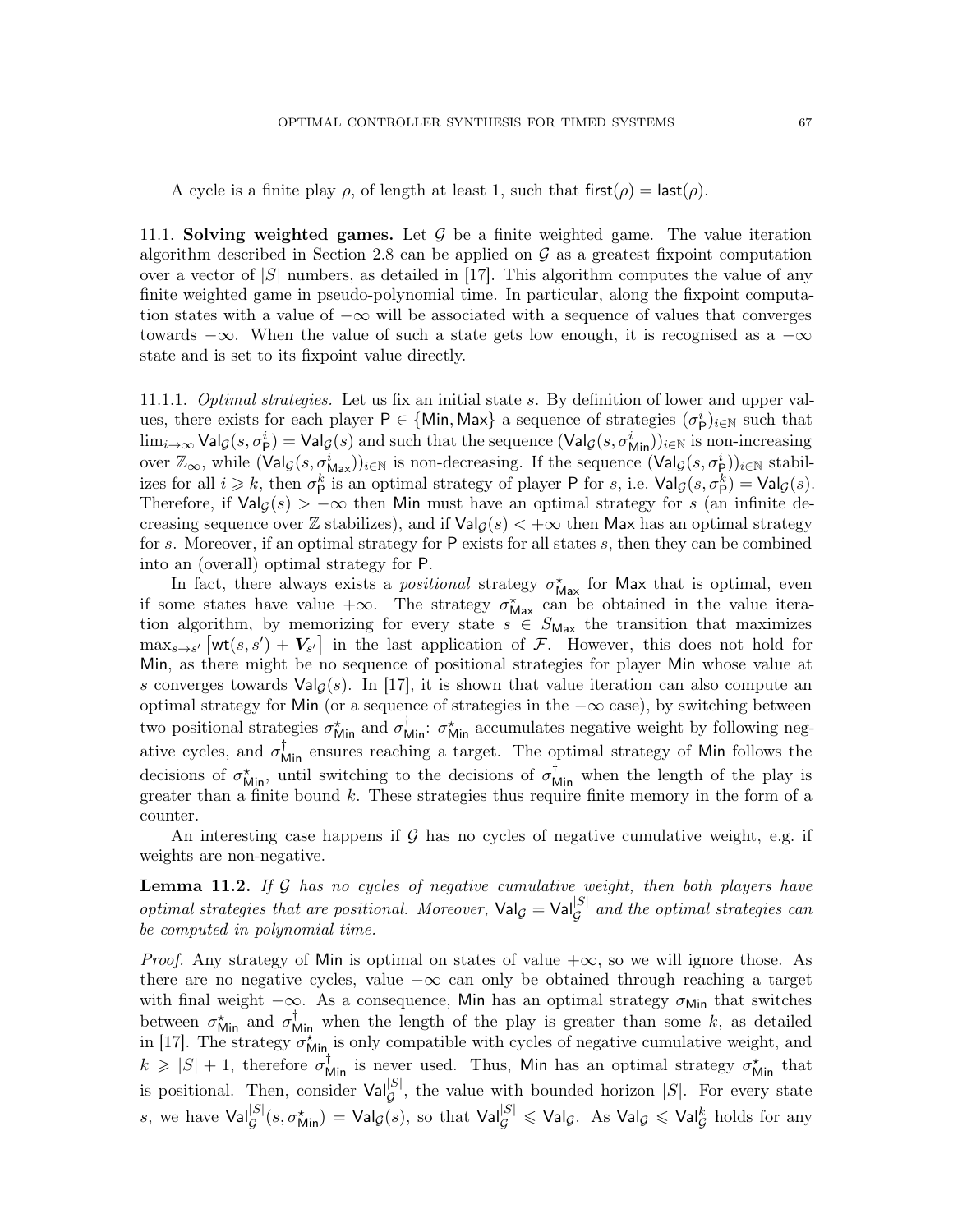$k \geq 0$ ,  $\text{Val}_{\mathcal{G}} = \text{Val}_{\mathcal{G}}^{|S|}$ . Finally, since value iteration converges in  $|S|$  steps, the computation of optimal strategies described in [\[17\]](#page-71-3) runs in polynomial time.  $\Box$ 

11.2. Divergent and almost-divergent weighted games. Our contribution on finite weighted games is to solve in polynomial time the value problem, for a subclass of finite weighted games. This class corresponds to the games that are *almost-divergent* when seen as timed games with zero clocks. To the best of our knowledge, this is the first attempt to solve a non-trivial class of weighted games with arbitrary weights in polynomial time.

Let us first define the class of divergent weighted games in the untimed setting:

**Definition 11.3.** A weighted game G is divergent if every cycle  $\rho$  of G satisfies wt<sub>Σ</sub>( $\rho$ )  $\neq$  0.

In particular, if G is seen as a weighted timed game with no clocks, then  $\mathcal{R}(\mathcal{G})$  is isomorphic to  $\mathcal{G}$ , so that divergent weighted games are divergent weighted timed games. We will obtain the following results:

<span id="page-67-0"></span>Theorem 11.4. The value problem over finite divergent weighted games is PTIME-complete. Moreover, deciding if a given finite weighted game is divergent is an NL-complete problem when weights are encoded in unary, and is in PTIME when they are encoded in binary.

With divergent weighted games, we described a class where the value problem is polynomial instead of pseudo-polynomial. This gain in complexity came at a cost, the absence of cycles of weight 0. We argue that some of those cycles can be allowed, and apply the almost-divergent notion to the untimed setting.

**Definition 11.5.** A weighted game G is almost-divergent if every 0-cycle  $\rho$  of G satisfies the following property: for every decomposition of  $\rho$  into smaller cycles  $\rho'$  and  $\rho''$ ,  $\rho'$  and  $\rho''$  are 0-cycles.

We will obtain the following results, extending Theorem [11.4:](#page-67-0)

<span id="page-67-1"></span>**Theorem 11.6.** The value problem over finite almost-divergent weighted games is PTIMEcomplete. Moreover, deciding if a given finite weighted game is almost-divergent is an NLcomplete problem when weights are encoded in unary, and is in PTIME when they are encoded in binary.

We prove Theorems [11.4](#page-67-0) and [11.6](#page-67-1) at the same time, by proving a **PTIME** upper bound for the value problem on almost-divergent game, a PTIME lower bound on divergent games, and finally by studying the decision problems associated with membership to the divergent and almost-divergent classes.

11.2.1. Polynomial upper bound. Our algorithm solving almost-divergent games in polynomial time follows the semi-unfolding scheme, that we detailed in the timed setting as a proof of Theorem [3.8.](#page-22-0) The SCC characterisation of almost-divergence and the notion of kernel apply, and the only changes concern the complexity analysis. In particular, with 0 clocks, we have  $|\mathcal{R}(\mathcal{G})| = |\mathcal{G}|$ , therefore computing the kernel and the states of value  $+\infty$  or  $-\infty$ can be done in polynomial time. Moreover, the semi-unfolding of Section [6](#page-36-0) has polynomial depth.

In order to compute the value of a state  $s_0$  of  $\mathcal G$ , one could construct the semi-unfolding of root  $s_0$ , and compute its value. Indeed, every cycle in  $\mathcal{T}(\mathcal{G})$  belongs to K, so they must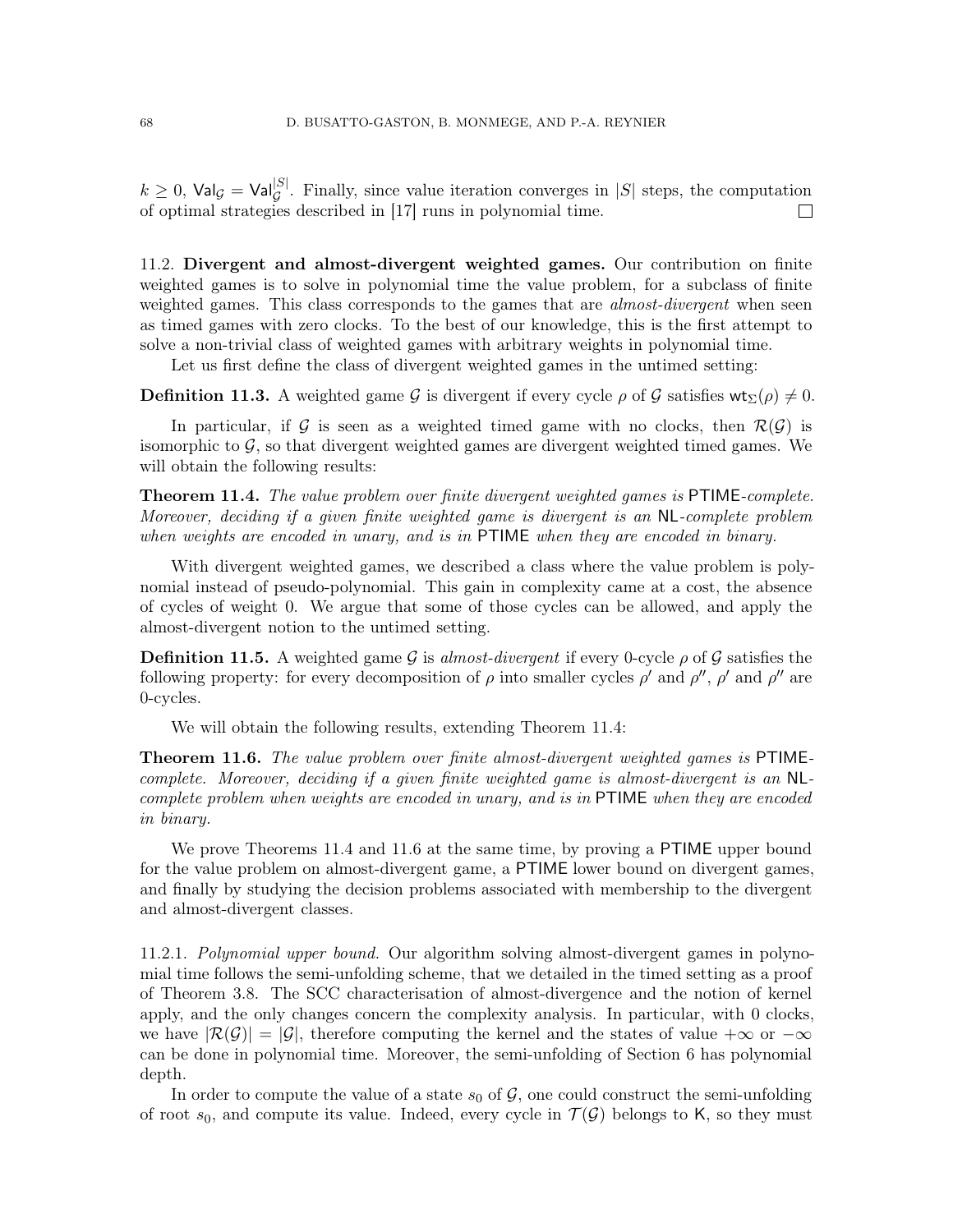all be 0-cycles, therefore by Lemma [11.2](#page-66-0) we can compute  $\text{Val}_{\mathcal{T}(\mathcal{G})}(\tilde{s}_0)$  in time polynomial in the size of  $\mathcal{T}(\mathcal{G})$ . However, this would be an exponential time algorithm, since the number of nodes in T can be exponential in  $|S|$ . We argue that this exponential blow-up can be avoided: when two nodes of  $T$  are at the same depth and are labelled by the same state they can be merged, producing a graph  $T$  that is acyclic instead of tree-shaped, with at most quadratically many states. This does not change the value of the resulting weighted game  $\mathcal{T}(\mathcal{G})$  at its root, because the two merged nodes had the same sub-tree, and therefore were states with the same value in  $\mathcal{T}(\mathcal{G})$ . This optimization on the construction of  $\mathcal{T}(\mathcal{G})$  is performed on-the-fly, while the semi-unfolding is constructed, such that constructing  $\mathcal{T}(\mathcal{G})$ (and solving it by Lemma [11.2\)](#page-66-0) can be done in time polynomial in the size of  $\mathcal{G}$ .

11.2.2. Polynomial lower bound. Let us show that the value problem is PTIME-hard on divergent weighted games. This comes from a reduction (in logarithmic space) of the problem of solving finite games with reachability objectives [\[26\]](#page-72-1). To a reachability game, we simply set the weight of every transition to 1 and the final weight of every target to 0, making it a divergent weighted game. Then, Min wins the reachability game if and only if the value in the weighted game is lower than  $|S|$ . The same reduction can be used to show the PTIME-hardness of the  $+\infty$  and  $-\infty$ -value problems on divergent weighted games.

11.2.3. Deciding divergence and almost-divergence. Let us study the membership problem for divergent and almost-divergent weighted games, i.e. the decision problem that asks if a given weighted game is divergent or almost-divergent, and prove the results of Theorems [11.4](#page-67-0) and [11.6.](#page-67-1)

We start with almost-divergent games, and will rely on the characterization of almostdivergent games in term of SCCs given in Proposition [4.4.](#page-27-0) First, we note that simple cycles are enough to ensure that an SCC is non-negative (respectively non-positive), providing us with an efficient way to check this property:

<span id="page-68-0"></span>**Lemma 11.7.** An SCC S is non-negative (respectively non-positive) if and only if every simple cycle in S is non-negative (respectively non-positive). Moreover, deciding if an SCC is non-negative (respectively non-positive) is in NL when weights are encoded in unary, and is in PTIME when they are encoded in binary.

Proof. The direct implication holds by definition. Reciprocally, let us assume that every simple cycle in S is non-negative (respectively non-positive), and prove that every cycle  $\rho$ in S is non-negative (respectively non-positive). The cycle  $\rho$  can be decomposed into simple cycles, all belonging to  $S$ . Therefore they are all non-negative (respectively non-positive). As the cumulative weight of  $\rho$  is the sum of the cumulative weights of these simple cycles,  $\rho$ must be non-negative (respectively non-positive).

As a corollary, an SCC  $S$  is non-negative (respectively non-positive) if and only if every cycle in S, of length at most  $|S|$ , is non-negative (respectively non-positive).

To decide if a strongly connected  $\mathcal G$  is non-negative (respectively non-positive), we outline two procedures: one is deterministic and will provide the polynomial upper bound on time-complexity, the other will guess a logarithmic number of bits and provide NL membership.

The deterministic algorithm proceeds as follows: with Floyd-Warshall's algorithm, one can compute the shortest paths (respectively greatest paths) adjacency matrix  $M$  in cubic time, such that  $M(s, s')$  contains the minimal (respectively maximal) value in  $\{wt(\rho) \mid$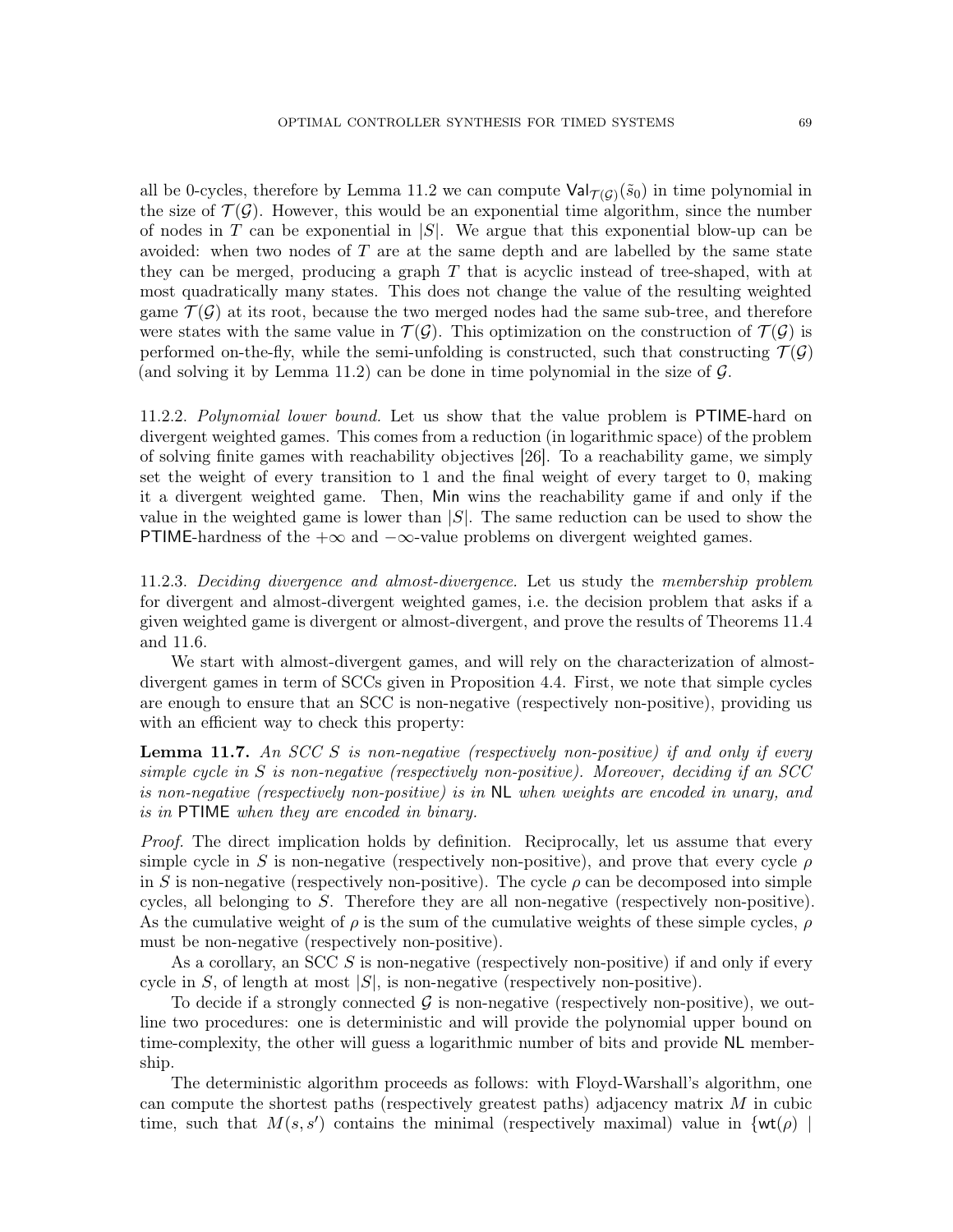$\rho$  simple path from s to s'. Then, S is non-negative (respectively non-positive) if and only if for every state s it holds that  $M(s, s) \geq 0$  (respectively  $M(s, s) \leq 0$ ). If there exists a state s such that  $M(s, s) < 0$  (respectively  $M(s, s) > 0$ ), then S is not non-negative (respectively non-positive) as there is a negative (respectively positive) cycle. Conversely, if  $M(s, s) \geq 0$  (respectively  $M(s, s) \leq 0$ ), we know that all simple paths from s to s have non-negative (respectively non-positive) weight.

Let us now assume that weights are encoded in unary, and present a non-deterministic procedure. Then, note that a (binary) register containing integer values in  $[-B, B]$ , with B polynomial in  $w_{\text{max}}$  and  $|S|$ , requires a number of bits at most logarithmic in the size of G. An SCC is not non-negative (respectively not non-positive), if and only if it contains a cycle of positive (respectively negative) cumulative weight, of length bounded by  $|S|$ . We can guess such a cycle  $\rho$  on-the-fly, keeping in memory its cumulative weight (smaller than  $B = w_{\text{max}} \times |S|$  in absolute value), its initial state, and its current length, all in logarithmic space. If the length of the cycle exceeds  $|S|$ , the guess is invalid. Similarly, we can verify that the last state equals the first, and that the computed cumulative weight is indeed positive (respectively negative). Therefore, deciding if S is non-negative (respectively not non-positive) is in  $coNL = NL$  [\[27,](#page-72-2) [36\]](#page-72-3). Note that when weights are encoded in binary this procedure only gives coNP membership.  $\Box$ 

Let us now explain why the membership problem is an NL-complete problem when weights are encoded in unary. First, to prove the membership in NL, notice that a weighted game is not almost-divergent if and only if there is a positive cycle and a negative cycle, both of length at most  $|S|$ , and belonging to the same SCC. This can be tested in NL, using a non-deterministic procedure similar to the one from Lemma [11.7.](#page-68-0) We first guess a starting state for both cycles. Verifying that those are in the same SCC can be done in NL by using standard reachability analysis. Then, we once again guess the two cycles on-the-fly, keeping in memory their cumulative weights in logarithmic space. Therefore, testing divergence is in  $coNL = NL$  [\[27,](#page-72-2) [36\]](#page-72-3).

The NL-hardness (indeed coNL-hardness, which is equivalent [\[27,](#page-72-2) [36\]](#page-72-3)) is shown by a reduction from the reachability problem in a finite graph. More precisely, we consider a finite automaton with a starting state and a different target state without outgoing transitions. We construct from it a weighted game by distributing all states to Min, and equipping all transitions with weight 0. We also add a loop with weight 1 on the initial state, one with weight −1 on the target state, and a transition from the target state to the initial state with weight 0. Then, the game is not almost-divergent if and only if the target can be reached from the initial state in the automaton.

When weights are encoded in binary, the previous decision procedure gives NP membership. However, we can achieve a PTIME upperbound by computing the strongly connected components and then using Lemma [11.7](#page-68-0) to check that each SCC is either non-negative or non-positive.

This concludes the proofs of Theorem [11.6.](#page-67-1) For the membership results in Theorem [11.4,](#page-67-0) we note that a weighted game  $\mathcal G$  is divergent if and only if it is almost-divergent and its kernel is empty, i.e.  $\mathcal G$  does not contain any simple cycle of weight zero. Variants of the previous techniques can be used to either compute the kernel in polynomial time, guess a 0-cycle of length at most  $|S|$  in NL when weights are encoded in unary, or prove NL-hardness.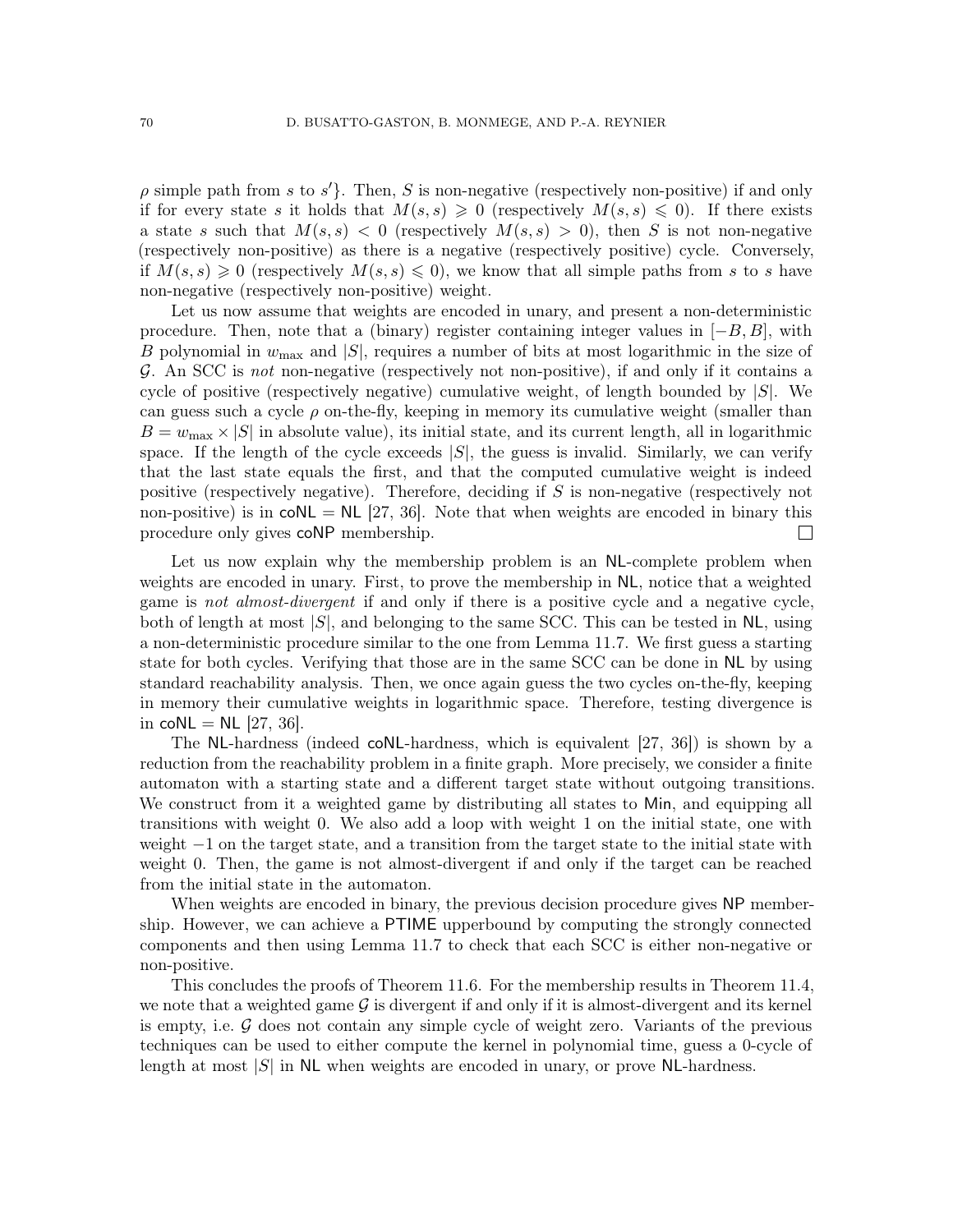### 12. Conclusion

We have obtained new results for several controller synthesis problems on timed automata, that we now summarise. Our study of weighted timed games belongs to a series of works that explore the frontier of decidability. We introduced the first decidable class of weighted timed games with arbitrary weights and no restrictions on the number of clocks. We have given an approximation procedure for a larger class of weighted timed games, where the exact problem becomes undecidable. In addition, we have proved the correctness of a symbolic approximation schema, that does not start by splitting exponentially every region, but only does so when necessary. We argue that this paves the way towards an implementation of value approximation for weighted timed games. Such tool would likely struggle with instances of moderate size, but could help with the design and testing of alternative approaches that trade theoretical guarantees with performance.

Another perspective is to extend this work to the concurrent setting, where both players play simultaneously and the shortest delay is selected. It should be noted that several known results on weighted timed games with non-negative weights [\[11,](#page-71-4) [1,](#page-70-0) [12\]](#page-71-2) are stated in such a concurrent setting. We did not consider this setting in this work because concurrent WTGs are not determined, and several of our proofs rely on this property for symmetrical arguments (mainly to lift results of non-negative strongly connected components to non-positive ones).

A long-standing open problem is the approximation of weighted timed games, i.e. whether one can compute an arbitrarily close approximation of the value of a given game. We successfully solved this problem on the class of almost-divergent games, but we were not able to extend further our techniques to more general games. As a first step, we could try to consider the slightly larger class of 0-isolated games, where we ask for every cycle of the region game to have a weight either  $\geq 1$ , or  $\leq -1$ , or exactly 0. We do not have approximation results on this 0-isolated class, and as such it forms a natural intermediate step between the best known decidable class and the general case. However we must prepare ourselves to possibly negative answers: the value of a weighted timed game could be non approximable, though we are not aware of any such game; especially we do not even know what kind of real numbers (irrational, or even transcendental) could be obtained as the value in the null valuation. Therefore, pursuing better lower bounds in various settings could help in the future, in order to close the remaining complexity gaps.

The divergence and almost-divergence classes that we have studied in this article are independent of the partition of locations into players. It would be interesting, as future work, to investigate restrictions taking into account the interaction of the two players.

#### **REFERENCES**

- <span id="page-70-0"></span>[1] Rajeev Alur, Mikhail Bernadsky, and P. Madhusudan. Optimal reachability for weighted timed games. In Proceedings of the 31st International Colloquium on Automata, Languages and Programming (IC-ALP'04), volume 3142 of Lecture Notes in Computer Science, pages 122–133. Springer, 2004.
- [2] Rajeev Alur and David L. Dill. A theory of timed automata. Theoretical Computer Science, 126(2):183– 235, 1994.
- [3] Rajeev Alur, Salvatore La Torre, and George J. Pappas. Optimal paths in weighted timed automata. Theoretical Computer Science, 318(3):297–322, 2004.
- [4] Eugene Asarin and Oded Maler. As soon as possible: Time optimal control for timed automata. In Hybrid Systems: Computation and Control, volume 1569 of Lecture Notes in Computer Science, pages 19–30. Springer, 1999.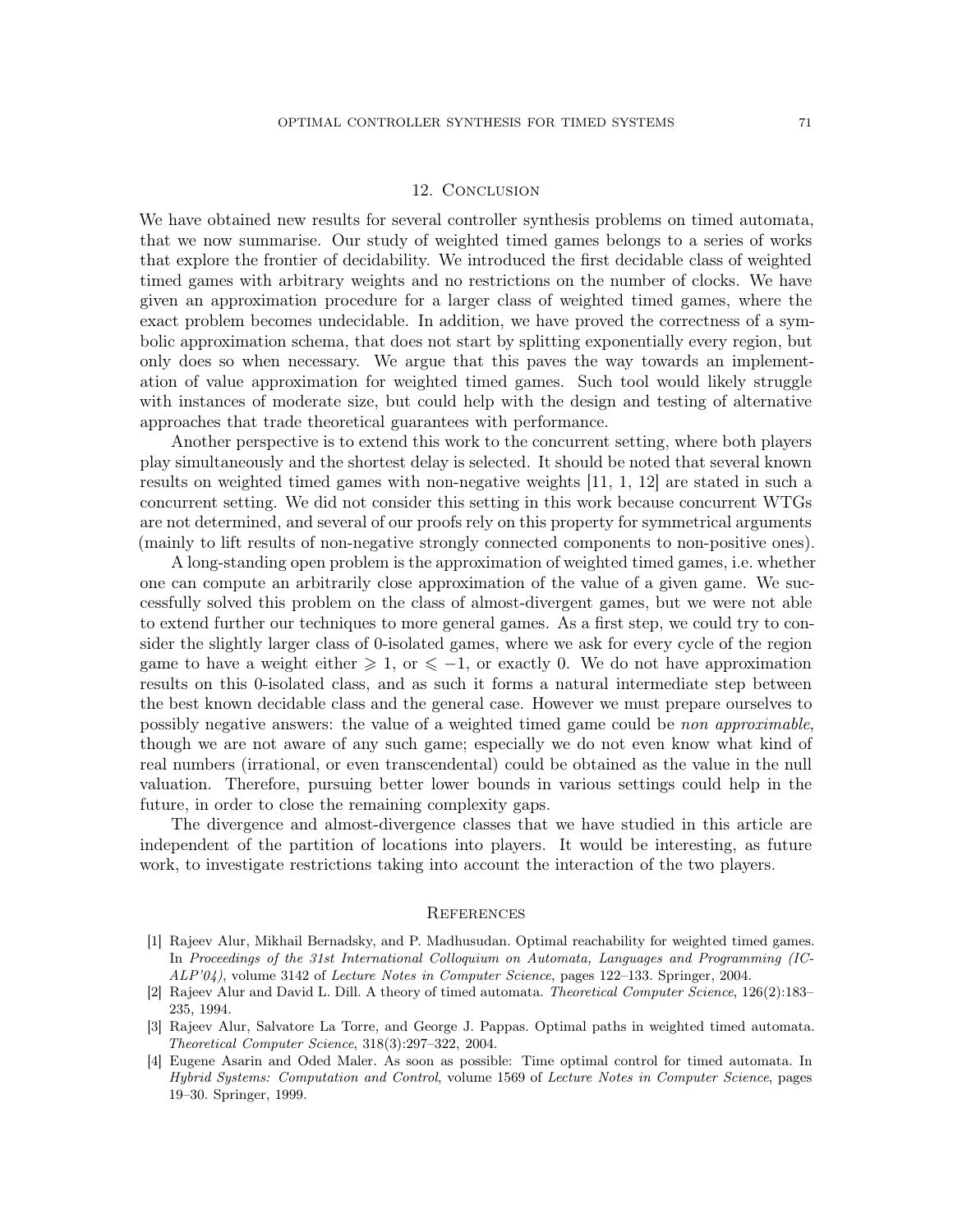- [5] Eugene Asarin, Oded Maler, Amir Pnueli, and Joseph Sifakis. Controller synthesis for timed automata. IFAC Proceedings Volumes, 31(18):447–452, 1998.
- [6] Gerd Behrmann, Ansgar Fehnker, Thomas Hune, Kim G. Larsen, Judi Romijn, and Frits W. Vaandrager. Minimum-cost reachability for priced timed automata. In Proceedings of the 4th International Workshop on Hybrid Systems: Computation and Control (HSCC'01), volume 2034 of Lecture Notes in Computer Science, pages 147–161. Springer, 2001.
- [7] Béatrice Bérard, Antoine Petit, Volker Diekert, and Paul Gastin. Characterization of the expressive power of silent transitions in timed automata. Fundamenta Informaticae, 36(2-3):145–182, 1998.
- [8] Patricia Bouyer, Thomas Brihaye, Véronique Bruyère, and Jean-François Raskin. On the optimal reachability problem of weighted timed automata. Formal Methods in System Design, 31(2):135–175, 2007.
- [9] Patricia Bouyer, Thomas Brihaye, and Nicolas Markey. Improved undecidability results on weighted timed automata. Information Processing Letters, 98(5):188–194, 2006.
- [10] Patricia Bouyer, Ed Brinksma, and Kim G. Larsen. Optimal infinite scheduling for multi-priced timed automata. Formal Methods in System Design, 32(1):3–23, 2008.
- <span id="page-71-4"></span>[11] Patricia Bouyer, Franck Cassez, Emmanuel Fleury, and Kim G. Larsen. Optimal strategies in priced timed game automata. In Proceedings of the 24th Conference on Foundations of Software Technology and Theoretical Computer Science (FSTTCS'04), volume 3328 of LNCS, pages 148–160. Springer, 2004.
- <span id="page-71-2"></span>[12] Patricia Bouyer, Samy Jaziri, and Nicolas Markey. On the value problem in weighted timed games. In Proceedings of the 26th International Conference on Concurrency Theory (CONCUR'15), volume 42 of Leibniz International Proceedings in Informatics, pages 311–324. Leibniz-Zentrum für Informatik, 2015.
- [13] Marius Bozga, Conrado Daws, Oded Maler, Alfredo Olivero, Stavros Tripakis, and Sergio Yovine. Kronos: A model-checking tool for real-time systems. In Alan J. Hu and Moshe Y. Vardi, editors, Computer Aided Verification (CAV 1998), Proceedings, pages 546–550, Berlin, Heidelberg, 1998. Springer Berlin Heidelberg.
- [14] Romain Brenguier, Franck Cassez, and Jean-François Raskin. Energy and mean-payoff timed games. In Proceedings of the 17th International Conference on Hybrid Systems: Computation and Control (HSCC'14), pages 283–292. ACM, 2014.
- [15] Thomas Brihaye, Véronique Bruyère, and Jean-François Raskin. On optimal timed strategies. In Proceedings of the Third international conference on Formal Modeling and Analysis of Timed Systems  $(FORMATS'05)$ , volume 3829 of *LNCS*, pages 49–64. Springer, 2005.
- [16] Thomas Brihaye, Gilles Geeraerts, Axel Haddad, Engel Lefaucheux, and Benjamin Monmege. Simple priced timed games are not that simple. In Proceedings of the 35th IARCS Annual Conference on Foundations of Software Technology and Theoretical Computer Science (FSTTCS'15), volume 45 of LIPIcs, pages 278–292. Schloss Dagstuhl–Leibniz-Zentrum für Informatik, 2015.
- <span id="page-71-3"></span>[17] Thomas Brihaye, Gilles Geeraerts, Axel Haddad, and Benjamin Monmege. Pseudopolynomial iterative algorithm to solve total-payoff games and min-cost reachability games. Acta Informatica, 2016.
- [18] Thomas Brihaye, Gilles Geeraerts, Shankara Narayanan Krishna, Lakshmi Manasa, Benjamin Monmege, and Ashutosh Trivedi. Adding negative prices to priced timed games. In Proceedings of the 25th International Conference on Concurrency Theory (CONCUR'14), volume 8704, pages 560–575. Springer, 2014.
- <span id="page-71-0"></span>[19] J. Richard Büchi and Lawrence H. Landweber. Solving sequential conditions by finite-state strategies. Transactions of the American Mathematical Society, 138:295–311, 1969.
- <span id="page-71-1"></span>[20] Damien Busatto-Gaston. Symbolic controller synthesis for timed systems: robustness and optimality. Theses, Aix Marseille Université, December 2019.
- [21] Damien Busatto-Gaston, Benjamin Monmege, and Pierre-Alain Reynier. Optimal reachability in divergent weighted timed games. In Javier Esparza and Andrzej S. Murawski, editors, Proceedings of the 20th International Conference on Foundations of Software Science and Computation Structures (FoSSaCS'17), volume 10203 of Lecture Notes in Computer Science, pages 162–178, Uppsala, Sweden, April 2017. Springer.
- [22] Damien Busatto-Gaston, Benjamin Monmege, and Pierre-Alain Reynier. Symbolic Approximation of Weighted Timed Games. In Sumit Ganguly and Paritosh Pandya, editors, 38th IARCS Annual Conference on Foundations of Software Technology and Theoretical Computer Science (FSTTCS 2018), volume 122 of Leibniz International Proceedings in Informatics (LIPIcs), pages 28:1–28:16, Dagstuhl, Germany, 2018. Schloss Dagstuhl–Leibniz-Zentrum fuer Informatik.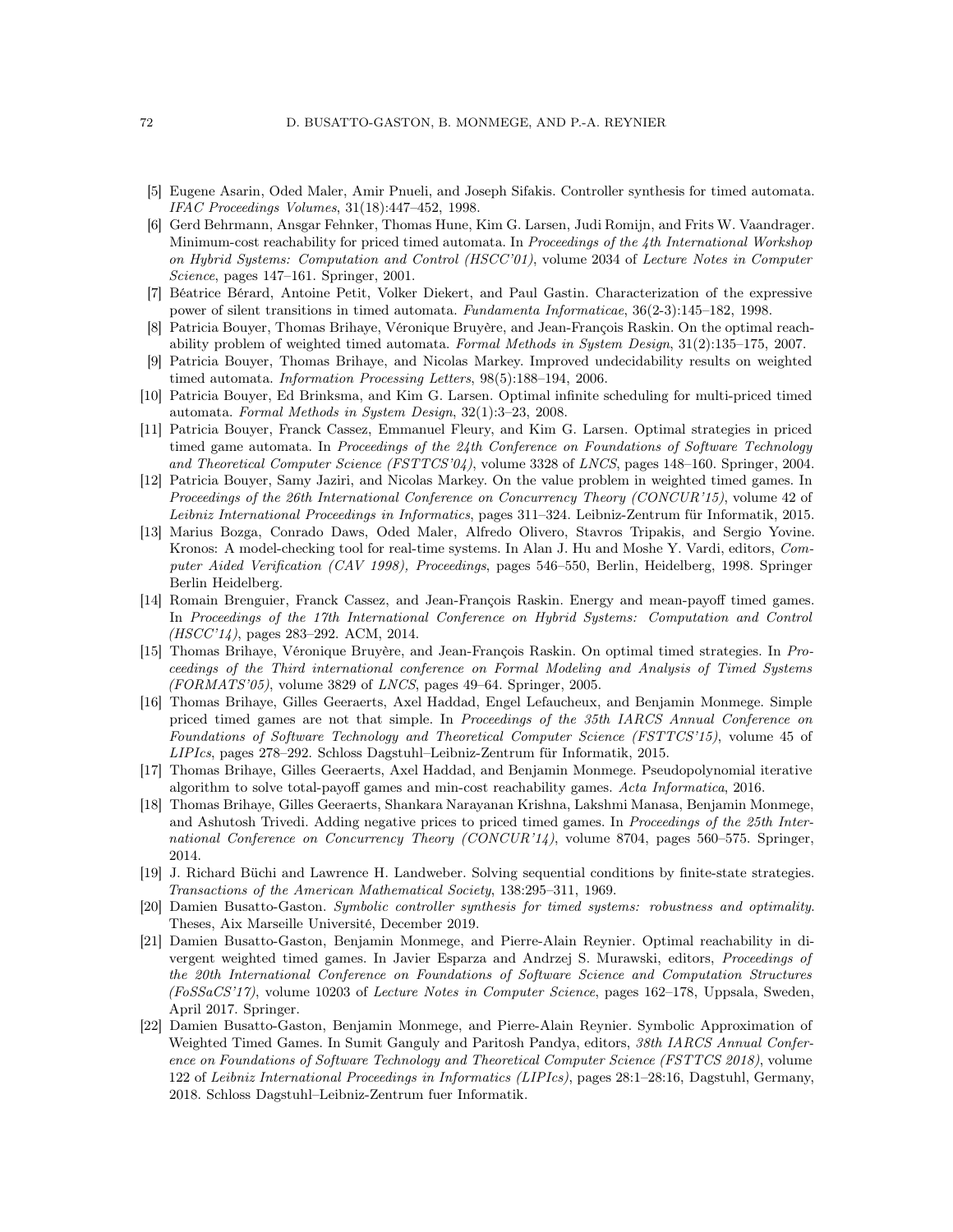- [23] Thomas Dueholm Hansen, Rasmus Ibsen-Jensen, and Peter Bro Miltersen. A faster algorithm for solving one-clock priced timed games. In Proceedings of the 24th International Conference on Concurrency Theory (CONCUR'13), volume 8052 of Lecture Notes in Computer Science, pages 531–545. Springer, 2013.
- [24] Frédéric Herbreteau, Gerald Point, and Thanh-Tung Tran. Tchecker. <http://www.labri.fr/perso/herbrete/tchecker/index.html>, 2019.
- [25] Frédéric Herbreteau, B. Srivathsan, and Igor Walukiewicz. Efficient emptiness check for timed Büchi automata. In Computer Aided Verification (CAV 2010), Proceedings, volume 6174 of Lecture Notes in Computer Science, pages 148–161. Springer, 2010.
- [26] Neil Immerman. Number of quantifiers is better than number of tape cells. Journal of Computer and System Sciences, 22(3):384–406, 1981.
- [27] Neil Immerman. Nondeterministic space is closed under complementation. SIAM Journal on Computing, 17:935–938, 1988.
- [28] Marcin Jurdziński and Ashutosh Trivedi. Reachability-time games on timed automata. In Proceedings of the 34th International Colloquium on Automata, Languages and Programming (ICALP'07), volume 4596 of LNCS, pages 838–849. Springer, 2007.
- [29] Leonid Khachiyan, Endre Boros, Konrad Borys, Khaled Elbassioni, Vladimir Gurvich, Gabor Rudolf, and Jihui Zhao. On short paths interdiction problems: Total and node-wise limited interdiction. Theory of Computing Systems, 43(2):204–233, 2008.
- [30] Kim G. Larsen, Gerd Behrmann, Ed Brinksma, Ansgar Fehnker, Thomas Hune, Paul Pettersson, and Judi Romijn. As cheap as possible: Efficient cost-optimal reachability for priced timed automata. In Proceedings of the 13th International Conference on Computer Aided Verification (CAV'01), volume 2102 of Lecture Notes in Computer Science, pages 493–505. Springer, 2001.
- [31] Kim G. Larsen, Paul Pettersson, and Wang Yi. Uppaal in a nutshell. International Journal on Software Tools for Technology Transfer, 1(1):134–152, Dec 1997.
- <span id="page-72-0"></span>[32] Jiri Matousek. Lectures on Discrete Geometry. Springer-Verlag, Berlin, Heidelberg, 2002.
- [33] Anuj Puri. Dynamical properties of timed automata. Discrete Event Dynamic Systems, 10(1-2):87–113, 2000.
- [34] Michał Rutkowski. Two-player reachability-price games on single-clock timed automata. In Proceedings of the Ninth Workshop on Quantitative Aspects of Programming Languages (QAPL'11), volume 57 of Electronic Proceedings in Theoretical Computer Science, pages 31–46, 2011.
- [35] Walter J. Savitch. Relationships between nondeterministic and deterministic tape complexities. Journal of Computer and System Sciences, 4(2):177–192, 1970.
- [36] Róbert Szelepcsényi. The method of forced enumeration for nondeterministic automata. Acta Informatica, 26(3):279–284, 1988.
- [37] Howard Wong-Toi and Gerard Hoffmann. The control of dense real-time discrete event systems. Technical report, DTIC Document, 1992.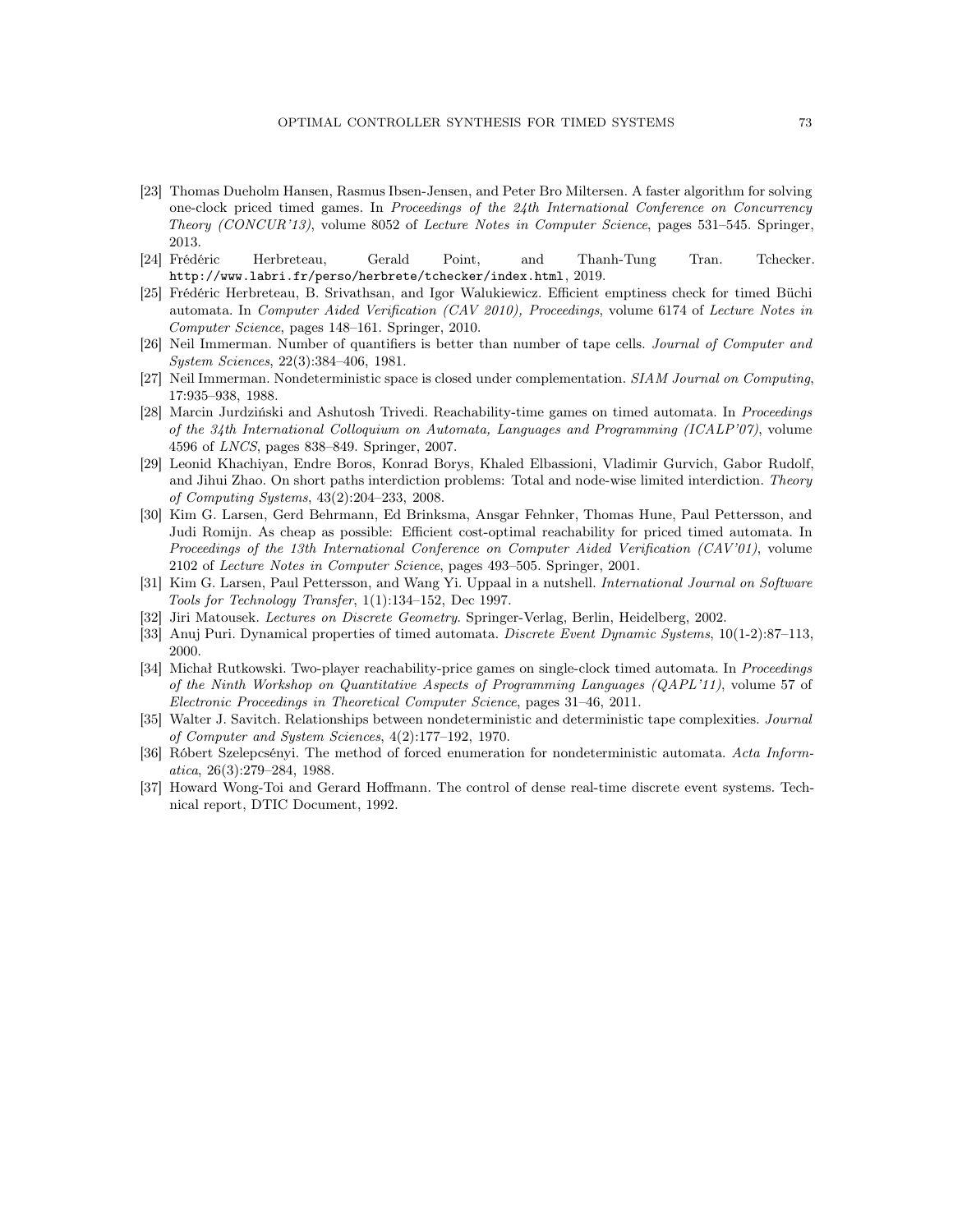## Appendix A. Proof of Lemma [2.6](#page-10-0)

The number  $\text{Splits}(m, n)$  is known in discrete geometry as the number of faces obtained when partitioning  $\mathbb{R}^n$  by m hyperplanes. We refer to [\[32,](#page-72-0) Chap. 6.1] for more details on this problem, and make use of their vocabulary in this proof, so that cells are called faces and affine equalities are called hyperplanes. The faces are relatively open convex sets, with dimensions ranging from 0 to n. We call k-faces the faces of dimension k. For example, in Figure [5](#page-10-1) the 0-face is the point at the intersection of the two hyperplanes, the four 1-faces are half-lines, and the four 2-faces partition the remaining points of  $\mathbb{R}^2$ .

According to [\[32,](#page-72-0) Prop. 6.1.1], the number of *n*-faces in a space of dimension *n* is  $\sum_{\ell=0}^{\min(n,m)} \binom{m}{\ell}$ . These faces are known as faces of full dimension. If n or m equals 0,  $\textsf{Splits}(m, n) = 1$ . If  $n, m \geq 1$ , the  $(n - 1)$ -faces are obtained in each of our hyperplanes (spaces of dimension  $n - 1$ ), by considering their partition by the  $m - 1$  other hyperplanes. In these partitions, the  $(n - 1)$ -faces are of full dimension, so that each hyperplane contains  $\sum_{\ell=0}^{\min(n-1,m-1)} \binom{m-1}{\ell}$  such faces. The total number of  $(n-1)$ -faces is therefore  $m \sum_{\ell=0}^{\min(n-1,m-1)} \binom{m-1}{\ell}$ . Let us now count the number of k-faces for  $k \in [0, n-2]$ .

As explained in [\[32,](#page-72-0) Chap. 6.1], the number of faces is maximised when the hyperplanes are in general position, i.e. for any  $k \in [2, \min(n+1,m)]$ , the intersection of any set of k hyperplanes is  $(n - k)$ -dimensional.<sup>[22](#page-73-0)</sup> Then, if  $n \ge 2$  the faces of dimension  $k \in \max(0, n - k)$ m),  $n-2$  lie at the intersection of  $n-k$  hyperplanes, and for each such intersection L the k-faces are obtained by partitioning L by the  $m-n+k$  other hyperplanes. They are faces of full dimension in L, so that L contains  $\sum_{\ell=0}^{\min(k,m-n+k)} \binom{m-n+k}{\ell}$  such faces. There are  $\binom{m}{n-k}$ intersections L, so that the total number of k-faces is  $\sum_{\ell=0}^{\min(k,m-n+k)} \binom{m}{n-k} \binom{m-n+k}{\ell}$ . Note that this formula matches the number of  $(n-1)$ -faces and the number of *n*-faces previously given, and that if  $m \leq n$  there are no faces of dimension  $k < n - m$ . Therefore,

$$
\mathsf{Splits}(m,n) = \sum_{k=\max(0,n-m)}^n \sum_{\ell=0}^{\min(k,m-n+k)} \binom{m}{n-k} \binom{m-n+k}{\ell}.
$$

Let us show Splits $(m, n) \leq 2^n (m + 1)^n$ . First, note that for all  $0 \leq \ell \leq k \leq n$ with  $n-k \leq m$  and  $\ell \leq m-n+k$ , it holds that  $\binom{m}{n-k}\binom{m-n+k}{\ell} = \binom{m}{n-k+\ell}\binom{n-k+\ell}{n-k}$  $\binom{m}{n-k+\ell}\binom{n}{k}$ . Then, Splits $(m, n) \leq \sum_{k=\max(0,n-m)}^{n} \binom{n}{k}$  $\binom{n}{k} \sum_{\ell=0}^{\min(k,m-n+k)} \binom{m}{n-k+\ell}$ . Moreover,  $\sum_{\ell=0}^{\min(k,m-n+k)} {m \choose n-k+\ell} \leq \sum_{\ell=0}^{\min(m,n)} {m \choose \ell}.$ 

Then, note that  $\sum_{\ell=0}^{n} \binom{m}{\ell}$  is the number of selections of size at most n out of a set of m elements, without repetitions. It is smaller than the number of selections of n elements, with repetitions, in a set of size  $m+1$  (the extra element can be used as padding). Therefore,  $\sum_{\ell=0}^{\min(n,m)} \binom{m}{\ell} \leqslant (m+1)^n$ . On the other hand,  $\sum_{k=\max(0,n-m)}^n \binom{n}{k}$  $\binom{n}{k} \leqslant \sum_{k=0}^{n} \binom{n}{k}$  $\binom{n}{k} = 2^n$ . It follows that  $\textsf{Splits}(m,n) \leqslant 2^n(m+1)^n$ .

## Appendix B. Example of an execution of the approximation schema

Consider the WTG G in Figure [10](#page-23-0) and some  $\varepsilon > 0$ . We want to compute an  $\varepsilon$ -approximation of its value in location  $\ell_0$  for the valuation  $(x_1=0, x_2=0)$ , denoted  $\text{Val}_G(\ell_0, (0, 0))$ . In this example, we will use  $\varepsilon = 15$  because the computations would not be readable with a smaller

<span id="page-73-0"></span><sup>&</sup>lt;sup>22</sup>for  $n - k < 0$  this means that the intersection is empty.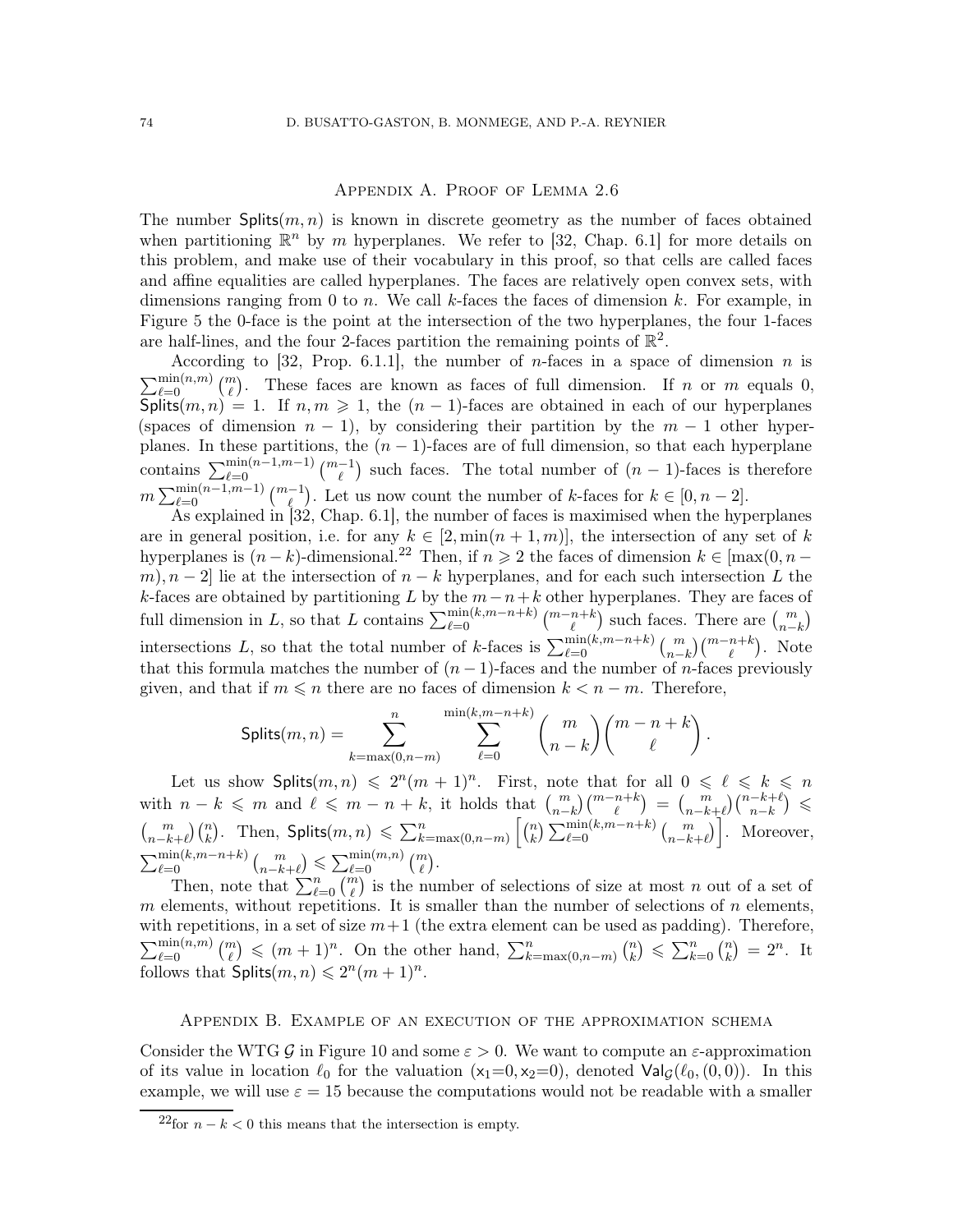precision. Since in this example each location  $\ell$  of  $\mathcal G$  leads to a unique state  $(\ell, r)$  of  $\mathcal R(\mathcal G)$ , we will refer to states of  $\mathcal{R}(\mathcal{G})$  by their associated location label. As explained in Example [3.7,](#page-22-0)  $\mathcal{R}(\mathcal{G})$  contains one SCC made of two simple cycles,  $p_1 = \ell_1 \to \ell_2 \to \ell_1$  is a positive cycle and  $p_2 = \ell_1 \rightarrow \ell_3 \rightarrow \ell_4 \rightarrow \ell_1$  is a 0-cycle.

Therefore,  $\mathcal{R}(\mathcal{G})$  only contains non-negative SCCs and is almost-divergent. Since all states are in the attractor of Min towards  $L_t$ , all cycles are non-negative and the final weight function is bounded (on all reachable regions), there are no configurations in  $\mathcal{R}(\mathcal{G})$  with value  $+\infty$  or  $-\infty$ .

We let the kernel K be the sub-game of  $\mathcal{R}(\mathcal{G})$  defined by  $p_2$ , and we construct a semiunfolding  $\mathcal{T}(\mathcal{G})$  of  $\mathcal{R}(\mathcal{G})$  of equivalent value. We should unfold the game until every stopped branch contains a state seen at least  $3\mathcal{R}(\mathcal{G})|w_{\text{max}} + 2w_{\text{max}}^{\text{t}} + 2 = 3 \times 3 \times 4 + 2 \times 1 + 2 = 40$ times. We will unfold with bound 4 instead of 40 for readability (it is enough on this example). Thus the infinite branch  $(\ell_1 \ell_2)^\omega$  is stopped when  $\ell_1$  is reached for the fourth time, as depicted in Figure [18.](#page-74-0)



<span id="page-74-0"></span>Figure 18: The kernel K (with input state  $\ell_1$ ), and a semi-unfolding  $\mathcal{T}(\mathcal{G})$  such that  $\mathsf{Val}_{\mathcal{G}}(\ell_0, (0,0)) = \mathsf{Val}_{\mathcal{T}(\mathcal{G})}(\ell_0, (0,0)).$  We denote by  $\ell_i$ ,  $\ell'_i$  and  $\ell''_i$  the locations in  $K, K'$  and  $K''$ .

Let us now compute an approximation of  $\mathsf{Val}_{\mathcal{T}(\mathcal{G})}$ . Let us first remove the states of value +∞:  $\ell_1''''$  and  $\ell_2''$ . Then, we start at the bottom and compute an  $(\varepsilon/3)$ -approximation of the value of  $\ell''_1$  in the game defined by  $\mathsf{K}''_{\ell_1}$  and its output edge to  $\ell''_t$ . Following Section [8.2,](#page-52-0) we should use  $N \geq 3(4+1)/\varepsilon$  and compute values in the 1/N-corners game  $\mathcal{C}_N(\mathsf{K}_{\ell_1}^{\prime\prime})$  in order to obtain an  $(\varepsilon/3)$ -approximation of the value function. For  $\varepsilon = 15$  we will use  $N = 1$  (in this case the computation happens to be exact and would also hold with a small  $\varepsilon$ ). We construct this corner game, and obtain the finite (untimed) weighted game in Figure [19.](#page-75-0)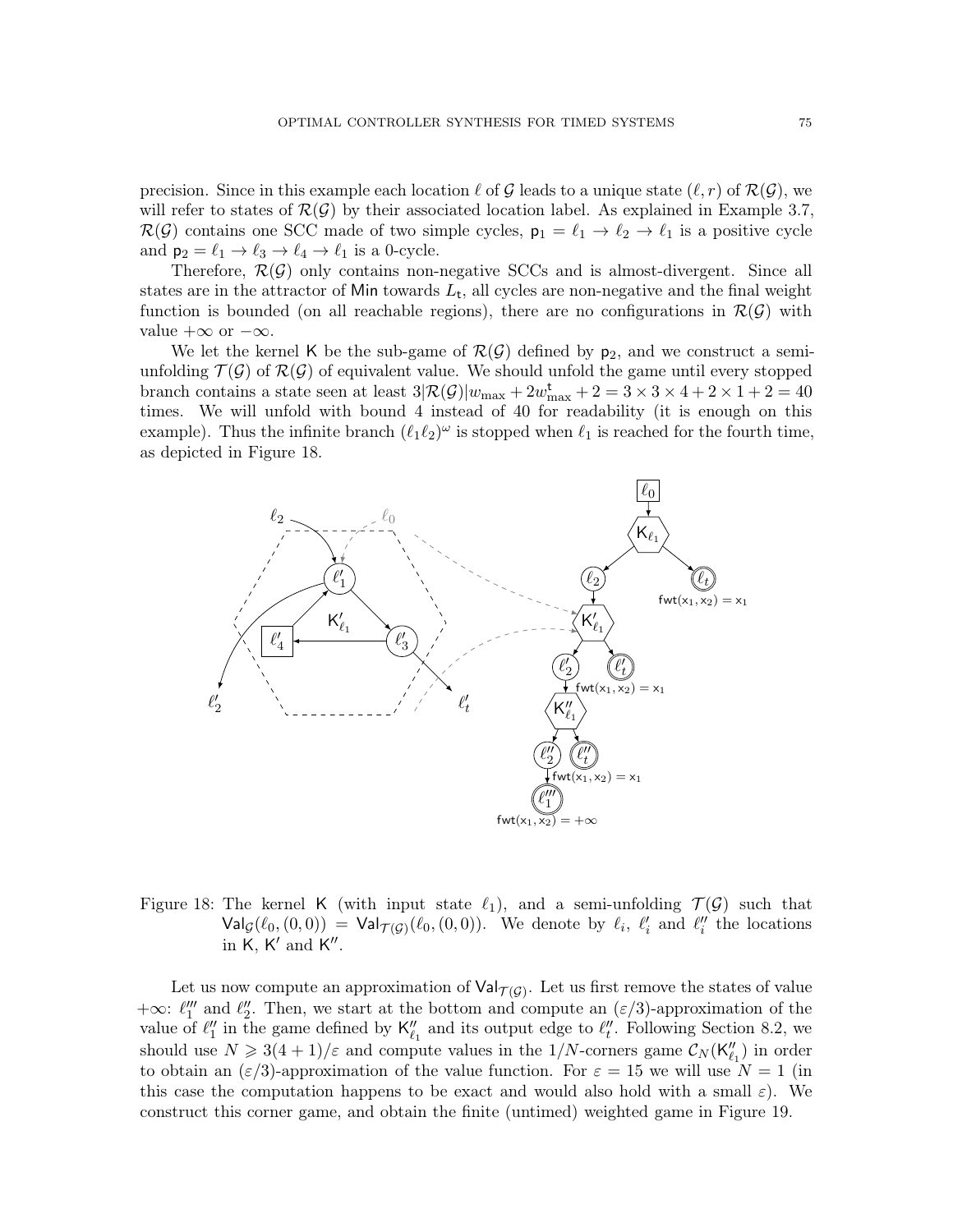

<span id="page-75-0"></span>Figure 19: The finite weighted game obtained from  $C_1(\mathsf{K}''_{\ell_1})$ , where  $c_i$  and  $c'_i$  are the corners of  $\ell_i''$  in  $\mathcal{T}(\mathcal{G})$ .

We can compute the values in this game to obtain  $Val(c'_1) = 1$  and  $Val(c_1) = 3$ . We then define a value for every configuration in state  $\ell''_1$  by linear interpolation, obtaining:

$$
(x_1,x_2)\mapsto 3-2x_2\,.
$$

This happens to be exactly  $(x_1, x_2) \mapsto \text{Val}_{\mathcal{T}(\mathcal{G})}(\ell''_1, (x_1, x_2))$  in this case, but would only be an  $\varepsilon/3$ -approximation of it in general. Now, we can compute an  $\varepsilon/3$ -approximation of  $\mathsf{Val}_{\mathcal{T}(\mathcal{G})}(\ell'_2)$  with one step of value iteration, obtaining

$$
(x_1, x_2) \mapsto \inf_{0 < d < 2-x_1} (-1) \times d + 1 + 3 - 2(0 + d) = 3x_1 - 2.
$$

The next step is computing an  $\varepsilon/3$ -approximation of the value of  $\ell'_1$  in the game defined by  $\mathsf{K}'_{\ell_1}$  and its output edges to  $\ell'_t$  and  $\ell'_2$ , of respective final weight functions  $(\mathsf{x}_1, \mathsf{x}_2) \mapsto \mathsf{x}_1$ and  $(x_1, x_2) \mapsto 3x_1 - 2$ . This will give us a 2 $\varepsilon/3$ -approximation of  $\text{Val}_{\mathcal{T}(\mathcal{G})}(\ell'_1)$ .

Following Section [8.2](#page-52-0) once again, we should use  $N \geq 3(5+3)/\varepsilon$  and compute values in the 1/N-corners game  $C_N(\mathsf{K}'_{\ell_1})$ . For  $\varepsilon = 15$  this gives  $N = 2$  (which will once again keep the computation exact). We can construct a finite (untimed) weighted game as in Figure [19,](#page-75-0) and obtain a value for each 1/2-corner of state  $\ell_1'$ :

- On the 1/2-region  $(x_1 = 0, 0 < x_2 < 1/2)$ , corner  $(0, 0)$  has value 2 and corner  $(0, 1/2)$  has value 2.
- On the 1/2-region  $(x_1 = 0, x_2 = 1/2)$ , corner  $(0, 1/2)$  has value 2.
- On the 1/2-region  $(x_1 = 0, 1/2 < x_2 < 1)$ , corner  $(0, 1/2)$  has value 2 and corner  $(0, 1)$  has value 1.

From these results, we define a piecewise affine function by interpolating the values of corners on each 1/2-region, and obtain

$$
(x_1,x_2)\mapsto \begin{cases} 2 & \text{if } x_2\leqslant 1/2\\ 3-2x_2 & \text{otherwise}\end{cases}
$$

as depicted in Figure [20.](#page-76-0)